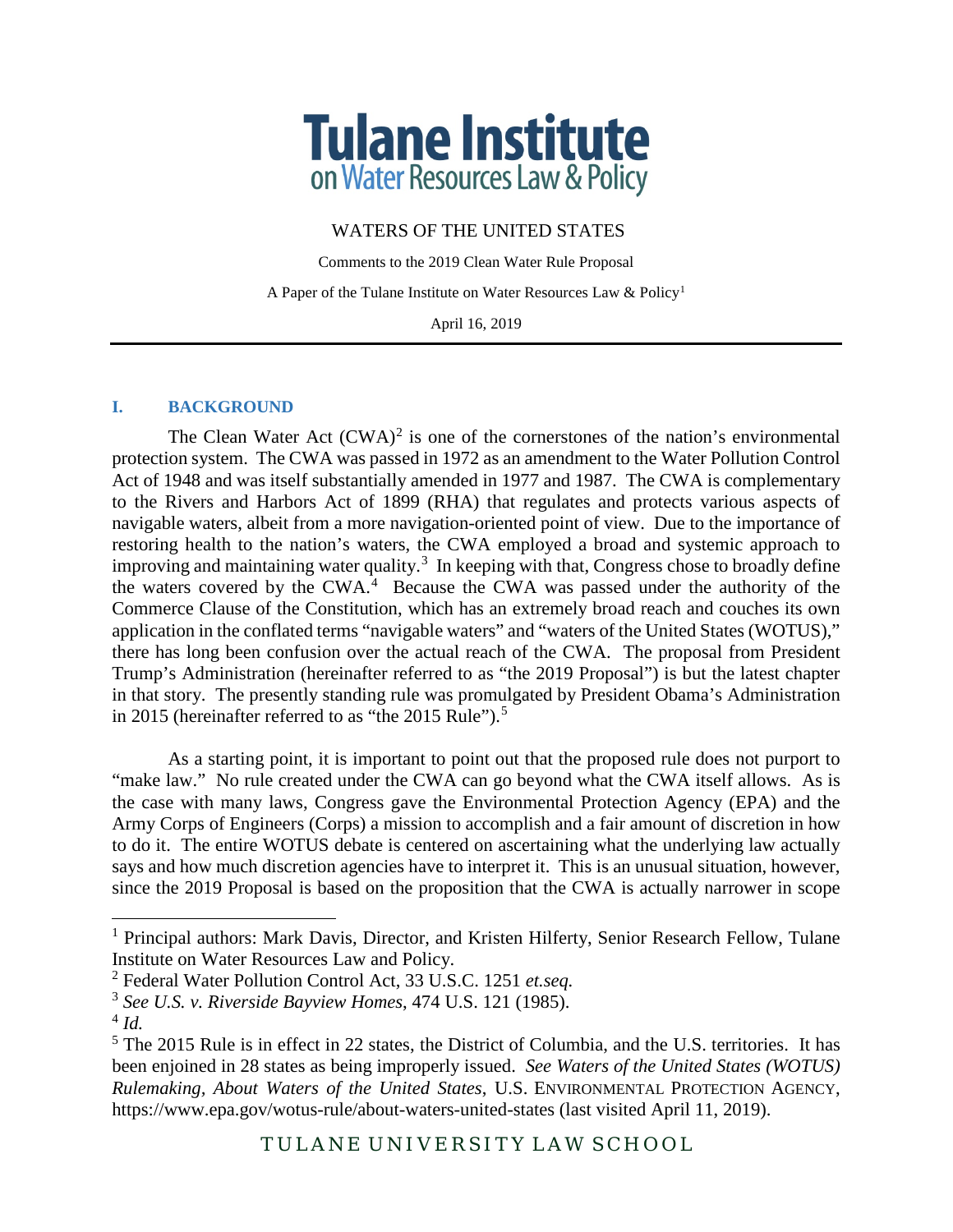than the 2015 Rule presumed and also narrower than the regulatory and administrative regimes that existed before the 2015 Rule. That is an untested and controversial view of the state of the law that is hard to reconcile with the Trump Administration's own reliance on the pre 2015 Rule framework as the default. This will be discussed more fully below.

This proposal also must be seen in the context of a particularly tortured procedural history. President Trump's Administration's plan was to first repeal the 2015 Rule and then, second, to replace it. The first step would leave the extant jurisprudence (primarily set out vaguely in *Rapanos v. United States*, 547 U.S. 715 (2006)) and ad hoc agency interpretations as the guides. The effort to repeal the 2015 Rule ultimately took the circuitous path of not actually rescinding the rule but instead trying to change its effective date to February 6, 2020, thereby nullifying its current applicability without actually repealing it. After losing several successful challenges, the Administration announced that it would abandon efforts to defend that "Applicability Date Rule" and concentrate on step two, a replacement rule. The 2019 Proposal is that replacement rule. In short, at this point, the 2015 Rule has not been repealed, though it is only in effect in 22 states,<sup>[6](#page-1-0)</sup> the District of Columbia, and the U.S. territories, due to court ordered injunctions; the pre-2015 Rule regime of jurisprudence and ad-hoc decision-making is in place in 28 states;<sup>[7](#page-1-1)</sup> and the 2019 Proposal is not apparently reconcilable with either the 2015 Rule or the pre-2015 Rule regime. For an effort couched in terms of protecting navigable waters from pollution, minimizing regulatory uncertainty, and showing due regard for the respective roles of Congress and the states, [8](#page-1-2) this is a remarkably confusing and uncertain place to be.

At the root of much of the confusion and controversy over the CWA's reach is the problem of determining just what Congress intended the Act to mean. This is mirrored by the problem of sorting out just what court opinions mean, particularly when they speak with more than one voice

l

<span id="page-1-0"></span> $6$  In addition to the District of Columbia and the U.S. territories, the 22 states following the 2015 Rule are Washington, Oregon, California, Minnesota, Oklahoma, Illinois, Michigan, Tennessee, Ohio, Maine, New Hampshire, Vermont, New York, Massachusetts, Rhode Island, Connecticut, Pennsylvania, New Jersey, Delaware, Maryland, Virginia, and Hawaii. *Waters of the United States (WOTUS) Rulemaking, Definition of "Waters of the United States": Rule Status and Litigation Update*, U.S. ENVIRONMENTAL PROTECTION AGENCY, https://www.epa.gov/wotus-rule/definitionwaters-united-states-rule-status-and-litigation-update (last visited April 11, 2019).

<span id="page-1-1"></span><sup>7</sup> The 28 states following agency regulations and guidance from before the issuance of the 2015 Rule are Montana, Idaho, Nevada, Wyoming, Utah, Colorado, New Mexico, North Dakota, South Dakota, Nebraska, Kansas, Texas, Iowa, Missouri, Arkansas, Louisiana, Wisconsin, Indiana, Kentucky, West Virginia, North Carolina, South Carolina, Georgia, Florida, Alabama, Mississippi, Louisiana, and Alaska. *Waters of the United States (WOTUS) Rulemaking, Definition of "Waters of the United States": Rule Status and Litigation Update*, U.S. ENVIRONMENTAL PROTECTION AGENCY, https://www.epa.gov/wotus-rule/definition-waters-united-states-rule-status-andlitigation-update (last visited April 11, 2019). *See also Waters of the United States (WOTUS) Rulemaking*, *About Waters of the United States*, U.S. ENVIRONMENTAL PROTECTION AGENCY, https://www.epa.gov/wotus-rule/about-waters-united-states (last visited April 11, 2019).

<span id="page-1-2"></span><sup>&</sup>lt;sup>8</sup> Presidential Executive Order on Restoring the Rule of Law, Federalism, and Economic Growth by Reviewing the "Waters of the United States" Rule, February 28, 2017.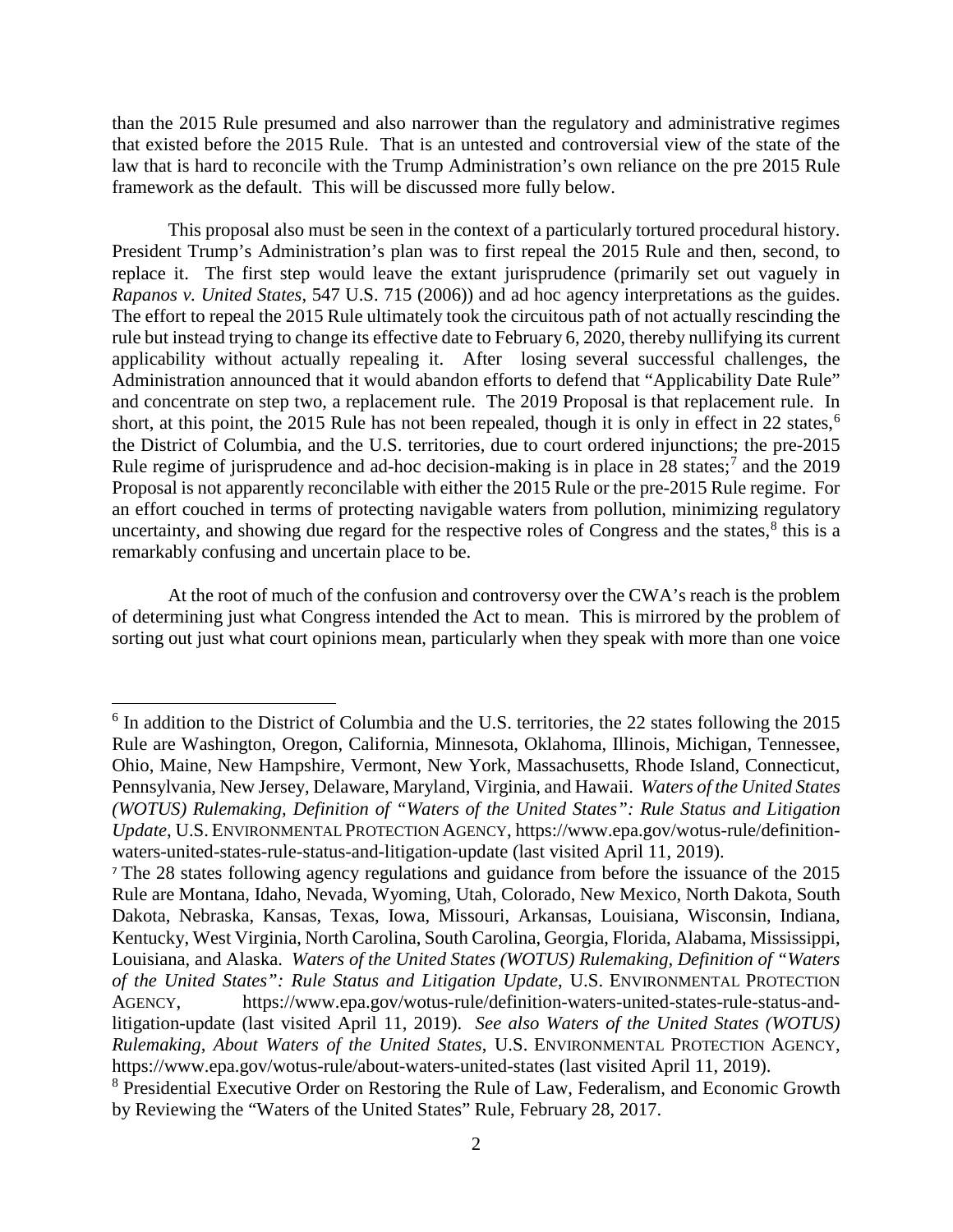and when they speak more to what the law does not allow than to what it does. Both of these problems are front and center in this current WOTUS exercise.

The 2015 Rule, which was enacted by President Obama's administration, is called the Clean Water Rule and is also known as the Waters of the United States (WOTUS) rule. The 2015 Rule was the product of two Supreme Court decisions, namely *Solid Waste Authority of Northern Cook County v. U.S. Army Corps of Engineers* (*SWANCC*) and *Rapanos v. United States*. [9](#page-2-0) In *SWANCC* and *Rapanos*, the court found the coverage of the CWA and WOTUS to be narrower than had been previously thought by many courts and by its administering agencies, the EPA and the Corps.

Prior to *SWANCC* and *Rapanos*, it was the prevailing policy of the EPA, the Corps, and the courts to read the CWA expansively, which brought important but remote water bodies, such as prairie potholes and isolated wetlands, within the interpretation of WOTUS. The rationale was that those waters and wetlands were important to interstate commerce for various reasons, such as supporting migratory birds and waterfowl. For example, duck hunting and bird watching both attract many participants who spend money and travel to engage in their passion. Unquestionably, those actions have some bearing on interstate commerce. For many years, and through both Democratic and Republican administrations, the connection between interstate commerce, migratory birds, and the wetlands they rely upon was thought to be independently sufficient for CWA and WOTUS jurisdiction. However, according to the Supreme Court in *SWANCC* and *Rapanos*, this connection was not sufficient to confer jurisdiction.

Since much of the 2015 Rule and the 2019 Proposal stems from the Supreme Court's analysis in *Rapanos*, it is important to understand that case. The most important thing to understand about *Rapanos* is that it did not settle the law. To be sure, a majority of the Court (five of the nine Justices) agreed on the winner, but there was no majority view on the question of why the plaintiffs prevailed. All of the Justices agreed that the term WOTUS covers more than waters that are navigable in the traditional sense. Four of the Justices, led by Justice Scalia, argued for a narrow definition of WOTUS, one that covered "relatively permanent standing or continuously flowing bodies of water,"[10](#page-2-1) while not necessarily excluding streams, rivers, and lakes that might be dry "seasonally" or during extraordinary circumstances, such as droughts.<sup>11</sup> Justice Scalia's opinion also stated that the WOTUS label applies to wetlands with a continuous surface connection to relatively permanent surface waters.<sup>[12](#page-2-3)</sup>

Four of the other Justices (all of whom dissented against the conclusion that the plaintiffs won the case) were content with the agency interpretations of WOTUS.

Finally, Justice Kennedy agreed that the agencies had gone too far with their interpretation, but he disagreed with Justice Scalia (and the three Justices who joined him) about why. Justice

 $\overline{a}$ 

<span id="page-2-0"></span><sup>9</sup> *See Solid Waste Authority of Northern Cook County v. U.S. Army Corps of Engineers*, 531 U.S. 159 (2001) (SWANCC) and *Rapanos v. United States*, 547 U.S. 715 (2006).

<span id="page-2-1"></span><sup>10</sup> *Rapanos*, 547 U.S. at 739.

<span id="page-2-2"></span><sup>11</sup> *Id.* At 732.

<span id="page-2-3"></span><sup>12</sup> *Id.* At 742.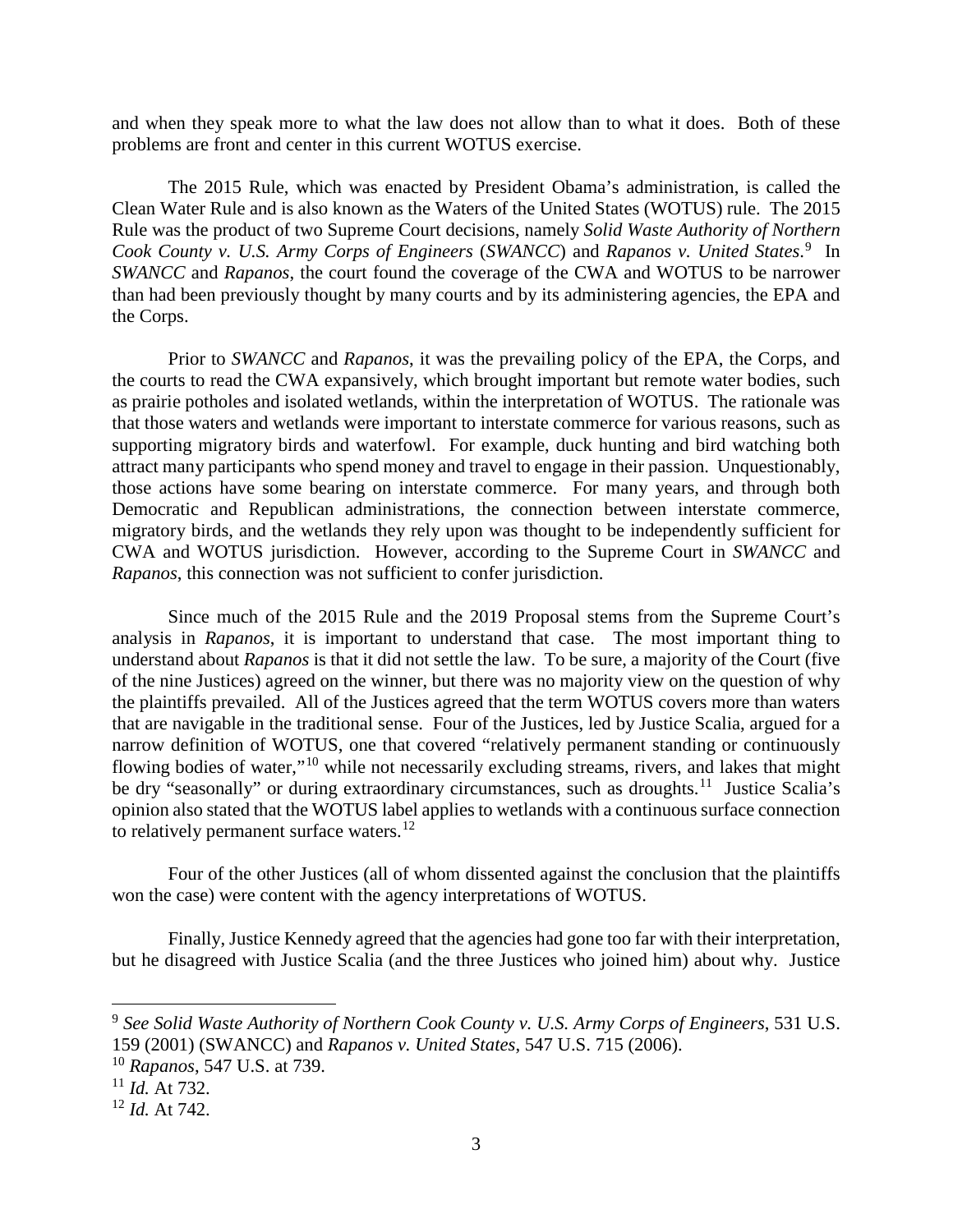Kennedy took a middle ground approach that rejected the "relatively permanent surface water" approach in Justice Scalia's opinion in favor of including wetlands and remote waters if there existed a "significant nexus" to waters that were considered navigable in the traditional legal sense.<sup>13</sup> Since the four dissenters certainly would have included in WOTUS the waters and wetlands that Justice Kennedy was willing to include, there was a rather messy plurality in favor of the significant nexus approach. The 2015 Rule largely tracks Justice Kennedy's pivot point opinion in *Rapanos*. The 2015 Rule was less expansive in terms of what it included in WOTUS than was the previous EPA and Corps interpretation (and which would have been allowed by the four dissenters in *Rapanos*), but more expansive than Justice Scalia's *Rapanos* opinion.

By contrast, the 2019 Proposal largely seems to follow Justice Scalia's opinion from *Rapanos*. The 2019 Proposal does not detail why the EPA and the Corps are changing course from the 2015 Rule and the "significant nexus" test for each type of wetland and stream they are excluding from federal jurisdiction. President Trump's Administration does cite Justice Kennedy's *Rapanos* opinion in the preamble to the 2019 Proposal, but those citations do not include any mention of his "significant nexus" test nor the Administration's reason for rejecting it. While discussing the Administrative Procedure Act (APA) in *Motor Vehicle Mfrs. Ass'n of U.S. v. State Farm Mut. Auto. Ins. Co.*, 463 U.S. 29 (1983), the Supreme Court explained:

Revocation constitutes a reversal of the agency's former views as to the proper course. A "settled course of behavior embodies the agency's informed judgment that, by pursuing that course, it will carry out the policies committed to it by Congress. There is, then, at least a presumption that those policies will be carried out best if the settled rule is adhered to." *Atchison, T. & S.F.R. Co. v. Wichita Bd. of Trade*, 412 U.S. 800, 807–808, 93 S.Ct. 2367, 2374–2375, 37 L.Ed.2d 350 (1973). Accordingly, an agency changing its course by rescinding a rule is obligated to supply a reasoned analysis for the change beyond that which may be required when an agency does not act in the first instance.

. . . .

Nevertheless, the agency must examine the relevant data and articulate a satisfactory explanation for its action including a "rational connection between the facts found and the choice made." *Burlington Truck Lines v. United States*, 371 U.S. 156, 168, 83 S.Ct. 239, 245–246, 9 L.Ed.2d 207 (1962).

In the 2019 Proposal, the EPA and the Corps have failed to offer such a reasoned analysis. For example, President Obama's Administration assembled a "connectivity report," which was a 300 plus page document detailing how to apply Justice Kennedy's "significant nexus" test.<sup>[14](#page-3-1)</sup> That report was peer-reviewed and was also reviewed by the EPA's Science Advisory Board.[15](#page-3-2) The report was cited in the 2015 Rule to justify regulating wetlands that might not seem geographically

 $\overline{\phantom{a}}$ 

<span id="page-3-0"></span><sup>13</sup> *Id.* At 759.

<span id="page-3-2"></span><span id="page-3-1"></span><sup>14</sup> Wittenberg, Ariel, *Clean Water Act*, *Experts predict legal trouble for Scalia-inspired rule*, E&E NEWS, (Dec. 14, 2018), https://www.eenews.net/stories/1060109731. <sup>15</sup> *Id.*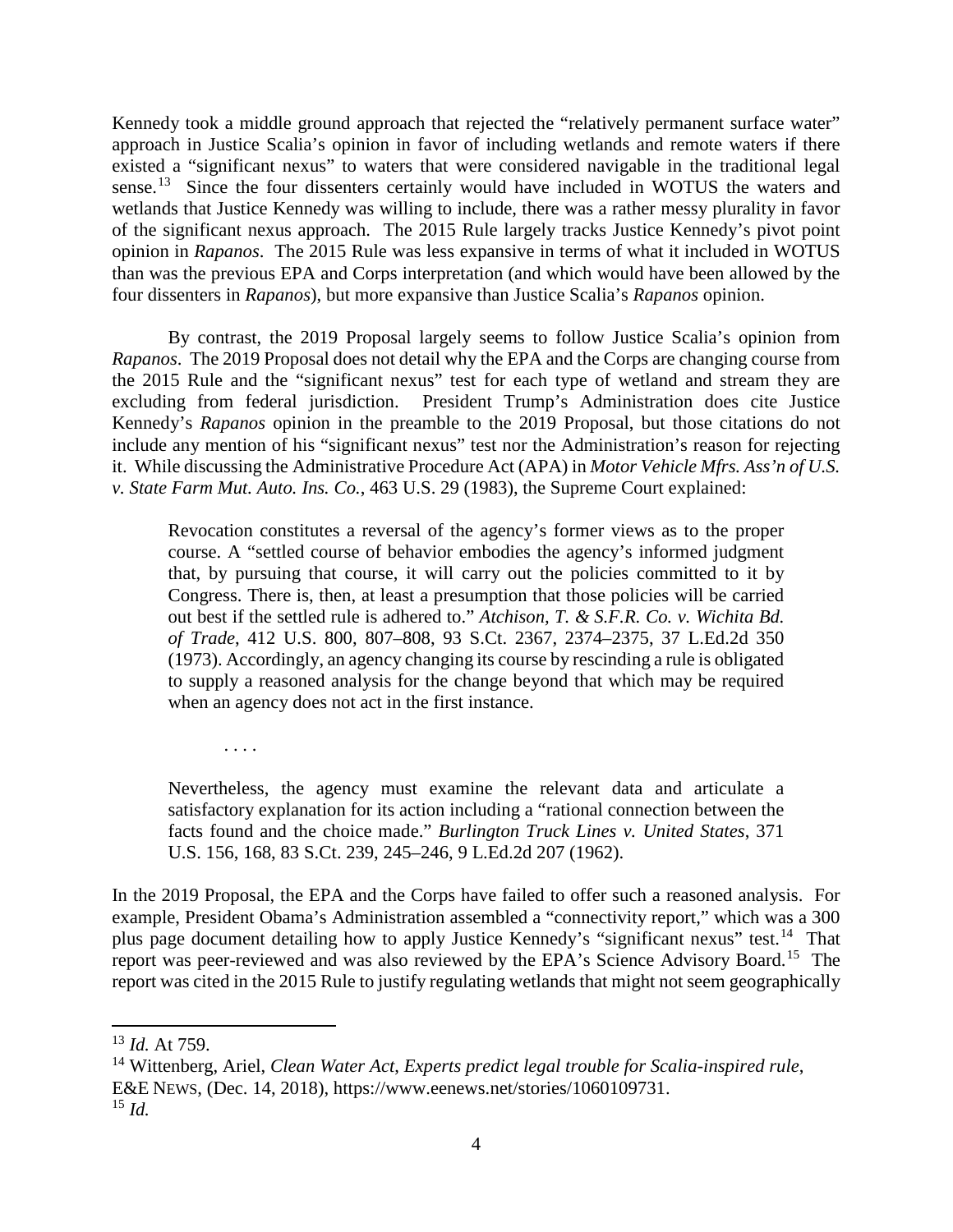close to larger waterways, but that significantly contributed to downstream water quality.[16](#page-4-0) President Trump's Administration has not thrown out that report, and the Administration uses it to justify regulating only wetlands and streams that have surface water connections to larger waterways.<sup>[17](#page-4-1)</sup> However, the EPA and the Corps fail to explain why they have not included the more distant wetlands and waterways to which the report found important connections.<sup>[18](#page-4-2)</sup> Rather, the agencies say it is a legal question.<sup>19</sup> Because the 20[19](#page-4-3) Proposal does not provide a reasoned analysis for the change, it appears to violate the APA and *State Farm*.

## **II. OBSERVATIONS**

Our reading of the 2019 Proposal leads us to the following observations and concerns:

- 1. The 2019 Proposal is intended to clarify the definition of "waters of the United States." However, the 2019 Proposal implicates issues of clarity and may require case-by-case analyses. For example, the proposed rule does not adequately define certain phrases, such as "perennial," "intermittent," and "direct hydrologic surface connection." The proposed rule also does not explain what happens in certain situations. For example, there might not be a direct hydrologic surface connection between a wetland and a water of the United States presently, but such a connection may come into existence in the future.
- 2. The 2019 Proposal does not detail who will regulate discharges if a waterbody is no longer covered by the new WOTUS definition. If regulation falls to the states, this is problematic because some states might not have the capacity, resources, or desire to regulate.
- 3. The EPA and the Corps estimate that at least 18 percent of streams and 51 percent of wetlands nationwide would not be protected under the  $2019$  $2019$  Proposal,<sup>20</sup> but the agencies have not specified which water bodies will lose protection. It is unclear if there will be an effort to categorize waterbodies as jurisdictional or not.
- 4. The preamble to the 2019 Proposal states that "the agencies would remove interstate waters and interstate wetlands as a separate category of 'waters of the United States' to more closely align the definition to the constitutional and statutory authorities reflected in the CWA and judicial interpretations of the term 'navigable waters,' while balancing the statute's policy directives to preserve and protect the rights and responsibilities of the States." The 2019 Proposal does not provide a substantive reason for removing interstate waters from the reach of the CWA. Moreover, interstate waters have been jurisdictional since the 1948 passage of the Federal Water Pollution Control Act.<sup>21</sup> Thus, the 2019

<span id="page-4-0"></span> $\overline{\phantom{a}}$ <sup>16</sup> *Id.*

<span id="page-4-1"></span><sup>17</sup> *Id.*

<span id="page-4-2"></span><sup>18</sup> *Id.*

<sup>19</sup> *Id.*

<span id="page-4-4"></span><span id="page-4-3"></span><sup>20</sup> Bogardus, Kevin and Ariel Wittenberg, *Clean Water Act*, *EPA falsely claims 'no data' on waters in WOTUS rule*, E&E NEWS, (Dec. 11, 2018), https://www.eenews.net/stories/1060109323.

<span id="page-4-5"></span><sup>21</sup> Federal Water Pollution Control Act, 33 U.S.C. 1251 *et.seq. See also Digest of Federal Resource Laws of Interest to the U.S. Fish and Wildlife Service, Federal Water Pollution Control*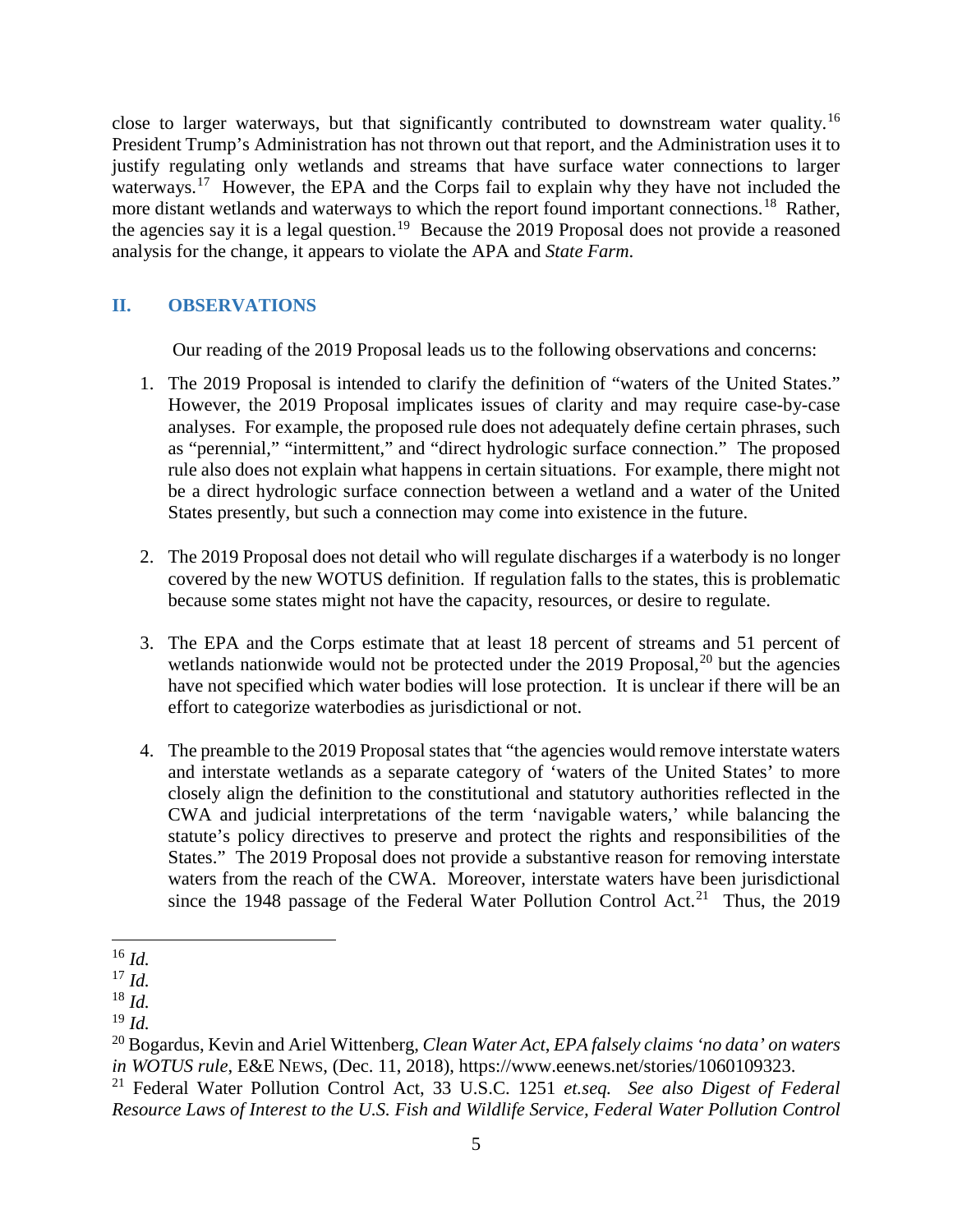Proposal does not merely revoke the 2015 Rule, but also changes the 1972 CWA (and earlier versions of the law) to reflect the Administration's narrative of Federalism.

- 5. Additionally, the Mississippi River is a prime example of the need for federal jurisdiction over waters of which no one state has authority, though the waters may flow through/past the states and even form their borders. A key case study for this is the Gulf Hypoxia Task Force, which involves multiple states and sub-basins. With the 2019 Proposal dropping interstate waters and wetlands from CWA jurisdiction, there may be implications for that effort. The 2019 Proposal fails to explain whether these ramifications have been considered.
- 6. Under the Coastal Wetlands Planning, Protection and Restoration Act (CWPPRA), Louisiana's cost share for construction of coastal wetlands restoration projects has varied, but there is a provision stating that if the State achieves no net loss regarding the current development of wetlands, then the cost share might further change. The 2019 Proposal might affect Louisiana's compliance with this provision depending on whether certain wetlands are considered jurisdictional.
- 7. The 2019 Proposal does not explain whether and what effect it will have on mitigation requirements that are conditions of existing permits. For example, a current permit might require a 3:1 mitigation concerning jurisdictional wetlands, but those wetlands might no longer be jurisdictional under the proposed rule. Further, this could have contractual implications if the permittee has already hired a company to perform mitigation work or if the permittee has already sought credits from a mitigation bank.
- 8. The 2019 Proposal might not pass muster if it were challenged under the Administrative Procedure Act. That is, the 2019 Proposal is based on the analysis in Justice Scalia's four judge plurality opinion from *Rapanos*, and rejects the majority analysis from that case, i.e., Justice Kennedy's significant nexus test. Instead, it might have been more proper from a legal standpoint for President Trump's Administration to fit its proposed rule under Justice Kennedy's significant nexus test since it appears to be the controlling law. The administration also fails to explain why the significant nexus test is being rejected.
- 9. With President Trump's Administration having retreated from the Applicability Date Rule (as discussed above), the 2015 Rule is in effect in 22 states and enjoined in the remaining states, which are following the 1986/1988 regulatory definition of waters of the United States and associated jurisprudence. The Trump administration is in the potential position of defending the 2015 Rule and the prior regulatory definitions as the rule of law while simultaneously rejecting these analyses in the proposed rule. *See, e.g., Sackett v. United States Environmental Protection Agency*, 566 U.S. 120 (2012).

l *Act (Clean Water Act)*, *U.S. Fish & Wildlife Service*, https://www.fws.gov/laws/lawsdigest/fwatrpo.HTML.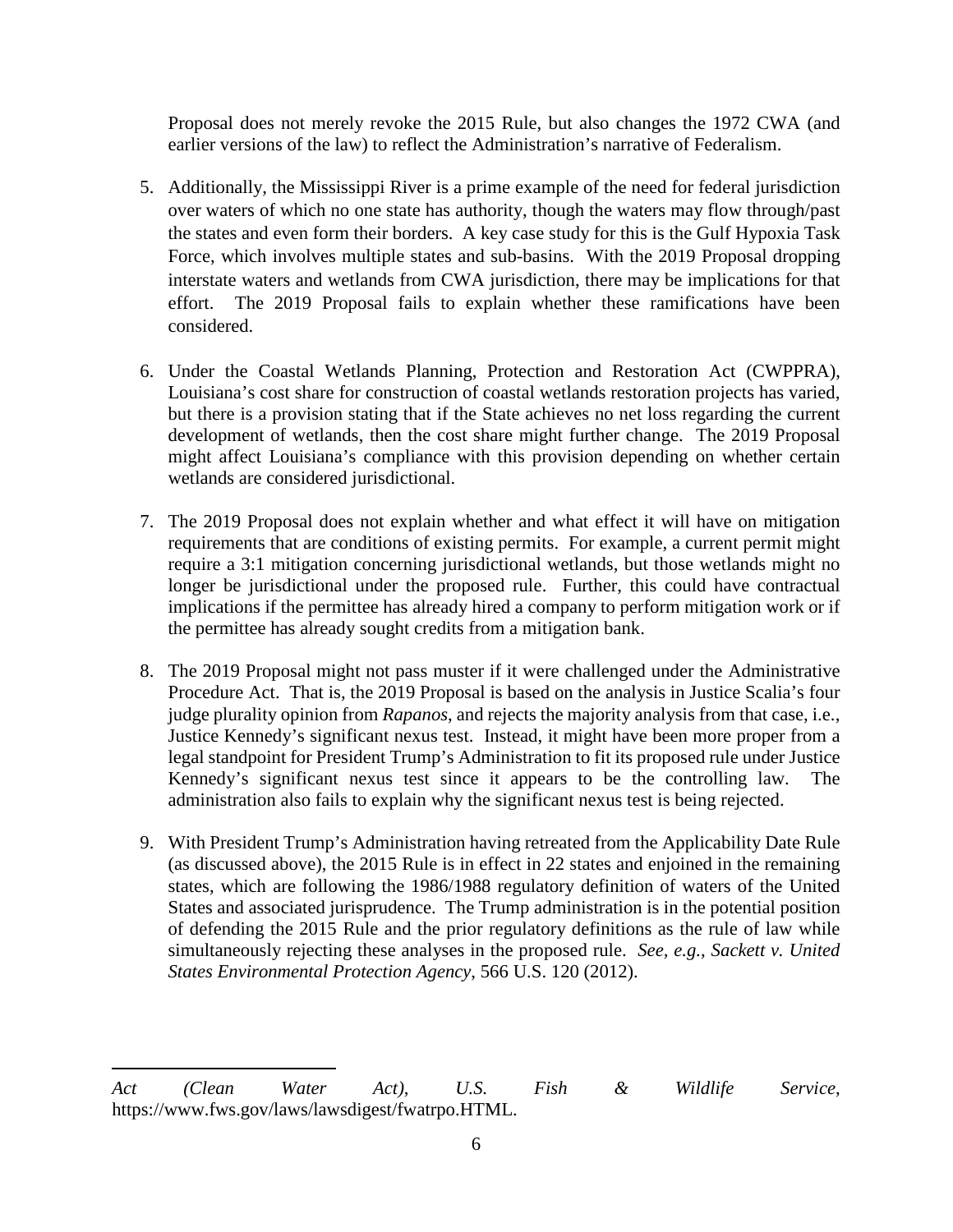- 10. The 2019 Proposal does not explain how to analyze waterbodies that fall under two categories. For example, the proposed rule discusses impoundments and wetlands, but the proposed rule does not explain how to classify an impounded wetland.
- 11. Groundwater itself is excluded from the 2019 Proposal's definition of waters of the United States. However, groundwater should be a jurisdictional consideration because contamination of a jurisdictional water can occur in instances where groundwater serves as a conduit between jurisdictional waters. Justice Kennedy's "significant nexus" test seems to leave room for a groundwater connection, but the proposed rule does not. Rather, it looks solely at surface connections.
- 12. The 2015 Rule provided sufficient guidance generally and advised how agencies should proceed if there was any confusion. The proposed rule lacks any such guidance.
- 13. With the interpretation of the significant nexus test in the 2015 Rule, the only discharge regulated under the CWA is into the first water of the United States even if that waterbody is connected to another water of the United States. This, at least, offers the possibility of protecting both waterbodies by regulating the discharge into the first waterbody. However, this protection might disappear under the 2019 Proposal: that is, if a discharge is into a waterbody that is not a water of the United States, then contaminants may travel into the second waterbody, which is a jurisdictional water.
- 14. The 2019 Proposal does not discuss whether and to what extent it impacts the jurisdictional definitions in the Rivers and Harbors Act of 1899 (RHA). The proposed rule also does not address potential conflicts, i.e. instances that might no longer require a CWA permit but still require a RHA permit.
- 15. The 2019 Proposal does not clearly indicate whether a pump or canal is a sufficient "direct hydrologic surface connection." For example, the Bayou Sauvage National Wildlife Refuge in New Orleans is connected to a jurisdictional water by a pump. Moreover, if a canal is sufficient, the proposed rule does not indicate whether it matters if the canal is public or private.
- 16. Considering the above confusion and the fact that agriculture is largely exempt from the CWA already, the 2019 Proposal does not clearly help anyone. In sum, there is more confusion and less protection.
- 17. Though it is unclear which waters and wetlands will remain under federal protection, it is clear that the 2019 Rule is intended to shift the responsibility for protecting many of those waters to the states. That shift and its impacts on the states and the public have not been discussed or analyzed in any meaningful way.

#### **III. CONCLUSIONS**

For nearly 45 years, the Clean Water Act has been a pillar of American environmental law and of a federalism-based approach to stewardship of the nation's water resources. Many of the improvements to the quality and safety of our water resources can be tied directly to the Act.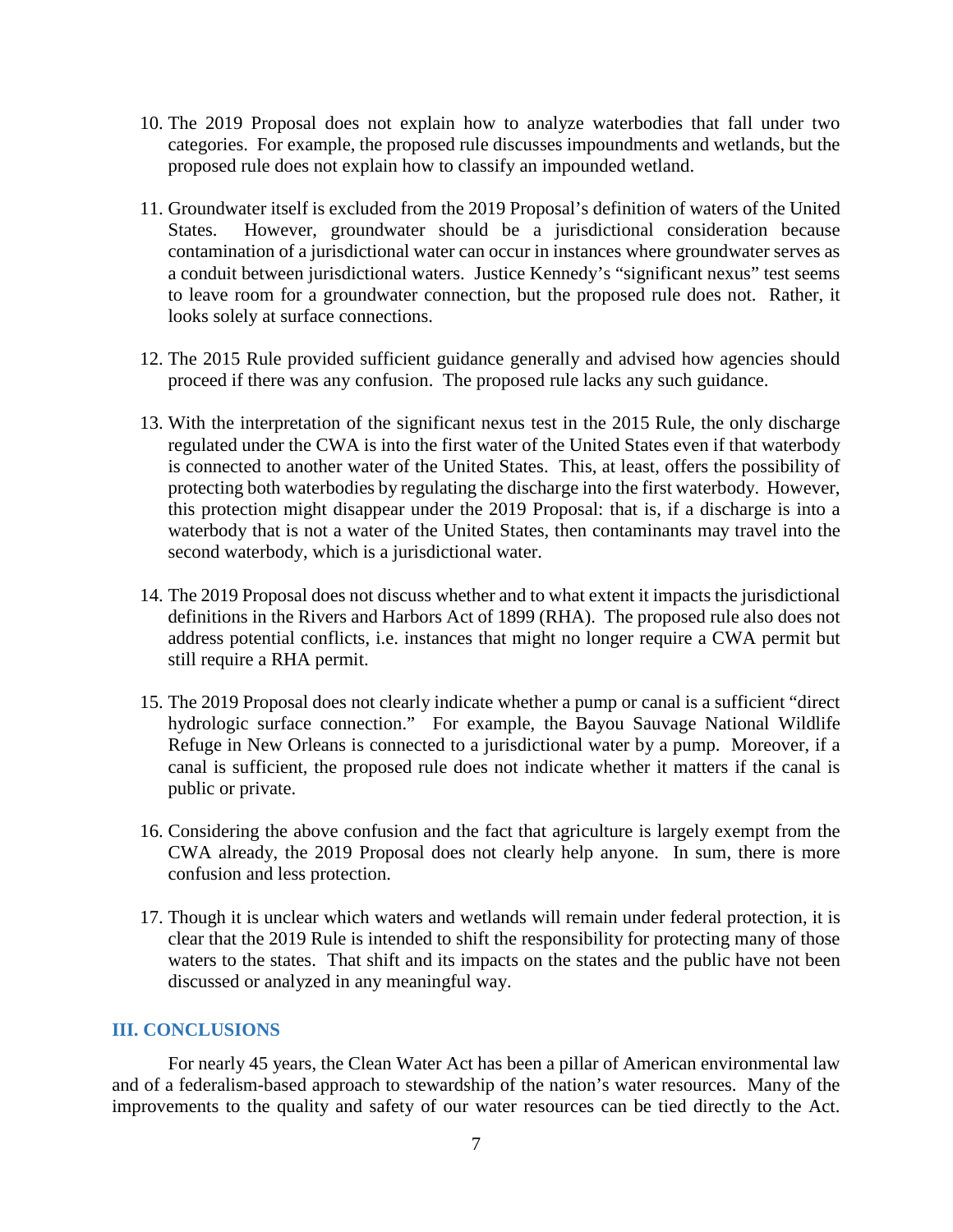Despite that importance, it is also undeniable that there is a persistent uncertainty about the reach of the CWA, uncertainty that manifests itself in the administrative, legal, and political spheres. The 2019 Proposal is a case in point. It is vague and open-ended in nature. It will not produce greater certainty or predictability, nor will it eliminate the need for case-by-case jurisdictional determinations. Rather, the 2019 Proposal will spur further debate and litigation, and it will result in a system that shifts the costs and responsibility of protecting the nation's waters from the federal government to the states. Thus, the 2019 Proposal creates more confusion and less protection for the nation's waters. Simply put, the 2019 Proposal is at odds with its stated purposes since it:

1. Cannot resolve uncertainty about the waters to which the CWA applies; only Congress can ultimately do that. Indeed, by not being clear what waters the 2019 Proposal will cover, it will likely spawn even more confusion, uncertainty, and conflict than the regimes it seeks to replace.

2. Will almost certainly fail to clarify the appropriate lines between the federal and state spheres of operation. Inherent in the 2019 Proposal is the assumption that waters that fall outside of the CWA's jurisdiction will be either be picked up by the states or somehow not need governmental protection. Neither assumption is supported by history or current reality. To expect states and private persons with water rights to pick up the supervision, management, and enforcement of a water program is to expect the financially and politically impossible, at least without a far more robust discussion about the aims and impacts of the 2019 Proposal.

### **IV. APPENDIX A. CURRENT DEFINITIONS—"Waters of the United States" Under the Clean Water Act—40 CFR 230.3, 33 CFR 328.3 and 40 CFR 110.1, 112.2, 116.3, 117.1, 122.2, 232.2, 300.5, Part 300 App. E, 302.3 and 401.11.**

# **40 CFR 230.3 (Effective until August 27, 2015) (currently in effect in 28 states)**

(s) The term waters of the United States means:

(1) All waters which are currently used, or were used in the past, or may be susceptible to use in interstate or foreign commerce, including all waters which are subject to the ebb and flow of the tide;

(2) All interstate waters including interstate wetlands;

(3) All other waters such as intrastate lakes, rivers, streams (including intermittent streams), mudflats, sandflats, wetlands, sloughs, prairie potholes, wet meadows, playa lakes, or natural ponds, the use, degradation or destruction of which could affect interstate or foreign commerce including any such waters:

(i) Which are or could be used by interstate or foreign travelers for recreational or other purposes; or

(ii) From which fish or shellfish are or could be taken and sold in interstate or foreign commerce; or

(iii) Which are used or could be used for industrial purposes by industries in interstate commerce;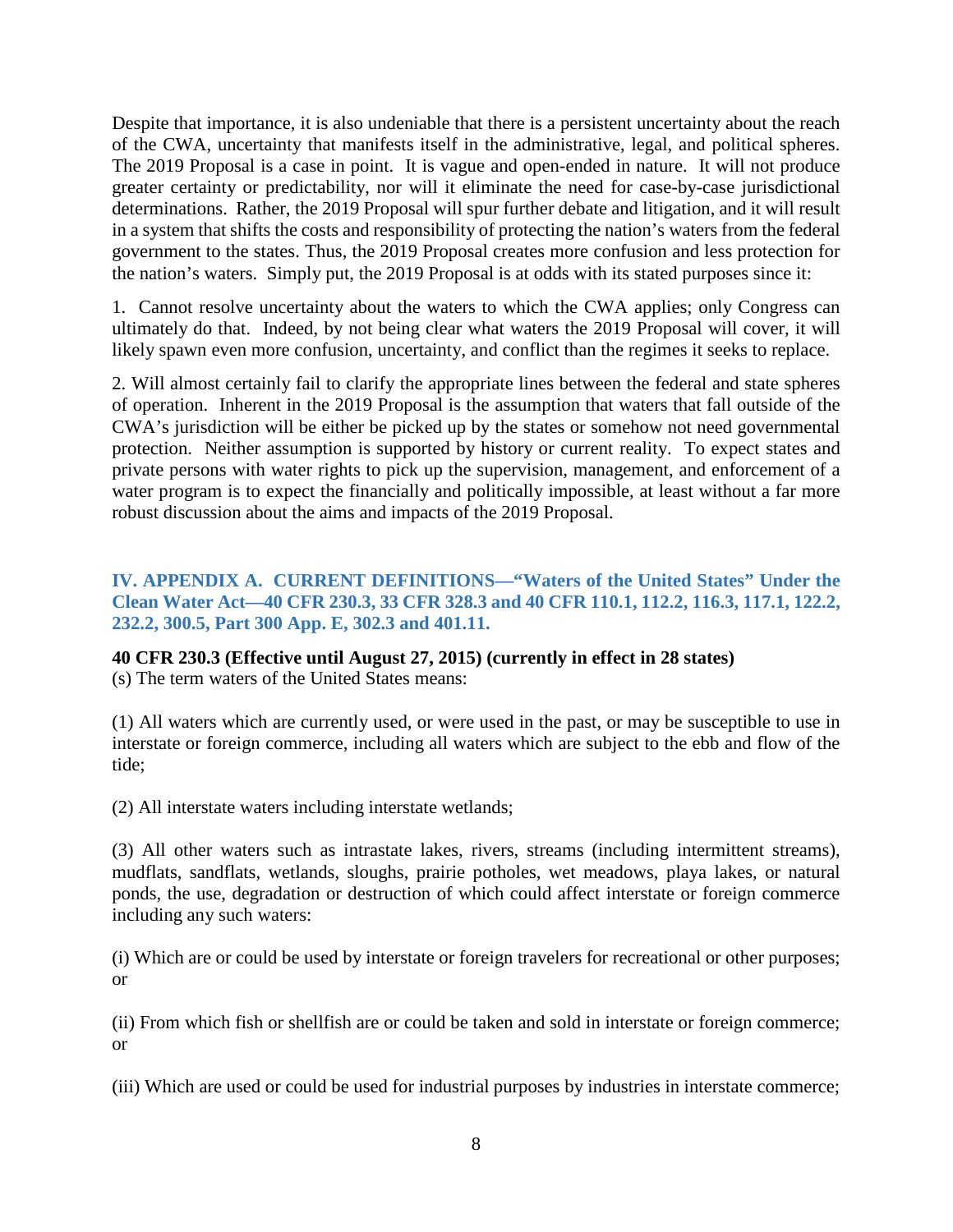(4) All impoundments of waters otherwise defined as waters of the United States under this definition;

(5) Tributaries of waters identified in paragraphs (s)(1) through (4) of this section;

(6) The territorial sea;

(7) Wetlands adjacent to waters (other than waters that are themselves wetlands) identified in paragraphs (s)(1) through (6) of this section; waste treatment systems, including treatment ponds or lagoons designed to meet the requirements of CWA (other than cooling ponds as defined in 40 CFR 423.11(m) which also meet the criteria of this definition) are not waters of the United States.

Waters of the United States do not include prior converted cropland. Notwithstanding the determination of an area's status as prior converted cropland by any other federal agency, for the purposes of the Clean Water Act, the final authority regarding Clean Water Act jurisdiction remains with EPA.

(t) The term wetlands means those areas that are inundated or saturated by surface or ground water at a frequency and duration sufficient to support, and that under normal circumstances do support, a prevalence of vegetation typically adapted for life in saturated soil conditions. Wetlands generally include swamps, marshes, bogs and similar areas.

## **40 CFR 230.3 (Effective August 28, 2015 to February 5, 2018) (currently in effect in 22 states, the District of Columbia, and the U.S. territories)**

(o) The term waters of the United States means:

(1) For purposes of the Clean Water Act, 33 U.S.C. 1251 et seq. and its implementing regulations, subject to the exclusions in paragraph (o)(2) of this section, the term "waters of the United States" means:

(i) All waters which are currently used, were used in the past, or may be susceptible to use in interstate or foreign commerce, including all waters which are subject to the ebb and flow of the tide;

(ii) All interstate waters, including interstate wetlands;

(iii) The territorial seas;

(iv) All impoundments of waters otherwise identified as waters of the United States under this section;

(v) All tributaries, as defined in paragraph  $(o)(3)(iii)$  of this section, of waters identified in paragraphs  $(o)(1)(i)$  through (iii) of this section;

(vi) All waters adjacent to a water identified in paragraphs  $(o)(1)(i)$  through (v) of this section, including wetlands, ponds, lakes, oxbows, impoundments, and similar waters;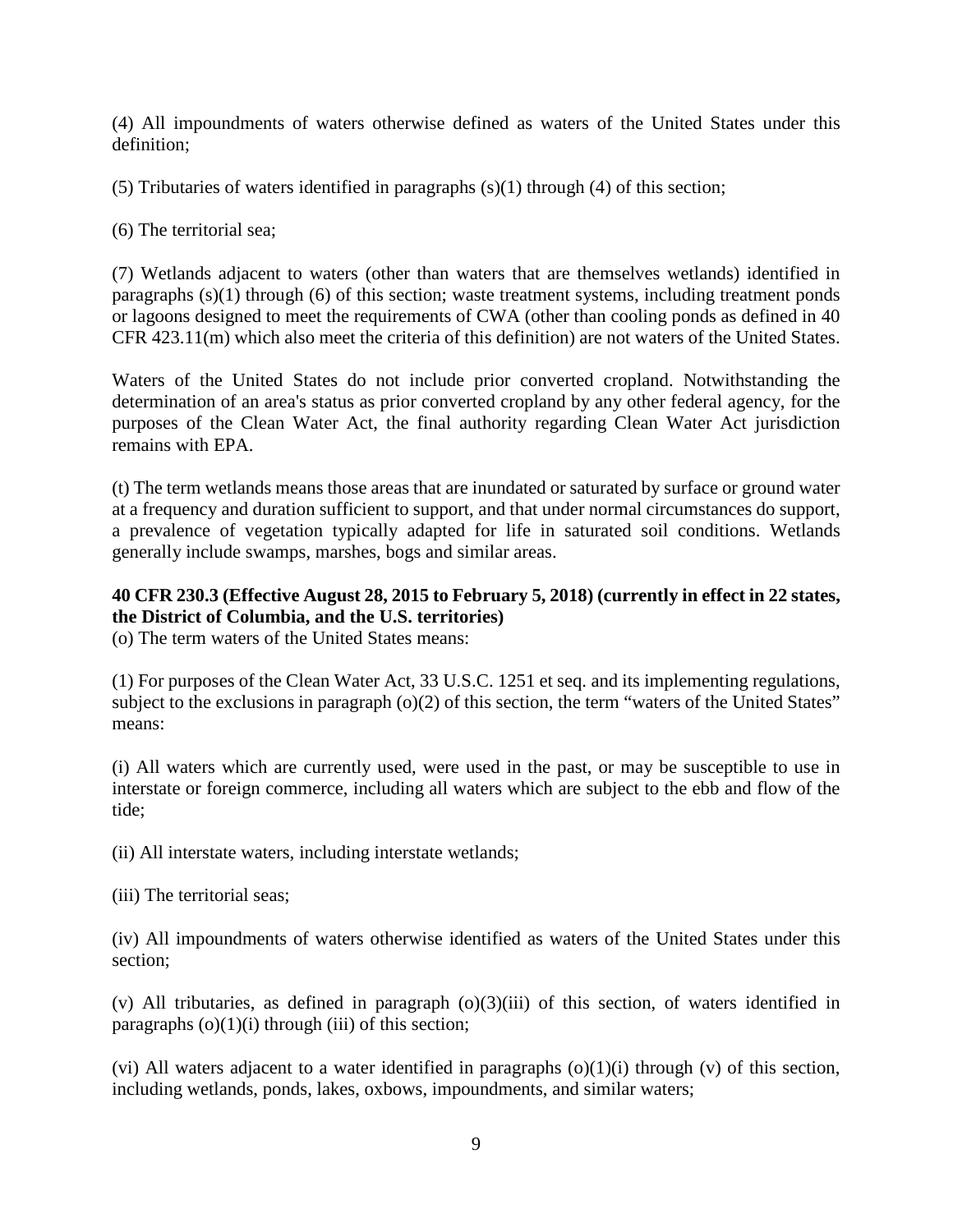(vii) All waters in paragraphs  $(o)(1)(vi)(A)$  through  $(E)$  of this section where they are determined, on a case-specific basis, to have a significant nexus to a water identified in paragraphs  $(o)(1)(i)$ through (iii) of this section. The waters identified in each of paragraphs  $(o)(1)(vii)(A)$  through  $(E)$ of this section are similarly situated and shall be combined, for purposes of a significant nexus analysis, in the watershed that drains to the nearest water identified in paragraphs  $(o)(1)(i)$  through (iii) of this section. Waters identified in this paragraph shall not be combined with waters identified in paragraph  $(o)(1)(vi)$  of this section when performing a significant nexus analysis. If waters identified in this paragraph are also an adjacent water under paragraph  $(o)(1)(vi)$ , they are an adjacent water and no case-specific significant nexus analysis is required.

(A) Prairie potholes. Prairie potholes are a complex of glacially formed wetlands, usually occurring in depressions that lack permanent natural outlets, located in the upper Midwest.

(B) Carolina bays and Delmarva bays. Carolina bays and Delmarva bays are ponded, depressional wetlands that occur along the Atlantic coastal plain.

(C) Pocosins. Pocosins are evergreen shrub and tree dominated wetlands found predominantly along the Central Atlantic coastal plain.

(D) Western vernal pools. Western vernal pools are seasonal wetlands located in parts of California and associated with topographic depression, soils with poor drainage, mild, wet winters and hot, dry summers.

(E) Texas coastal prairie wetlands. Texas coastal prairie wetlands are freshwater wetlands that occur as a mosaic of depressions, ridges, intermound flats, and mima mound wetlands located along the Texas Gulf Coast.

(viii) All waters located within the 100–year floodplain of a water identified in paragraphs (o)(1)(i) through (iii) of this section and all waters located within 4,000 feet of the high tide line or ordinary high water mark of a water identified in paragraphs  $(o)(1)(i)$  through  $(v)$  of this section where they are determined on a case-specific basis to have a significant nexus to a water identified in paragraphs (o)(1)(i) through (iii) of this section. For waters determined to have a significant nexus, the entire water is a water of the United States if a portion is located within the 100–year floodplain of a water identified in paragraphs  $(o)(1)(i)$  through (iii) of this section or within 4,000 feet of the high tide line or ordinary high water mark. Waters identified in this paragraph shall not be combined with waters identified in paragraph  $(o)(1)(vi)$  of this section when performing a significant nexus analysis. If waters identified in this paragraph are also an adjacent water under paragraph (o)(1)(vi), they are an adjacent water and no case-specific significant nexus analysis is required.

(2) The following are not "waters of the United States" even where they otherwise meet the terms of paragraphs  $(o)(1)(iv)$  through (viii) of this section.

(i) Waste treatment systems, including treatment ponds or lagoons designed to meet the requirements of the Clean Water Act are not waters of the United States.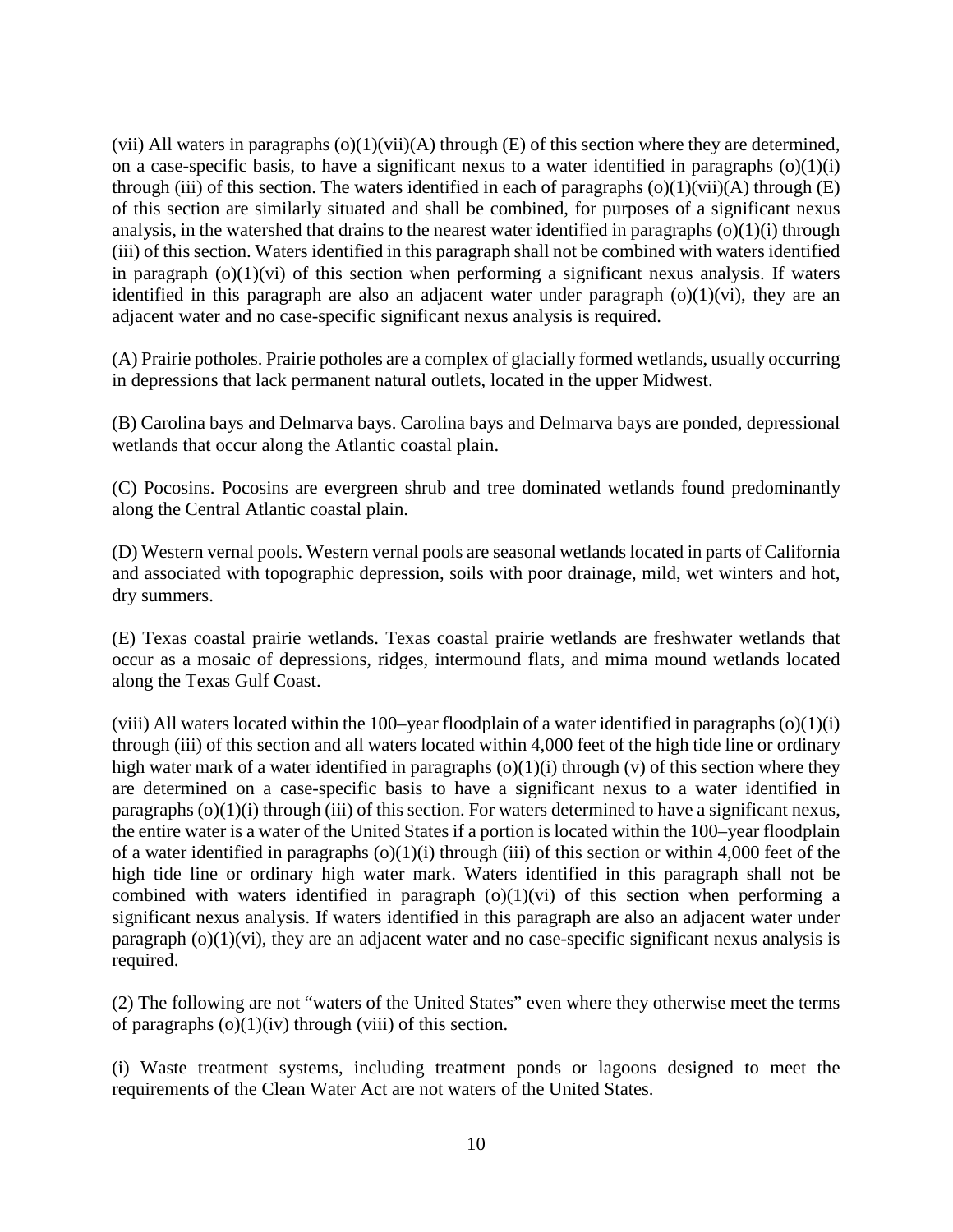(ii) Prior converted cropland. Notwithstanding the determination of an area's status as prior converted cropland by any other Federal agency, for the purposes of the Clean Water Act, the final authority regarding Clean Water Act jurisdiction remains with EPA.

(iii) The following ditches:

(A) Ditches with ephemeral flow that are not a relocated tributary or excavated in a tributary.

(B) Ditches with intermittent flow that are not a relocated tributary, excavated in a tributary, or drain wetlands.

(C) Ditches that do not flow, either directly or through another water, into a water identified in paragraphs  $(o)(1)(i)$  through (iii) of this section.

(iv) The following features:

(A) Artificially irrigated areas that would revert to dry land should application of water to that area cease;

(B) Artificial, constructed lakes and ponds created in dry land such as farm and stock watering ponds, irrigation ponds, settling basins, fields flooded for rice growing, log cleaning ponds, or cooling ponds;

(C) Artificial reflecting pools or swimming pools created in dry land;

(D) Small ornamental waters created in dry land;

(E) Water-filled depressions created in dry land incidental to mining or construction activity, including pits excavated for obtaining fill, sand, or gravel that fill with water;

(F) Erosional features, including gullies, rills, and other ephemeral features that do not meet the definition of tributary, non-wetland swales, and lawfully constructed grassed waterways; and

(G) Puddles.

(v) Groundwater, including groundwater drained through subsurface drainage systems.

(vi) Stormwater control features constructed to convey, treat, or store stormwater that are created in dry land.

(vii) Wastewater recycling structures constructed in dry land; detention and retention basins built for wastewater recycling; groundwater recharge basins; percolation ponds built for wastewater recycling; and water distributary structures built for wastewater recycling.

(3) In this paragraph (o), the following definitions apply: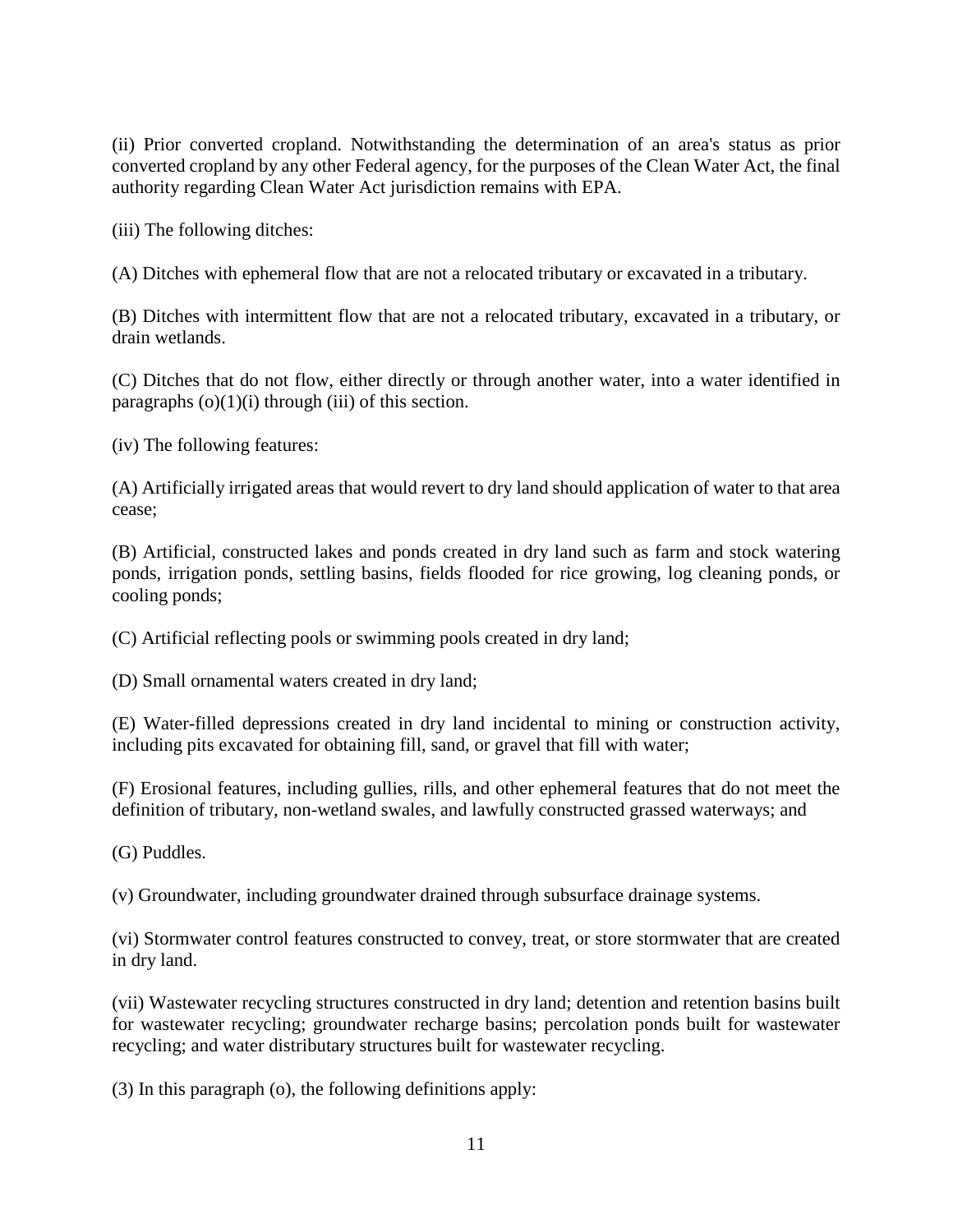(i) Adjacent. The term adjacent means bordering, contiguous, or neighboring a water identified in paragraphs  $(o)(1)(i)$  through  $(v)$  of this section, including waters separated by constructed dikes or barriers, natural river berms, beach dunes, and the like. For purposes of adjacency, an open water such as a pond or lake includes any wetlands within or abutting its ordinary high water mark. Adjacency is not limited to waters located laterally to a water identified in paragraphs  $(o)(1)(i)$ through (v) of this section. Adjacent waters also include all waters that connect segments of a water identified in paragraphs  $(o)(1)(i)$  through  $(v)$  or are located at the head of a water identified in paragraphs  $(o)(1)(i)$  through  $(v)$  of this section and are bordering, contiguous, or neighboring such water. Waters being used for established normal farming, ranching, and silviculture activities (33 U.S.C. 1344(f)) are not adjacent.

(ii) Neighboring. The term neighboring means:

(A) All waters located within 100 feet of the ordinary high water mark of a water identified in paragraphs  $(o)(1)(i)$  through  $(v)$  of this section. The entire water is neighboring if a portion is located within 100 feet of the ordinary high water mark;

(B) All waters located within the 100–year floodplain of a water identified in paragraphs  $(o)(1)(i)$ through (v) of this section and not more than 1,500 feet from the ordinary high water mark of such water. The entire water is neighboring if a portion is located within 1,500 feet of the ordinary high water mark and within the 100–year floodplain;

(C) All waters located within 1,500 feet of the high tide line of a water identified in paragraphs  $(o)(1)(i)$  or (iii) of this section, and all waters within 1,500 feet of the ordinary high water mark of the Great Lakes. The entire water is neighboring if a portion is located within 1,500 feet of the high tide line or within 1,500 feet of the ordinary high water mark of the Great Lakes.

(iii) Tributary and tributaries. The terms tributary and tributaries each mean a water that contributes flow, either directly or through another water (including an impoundment identified in paragraph  $(0)(1)(iv)$  of this section), to a water identified in paragraphs  $(0)(1)(i)$  through (iii) of this section that is characterized by the presence of the physical indicators of a bed and banks and an ordinary high water mark. These physical indicators demonstrate there is volume, frequency, and duration of flow sufficient to create a bed and banks and an ordinary high water mark, and thus to qualify as a tributary. A tributary can be a natural, man-altered, or man-made water and includes waters such as rivers, streams, canals, and ditches not excluded under paragraph (o)(2) of this section. A water that otherwise qualifies as a tributary under this definition does not lose its status as a tributary if, for any length, there are one or more constructed breaks (such as bridges, culverts, pipes, or dams), or one or more natural breaks (such as wetlands along the run of a stream, debris piles, boulder fields, or a stream that flows underground) so long as a bed and banks and an ordinary high water mark can be identified upstream of the break. A water that otherwise qualifies as a tributary under this definition does not lose its status as a tributary if it contributes flow through a water of the United States that does not meet the definition of tributary or through a nonjurisdictional water to a water identified in paragraphs  $(o)(1)(i)$  through (iii) of this section.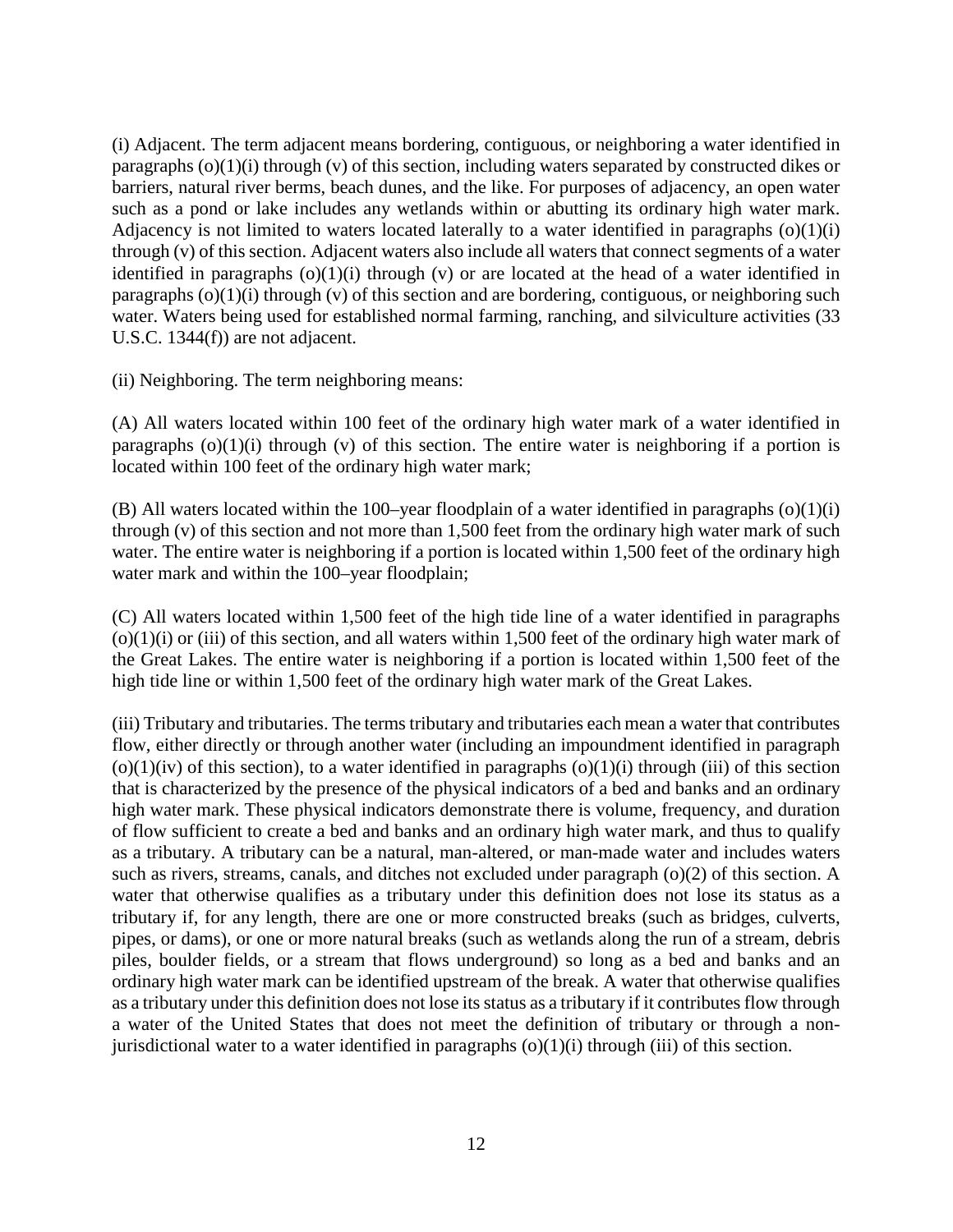(iv) Wetlands. The term wetlands means those areas that are inundated or saturated by surface or groundwater at a frequency and duration sufficient to support, and that under normal circumstances do support, a prevalence of vegetation typically adapted for life in saturated soil conditions. Wetlands generally include swamps, marshes, bogs, and similar areas.

(v) Significant nexus. The term significant nexus means that a water, including wetlands, either alone or in combination with other similarly situated waters in the region, significantly affects the chemical, physical, or biological integrity of a water identified in paragraphs  $(o)(1)(i)$  through (iii) of this section. The term "in the region" means the watershed that drains to the nearest water identified in paragraphs  $(o)(1)(i)$  through (iii) of this section. For an effect to be significant, it must be more than speculative or insubstantial. Waters are similarly situated when they function alike and are sufficiently close to function together in affecting downstream waters. For purposes of determining whether or not a water has a significant nexus, the water's effect on downstream  $(o)(1)(i)$  through (iii) waters shall be assessed by evaluating the aquatic functions identified in paragraphs  $(o)(3)(v)(A)$  through (I) of this section. A water has a significant nexus when any single function or combination of functions performed by the water, alone or together with similarly situated waters in the region, contributes significantly to the chemical, physical, or biological integrity of the nearest water identified in paragraphs  $(o)(1)(i)$  through (iii) of this section. Functions relevant to the significant nexus evaluation are the following:

(A) Sediment trapping,

- (B) Nutrient recycling,
- (C) Pollutant trapping, transformation, filtering, and transport,
- (D) Retention and attenuation of flood waters,
- (E) Runoff storage,
- (F) Contribution of flow,
- (G) Export of organic matter,
- (H) Export of food resources, and

(I) Provision of life cycle dependent aquatic habitat (such as foraging, feeding, nesting, breeding, spawning, or use as a nursery area) for species located in a water identified in paragraphs (o)(1) through (3) of this section.

(vi) Ordinary high water mark. The term ordinary high water mark means that line on the shore established by the fluctuations of water and indicated by physical characteristics such as a clear, natural line impressed on the bank, shelving, changes in the character of soil, destruction of terrestrial vegetation, the presence of litter and debris, or other appropriate means that consider the characteristics of the surrounding areas.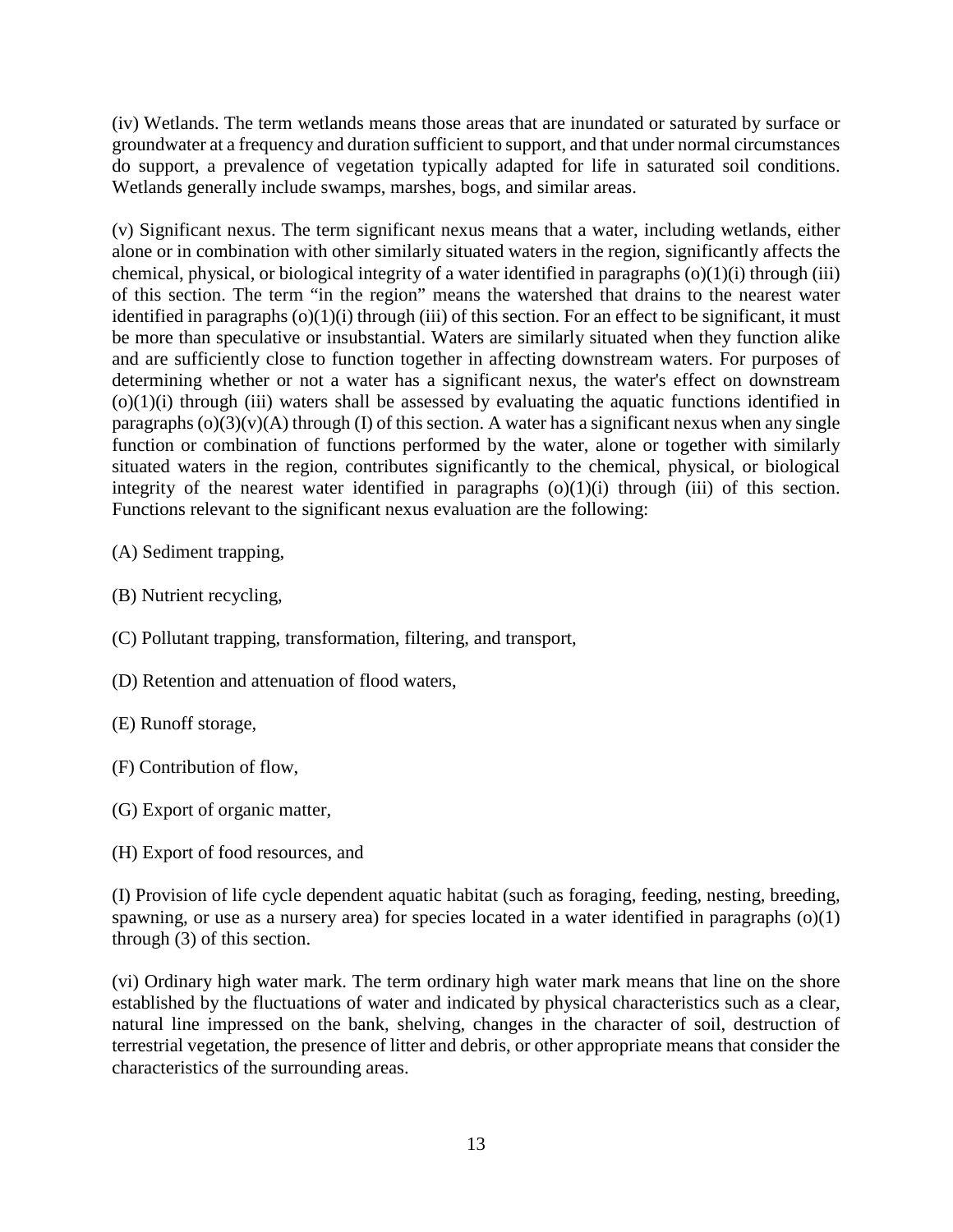(vii) High tide line. The term high tide line means the line of intersection of the land with the water's surface at the maximum height reached by a rising tide. The high tide line may be determined, in the absence of actual data, by a line of oil or scum along shore objects, a more or less continuous deposit of fine shell or debris on the foreshore or berm, other physical markings or characteristics, vegetation lines, tidal gages, or other suitable means that delineate the general height reached by a rising tide. The line encompasses spring high tides and other high tides that occur with periodic frequency but does not include storm surges in which there is a departure from the normal or predicted reach of the tide due to the piling up of water against a coast by strong winds such as those accompanying a hurricane or other intense storm.

### **40 CFR 230.3 (Effective February 6, 2018)**

The current version of 40 CFR 230.3 reads the same as the version in effect from August 28, 2015 to February 5, 2018 (see above) with the exception that it adds the aforementioned Applicability Date Rule to the end of section (o): "(4) Applicability date. This paragraph (o) is applicable beginning on February 6, 2020."

### **33 CFR 328.3 (Effective until August 27, 2015) (currently in effect in 28 states)**

For the purpose of this regulation these terms are defined as follows: (a) The term waters of the United States means

(1) All waters which are currently used, or were used in the past, or may be susceptible to use in interstate or foreign commerce, including all waters which are subject to the ebb and flow of the tide;

(2) All interstate waters including interstate wetlands;

(3) All other waters such as intrastate lakes, rivers, streams (including intermittent streams), mudflats, sandflats, wetlands, sloughs, prairie potholes, wet meadows, playa lakes, or natural ponds, the use, degradation or destruction of which could affect interstate or foreign commerce including any such waters:

(i) Which are or could be used by interstate or foreign travelers for recreational or other purposes; or

(ii) From which fish or shellfish are or could be taken and sold in interstate or foreign commerce; or

(iii) Which are used or could be used for industrial purpose by industries in interstate commerce;

(4) All impoundments of waters otherwise defined as waters of the United States under the definition;

(5) Tributaries of waters identified in paragraphs (a)(1) through (4) of this section;

(6) The territorial seas;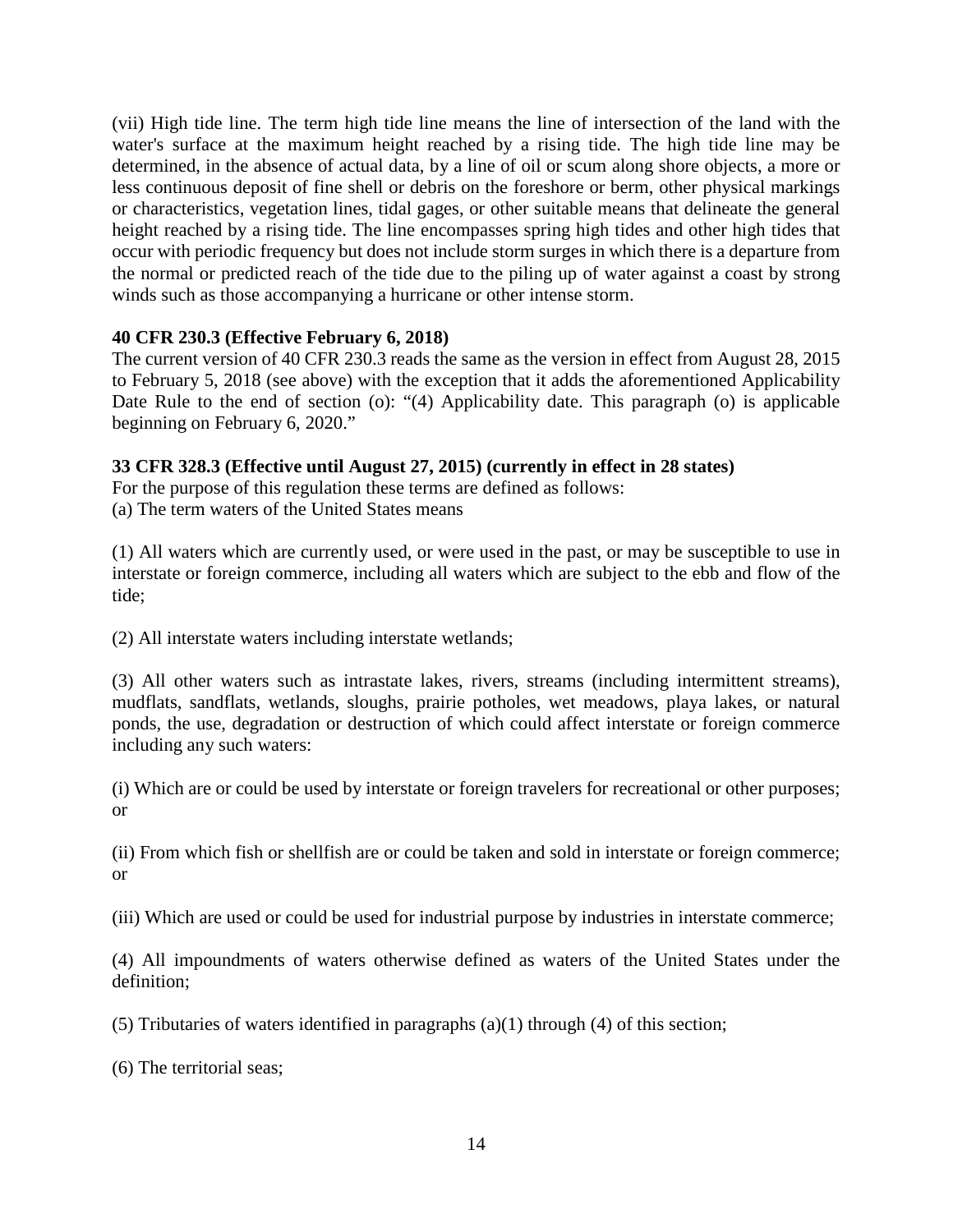(7) Wetlands adjacent to waters (other than waters that are themselves wetlands) identified in paragraphs (a)(1) through (6) of this section.

(8) Waters of the United States do not include prior converted cropland. Notwithstanding the determination of an area's status as prior converted cropland by any other Federal agency, for the purposes of the Clean Water Act, the final authority regarding Clean Water Act jurisdiction remains with EPA.

Waste treatment systems, including treatment ponds or lagoons designed to meet the requirements of CWA (other than cooling ponds as defined in 40 CFR 423.11(m) which also meet the criteria of this definition) are not waters of the United States.

(b) The term wetlands means those areas that are inundated or saturated by surface or ground water at a frequency and duration sufficient to support, and that under normal circumstances do support, a prevalence of vegetation typically adapted for life in saturated soil conditions. Wetlands generally include swamps, marshes, bogs, and similar areas.

(c) The term adjacent means bordering, contiguous, or neighboring. Wetlands separated from other waters of the United States by man-made dikes or barriers, natural river berms, beach dunes and the like are "adjacent wetlands."

(d) The term high tide line means the line of intersection of the land with the water's surface at the maximum height reached by a rising tide. The high tide line may be determined, in the absence of actual data, by a line of oil or scum along shore objects, a more or less continuous deposit of fine shell or debris on the foreshore or berm, other physical markings or characteristics, vegetation lines, tidal gages, or other suitable means that delineate the general height reached by a rising tide. The line encompasses spring high tides and other high tides that occur with periodic frequency but does not include storm surges in which there is a departure from the normal or predicted reach of the tide due to the piling up of water against a coast by strong winds such as those accompanying a hurricane or other intense storm.

(e) The term ordinary high water mark means that line on the shore established by the fluctuations of water and indicated by physical characteristics such as clear, natural line impressed on the bank, shelving, changes in the character of soil, destruction of terrestrial vegetation, the presence of litter and debris, or other appropriate means that consider the characteristics of the surrounding areas.

(f) The term tidal waters means those waters that rise and fall in a predictable and measurable rhythm or cycle due to the gravitational pulls of the moon and sun. Tidal waters end where the rise and fall of the water surface can no longer be practically measured in a predictable rhythm due to masking by hydrologic, wind, or other effects.

# **33 CFR 328.3 (Effective from August 28, 2015 to February 5, 2018) (currently in effect in 22 states, the District of Columbia, and the U.S. territories)**

For the purpose of this regulation these terms are defined as follows: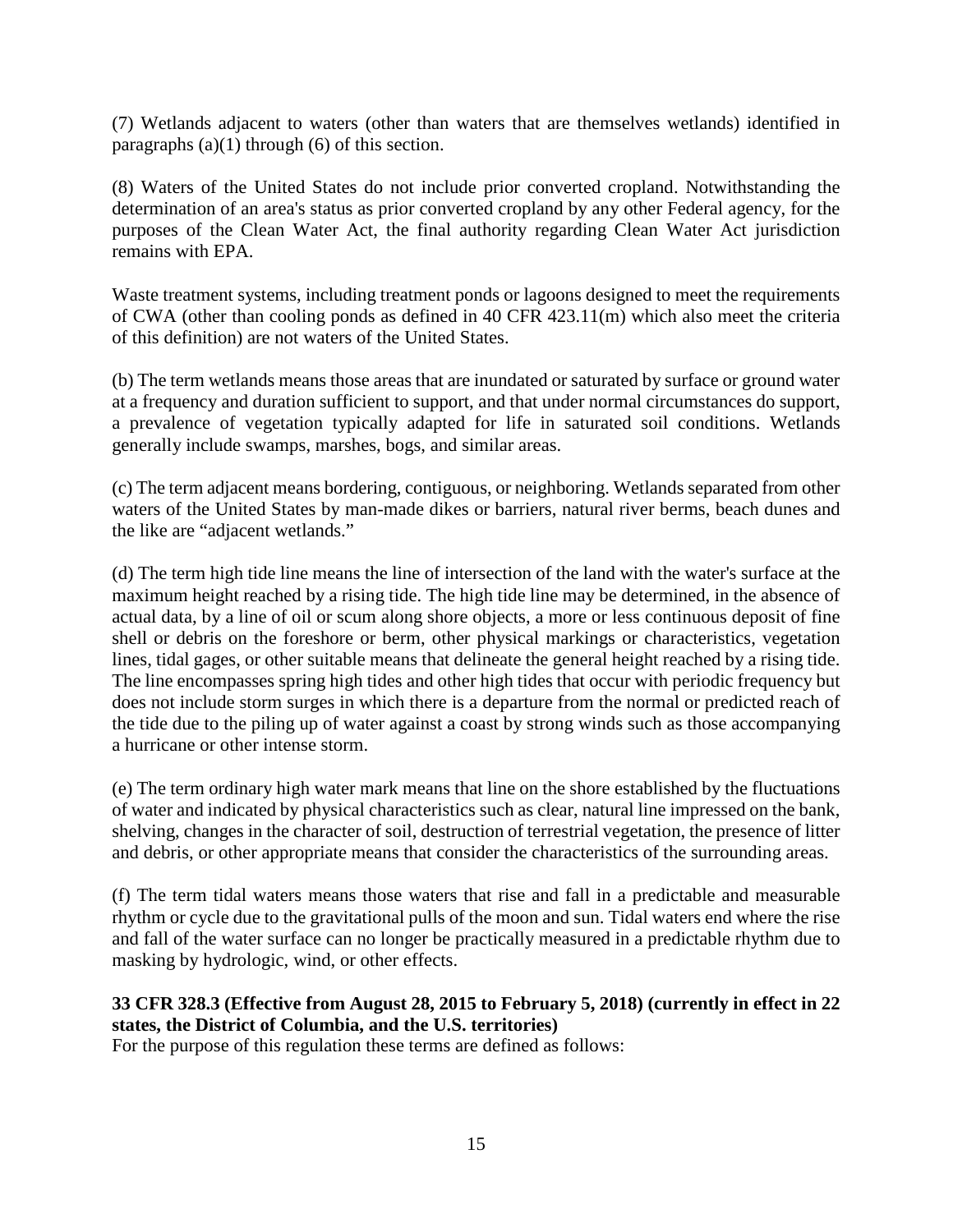(a) For purposes of the Clean Water Act, 33 U.S.C. 1251 et seq. and its implementing regulations, subject to the exclusions in paragraph (b) of this section, the term "waters of the United States" means:

(1) All waters which are currently used, were used in the past, or may be susceptible to use in interstate or foreign commerce, including all waters which are subject to the ebb and flow of the tide;

(2) All interstate waters, including interstate wetlands;

(3) The territorial seas;

(4) All impoundments of waters otherwise identified as waters of the United States under this section;

 $(5)$  All tributaries, as defined in paragraph  $(c)(3)$  of this section, of waters identified in paragraphs  $(a)(1)$  through  $(3)$  of this section;

(6) All waters adjacent to a water identified in paragraphs (a)(1) through (5) of this section, including wetlands, ponds, lakes, oxbows, impoundments, and similar waters;

(7) All waters in paragraphs  $(a)(7)(i)$  through (v) of this section where they are determined, on a case-specific basis, to have a significant nexus to a water identified in paragraphs (a)(1) through (3) of this section. The waters identified in each of paragraphs  $(a)(7)(i)$  through (v) of this section are similarly situated and shall be combined, for purposes of a significant nexus analysis, in the watershed that drains to the nearest water identified in paragraphs (a)(1) through (3) of this section. Waters identified in this paragraph shall not be combined with waters identified in paragraph (a)(6) of this section when performing a significant nexus analysis. If waters identified in this paragraph are also an adjacent water under paragraph (a)(6), they are an adjacent water and no case-specific significant nexus analysis is required.

(i) Prairie potholes. Prairie potholes are a complex of glacially formed wetlands, usually occurring in depressions that lack permanent natural outlets, located in the upper Midwest.

(ii) Carolina bays and Delmarva bays. Carolina bays and Delmarva bays are ponded, depressional wetlands that occur along the Atlantic coastal plain.

(iii) Pocosins. Pocosins are evergreen shrub and tree dominated wetlands found predominantly along the Central Atlantic coastal plain.

(iv) Western vernal pools. Western vernal pools are seasonal wetlands located in parts of California and associated with topographic depression, soils with poor drainage, mild, wet winters and hot, dry summers.

(v) Texas coastal prairie wetlands. Texas coastal prairie wetlands are freshwater wetlands that occur as a mosaic of depressions, ridges, intermound flats, and mima mound wetlands located along the Texas Gulf Coast.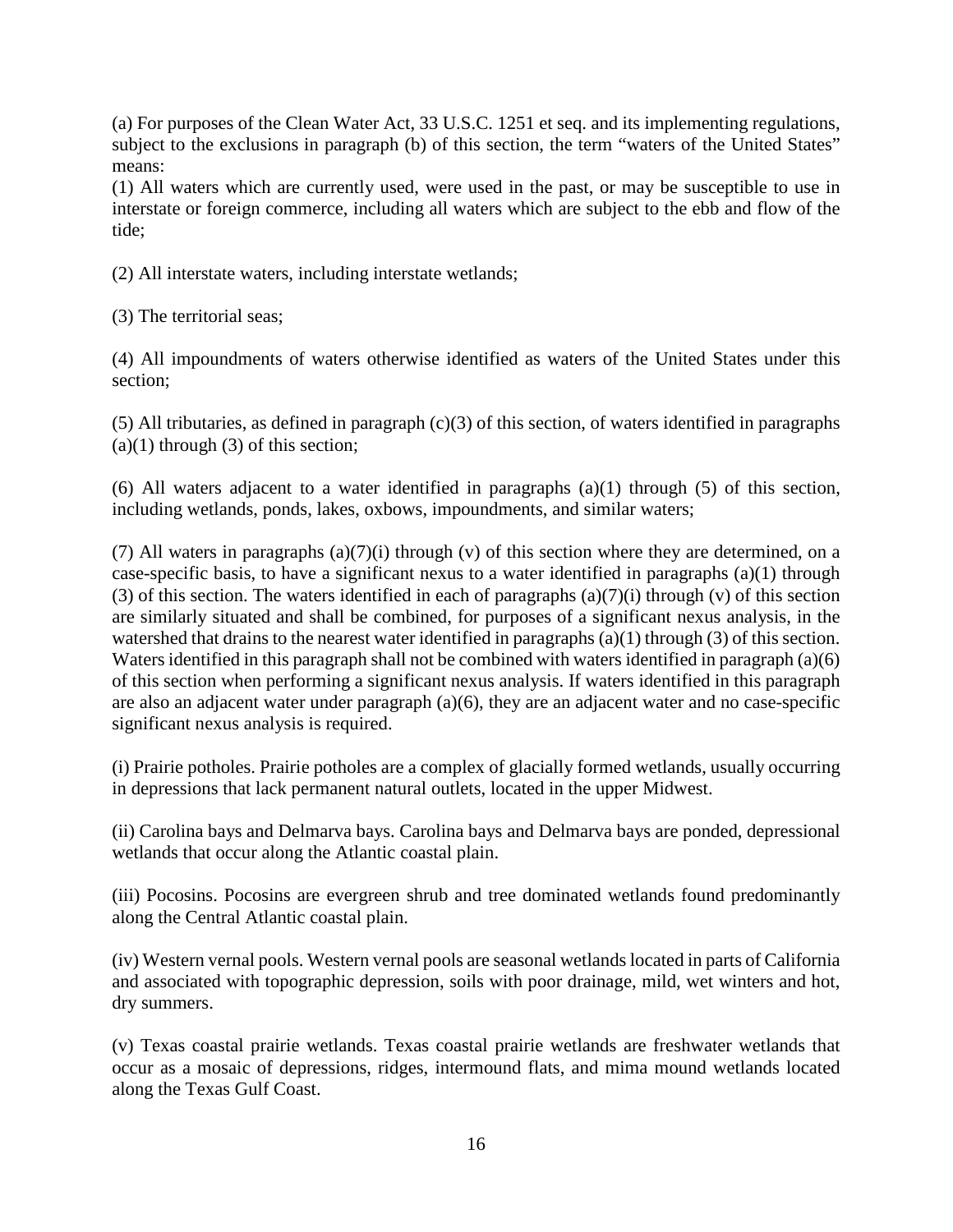(8) All waters located within the 100–year floodplain of a water identified in paragraphs (a)(1) through (3) of this section and all waters located within 4,000 feet of the high tide line or ordinary high water mark of a water identified in paragraphs (a)(1) through (5) of this section where they are determined on a case-specific basis to have a significant nexus to a water identified in paragraphs (a)(1) through (3) of this section. For waters determined to have a significant nexus, the entire water is a water of the United States if a portion is located within the 100–year floodplain of a water identified in paragraphs (a)(1) through (3) of this section or within 4,000 feet of the high tide line or ordinary high water mark. Waters identified in this paragraph shall not be combined with waters identified in paragraph (a)(6) of this section when performing a significant nexus analysis. If waters identified in this paragraph are also an adjacent water under paragraph (a)(6), they are an adjacent water and no case-specific significant nexus analysis is required.

(b) The following are not "waters of the United States" even where they otherwise meet the terms of paragraphs (a)(4) through (8) of this section.

(1) Waste treatment systems, including treatment ponds or lagoons designed to meet the requirements of the Clean Water Act.

(2) Prior converted cropland. Notwithstanding the determination of an area's status as prior converted cropland by any other Federal agency, for the purposes of the Clean Water Act, the final authority regarding Clean Water Act jurisdiction remains with EPA.

(3) The following ditches:

(i) Ditches with ephemeral flow that are not a relocated tributary or excavated in a tributary.

(ii) Ditches with intermittent flow that are not a relocated tributary, excavated in a tributary, or drain wetlands.

(iii) Ditches that do not flow, either directly or through another water, into a water identified in paragraphs  $(a)(1)$  through  $(3)$  of this section.

(4) The following features:

(i) Artificially irrigated areas that would revert to dry land should application of water to that area cease;

(ii) Artificial, constructed lakes and ponds created in dry land such as farm and stock watering ponds, irrigation ponds, settling basins, fields flooded for rice growing, log cleaning ponds, or cooling ponds;

(iii) Artificial reflecting pools or swimming pools created in dry land;

(iv) Small ornamental waters created in dry land;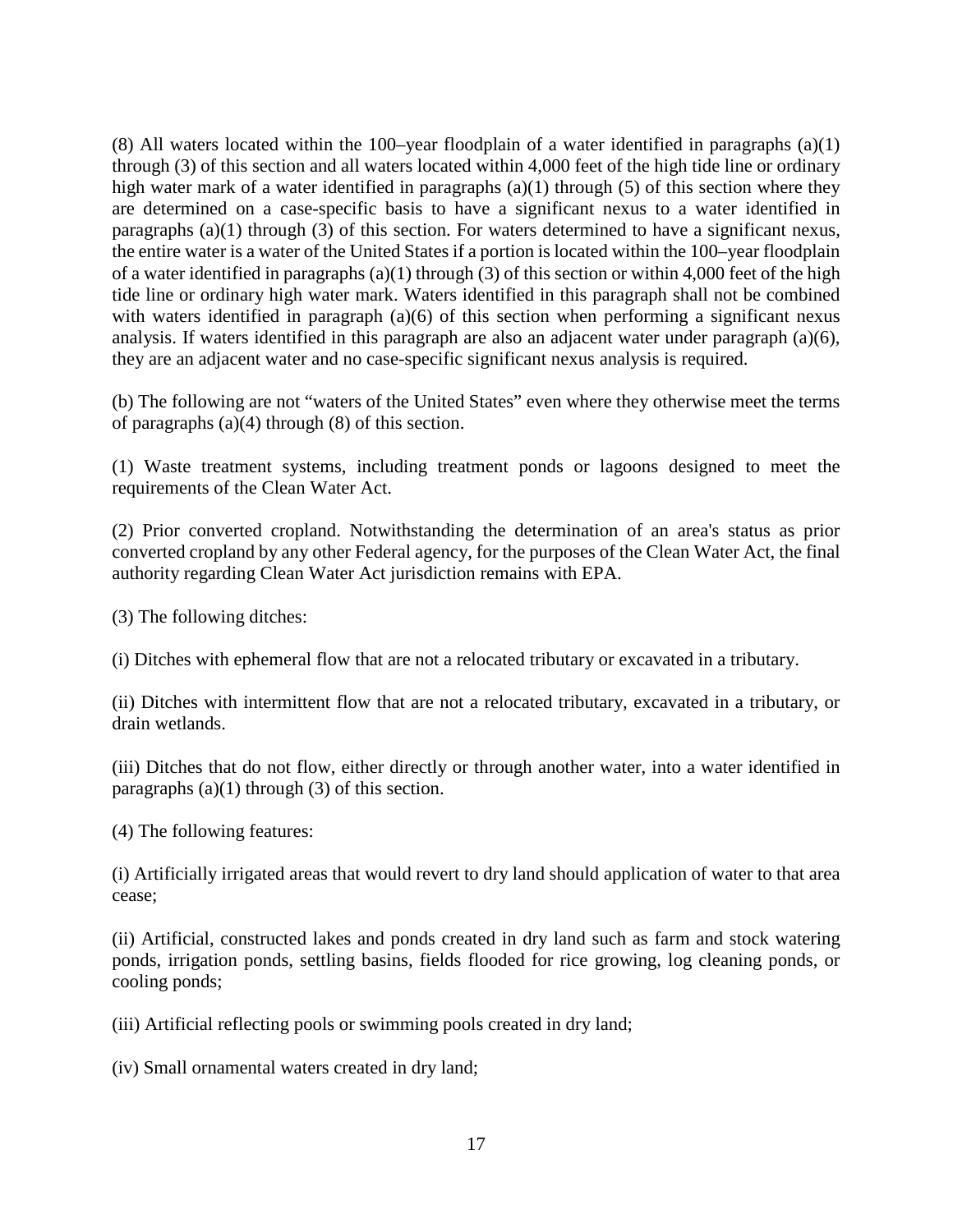(v) Water-filled depressions created in dry land incidental to mining or construction activity, including pits excavated for obtaining fill, sand, or gravel that fill with water;

(vi) Erosional features, including gullies, rills, and other ephemeral features that do not meet the definition of tributary, non-wetland swales, and lawfully constructed grassed waterways; and

(vii) Puddles.

(5) Groundwater, including groundwater drained through subsurface drainage systems.

(6) Stormwater control features constructed to convey, treat, or store stormwater that are created in dry land.

(7) Wastewater recycling structures constructed in dry land; detention and retention basins built for wastewater recycling; groundwater recharge basins; percolation ponds built for wastewater recycling; and water distributary structures built for wastewater recycling.

(c) Definitions. In this section, the following definitions apply:

(1) Adjacent. The term adjacent means bordering, contiguous, or neighboring a water identified in paragraphs (a)(1) through (5) of this section, including waters separated by constructed dikes or barriers, natural river berms, beach dunes, and the like. For purposes of adjacency, an open water such as a pond or lake includes any wetlands within or abutting its ordinary high water mark. Adjacency is not limited to waters located laterally to a water identified in paragraphs (a)(1) through (5) of this section. Adjacent waters also include all waters that connect segments of a water identified in paragraphs (a)(1) through (5) or are located at the head of a water identified in paragraphs (a)(1) through (5) of this section and are bordering, contiguous, or neighboring such water. Waters being used for established normal farming, ranching, and silviculture activities (33) U.S.C. 1344(f)) are not adjacent.

(2) Neighboring. The term neighboring means:

(i) All waters located within 100 feet of the ordinary high water mark of a water identified in paragraphs (a)(1) through (5) of this section. The entire water is neighboring if a portion is located within 100 feet of the ordinary high water mark;

(ii) All waters located within the 100–year floodplain of a water identified in paragraphs (a)(1) through (5) of this section and not more than 1,500 feet from the ordinary high water mark of such water. The entire water is neighboring if a portion is located within 1,500 feet of the ordinary high water mark and within the 100–year floodplain;

(iii) All waters located within 1,500 feet of the high tide line of a water identified in paragraphs (a)(1) or (a)(3) of this section, and all waters within 1,500 feet of the ordinary high water mark of the Great Lakes. The entire water is neighboring if a portion is located within 1,500 feet of the high tide line or within 1,500 feet of the ordinary high water mark of the Great Lakes.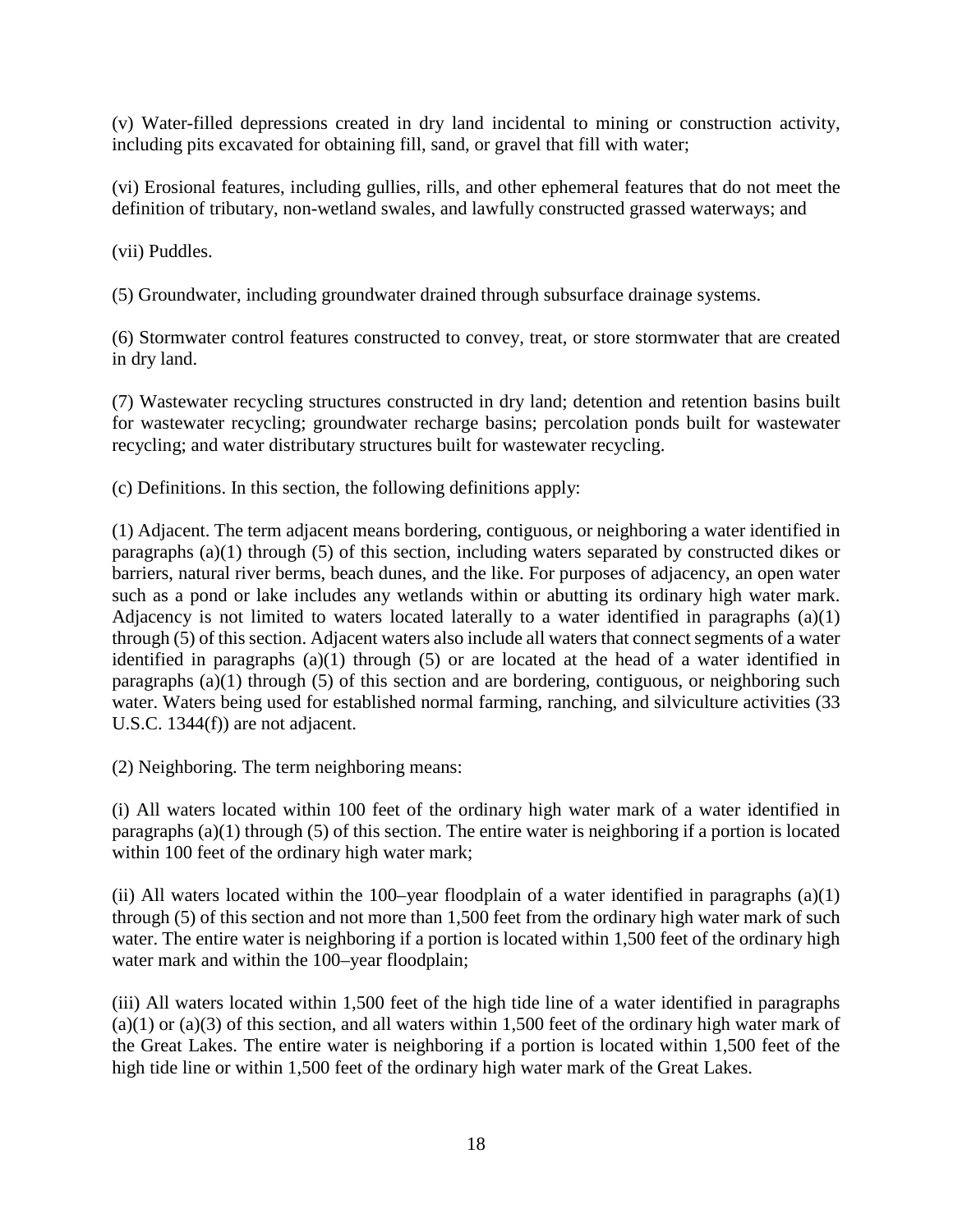(3) Tributary and tributaries. The terms tributary and tributaries each mean a water that contributes flow, either directly or through another water (including an impoundment identified in paragraph  $(a)(4)$  of this section), to a water identified in paragraphs  $(a)(1)$  through  $(3)$  of this section that is characterized by the presence of the physical indicators of a bed and banks and an ordinary high water mark. These physical indicators demonstrate there is volume, frequency, and duration of flow sufficient to create a bed and banks and an ordinary high water mark, and thus to qualify as a tributary. A tributary can be a natural, man-altered, or man-made water and includes waters such as rivers, streams, canals, and ditches not excluded under paragraph (b) of this section. A water that otherwise qualifies as a tributary under this definition does not lose its status as a tributary if, for any length, there are one or more constructed breaks (such as bridges, culverts, pipes, or dams), or one or more natural breaks (such as wetlands along the run of a stream, debris piles, boulder fields, or a stream that flows underground) so long as a bed and banks and an ordinary high water mark can be identified upstream of the break. A water that otherwise qualifies as a tributary under this definition does not lose its status as a tributary if it contributes flow through a water of the United States that does not meet the definition of tributary or through a non-jurisdictional water to a water identified in paragraphs (a)(1) through (3) of this section.

(4) Wetlands. The term wetlands means those areas that are inundated or saturated by surface or groundwater at a frequency and duration sufficient to support, and that under normal circumstances do support, a prevalence of vegetation typically adapted for life in saturated soil conditions. Wetlands generally include swamps, marshes, bogs, and similar areas.

(5) Significant nexus. The term significant nexus means that a water, including wetlands, either alone or in combination with other similarly situated waters in the region, significantly affects the chemical, physical, or biological integrity of a water identified in paragraphs (a)(1) through (3) of this section. The term "in the region" means the watershed that drains to the nearest water identified in paragraphs (a)(1) through (3) of this section. For an effect to be significant, it must be more than speculative or insubstantial. Waters are similarly situated when they function alike and are sufficiently close to function together in affecting downstream waters. For purposes of determining whether or not a water has a significant nexus, the water's effect on downstream paragraph (a)(1) through (3) waters shall be assessed by evaluating the aquatic functions identified in paragraphs  $(c)(5)(i)$  through  $(ix)$  of this section. A water has a significant nexus when any single function or combination of functions performed by the water, alone or together with similarly situated waters in the region, contributes significantly to the chemical, physical, or biological integrity of the nearest water identified in paragraphs (a)(1) through (3) of this section. Functions relevant to the significant nexus evaluation are the following:

- (i) Sediment trapping,
- (ii) Nutrient recycling,
- (iii) Pollutant trapping, transformation, filtering, and transport,
- (iv) Retention and attenuation of flood waters,
- (v) Runoff storage,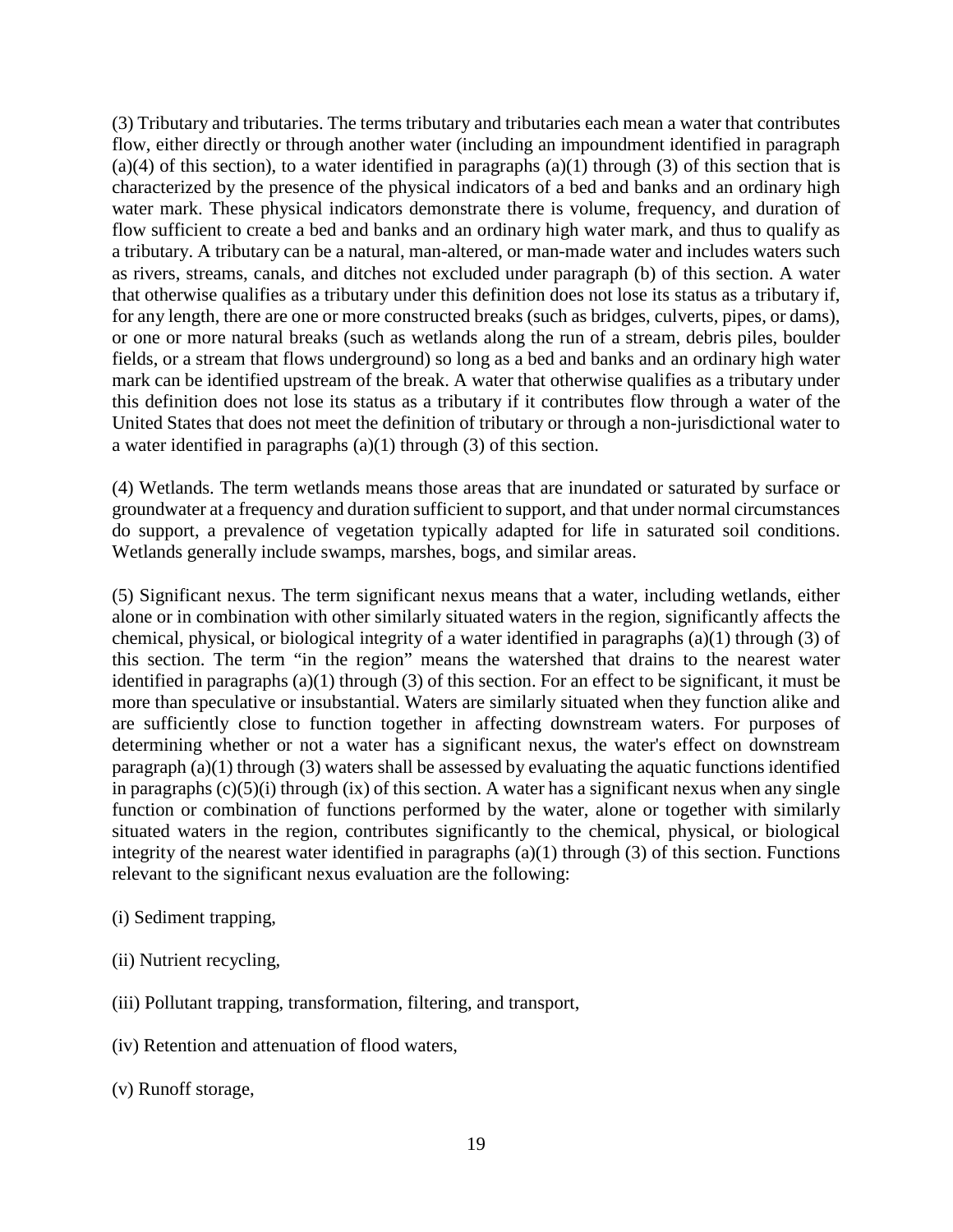(vi) Contribution of flow,

(vii) Export of organic matter,

(viii) Export of food resources, and

(ix) Provision of life cycle dependent aquatic habitat (such as foraging, feeding, nesting, breeding, spawning, or use as a nursery area) for species located in a water identified in paragraphs (a)(1) through (3) of this section.

(6) Ordinary high water mark. The term ordinary high water mark means that line on the shore established by the fluctuations of water and indicated by physical characteristics such as a clear, natural line impressed on the bank, shelving, changes in the character of soil, destruction of terrestrial vegetation, the presence of litter and debris, or other appropriate means that consider the characteristics of the surrounding areas.

(7) High tide line. The term high tide line means the line of intersection of the land with the water's surface at the maximum height reached by a rising tide. The high tide line may be determined, in the absence of actual data, by a line of oil or scum along shore objects, a more or less continuous deposit of fine shell or debris on the foreshore or berm, other physical markings or characteristics, vegetation lines, tidal gages, or other suitable means that delineate the general height reached by a rising tide. The line encompasses spring high tides and other high tides that occur with periodic frequency but does not include storm surges in which there is a departure from the normal or predicted reach of the tide due to the piling up of water against a coast by strong winds such as those accompanying a hurricane or other intense storm.

(d) The term tidal waters means those waters that rise and fall in a predictable and measurable rhythm or cycle due to the gravitational pulls of the moon and sun. Tidal waters end where the rise and fall of the water surface can no longer be practically measured in a predictable rhythm due to masking by hydrologic, wind, or other effects.

#### **33 CFR 328.3 (Effective February 6, 2018)**

The current version of 33 CFR 328.3 reads the same as the version in effect from August 28, 2015 to February 5, 2018 (see above) with the exception that it adds the aforementioned Applicability Date Rule, which states: "(e) Applicability date. Paragraphs (a) through (c) of this section are applicable beginning on February 6, 2020."

#### **40 CFR 110.1 (effective until August 27, 2015) (currently in effect in 28 states)**

Navigable waters means the waters of the United States, including the territorial seas. The term includes:

(a) All waters that are currently used, were used in the past, or may be susceptible to use in interstate or foreign commerce, including all waters that are subject to the ebb and flow of the tide;

(b) Interstate waters, including interstate wetlands;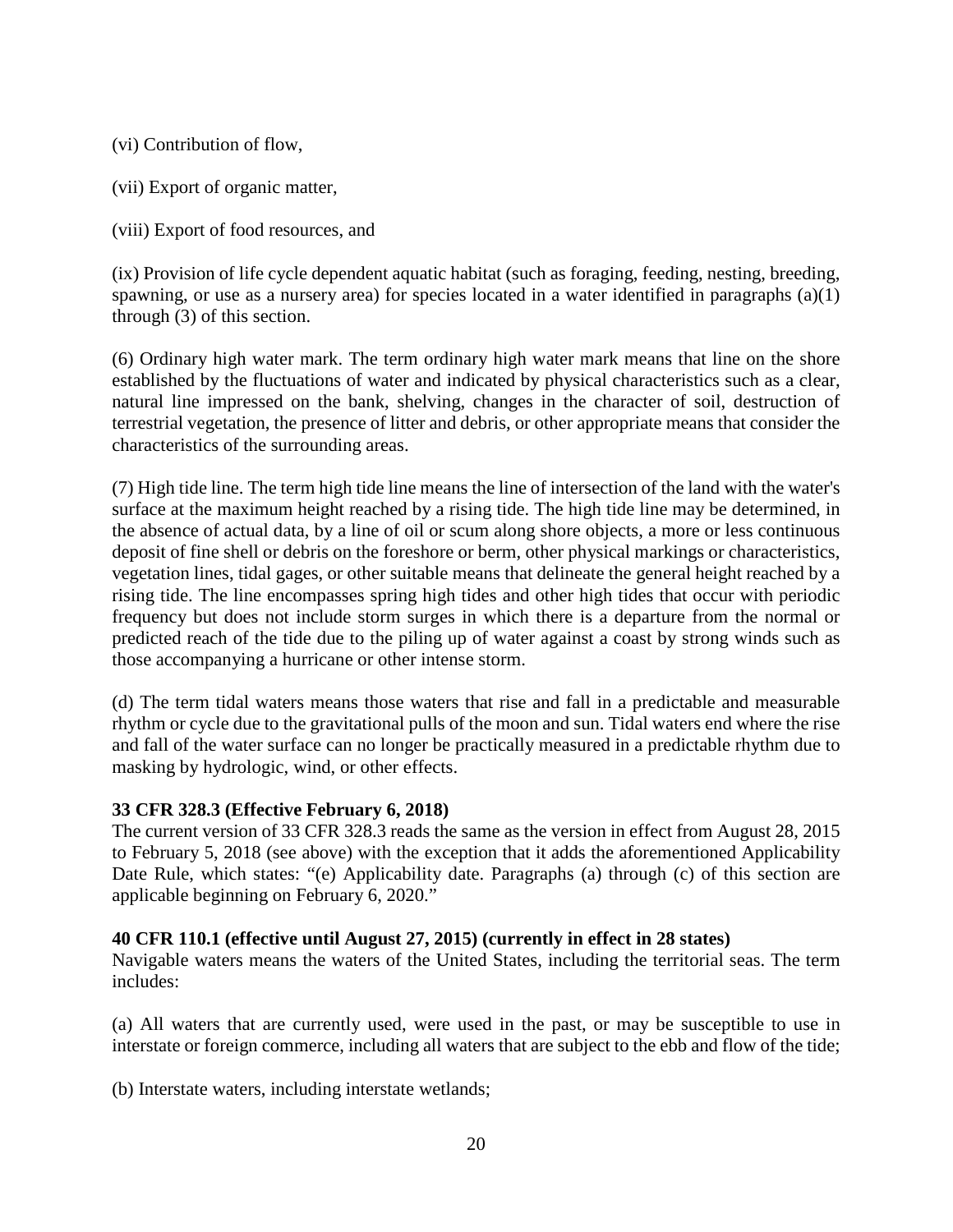(c) All other waters such as intrastate lakes, rivers, streams (including intermittent streams), mudflats, sandflats, and wetlands, the use, degradation, or destruction of which would affect or could affect interstate or foreign commerce including any such waters:

(1) That are or could be used by interstate or foreign travelers for recreational or other purposes;

(2) From which fish or shellfish are or could be taken and sold in interstate or foreign commerce;

(3) That are used or could be used for industrial purposes by industries in interstate commerce;

(d) All impoundments of waters otherwise defined as navigable waters under this section;

(e) Tributaries of waters identified in paragraphs (a) through (d) of this section, including adjacent wetlands; and

(f) Wetlands adjacent to waters identified in paragraphs (a) through (e) of this section: Provided, That waste treatment systems (other than cooling ponds meeting the criteria of this paragraph) are not waters of the United States;

Navigable waters do not include prior converted cropland. Notwithstanding the determination of an area's status as prior converted cropland by any other federal agency, for the purposes of the Clean Water Act, the final authority regarding Clean Water Act jurisdiction remains with EPA.

# **40 CFR 110.1 (Effective from August 28, 2015 to February 5, 2018) (currently in effect in 22 states, the District of Columbia, and the U.S. territories)**

Navigable waters means waters of the United States, including the territorial seas.

(1) For purposes of the Clean Water Act, 33 U.S.C. 1251 et seq. and its implementing regulations, subject to the exclusions in paragraph (2) of this section, the term "waters of the United States" means:

(i) All waters which are currently used, were used in the past, or may be susceptible to use in interstate or foreign commerce, including all waters which are subject to the ebb and flow of the tide;

(ii) All interstate waters, including interstate wetlands;

(iii) The territorial seas;

(iv) All impoundments of waters otherwise identified as waters of the United States under this section;

(v) All tributaries, as defined in paragraph (3)(iii) of this definition, of waters identified in paragraphs  $(1)(i)$  through  $(iii)$  of this definition;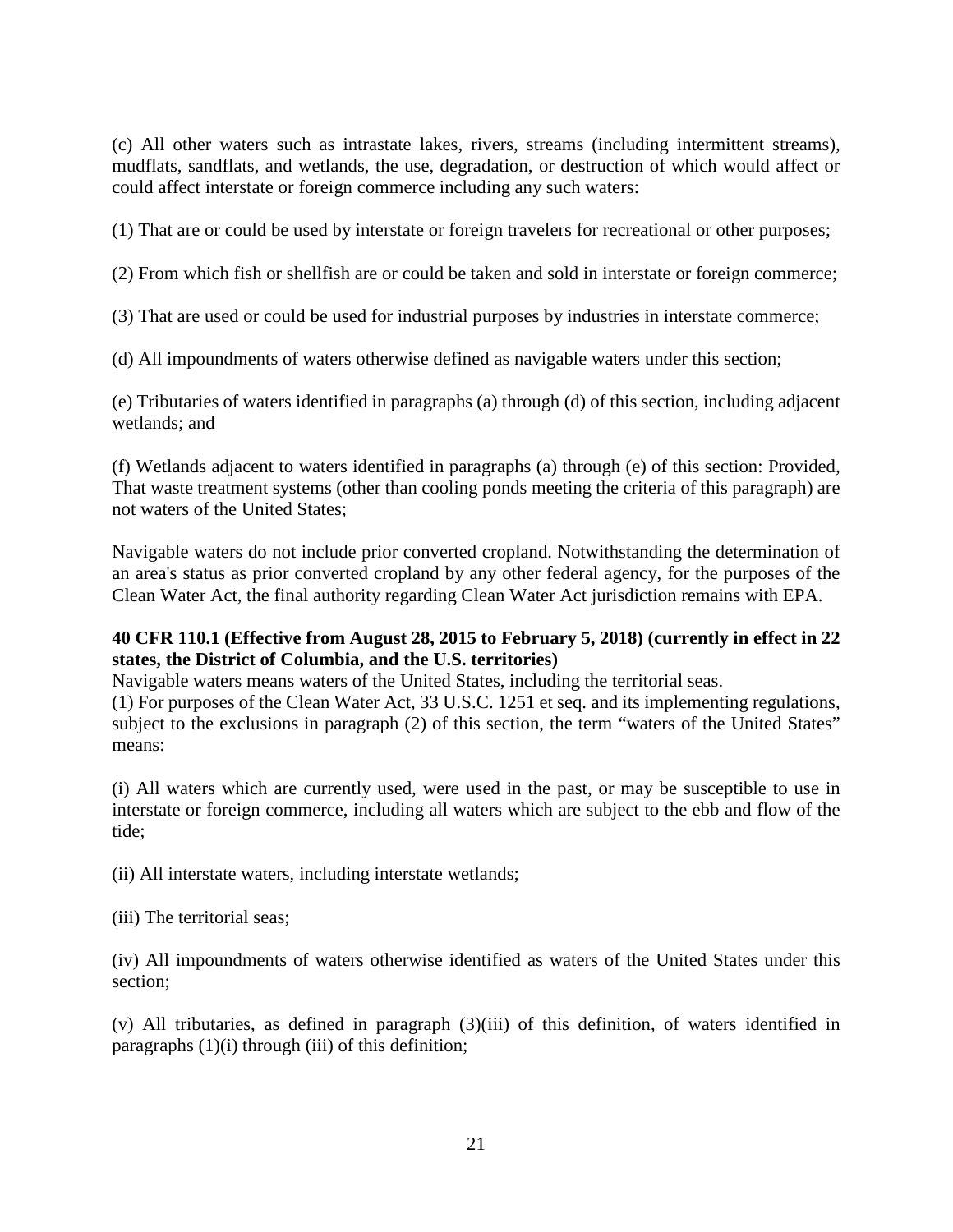(vi) All waters adjacent to a water identified in paragraphs (1)(i) through (v) of this definition, including wetlands, ponds, lakes, oxbows, impoundments, and similar waters;

(vii) All waters in paragraphs (1)(vii)(A) through (E) of this definition where they are determined, on a case-specific basis, to have a significant nexus to a water identified in paragraphs (1)(i) through (iii) of this definition. The waters identified in each of paragraphs  $(1)(\n{\rm vii})(A)$  through  $(E)$ of this definition are similarly situated and shall be combined, for purposes of a significant nexus analysis, in the watershed that drains to the nearest water identified in paragraphs (1)(i) through (iii) of this definition. Waters identified in this paragraph shall not be combined with waters identified in paragraph (1)(vi) of this definition when performing a significant nexus analysis. If waters identified in this paragraph are also an adjacent water under paragraph (1)(vi), they are an adjacent water and no case-specific significant nexus analysis is required.

(A) Prairie potholes. Prairie potholes are a complex of glacially formed wetlands, usually occurring in depressions that lack permanent natural outlets, located in the upper Midwest.

(B) Carolina bays and Delmarva bays. Carolina bays and Delmarva bays are ponded, depressional wetlands that occur along the Atlantic coastal plain.

(C) Pocosins. Pocosins are evergreen shrub and tree dominated wetlands found predominantly along the Central Atlantic coastal plain.

(D) Western vernal pools. Western vernal pools are seasonal wetlands located in parts of California and associated with topographic depression, soils with poor drainage, mild, wet winters and hot, dry summers.

(E) Texas coastal prairie wetlands. Texas coastal prairie wetlands are freshwater wetlands that occur as a mosaic of depressions, ridges, intermound flats, and mima mound wetlands located along the Texas Gulf Coast.

(viii) All waters located within the 100–year floodplain of a water identified in paragraphs (1)(i) through (iii) of this definition and all waters located within 4,000 feet of the high tide line or ordinary high water mark of a water identified in paragraphs (1)(i) through (v) of this definition where they are determined on a case-specific basis to have a significant nexus to a water identified in paragraphs (1)(i) through (iii) of this definition. For waters determined to have a significant nexus, the entire water is a water of the United States if a portion is located within the 100–year floodplain of a water identified in paragraphs (1)(i) through (iii) of this definition or within 4,000 feet of the high tide line or ordinary high water mark. Waters identified in this paragraph shall not be combined with waters identified in paragraph (1)(vi) of this definition when performing a significant nexus analysis. If waters identified in this paragraph are also an adjacent water under paragraph (1)(vi), they are an adjacent water and no case-specific significant nexus analysis is required.

(2) The following are not "waters of the United States" even where they otherwise meet the terms of paragraphs (1)(iv) through (viii) of this section.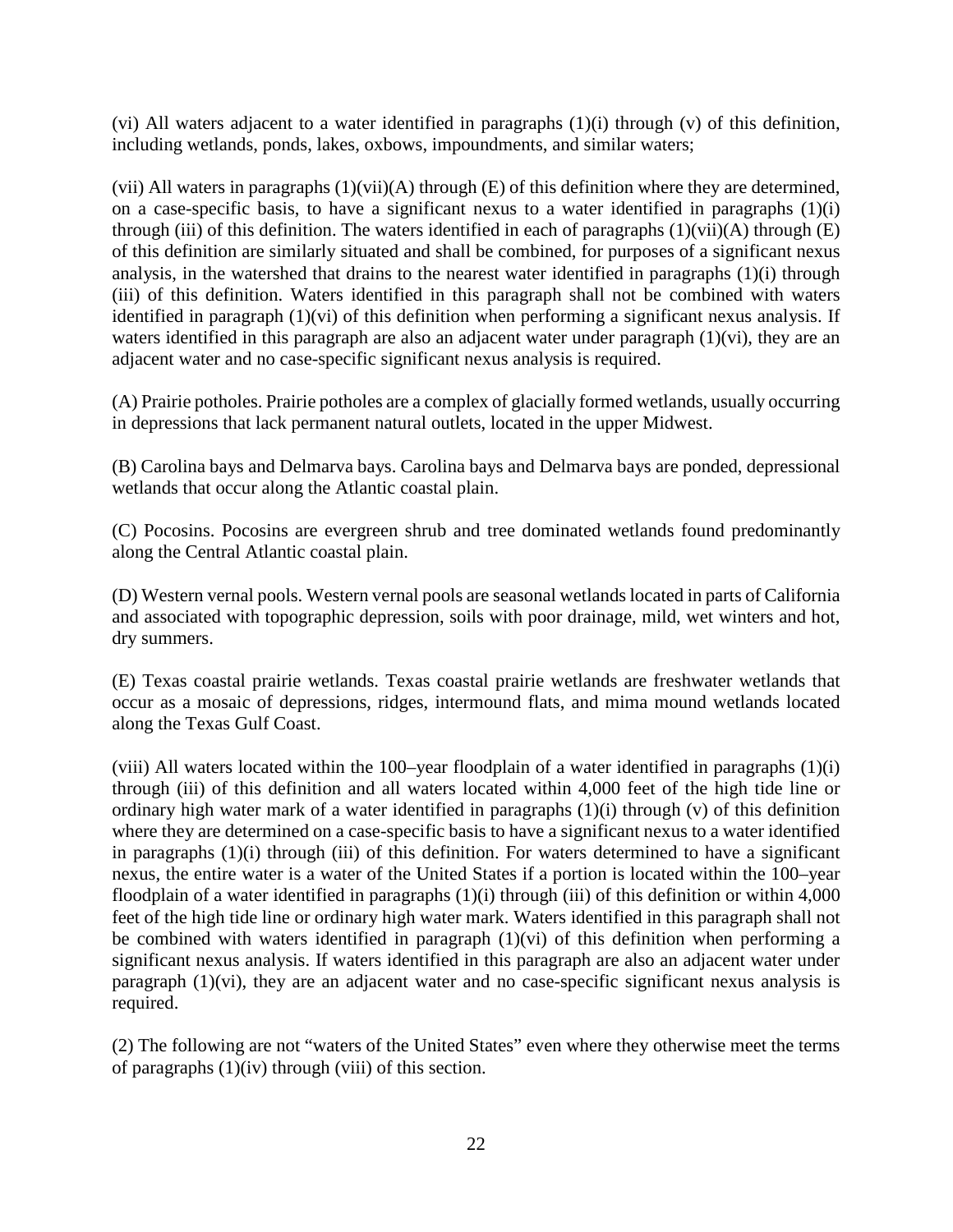(i) Waste treatment systems (other than cooling ponds meeting the criteria of this paragraph) are not waters of the United States.

(ii) Prior converted cropland. Notwithstanding the determination of an area's status as prior converted cropland by any other Federal agency, for the purposes of the Clean Water Act, the final authority regarding Clean Water Act jurisdiction remains with EPA.

(iii) The following ditches:

(A) Ditches with ephemeral flow that are not a relocated tributary or excavated in a tributary.

(B) Ditches with intermittent flow that are not a relocated tributary, excavated in a tributary, or drain wetlands.

(C) Ditches that do not flow, either directly or through another water, into a water identified in paragraphs (1)(i) through (iii) of this definition.

(iv) The following features:

(A) Artificially irrigated areas that would revert to dry land should application of water to that area cease;

(B) Artificial, constructed lakes and ponds created in dry land such as farm and stock watering ponds, irrigation ponds, settling basins, fields flooded for rice growing, log cleaning ponds, or cooling ponds;

(C) Artificial reflecting pools or swimming pools created in dry land;

(D) Small ornamental waters created in dry land;

(E) Water-filled depressions created in dry land incidental to mining or construction activity, including pits excavated for obtaining fill, sand, or gravel that fill with water;

(F) Erosional features, including gullies, rills, and other ephemeral features that do not meet the definition of tributary, non-wetland swales, and lawfully constructed grassed waterways; and

(G) Puddles.

(v) Groundwater, including groundwater drained through subsurface drainage systems.

(vi) Stormwater control features constructed to convey, treat, or store stormwater that are created in dry land.

(vii) Wastewater recycling structures constructed in dry land; detention and retention basins built for wastewater recycling; groundwater recharge basins; percolation ponds built for wastewater recycling; and water distributary structures built for wastewater recycling.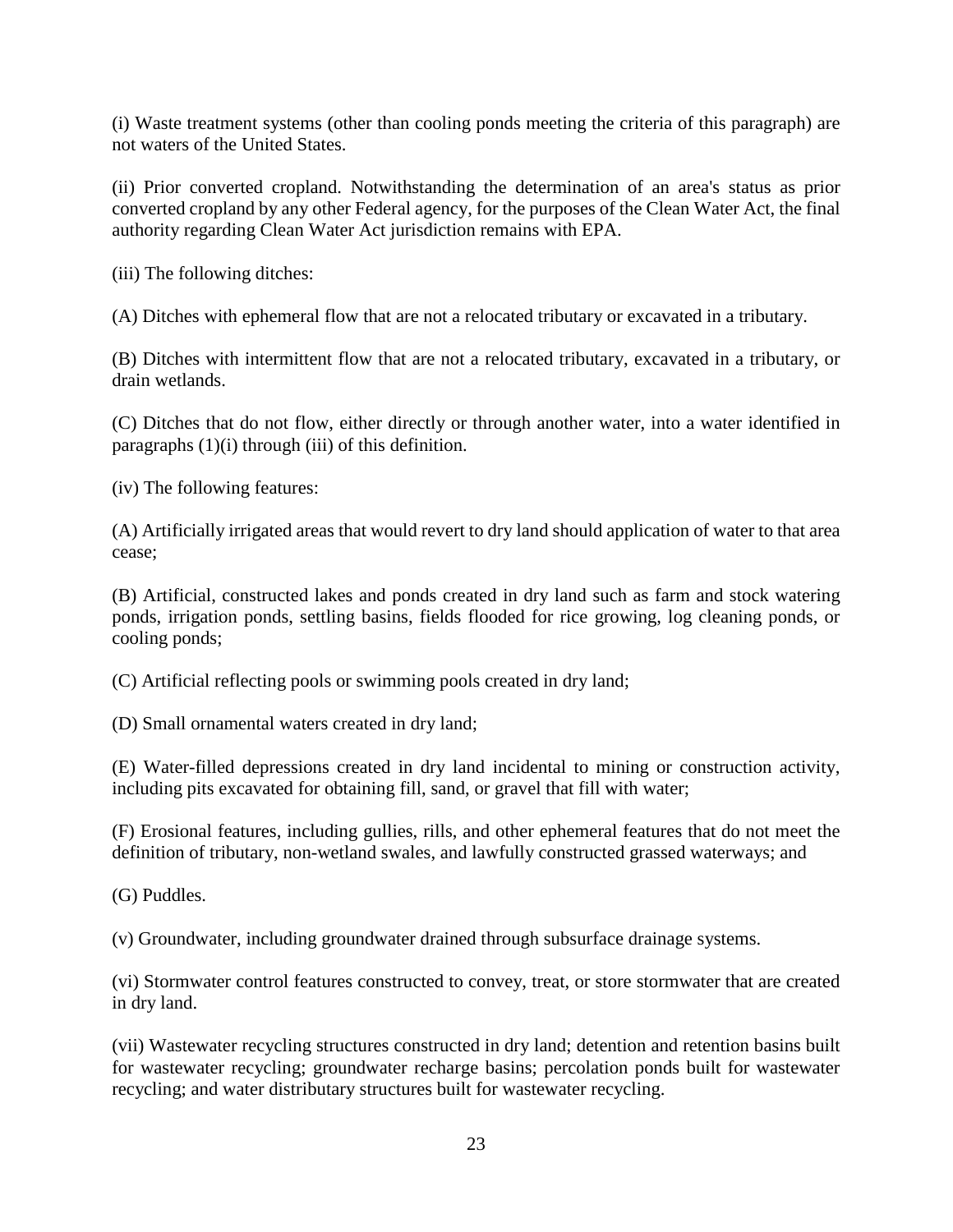(3) In this definition, the following terms apply:

(i) Adjacent. The term adjacent means bordering, contiguous, or neighboring a water identified in paragraphs (1)(i) through (v) of this definition, including waters separated by constructed dikes or barriers, natural river berms, beach dunes, and the like. For purposes of adjacency, an open water such as a pond or lake includes any wetlands within or abutting its ordinary high water mark. Adjacency is not limited to waters located laterally to a water identified in paragraphs (1)(1) through (v) of this definition. Adjacent waters also include all waters that connect segments of a water identified in paragraphs (1)(i) through (v) or are located at the head of a water identified in paragraphs (1)(i) through (v) of this definition and are bordering, contiguous, or neighboring such water. Waters being used for established normal farming, ranching, and silviculture activities (33 U.S.C. 1344(f)) are not adjacent.

(ii) Neighboring. The term neighboring means:

(A) All waters located within 100 feet of the ordinary high water mark of a water identified in paragraphs (1)(i) through (v) of this definition. The entire water is neighboring if a portion is located within 100 feet of the ordinary high water mark;

(B) All waters located within the 100–year floodplain of a water identified in paragraphs (1)(i) through (v) of this definition and not more than 1,500 feet from the ordinary high water mark of such water. The entire water is neighboring if a portion is located within 1,500 feet of the ordinary high water mark and within the 100–year floodplain;

(C) All waters located within 1,500 feet of the high tide line of a water identified in paragraphs (1)(i) or (iii) of this definition, and all waters within 1,500 feet of the ordinary high water mark of the Great Lakes. The entire water is neighboring if a portion is located within 1,500 feet of the high tide line or within 1,500 feet of the ordinary high water mark of the Great Lakes.

(iii) Tributary and tributaries. The terms tributary and tributaries each mean a water that contributes flow, either directly or through another water (including an impoundment identified in paragraph  $(1)(iv)$  of this section), to a water identified in paragraphs  $(1)(i)$  through  $(iii)$  of this definition that is characterized by the presence of the physical indicators of a bed and banks and an ordinary high water mark. These physical indicators demonstrate there is volume, frequency, and duration of flow sufficient to create a bed and banks and an ordinary high water mark, and thus to qualify as a tributary. A tributary can be a natural, man-altered, or man-made water and includes waters such as rivers, streams, canals, and ditches not excluded under paragraph (2) of this definition. A water that otherwise qualifies as a tributary under this definition does not lose its status as a tributary if, for any length, there are one or more constructed breaks (such as bridges, culverts, pipes, or dams), or one or more natural breaks (such as wetlands along the run of a stream, debris piles, boulder fields, or a stream that flows underground) so long as a bed and banks and an ordinary high water mark can be identified upstream of the break. A water that otherwise qualifies as a tributary under this definition does not lose its status as a tributary if it contributes flow through a water of the United States that does not meet the definition of tributary or through a non-jurisdictional water to a water identified in paragraphs (1)(i) through (iii) of this definition.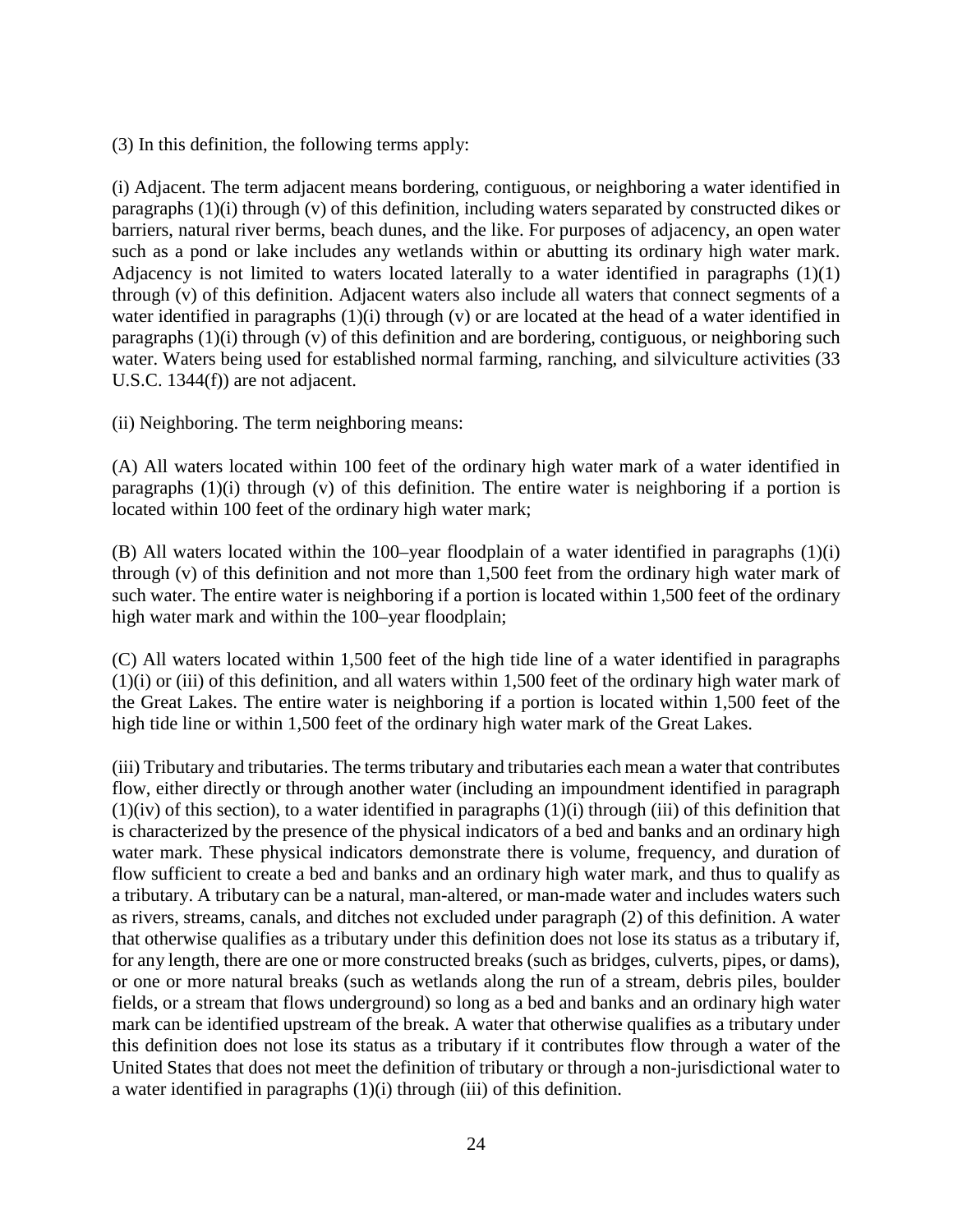(iv) Wetlands. The term wetlands means those areas that are inundated or saturated by surface or groundwater at a frequency and duration sufficient to support, and that under normal circumstances do support, a prevalence of vegetation typically adapted for life in saturated soil conditions. Wetlands generally include swamps, marshes, bogs, and similar areas.

(v) Significant nexus. The term significant nexus means that a water, including wetlands, either alone or in combination with other similarly situated waters in the region, significantly affects the chemical, physical, or biological integrity of a water identified in paragraphs (1)(i) through (iii) of this definition. The term "in the region" means the watershed that drains to the nearest water identified in paragraphs (1)(i) through (iii) of this definition. For an effect to be significant, it must be more than speculative or insubstantial. Waters are similarly situated when they function alike and are sufficiently close to function together in affecting downstream waters. For purposes of determining whether or not a water has a significant nexus, the water's effect on downstream (1)(i) through (iii) waters shall be assessed by evaluating the aquatic functions identified in paragraphs  $(3)(v)(A)$  through (I) of this definition. A water has a significant nexus when any single function or combination of functions performed by the water, alone or together with similarly situated waters in the region, contributes significantly to the chemical, physical, or biological integrity of the nearest water identified in paragraphs (1)(i) through (iii) of this definition. Functions relevant to the significant nexus evaluation are the following:

- (A) Sediment trapping,
- (B) Nutrient recycling,
- (C) Pollutant trapping, transformation, filtering, and transport,
- (D) Retention and attenuation of flood waters,
- (E) Runoff storage,
- (F) Contribution of flow,
- (G) Export of organic matter,
- (H) Export of food resources, and

(I) Provision of life cycle dependent aquatic habitat (such as foraging, feeding, nesting, breeding, spawning, or use as a nursery area) for species located in a water identified in paragraphs (1)(i) through (iii) of this definition.

(vi) Ordinary high water mark. The term ordinary high water mark means that line on the shore established by the fluctuations of water and indicated by physical characteristics such as a clear, natural line impressed on the bank, shelving, changes in the character of soil, destruction of terrestrial vegetation, the presence of litter and debris, or other appropriate means that consider the characteristics of the surrounding areas.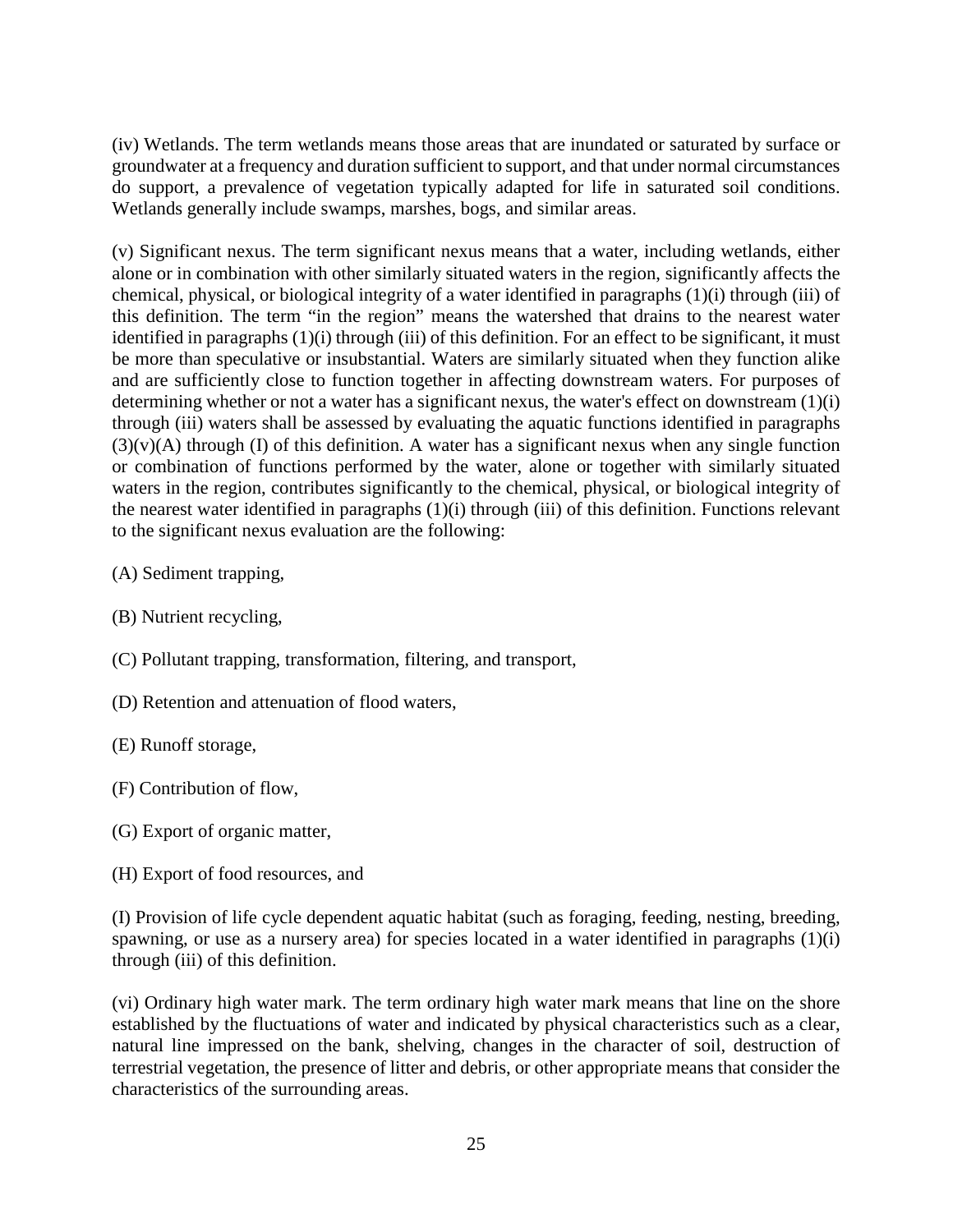(vii) High tide line. The term high tide line means the line of intersection of the land with the water's surface at the maximum height reached by a rising tide. The high tide line may be determined, in the absence of actual data, by a line of oil or scum along shore objects, a more or less continuous deposit of fine shell or debris on the foreshore or berm, other physical markings or characteristics, vegetation lines, tidal gages, or other suitable means that delineate the general height reached by a rising tide. The line encompasses spring high tides and other high tides that occur with periodic frequency but does not include storm surges in which there is a departure from the normal or predicted reach of the tide due to the piling up of water against a coast by strong winds such as those accompanying a hurricane or other intense storm.

NPDES means National Pollutant Discharge Elimination System;

Sheen means an iridescent appearance on the surface of water;

Sludge means an aggregate of oil or oil and other matter of any kind in any form other than dredged spoil having a combined specific gravity equivalent to or greater than water;

United States means the States, the District of Columbia, the Commonwealth of Puerto Rico, Guam, American Samoa, the Virgin Islands, and the Trust Territory of the Pacific Islands;

### **40 CFR 110.1 (Effective February 6, 2018)**

The current version of 40 CFR 110.1 reads the same as the version in effect from August 28, 2015 to February 5, 2018 (see above) with the exception that it adds the aforementioned Applicability Date Rule, which states: "(4) Applicability date. This definition is applicable beginning on February 6, 2020."

# **40 CFR 112.2 (Effective January 14, 2010 to August 27, 2015) (currently in effect in 28 states)**

Navigable waters of the United States means "navigable waters" as defined in section 502(7) of the FWPCA, and includes:

(1) All navigable waters of the United States, as defined in judicial decisions prior to passage of the 1972 Amendments to the FWPCA (Pub.L. 92–500), and tributaries of such waters;

(2) Interstate waters;

(3) Intrastate lakes, rivers, and streams which are utilized by interstate travelers for recreational or other purposes; and

(4) Intrastate lakes, rivers, and streams from which fish or shellfish are taken and sold in interstate commerce.

### **40 CFR 112.2 (Effective August 28, 2015 to February 5, 2018) (currently in effect in 22 states, the District of Columbia, and the U.S. territories)**

Navigable waters means waters of the United States, including the territorial seas.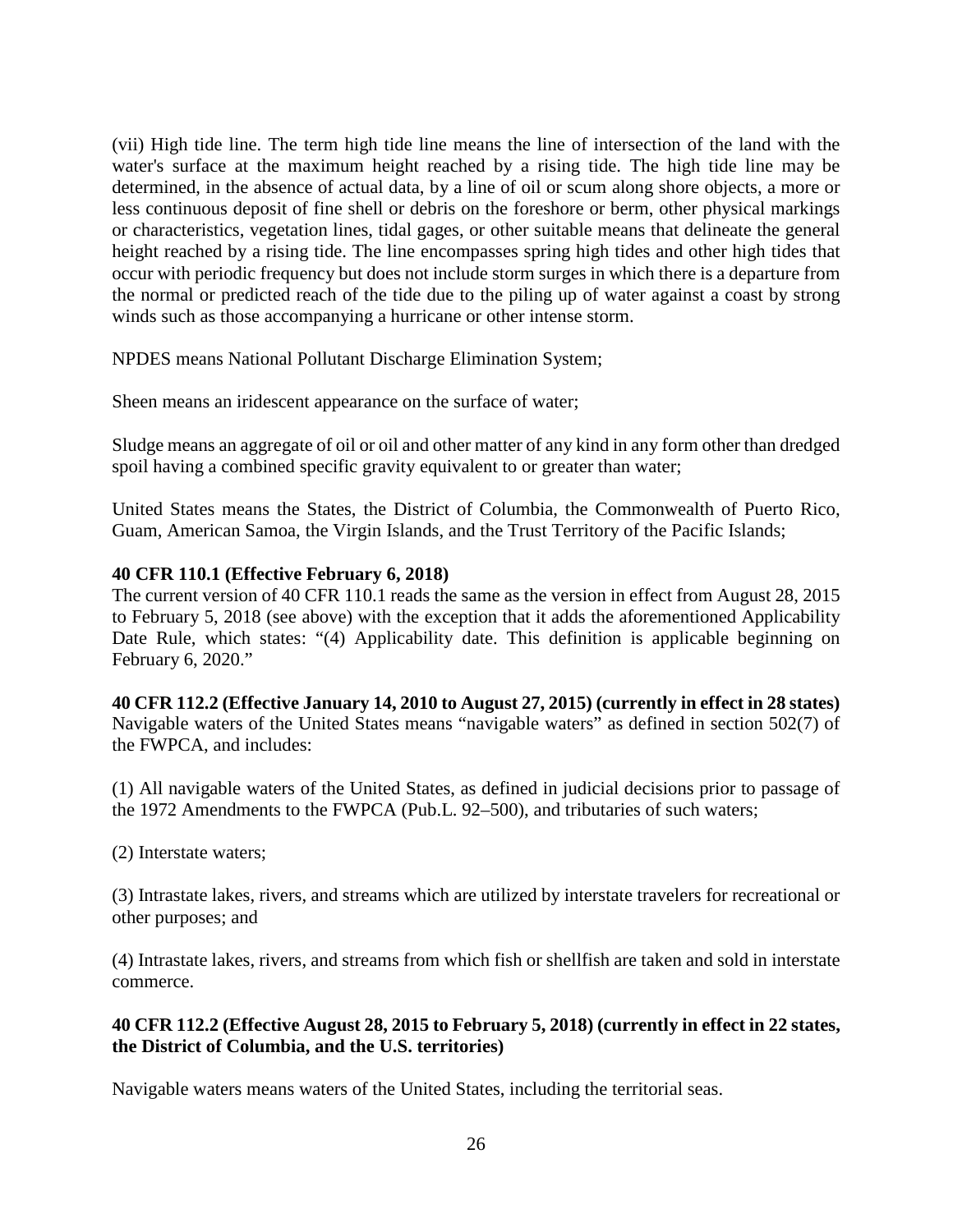(1) For purposes of the Clean Water Act, 33 U.S.C. 1251 et seq. and its implementing regulations, subject to the exclusions in paragraph (2) of this definition, the term "waters of the United States" means:

(i) All waters which are currently used, were used in the past, or may be susceptible to use in interstate or foreign commerce, including all waters which are subject to the ebb and flow of the tide;

(ii) All interstate waters, including interstate wetlands;

(iii) The territorial seas;

(iv) All impoundments of waters otherwise identified as waters of the United States under this section;

(v) All tributaries, as defined in paragraph (3)(iii) of this definition, of waters identified in paragraphs (1)(i) through (iii) of this definition;

(vi) All waters adjacent to a water identified in paragraphs (1)(i) through (v) of this definition, including wetlands, ponds, lakes, oxbows, impoundments, and similar waters;

(vii) All waters in paragraphs (1)(vii)(A) through (E) of this definition where they are determined, on a case-specific basis, to have a significant nexus to a water identified in paragraphs  $(1)(i)$ through (iii) of this definition. The waters identified in each of paragraphs  $(1)(\n{\rm vii})(A)$  through  $(E)$ of this definition are similarly situated and shall be combined, for purposes of a significant nexus analysis, in the watershed that drains to the nearest water identified in paragraphs (1)(i) through (iii) of this definition. Waters identified in this paragraph shall not be combined with waters identified in paragraph (1)(vi) of this section when performing a significant nexus analysis. If waters identified in this paragraph are also an adjacent water under paragraph (1)(vi), they are an adjacent water and no case-specific significant nexus analysis is required.

(A) Prairie potholes. Prairie potholes are a complex of glacially formed wetlands, usually occurring in depressions that lack permanent natural outlets, located in the upper Midwest.

(B) Carolina bays and Delmarva bays. Carolina bays and Delmarva bays are ponded, depressional wetlands that occur along the Atlantic coastal plain.

(C) Pocosins. Pocosins are evergreen shrub and tree dominated wetlands found predominantly along the Central Atlantic coastal plain.

(D) Western vernal pools. Western vernal pools are seasonal wetlands located in parts of California and associated with topographic depression, soils with poor drainage, mild, wet winters and hot, dry summers.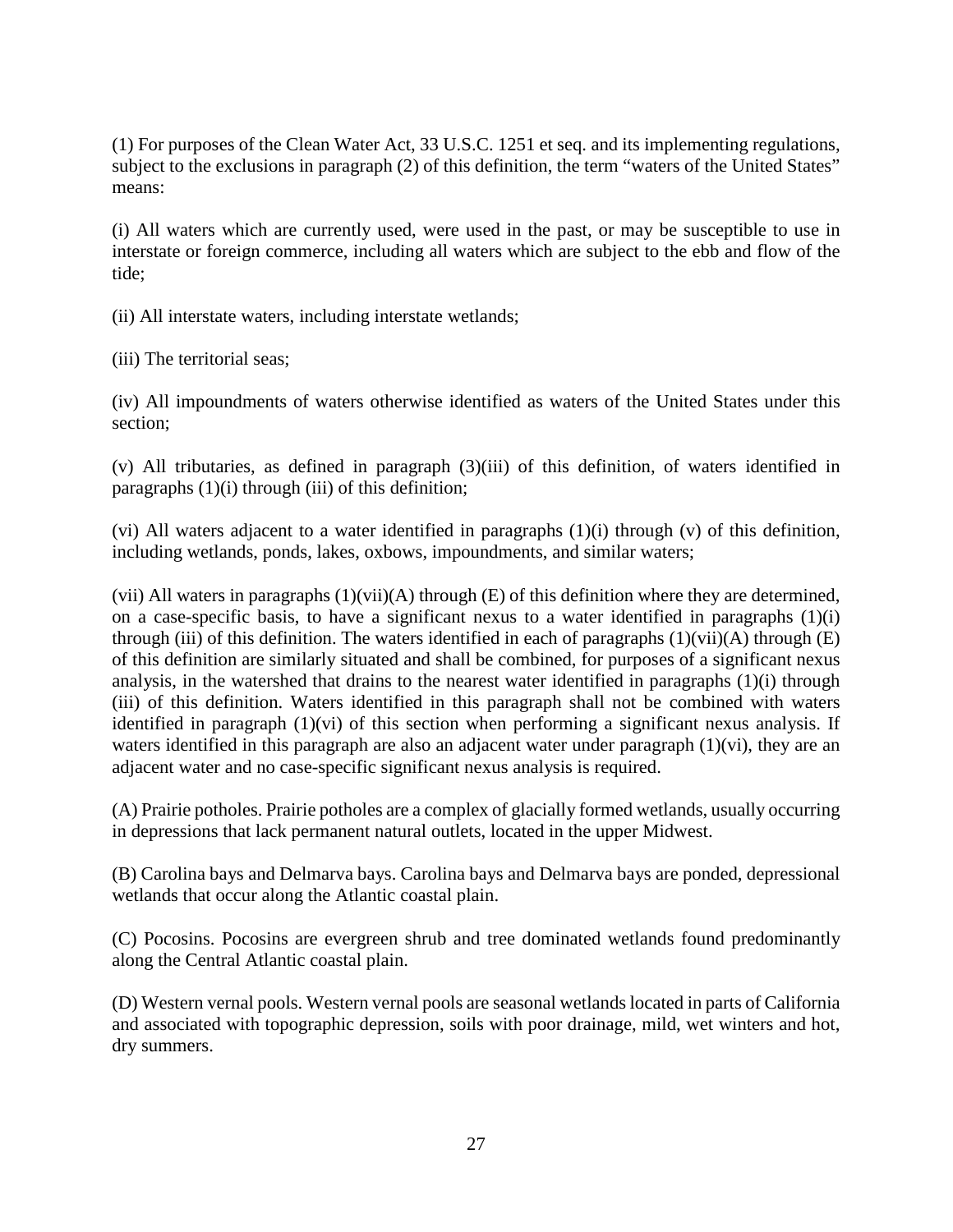(E) Texas coastal prairie wetlands. Texas coastal prairie wetlands are freshwater wetlands that occur as a mosaic of depressions, ridges, intermound flats, and mima mound wetlands located along the Texas Gulf Coast.

(viii) All waters located within the 100–year floodplain of a water identified in paragraphs (1)(i) through (iii) of this definition and all waters located within 4,000 feet of the high tide line or ordinary high water mark of a water identified in paragraphs (1)(i) through (v) of this definition where they are determined on a case-specific basis to have a significant nexus to a water identified in paragraphs (1)(i) through (iii) of this definition. For waters determined to have a significant nexus, the entire water is a water of the United States if a portion is located within the 100–year floodplain of a water identified in paragraphs (1)(i) through (iii) of this definition or within 4,000 feet of the high tide line or ordinary high water mark. Waters identified in this paragraph shall not be combined with waters identified in paragraph (1)(vi) of this definition when performing a significant nexus analysis. If waters identified in this paragraph are also an adjacent water under paragraph (1)(vi), they are an adjacent water and no case-specific significant nexus analysis is required.

(2) The following are not "waters of the United States" even where they otherwise meet the terms of paragraphs (1)(iv) through (viii) of this definition.

(i) The following ditches:

(A) Ditches with ephemeral flow that are not a relocated tributary or excavated in a tributary.

(B) Ditches with intermittent flow that are not a relocated tributary, excavated in a tributary, or drain wetlands.

(C) Ditches that do not flow, either directly or through another water, into a water identified in paragraphs (1)(i) through (iii) of this definition.

(ii) The following features:

(A) Artificially irrigated areas that would revert to dry land should application of water to that area cease;

(B) Artificial, constructed lakes and ponds created in dry land such as farm and stock watering ponds, irrigation ponds, settling basins, fields flooded for rice growing, log cleaning ponds, or cooling ponds;

(C) Artificial reflecting pools or swimming pools created in dry land;

(D) Small ornamental waters created in dry land;

(E) Water-filled depressions created in dry land incidental to mining or construction activity, including pits excavated for obtaining fill, sand, or gravel that fill with water;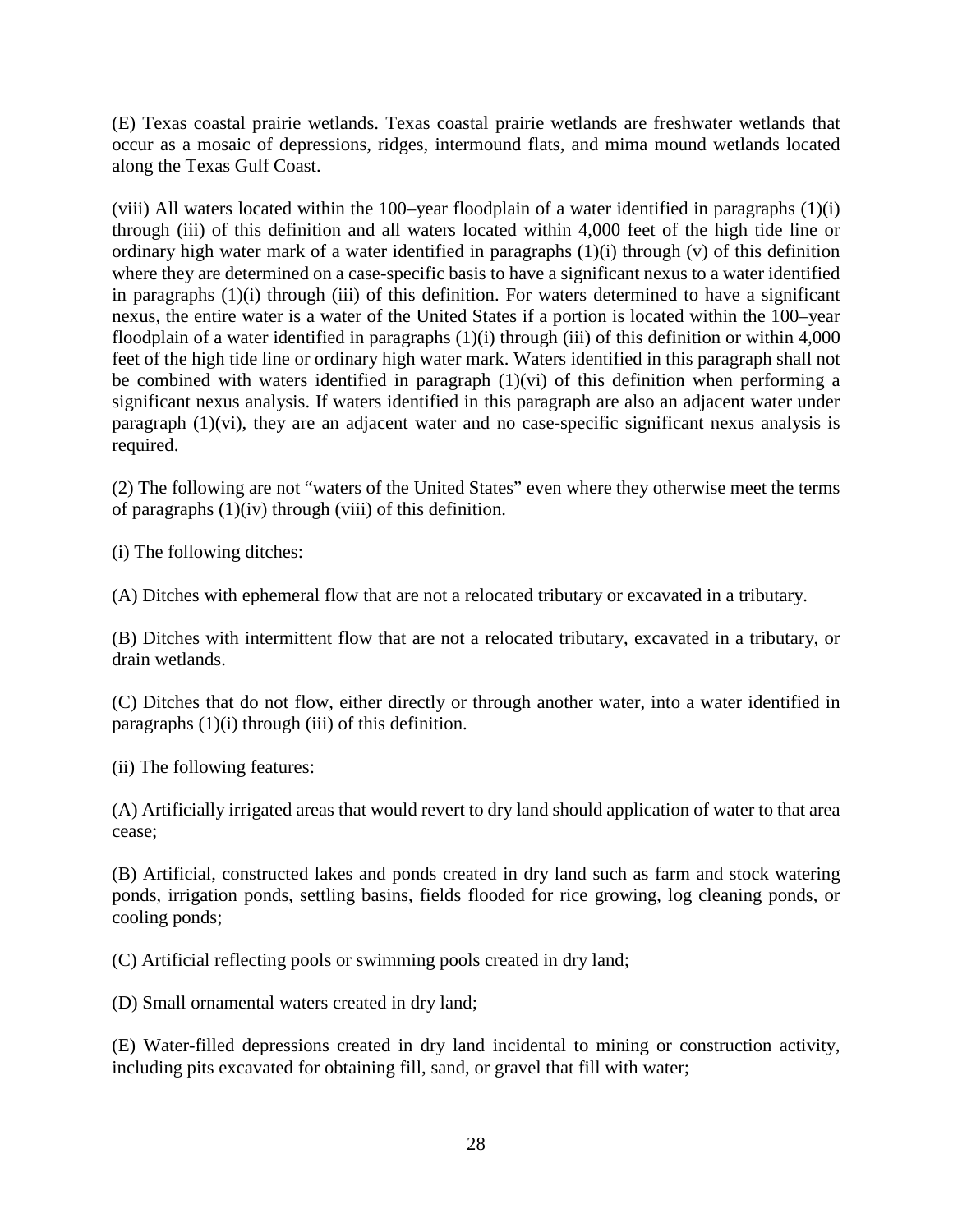(F) Erosional features, including gullies, rills, and other ephemeral features that do not meet the definition of tributary, non-wetland swales, and lawfully constructed grassed waterways; and

(G) Puddles.

(iii) Groundwater, including groundwater drained through subsurface drainage systems.

(iv) Stormwater control features constructed to convey, treat, or store stormwater that are created in dry land.

(v) Wastewater recycling structures constructed in dry land; detention and retention basins built for wastewater recycling; groundwater recharge basins; percolation ponds built for wastewater recycling; and water distributary structures built for wastewater recycling.

(3) In this definition, the following terms apply:

(i) Adjacent. The term adjacent means bordering, contiguous, or neighboring a water identified in paragraphs (1)(i) through (v) of this definition, including waters separated by constructed dikes or barriers, natural river berms, beach dunes, and the like. For purposes of adjacency, an open water such as a pond or lake includes any wetlands within or abutting its ordinary high water mark. Adjacency is not limited to waters located laterally to a water identified in paragraphs (1)(i) through (v) of this definition. Adjacent waters also include all waters that connect segments of a water identified in paragraphs (1)(i) through (v) or are located at the head of a water identified in paragraphs (1)(i) through (v) of this definition and are bordering, contiguous, or neighboring such water. Waters being used for established normal farming, ranching, and silviculture activities (33 U.S.C. 1344(f)) are not adjacent.

(ii) Neighboring. The term neighboring means:

(A) All waters located within 100 feet of the ordinary high water mark of a water identified in paragraphs (1)(i) through (v) of this definition. The entire water is neighboring if a portion is located within 100 feet of the ordinary high water mark;

(B) All waters located within the 100–year floodplain of a water identified in paragraphs (1)(i) through (v) of this definition and not more than 1,500 feet from the ordinary high water mark of such water. The entire water is neighboring if a portion is located within 1,500 feet of the ordinary high water mark and within the 100–year floodplain;

(C) All waters located within 1,500 feet of the high tide line of a water identified in paragraphs (1)(i) or (1)(iii) of this definition, and all waters within 1,500 feet of the ordinary high water mark of the Great Lakes. The entire water is neighboring if a portion is located within 1,500 feet of the high tide line or within 1,500 feet of the ordinary high water mark of the Great Lakes.

(iii) Tributary and tributaries. The terms tributary and tributaries each mean a water that contributes flow, either directly or through another water (including an impoundment identified in paragraph  $(1)(iv)$  of this definition), to a water identified in paragraphs  $(1)(i)$  through  $(iii)$  of this definition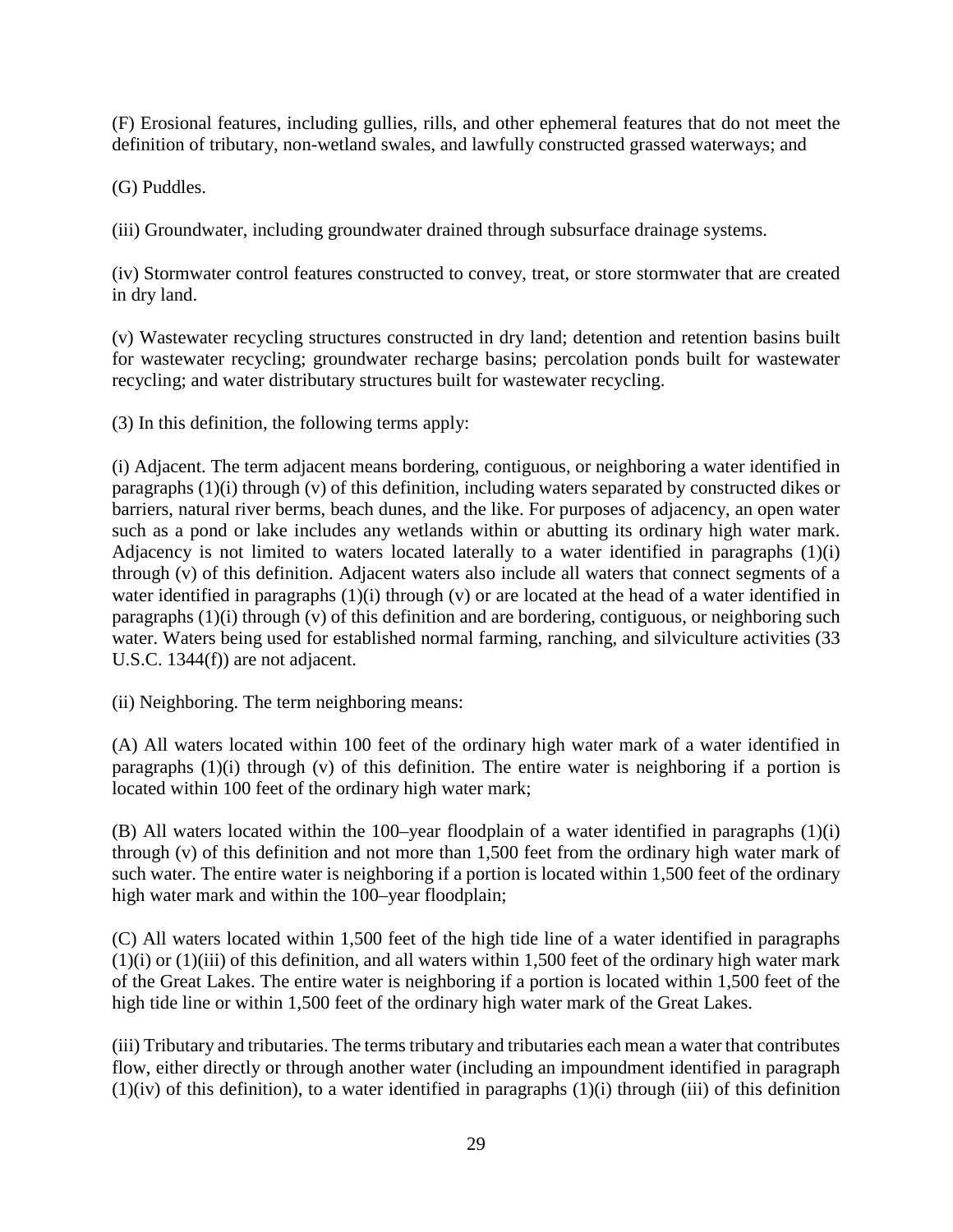that is characterized by the presence of the physical indicators of a bed and banks and an ordinary high water mark. These physical indicators demonstrate there is volume, frequency, and duration of flow sufficient to create a bed and banks and an ordinary high water mark, and thus to qualify as a tributary. A tributary can be a natural, man-altered, or man-made water and includes waters such as rivers, streams, canals, and ditches not excluded under paragraph (2) of this definition. A water that otherwise qualifies as a tributary under this definition does not lose its status as a tributary if, for any length, there are one or more constructed breaks (such as bridges, culverts, pipes, or dams), or one or more natural breaks (such as wetlands along the run of a stream, debris piles, boulder fields, or a stream that flows underground) so long as a bed and banks and an ordinary high water mark can be identified upstream of the break. A water that otherwise qualifies as a tributary under this definition does not lose its status as a tributary if it contributes flow through a water of the United States that does not meet the definition of tributary or through a nonjurisdictional water to a water identified in paragraphs (1)(i) through (iii) of this definition.

(iv) Wetlands. The term wetlands means those areas that are inundated or saturated by surface or groundwater at a frequency and duration sufficient to support, and that under normal circumstances do support, a prevalence of vegetation typically adapted for life in saturated soil conditions. Wetlands generally include swamps, marshes, bogs, and similar areas.

(v) Significant nexus. The term significant nexus means that a water, including wetlands, either alone or in combination with other similarly situated waters in the region, significantly affects the chemical, physical, or biological integrity of a water identified in paragraphs (1)(i) through (iii) of this definition. The term "in the region" means the watershed that drains to the nearest water identified in paragraphs (1)(i) through (iii) of this definition. For an effect to be significant, it must be more than speculative or insubstantial. Waters are similarly situated when they function alike and are sufficiently close to function together in affecting downstream waters. For purposes of determining whether or not a water has a significant nexus, the water's effect on downstream (1)(i) through (iii) waters shall be assessed by evaluating the aquatic functions identified in paragraphs  $(3)(v)(A)$  through (I) of this definition. A water has a significant nexus when any single function or combination of functions performed by the water, alone or together with similarly situated waters in the region, contributes significantly to the chemical, physical, or biological integrity of the nearest water identified in paragraphs (1)(i) through (iii) of this section. Functions relevant to the significant nexus evaluation are the following:

- (A) Sediment trapping,
- (B) Nutrient recycling,
- (C) Pollutant trapping, transformation, filtering, and transport,
- (D) Retention and attenuation of flood waters,
- (E) Runoff storage,
- (F) Contribution of flow,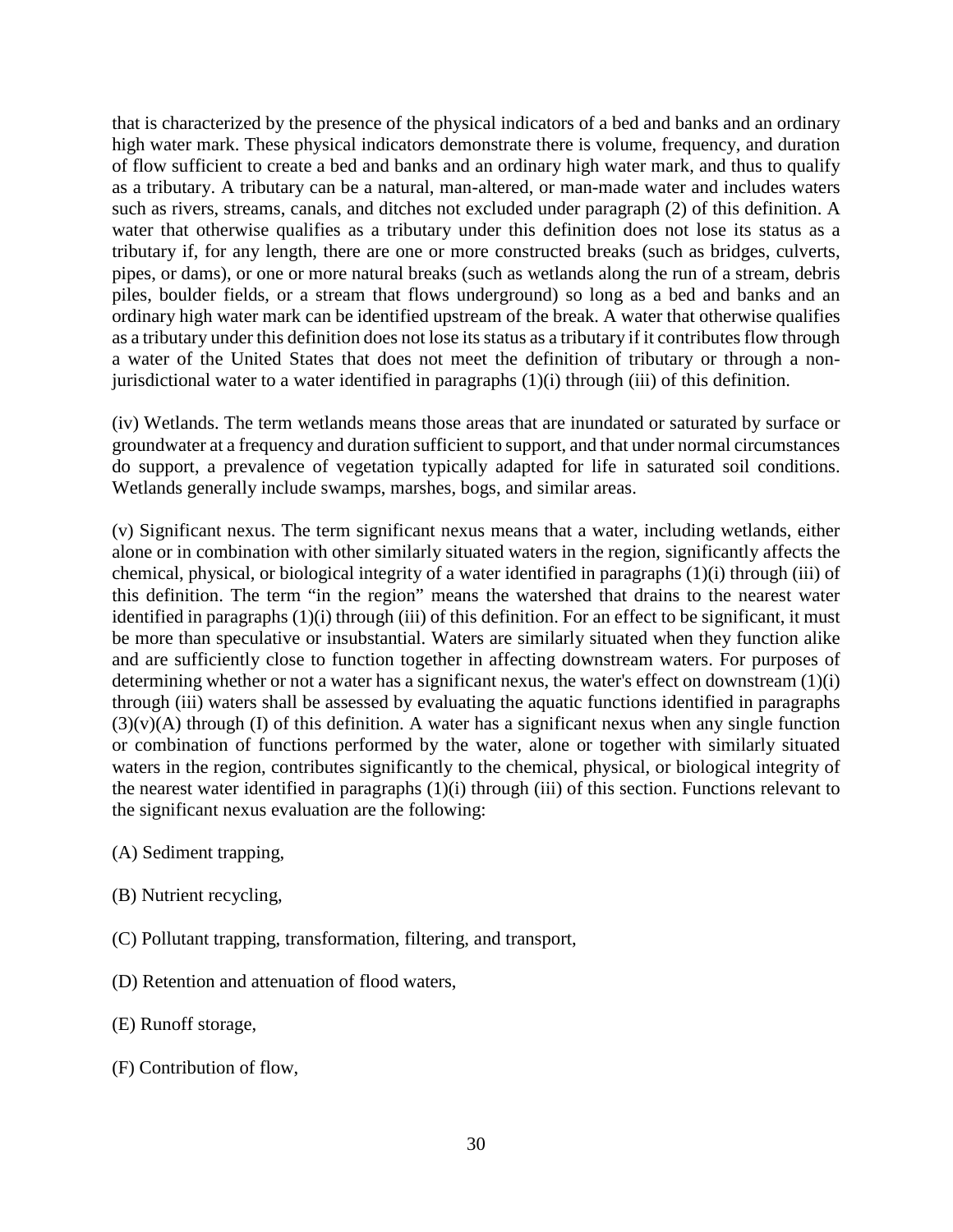(G) Export of organic matter,

(H) Export of food resources, and

(I) Provision of life cycle dependent aquatic habitat (such as foraging, feeding, nesting, breeding, spawning, or use as a nursery area) for species located in a water identified in paragraphs (1)(i) through (iii) of this definition.

(vi) Ordinary high water mark. The term ordinary high water mark means that line on the shore established by the fluctuations of water and indicated by physical characteristics such as a clear, natural line impressed on the bank, shelving, changes in the character of soil, destruction of terrestrial vegetation, the presence of litter and debris, or other appropriate means that consider the characteristics of the surrounding areas.

(vii) High tide line. The term high tide line means the line of intersection of the land with the water's surface at the maximum height reached by a rising tide. The high tide line may be determined, in the absence of actual data, by a line of oil or scum along shore objects, a more or less continuous deposit of fine shell or debris on the foreshore or berm, other physical markings or characteristics, vegetation lines, tidal gages, or other suitable means that delineate the general height reached by a rising tide. The line encompasses spring high tides and other high tides that occur with periodic frequency but does not include storm surges in which there is a departure from the normal or predicted reach of the tide due to the piling up of water against a coast by strong winds such as those accompanying a hurricane or other intense storm.

Non-petroleum oil means oil of any kind that is not petroleum-based, including but not limited to: Fats, oils, and greases of animal, fish, or marine mammal origin; and vegetable oils, including oils from seeds, nuts, fruits, and kernels.

Offshore facility means any facility of any kind (other than a vessel or public vessel) located in, on, or under any of the navigable waters of the United States, and any facility of any kind that is subject to the jurisdiction of the United States and is located in, on, or under any other waters.

Oil means oil of any kind or in any form, including, but not limited to: fats, oils, or greases of animal, fish, or marine mammal origin; vegetable oils, including oils from seeds, nuts, fruits, or kernels; and, other oils and greases, including petroleum, fuel oil, sludge, synthetic oils, mineral oils, oil refuse, or oil mixed with wastes other than dredged spoil.

Oil-filled operational equipment means equipment that includes an oil storage container (or multiple containers) in which the oil is present solely to support the function of the apparatus or the device. Oil-filled operational equipment is not considered a bulk storage container, and does not include oil-filled manufacturing equipment (flow-through process). Examples of oil-filled operational equipment include, but are not limited to, hydraulic systems, lubricating systems (e.g., those for pumps, compressors and other rotating equipment, including pumpjack lubrication systems), gear boxes, machining coolant systems, heat transfer systems, transformers, circuit breakers, electrical switches, and other systems containing oil solely to enable the operation of the device.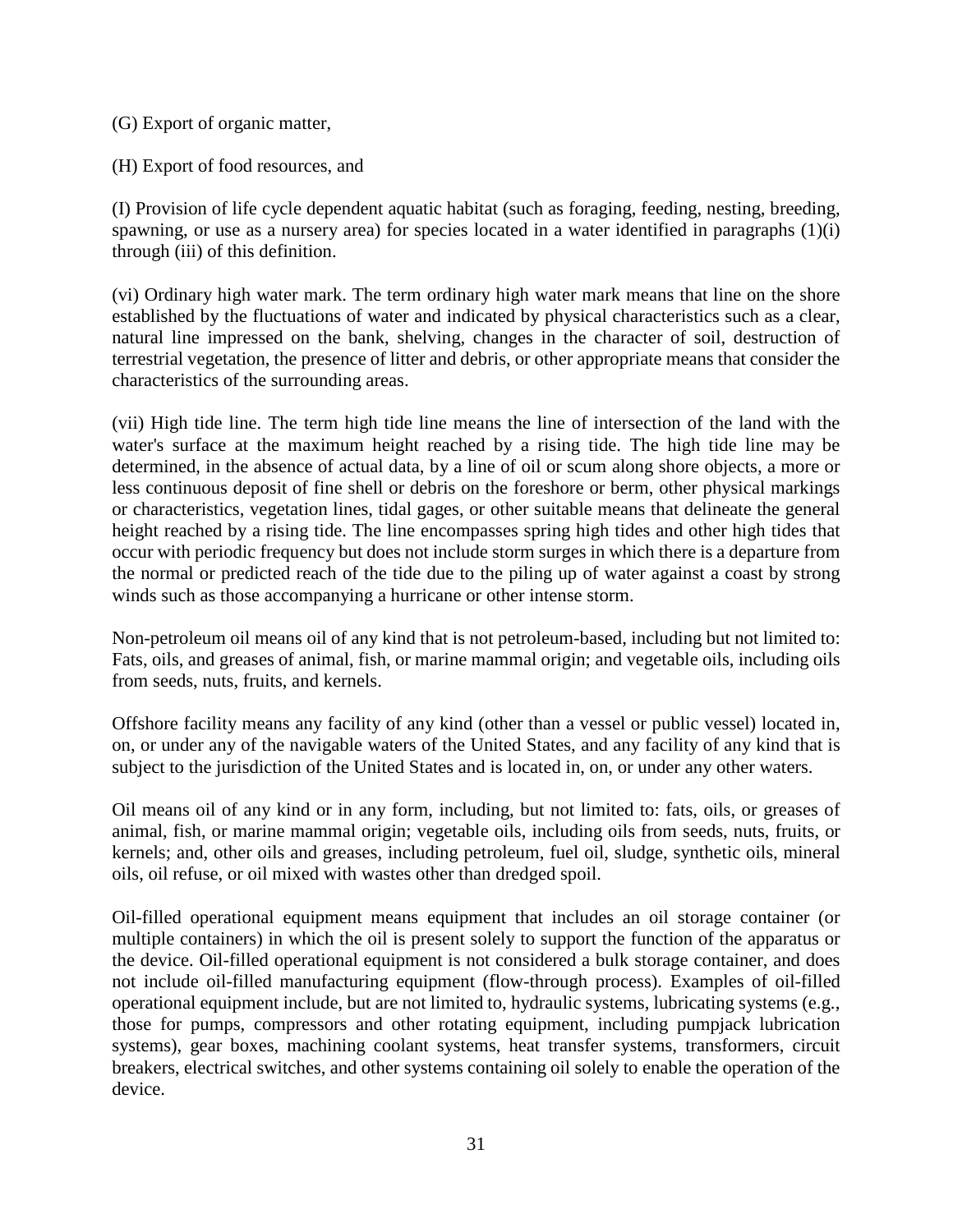Oil Spill Removal Organization means an entity that provides oil spill response resources, and includes any for-profit or not-for-profit contractor, cooperative, or in-house response resources that have been established in a geographic area to provide required response resources. Onshore facility means any facility of any kind located in, on, or under any land within the United States, other than submerged lands.

Owner or operator means any person owning or operating an onshore facility or an offshore facility, and in the case of any abandoned offshore facility, the person who owned or operated or maintained the facility immediately prior to such abandonment.

Partially buried tank means a storage container that is partially inserted or constructed in the ground, but not entirely below grade, and not completely covered with earth, sand, gravel, asphalt, or other material. A partially buried tank is considered an aboveground storage container for purposes of this part.

Permanently closed means any container or facility for which:

(1) All liquid and sludge has been removed from each container and connecting line; and

(2) All connecting lines and piping have been disconnected from the container and blanked off, all valves (except for ventilation valves) have been closed and locked, and conspicuous signs have been posted on each container stating that it is a permanently closed container and noting the date of closure.

Person includes an individual, firm, corporation, association, or partnership.

Petroleum oil means petroleum in any form, including but not limited to crude oil, fuel oil, mineral oil, sludge, oil refuse, and refined products.

Produced water container means a storage container at an oil production facility used to store the produced water after initial oil/water separation, and prior to reinjection, beneficial reuse, discharge, or transfer for disposal.

Production facility means all structures (including but not limited to wells, platforms, or storage facilities), piping (including but not limited to flowlines or intra-facility gathering lines), or equipment (including but not limited to workover equipment, separation equipment, or auxiliary non-transportation-related equipment) used in the production, extraction, recovery, lifting, stabilization, separation or treating of oil (including condensate), or associated storage or measurement, and is located in an oil or gas field, at a facility. This definition governs whether such structures, piping, or equipment are subject to a specific section of this part.

Regional Administrator means the Regional Administrator of the Environmental Protection Agency, in and for the Region in which the facility is located.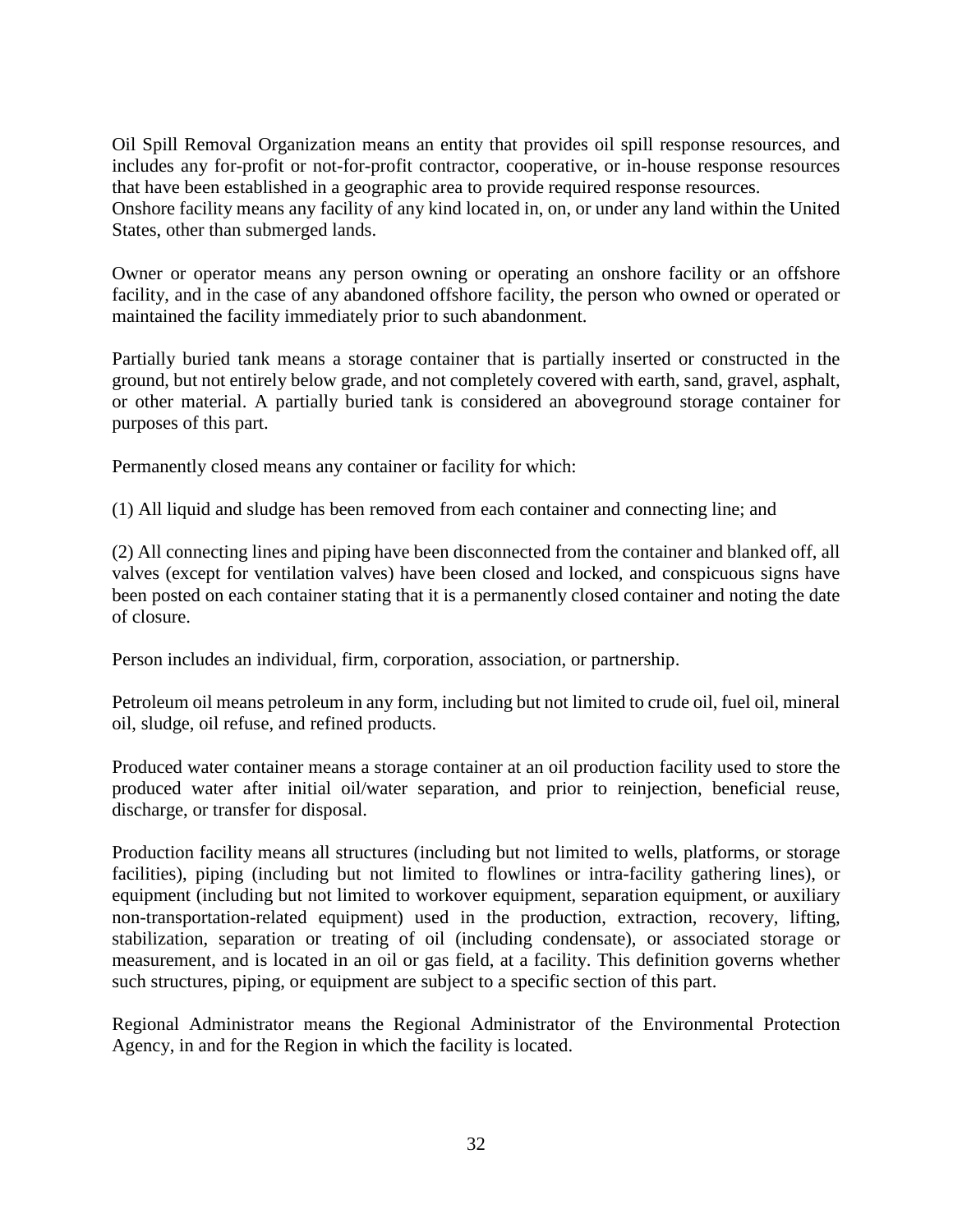Repair means any work necessary to maintain or restore a container to a condition suitable for safe operation, other than that necessary for ordinary, day-to-day maintenance to maintain the functional integrity of the container and that does not weaken the container.

Spill Prevention, Control, and Countermeasure Plan; SPCC Plan, or Plan means the document required by § 112.3 that details the equipment, workforce, procedures, and steps to prevent, control, and provide adequate countermeasures to a discharge.

Storage capacity of a container means the shell capacity of the container.

Transportation-related and non-transportation-related, as applied to an onshore or offshore facility, are defined in the Memorandum of Understanding between the Secretary of Transportation and the Administrator of the Environmental Protection Agency, dated November 24, 1971, (appendix A of this part).

United States means the States, the District of Columbia, the Commonwealth of Puerto Rico, the Commonwealth of the Northern Mariana Islands, Guam, American Samoa, the U.S. Virgin Islands, and the Pacific Island Governments.

Vegetable oil means a non-petroleum oil or fat of vegetable origin, including but not limited to oils and fats derived from plant seeds, nuts, fruits, and kernels.

Vessel means every description of watercraft or other artificial contrivance used, or capable of being used, as a means of transportation on water, other than a public vessel.

Worst case discharge for an onshore non-transportation-related facility means the largest foreseeable discharge in adverse weather conditions as determined using the worksheets in appendix D to this part.

## **40 CFR 112.2 (Effective February 6, 2018)**

The current version of 40 CFR 112.2 reads the same as the version in effect from August 28, 2015 to February 5, 2018 (see above) with the exception that it adds the aforementioned Applicability Date Rule, which states: "(4) Applicability date. This definition is applicable beginning on February 6, 2020."

#### **40 CFR 116.3 (Effective until August 27, 2015) (currently in effect in 28 states)**

Navigable waters is defined in section 502(7) of the Act to mean "waters of the United States, including the territorial seas," and includes, but is not limited to:

(1) All waters which are presently used, or were used in the past, or may be susceptible to use as a means to transport interstate or foreign commerce, including all waters which are subject to the ebb and flow of the tide, and including adjacent wetlands; the term wetlands as used in this regulation shall include those areas that are inundated or saturated by surface or ground water at a frequency and duration sufficient to support, and that under normal circumstances do support, a prevalence of vegetation typically adapted for life in saturated soil conditions. Wetlands generally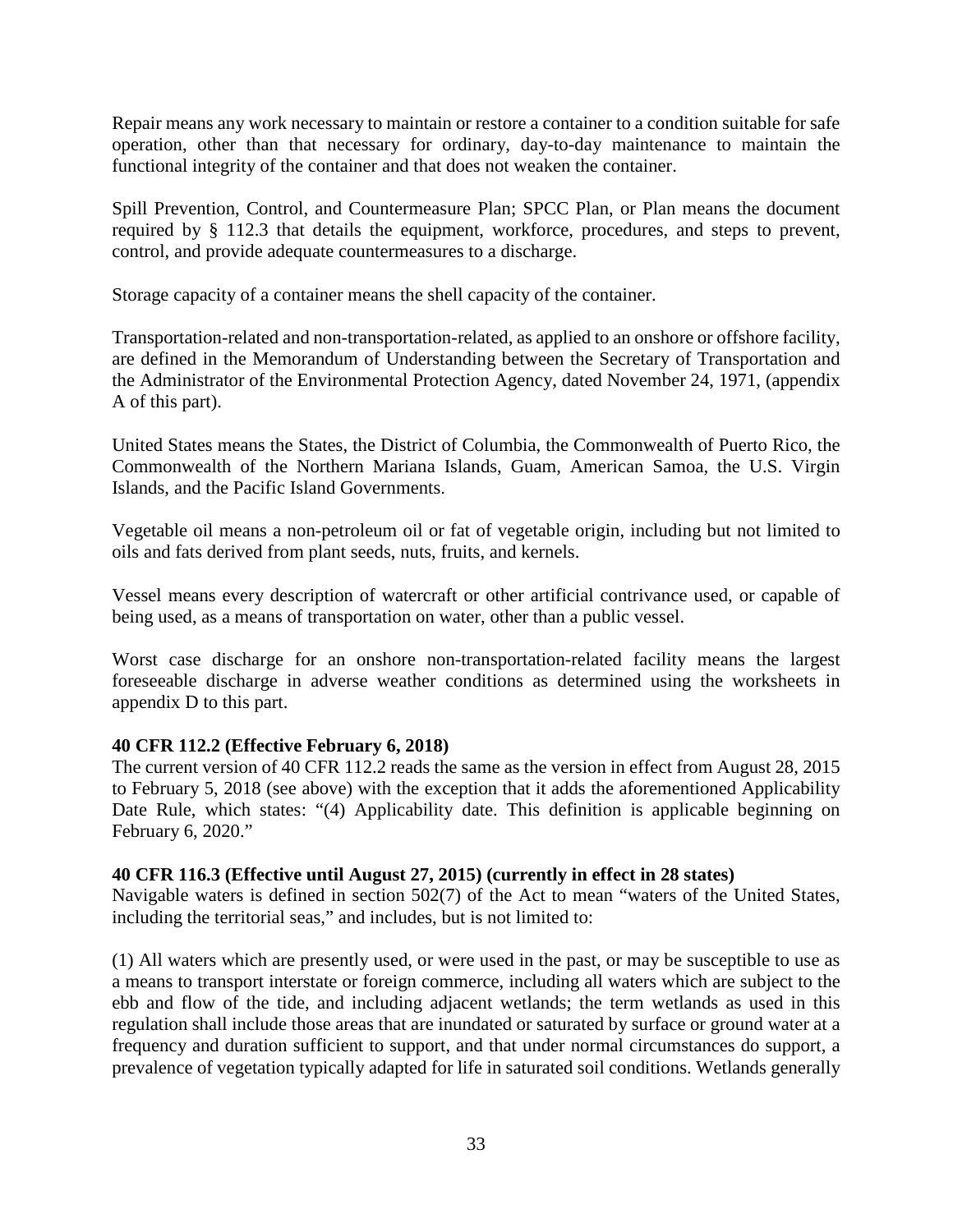include swamps, marshes, bogs and similar areas; the term adjacent means bordering, contiguous or neighboring;

(2) Tributaries of navigable waters of the United States, including adjacent wetlands;

(3) Interstate waters, including wetlands; and

(4) All other waters of the United States such as intrastate lakes, rivers, streams, mudflats, sandflats and wetlands, the use, degradation or destruction of which affect interstate commerce including, but not limited to:

(i) Intrastate lakes, rivers, streams, and wetlands which are utilized by interstate travelers for recreational or other purposes; and

(ii) Intrastate lakes, rivers, streams, and wetlands from which fish or shellfish are or could be taken and sold in interstate commerce; and

(iii) Intrastate lakes, rivers, streams, and wetlands which are utilized for industrial purposes by industries in interstate commerce.

Navigable waters do not include prior converted cropland. Notwithstanding the determination of an area's status as prior converted cropland by any other federal agency, for the purposes of the Clean Water Act, the final authority regarding Clean Water Act jurisdiction remains with EPA.

## **40 CFR 116.3 (Effective August 28, 2015 to February 5, 2018) (currently in effect in 22 states, the District of Columbia, and the U.S. territories)**

Navigable waters is defined in section 502(7) of the Act to mean "waters of the United States, including the territorial seas."

(1) For purposes of the Clean Water Act, 33 U.S.C. 1251 et seq. and its implementing regulations, subject to the exclusions in paragraph (2) of this definition, the term "waters of the United States" means:

(i) All waters which are currently used, were used in the past, or may be susceptible to use in interstate or foreign commerce, including all waters which are subject to the ebb and flow of the tide;

(ii) All interstate waters, including interstate wetlands;

(iii) The territorial seas;

(iv) All impoundments of waters otherwise identified as waters of the United States under this section;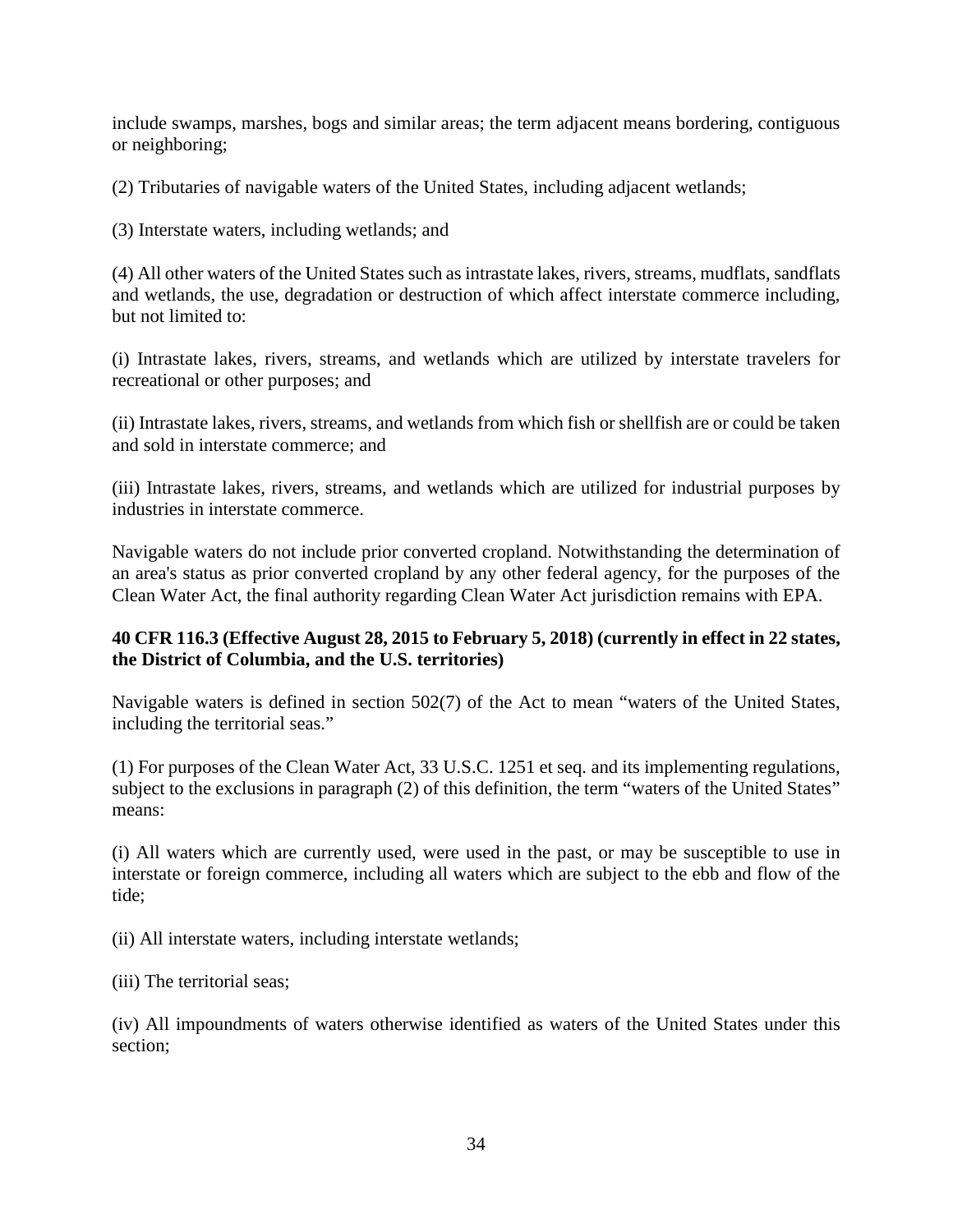(v) All tributaries, as defined in paragraph (3)(iii) of this definition, of waters identified in paragraphs (1)(i) through (iii) of this definition;

(vi) All waters adjacent to a water identified in paragraphs (1)(i) through (v) of this definition, including wetlands, ponds, lakes, oxbows, impoundments, and similar waters;

(vii) All waters in paragraphs (1)(vii)(A) through (E) of this definition where they are determined, on a case-specific basis, to have a significant nexus to a water identified in paragraphs (1)(i) through (iii) of this definition. The waters identified in each of paragraphs  $(1)(\n{\rm vii})(A)$  through  $(E)$ of this definition are similarly situated and shall be combined, for purposes of a significant nexus analysis, in the watershed that drains to the nearest water identified in paragraphs (1)(i) through (iii) of this definition. Waters identified in this paragraph shall not be combined with waters identified in paragraph (1)(vi) of this definition when performing a significant nexus analysis. If waters identified in this paragraph are also an adjacent water under paragraph (1)(vi), they are an adjacent water and no case-specific significant nexus analysis is required.

(A) Prairie potholes. Prairie potholes are a complex of glacially formed wetlands, usually occurring in depressions that lack permanent natural outlets, located in the upper Midwest.

(B) Carolina bays and Delmarva bays. Carolina bays and Delmarva bays are ponded, depressional wetlands that occur along the Atlantic coastal plain.

(C) Pocosins. Pocosins are evergreen shrub and tree dominated wetlands found predominantly along the Central Atlantic coastal plain.

(D) Western vernal pools. Western vernal pools are seasonal wetlands located in parts of California and associated with topographic depression, soils with poor drainage, mild, wet winters and hot, dry summers.

(E) Texas coastal prairie wetlands. Texas coastal prairie wetlands are freshwater wetlands that occur as a mosaic of depressions, ridges, intermound flats, and mima mound wetlands located along the Texas Gulf Coast.

(viii) All waters located within the 100–year floodplain of a water identified in paragraphs (1)(i) through (iii) of this definition and all waters located within 4,000 feet of the high tide line or ordinary high water mark of a water identified in paragraphs (1)(i) through (v) of this definition where they are determined on a case-specific basis to have a significant nexus to a water identified in paragraphs (1)(i) through (iii) of this definition. For waters determined to have a significant nexus, the entire water is a water of the United States if a portion is located within the 100–year floodplain of a water identified in paragraphs (1)(i) through (iii) of this definition or within 4,000 feet of the high tide line or ordinary high water mark. Waters identified in this paragraph shall not be combined with waters identified in paragraph  $(1)(vi)$  of this definition when performing a significant nexus analysis. If waters identified in this paragraph are also an adjacent water under paragraph (1)(vi), they are an adjacent water and no case-specific significant nexus analysis is required.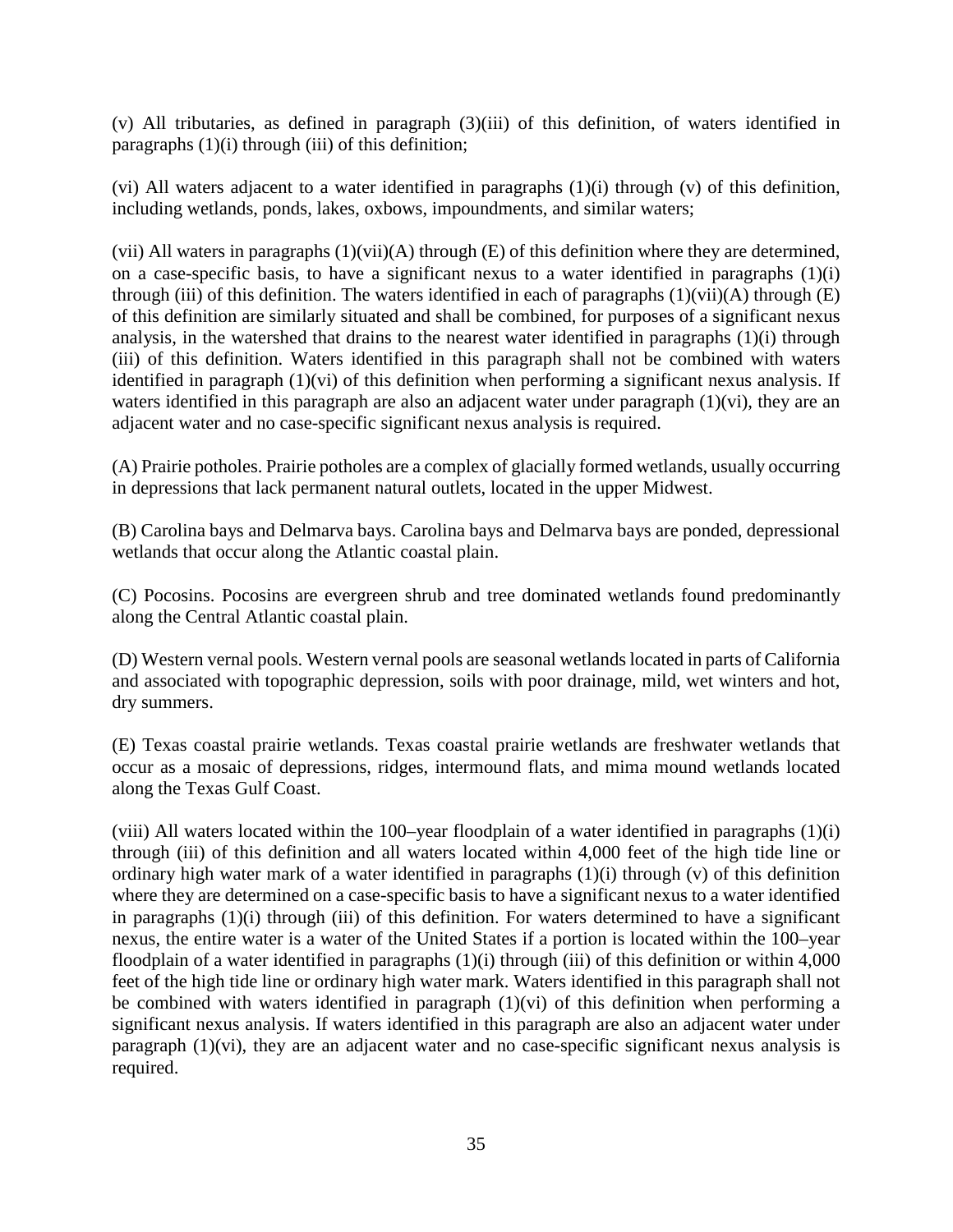(2) The following are not "waters of the United States" even where they otherwise meet the terms of paragraphs (1)(iv) through (viii) of this definition.

(i) Prior converted cropland. Notwithstanding the determination of an area's status as prior converted cropland by any other Federal agency, for the purposes of the Clean Water Act, the final authority regarding Clean Water Act jurisdiction remains with EPA.

(ii) The following ditches:

(A) Ditches with ephemeral flow that are not a relocated tributary or excavated in a tributary.

(B) Ditches with intermittent flow that are not a relocated tributary, excavated in a tributary, or drain wetlands.

(C) Ditches that do not flow, either directly or through another water, into a water identified in paragraphs (1)(i) through (iii) of this definition.

(iii) The following features:

(A) Artificially irrigated areas that would revert to dry land should application of water to that area cease;

(B) Artificial, constructed lakes and ponds created in dry land such as farm and stock watering ponds, irrigation ponds, settling basins, fields flooded for rice growing, log cleaning ponds, or cooling ponds;

(C) Artificial reflecting pools or swimming pools created in dry land;

(D) Small ornamental waters created in dry land;

(E) Water-filled depressions created in dry land incidental to mining or construction activity, including pits excavated for obtaining fill, sand, or gravel that fill with water;

(F) Erosional features, including gullies, rills, and other ephemeral features that do not meet the definition of tributary, non-wetland swales, and lawfully constructed grassed waterways; and

(G) Puddles.

(iv) Groundwater, including groundwater drained through subsurface drainage systems.

(v) Stormwater control features constructed to convey, treat, or store stormwater that are created in dry land.

(vi) Wastewater recycling structures constructed in dry land; detention and retention basins built for wastewater recycling; groundwater recharge basins; percolation ponds built for wastewater recycling; and water distributary structures built for wastewater recycling.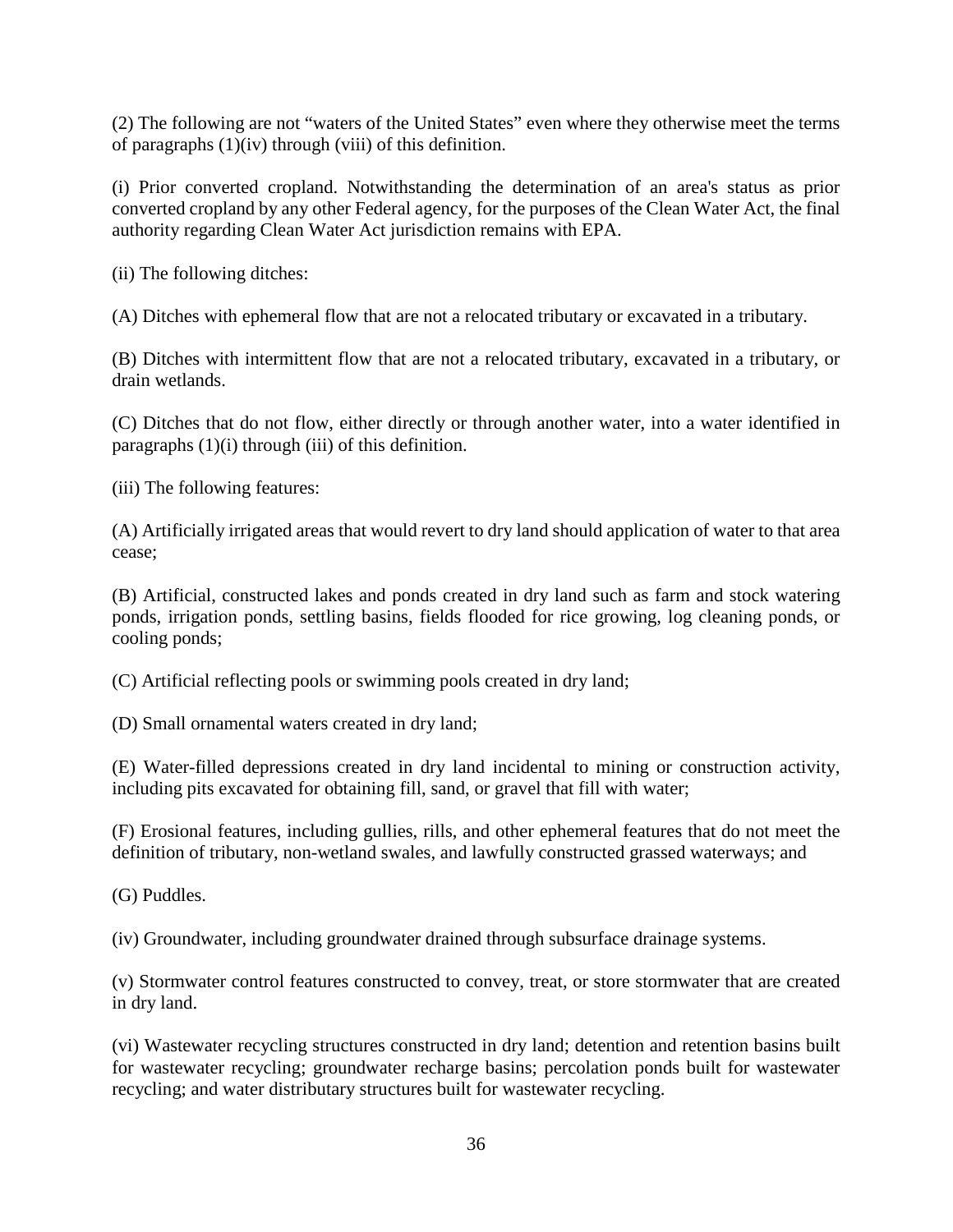(3) In this definition, the following terms apply:

(i) Adjacent. The term adjacent means bordering, contiguous, or neighboring a water identified in paragraphs (1)(i) through (v) of this definition, including waters separated by constructed dikes or barriers, natural river berms, beach dunes, and the like. For purposes of adjacency, an open water such as a pond or lake includes any wetlands within or abutting its ordinary high water mark. Adjacency is not limited to waters located laterally to a water identified in paragraphs (1)(i) through (v) of this definition. Adjacent waters also include all waters that connect segments of a water identified in paragraphs (1)(i) through (v) or are located at the head of a water identified in paragraphs (1)(i) through (v) of this definition and are bordering, contiguous, or neighboring such water. Waters being used for established normal farming, ranching, and silviculture activities (33 U.S.C. 1344(f)) are not adjacent.

(ii) Neighboring. The term neighboring means:

(A) All waters located within 100 feet of the ordinary high water mark of a water identified in paragraphs (1)(i) through (v) of this definition. The entire water is neighboring if a portion is located within 100 feet of the ordinary high water mark;

(B) All waters located within the 100–year floodplain of a water identified in paragraphs (1)(i) through (v) of this definition and not more than 1,500 feet from the ordinary high water mark of such water. The entire water is neighboring if a portion is located within 1,500 feet of the ordinary high water mark and within the 100–year floodplain;

(C) All waters located within 1,500 feet of the high tide line of a water identified in paragraphs (1)(i) or (1)(iii) of this definition, and all waters within 1,500 feet of the ordinary high water mark of the Great Lakes. The entire water is neighboring if a portion is located within 1,500 feet of the high tide line or within 1,500 feet of the ordinary high water mark of the Great Lakes.

(iii) Tributary and tributaries. The terms tributary and tributaries each mean a water that contributes flow, either directly or through another water (including an impoundment identified in paragraph  $(1)(iv)$  of this definition), to a water identified in paragraphs  $(1)(i)$  through  $(iii)$  of this definition that is characterized by the presence of the physical indicators of a bed and banks and an ordinary high water mark. These physical indicators demonstrate there is volume, frequency, and duration of flow sufficient to create a bed and banks and an ordinary high water mark, and thus to qualify as a tributary. A tributary can be a natural, man-altered, or man-made water and includes waters such as rivers, streams, canals, and ditches not excluded under paragraph (2) of this definition. A water that otherwise qualifies as a tributary under this definition does not lose its status as a tributary if, for any length, there are one or more constructed breaks (such as bridges, culverts, pipes, or dams), or one or more natural breaks (such as wetlands along the run of a stream, debris piles, boulder fields, or a stream that flows underground) so long as a bed and banks and an ordinary high water mark can be identified upstream of the break. A water that otherwise qualifies as a tributary under this definition does not lose its status as a tributary if it contributes flow through a water of the United States that does not meet the definition of tributary or through a nonjurisdictional water to a water identified in paragraphs (1)(i) through (iii) of this definition.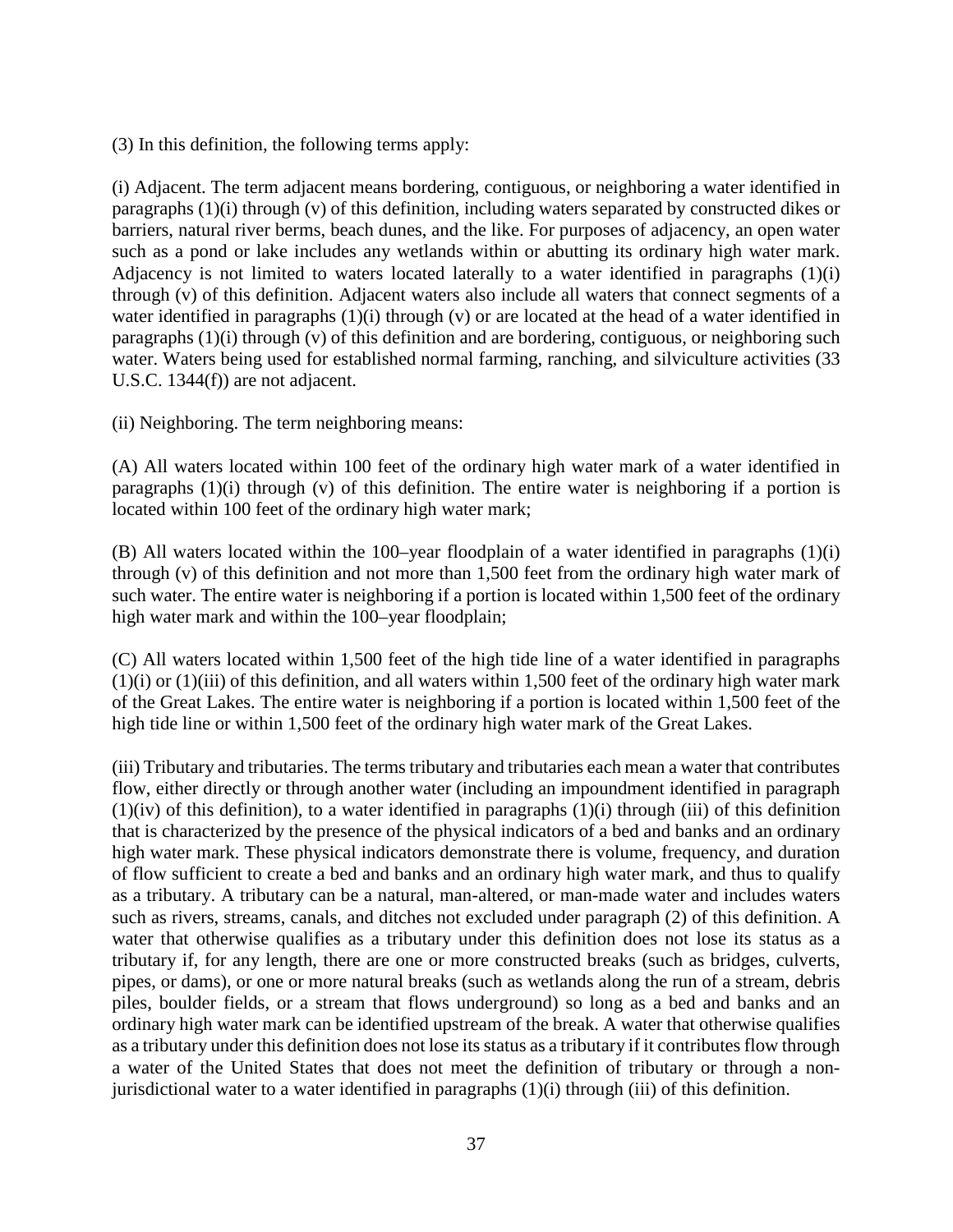(iv) Wetlands. The term wetlands means those areas that are inundated or saturated by surface or groundwater at a frequency and duration sufficient to support, and that under normal circumstances do support, a prevalence of vegetation typically adapted for life in saturated soil conditions. Wetlands generally include swamps, marshes, bogs, and similar areas.

(v) Significant nexus. The term significant nexus means that a water, including wetlands, either alone or in combination with other similarly situated waters in the region, significantly affects the chemical, physical, or biological integrity of a water identified in paragraphs (1)(i) through (iii) of this definition. The term "in the region" means the watershed that drains to the nearest water identified in paragraphs (1)(i) through (iii) of this definition. For an effect to be significant, it must be more than speculative or insubstantial. Waters are similarly situated when they function alike and are sufficiently close to function together in affecting downstream waters. For purposes of determining whether or not a water has a significant nexus, the water's effect on downstream (1)(i) through (iii) waters shall be assessed by evaluating the aquatic functions identified in paragraphs  $(3)(v)(A)$  through (I) of this definition. A water has a significant nexus when any single function or combination of functions performed by the water, alone or together with similarly situated waters in the region, contributes significantly to the chemical, physical, or biological integrity of the nearest water identified in paragraphs (1)(i) through (iii) of this definition. Functions relevant to the significant nexus evaluation are the following:

- (A) Sediment trapping,
- (B) Nutrient recycling,
- (C) Pollutant trapping, transformation, filtering, and transport,
- (D) Retention and attenuation of flood waters,
- (E) Runoff storage,
- (F) Contribution of flow,
- (G) Export of organic matter,
- (H) Export of food resources, and

(I) Provision of life cycle dependent aquatic habitat (such as foraging, feeding, nesting, breeding, spawning, or use as a nursery area) for species located in a water identified in paragraphs (1)(i) through (iii) of this section.

(vi) Ordinary high water mark. The term ordinary high water mark means that line on the shore established by the fluctuations of water and indicated by physical characteristics such as a clear, natural line impressed on the bank, shelving, changes in the character of soil, destruction of terrestrial vegetation, the presence of litter and debris, or other appropriate means that consider the characteristics of the surrounding areas.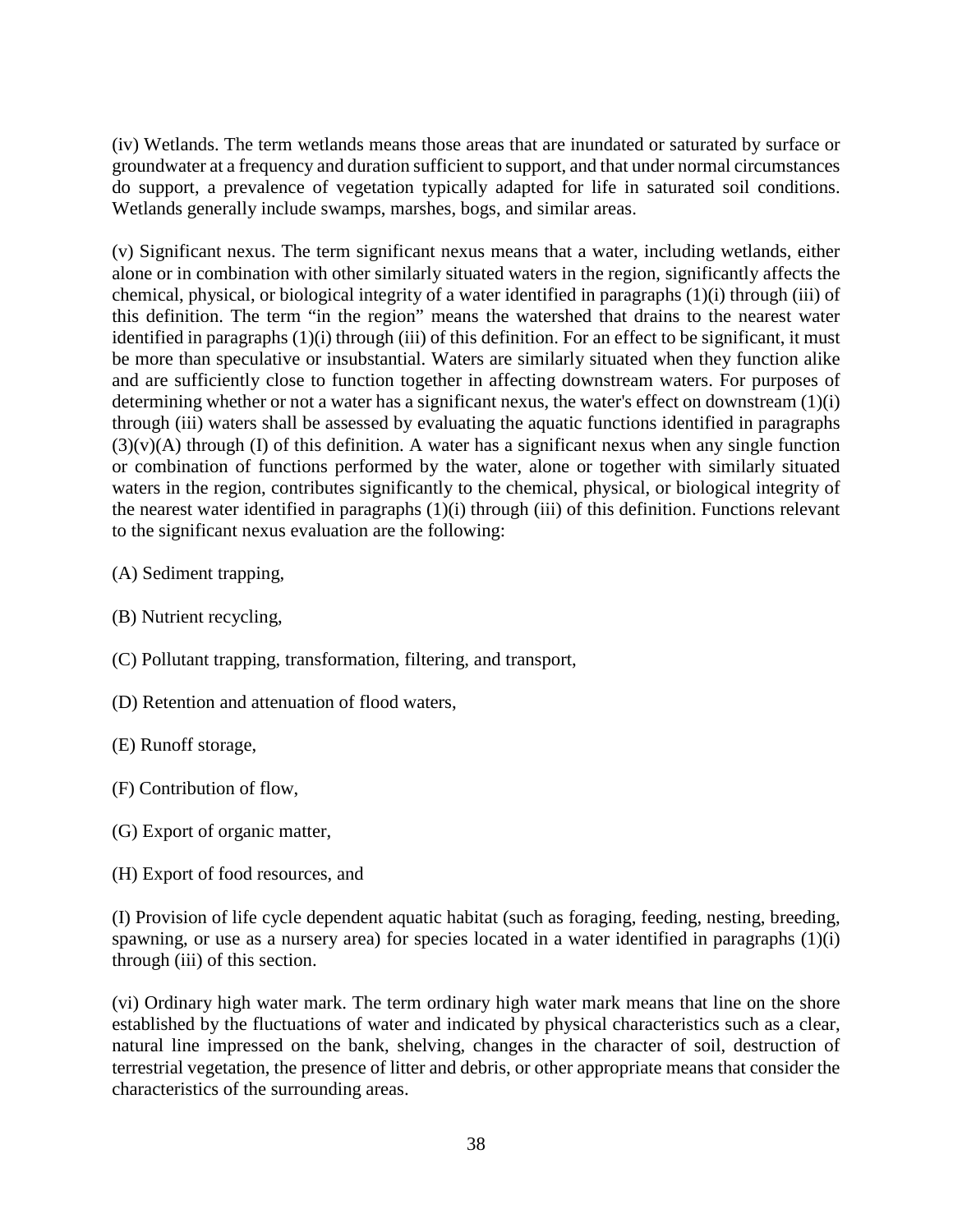(vii) High tide line. The term high tide line means the line of intersection of the land with the water's surface at the maximum height reached by a rising tide. The high tide line may be determined, in the absence of actual data, by a line of oil or scum along shore objects, a more or less continuous deposit of fine shell or debris on the foreshore or berm, other physical markings or characteristics, vegetation lines, tidal gages, or other suitable means that delineate the general height reached by a rising tide. The line encompasses spring high tides and other high tides that occur with periodic frequency but does not include storm surges in which there is a departure from the normal or predicted reach of the tide due to the piling up of water against a coast by strong winds such as those accompanying a hurricane or other intense storm.

Offshore facility means any facility of any kind located in, on, or under, any of the navigable waters of the United States, and any facility of any kind which is subject to the jurisdiction of the United States and is located in, on, or under any other waters, other than a vessel or a public vessel;

Onshore facility means any facility (including, but not limited to, motor vehicles and rolling stock) of any kind located in, on, or under, any land within the United States other than submerged land;

Otherwise subject to the jurisdiction of the United States means subject to the jurisdiction of the United States by virtue of United States citizenship, United States vessel documentation or numbering, or as provided for by international agreement to which the United States is a party. A discharge in connection with activities under the Outer Continental Shelf Lands Act or the Deepwater Port Act of 1974, or which may affect natural resources belonging to, appertaining to, or under the exclusive management authority of the United States (including resources under the Fishery Conservation and Management Act of 1976), means: (1) A discharge into any waters beyond the contiguous zone from any vessel or onshore or offshore facility, which vessel or facility is subject to or is engaged in activities under the Outer Continental Shelf Lands Act or the Deepwater Port Act of 1974, and (2) any discharge into any waters beyond the contiguous zone which contain, cover, or support any natural resource belonging to, appertaining to, or under the exclusive management authority of the United States (including resources under the Fishery Conservation and Management Act of 1976).

Public vessel means a vessel owned or bareboat-chartered and operated by the United States, or a State or political subdivision thereof, or by a foreign nation, except when such vessel is engaged in commerce.

Territorial seas means the belt of the seas measured from the line of ordinary low water along that portion of the coast which is in direct contact with the open sea and the line marking the seaward limit of inland waters, and extending seaward a distance of 3 miles.

Vessel means every description of watercraft or other artificial contrivance used, or capable of being used, as a means of transportation on water other than a public vessel;

## **40 CFR 116.3 (Effective February 6, 2018)**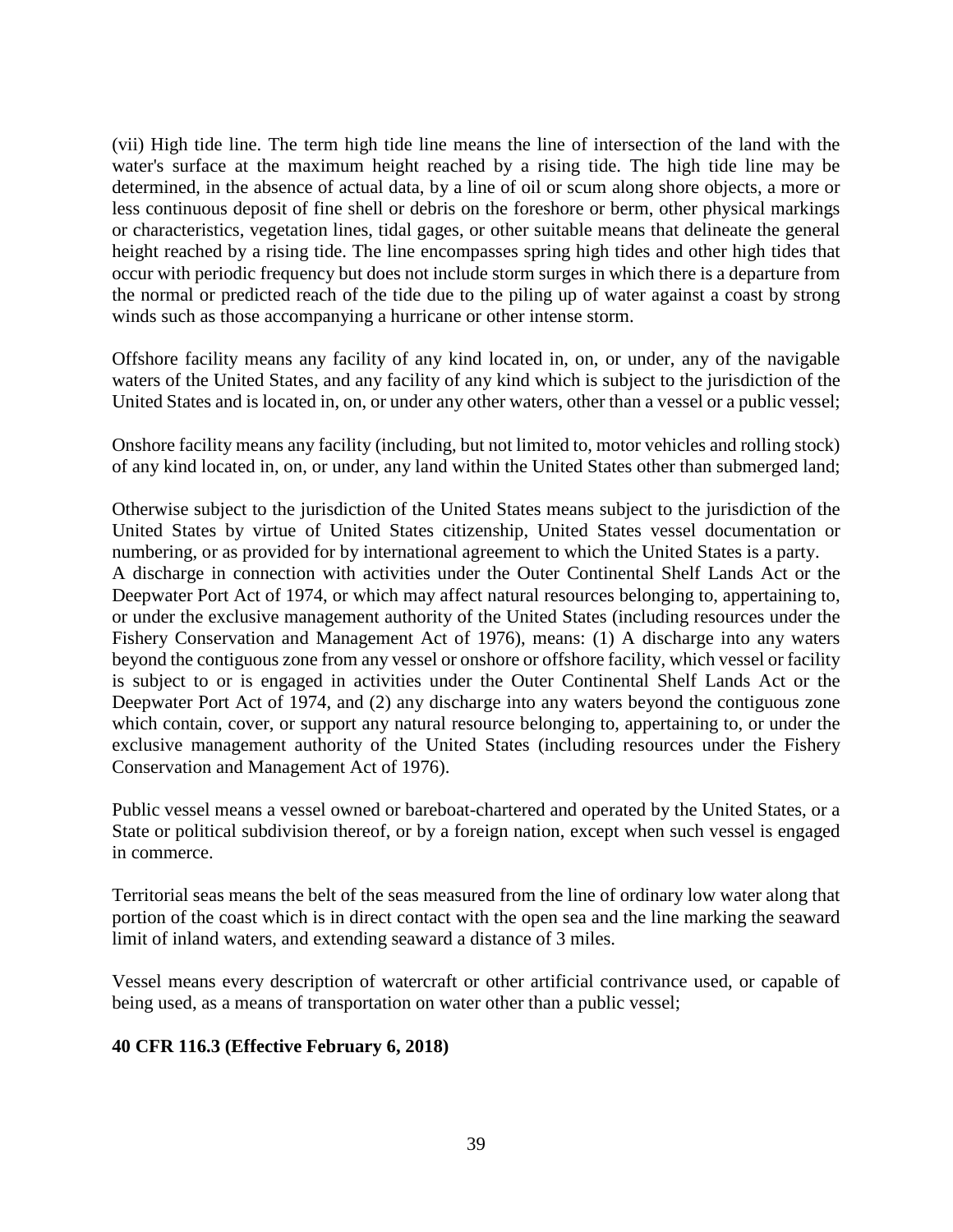The current version of 40 CFR 116.3 reads the same as the version in effect from August 28, 2015 to February 5, 2018 (see above) with the exception that it adds the aforementioned Applicability Date Rule, which states: "(4) Applicability date. This definition is applicable beginning on February 6, 2020."

# **40 CFR 117.1 (Effective until August 27, 2015) (currently in effect in 28 states)**

(i) Navigable waters means "waters of the United States, including the territorial seas." This term includes:

(1) All waters which are currently used, were used in the past, or may be susceptible to use in interstate or foreign commerce, including all waters which are subject to the ebb and flow of the tide;

(2) Interstate waters, including interstate wetlands;

(3) All other waters such as intrastate lakes, rivers, streams, (including intermittent streams), mudflats, sandflats, and wetlands, the use, degradation or destruction of which would affect or could affect interstate or foreign commerce including any such waters:

(i) Which are or could be used by interstate or foreign travelers for recreational or other purposes;

(ii) From which fish or shellfish are or could be taken and sold in interstate or foreign commerce;

(iii) Which are used or could be used for industrial purposes by industries in interstate commerce;

(4) All impoundments of waters otherwise defined as navigable waters under this paragraph;

(5) Tributaries of waters identified in paragraphs  $(i)(1)$  through  $(4)$  of this section, including adjacent wetlands; and

(6) Wetlands adjacent to waters identified in paragraphs  $(i)(1)$  through (5) of this section ("Wetlands" means those areas that are inundated or saturated by surface or ground water at a frequency and duration sufficient to support, and that under normal circumstances do support, a prevalence of vegetation typically adapted for life in saturated soil conditions. Wetlands generally included playa lakes, swamps, marshes, bogs, and similar areas such as sloughs, prairie potholes, wet meadows, prairie river overflows, mudflats, and natural ponds): Provided, That waste treatment systems (other than cooling ponds meeting the criteria of this paragraph) are not waters of the United States.

Navigable waters do not include prior converted cropland. Notwithstanding the determination of an area's status as prior converted cropland by any other federal agency, for the purposes of the Clean Water Act, the final authority regarding Clean Water Act jurisdiction remains with EPA.

# **40 CFR 117.1 (Effective from August 28, 2015 to February 5, 2018) (currently in effect in 22 states, the District of Columbia, and the U.S. territories)**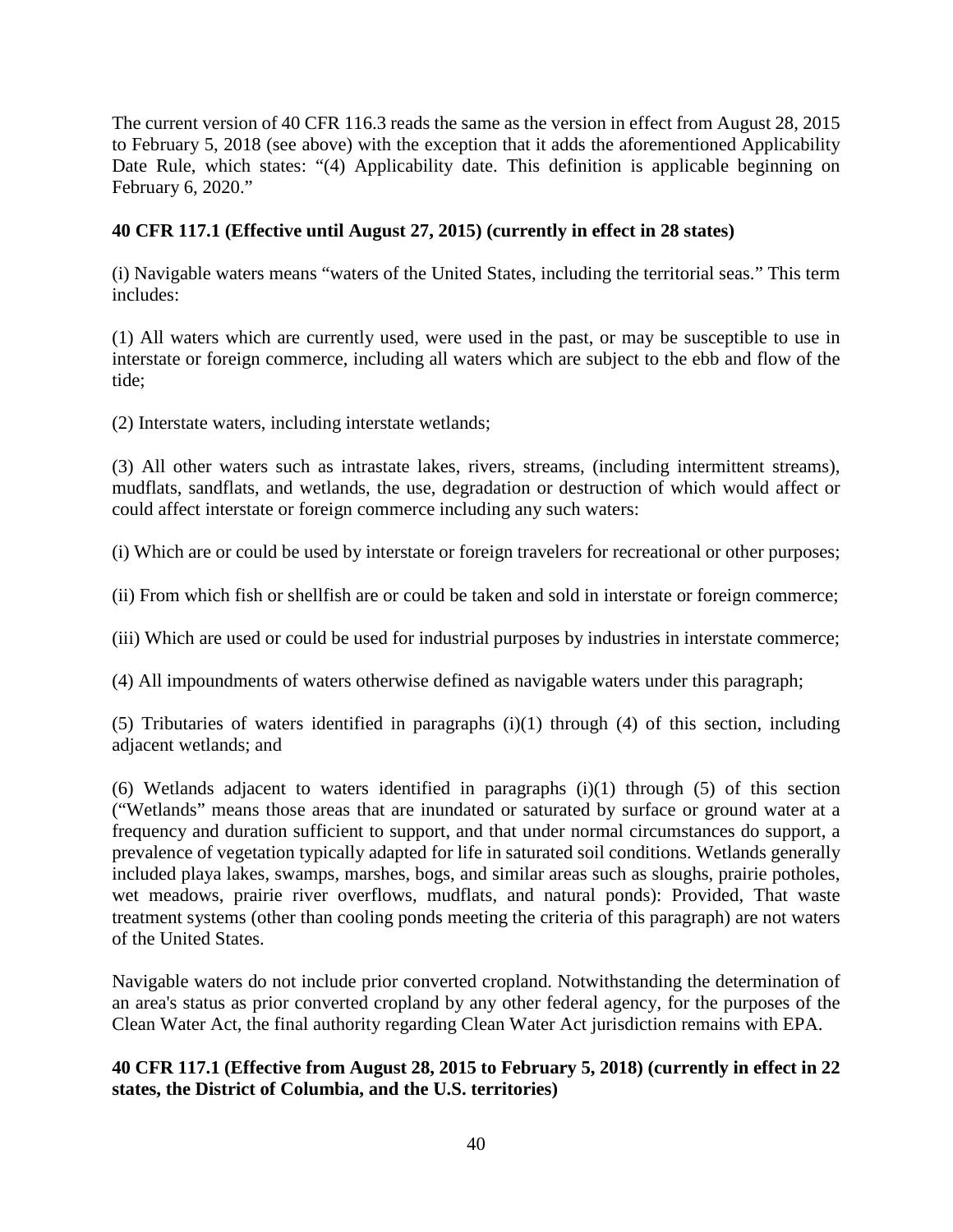(i) Navigable waters is defined in section 502(7) of the Act to mean "waters of the United States, including the territorial seas."

(1) For purposes of the Clean Water Act, 33 U.S.C. 1251 et seq. and its implementing regulations, subject to the exclusions in paragraph (i)(2) of this section, the term "waters of the United States" means:

(i) All waters which are currently used, were used in the past, or may be susceptible to use in interstate or foreign commerce, including all waters which are subject to the ebb and flow of the tide;

(ii) All interstate waters, including interstate wetlands;

(iii) The territorial seas;

(iv) All impoundments of waters otherwise identified as waters of the United States under this section;

(v) All tributaries, as defined in paragraph (i)(3)(iii) of this section, of waters identified in paragraphs  $(i)(1)(i)$  through  $(iii)$  of this section;

(vi) All waters adjacent to a water identified in paragraphs  $(i)(1)(i)$  through (v) of this section, including wetlands, ponds, lakes, oxbows, impoundments, and similar waters;

(vii) All waters in paragraphs  $(i)(1)(vii)(A)$  through  $(E)$  of this section where they are determined, on a case-specific basis, to have a significant nexus to a water identified in paragraphs  $(i)(1)(i)$ through (iii) of this section. The waters identified in each of paragraphs (i)(1)(vii)(A) through (E) of this section are similarly situated and shall be combined, for purposes of a significant nexus analysis, in the watershed that drains to the nearest water identified in paragraphs  $(i)(1)(i)$  through (iii) of this section. Waters identified in this paragraph shall not be combined with waters identified in paragraph  $(i)(1)(vi)$  of this section when performing a significant nexus analysis. If waters identified in this paragraph are also an adjacent water under paragraph  $(i)(1)(vi)$ , they are an adjacent water and no case-specific significant nexus analysis is required.

(A) Prairie potholes. Prairie potholes are a complex of glacially formed wetlands, usually occurring in depressions that lack permanent natural outlets, located in the upper Midwest.

(B) Carolina bays and Delmarva bays. Carolina bays and Delmarva bays are ponded, depressional wetlands that occur along the Atlantic coastal plain.

(C) Pocosins. Pocosins are evergreen shrub and tree dominated wetlands found predominantly along the Central Atlantic coastal plain.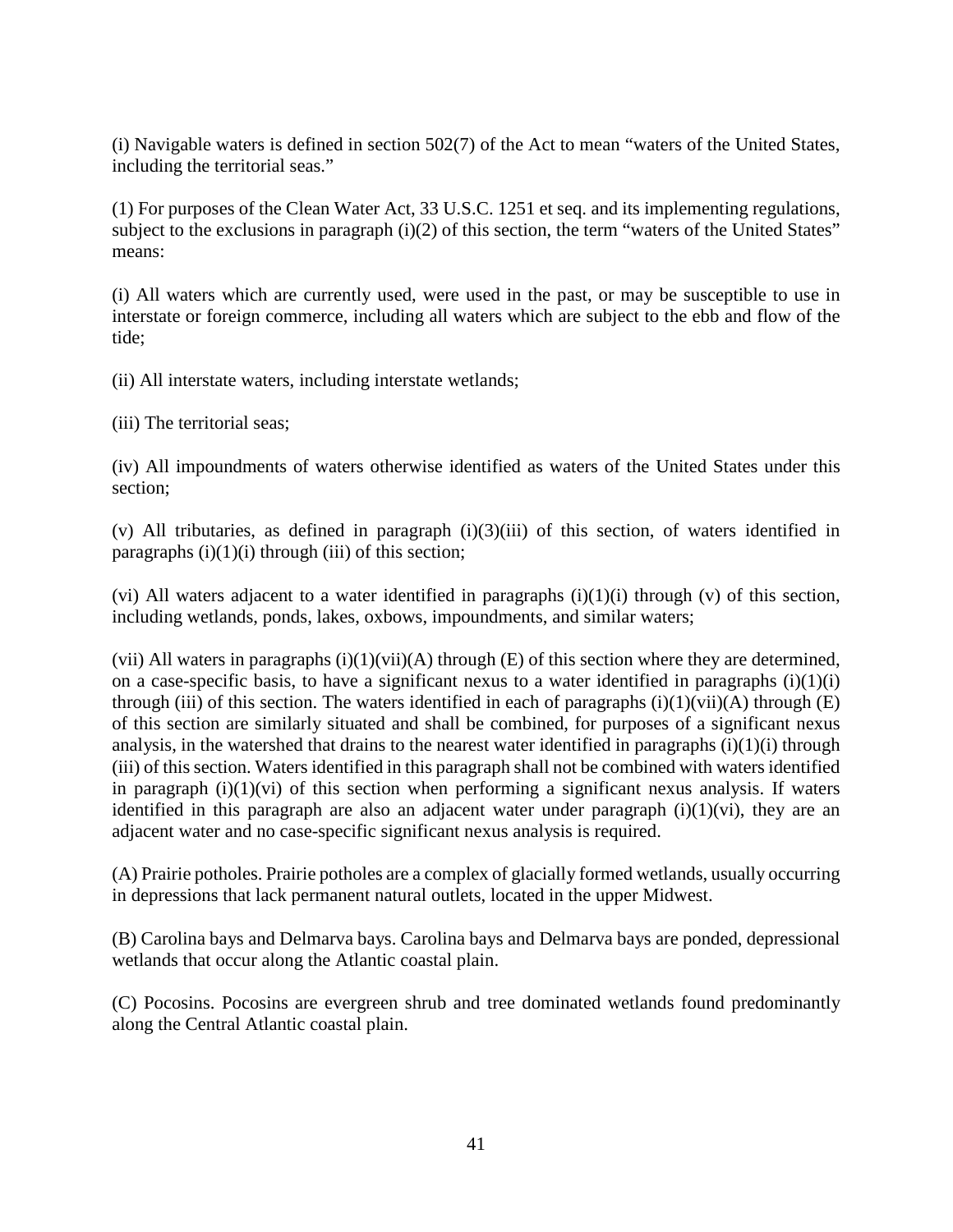(D) Western vernal pools. Western vernal pools are seasonal wetlands located in parts of California and associated with topographic depression, soils with poor drainage, mild, wet winters and hot, dry summers.

(E) Texas coastal prairie wetlands. Texas coastal prairie wetlands are freshwater wetlands that occur as a mosaic of depressions, ridges, intermound flats, and mima mound wetlands located along the Texas Gulf Coast.

(viii) All waters located within the 100–year floodplain of a water identified in  $(i)(1)(i)$  through (iii) of this section and all waters located within 4,000 feet of the high tide line or ordinary high water mark of a water identified in paragraphs  $(i)(1)(i)$  through  $(v)$  of this section where they are determined on a case-specific basis to have a significant nexus to a water identified in paragraphs  $(i)(1)(i)$  through  $(iii)$  of this section. For waters determined to have a significant nexus, the entire water is a water of the United States if a portion is located within the 100–year floodplain of a water identified in paragraphs  $(i)(1)(i)$  through  $(iii)$  of this section or within 4,000 feet of the high tide line or ordinary high water mark. Waters identified in this paragraph shall not be combined with waters identified in paragraph  $(i)(1)(vi)$  of this section when performing a significant nexus analysis. If waters identified in this paragraph are also an adjacent water under paragraph  $(i)(1)(vi)$ , they are an adjacent water and no case-specific significant nexus analysis is required.

(2) The following are not "waters of the United States" even where they otherwise meet the terms of paragraphs  $(i)(1)(iv)$  through (viii) of this section.

(i) Waste treatment systems, (other than cooling ponds meeting the criteria of this paragraph) are not waters of the United States.

(ii) Prior converted cropland. Notwithstanding the determination of an area's status as prior converted cropland by any other Federal agency, for the purposes of the Clean Water Act, the final authority regarding Clean Water Act jurisdiction remains with EPA.

(iii) The following ditches:

(A) Ditches with ephemeral flow that are not a relocated tributary or excavated in a tributary.

(B) Ditches with intermittent flow that are not a relocated tributary, excavated in a tributary, or drain wetlands.

(C) Ditches that do not flow, either directly or through another water, into a water identified in paragraphs  $(i)(1)(i)$  through  $(iii)$  of this section.

(iv) The following features:

(A) Artificially irrigated areas that would revert to dry land should application of water to that area cease;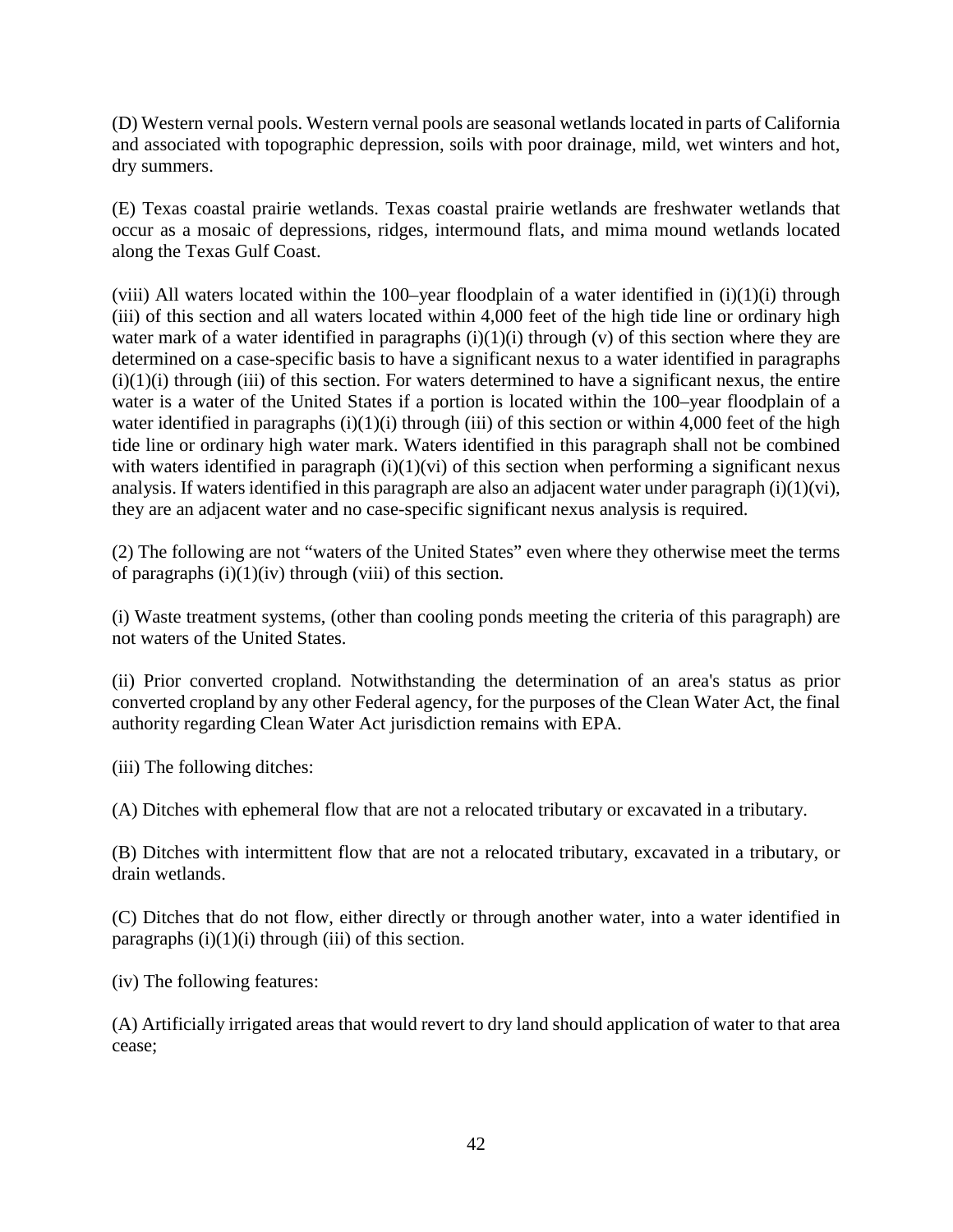(B) Artificial, constructed lakes and ponds created in dry land such as farm and stock watering ponds, irrigation ponds, settling basins, fields flooded for rice growing, log cleaning ponds, or cooling ponds;

(C) Artificial reflecting pools or swimming pools created in dry land;

(D) Small ornamental waters created in dry land;

(E) Water-filled depressions created in dry land incidental to mining or construction activity, including pits excavated for obtaining fill, sand, or gravel that fill with water;

(F) Erosional features, including gullies, rills, and other ephemeral features that do not meet the definition of tributary, non-wetland swales, and lawfully constructed grassed waterways; and

(G) Puddles.

(v) Groundwater, including groundwater drained through subsurface drainage systems.

(vi) Stormwater control features constructed to convey, treat, or store stormwater that are created in dry land.

(vii) Wastewater recycling structures constructed in dry land; detention and retention basins built for wastewater recycling; groundwater recharge basins; percolation ponds built for wastewater recycling; and water distributary structures built for wastewater recycling.

(3) In this paragraph, the following terms apply:

(i) Adjacent. The term adjacent means bordering, contiguous, or neighboring a water identified in paragraphs  $(i)(1)(i)$  through  $(v)$  of this section, including waters separated by constructed dikes or barriers, natural river berms, beach dunes, and the like. For purposes of adjacency, an open water such as a pond or lake includes any wetlands within or abutting its ordinary high water mark. Adjacency is not limited to waters located laterally to a water identified in paragraphs  $(i)(1)(i)$ through (v) of this section. Adjacent waters also include all waters that connect segments of a water identified in paragraphs  $(i)(1)(i)$  through  $(v)$  or are located at the head of a water identified in paragraphs  $(i)(1)(i)$  through  $(v)$  of this section and are bordering, contiguous, or neighboring such water. Waters being used for established normal farming, ranching, and silviculture activities (33) U.S.C. 1344(f)) are not adjacent.

(ii) Neighboring. The term neighboring means:

(A) All waters located within 100 feet of the ordinary high water mark of a water identified in paragraphs  $(i)(1)(i)$  through  $(v)$  of this section. The entire water is neighboring if a portion is located within 100 feet of the ordinary high water mark;

(B) All waters located within the 100–year floodplain of a water identified in paragraphs  $(i)(1)(i)$ through (v) of this section and not more than 1,500 feet from the ordinary high water mark of such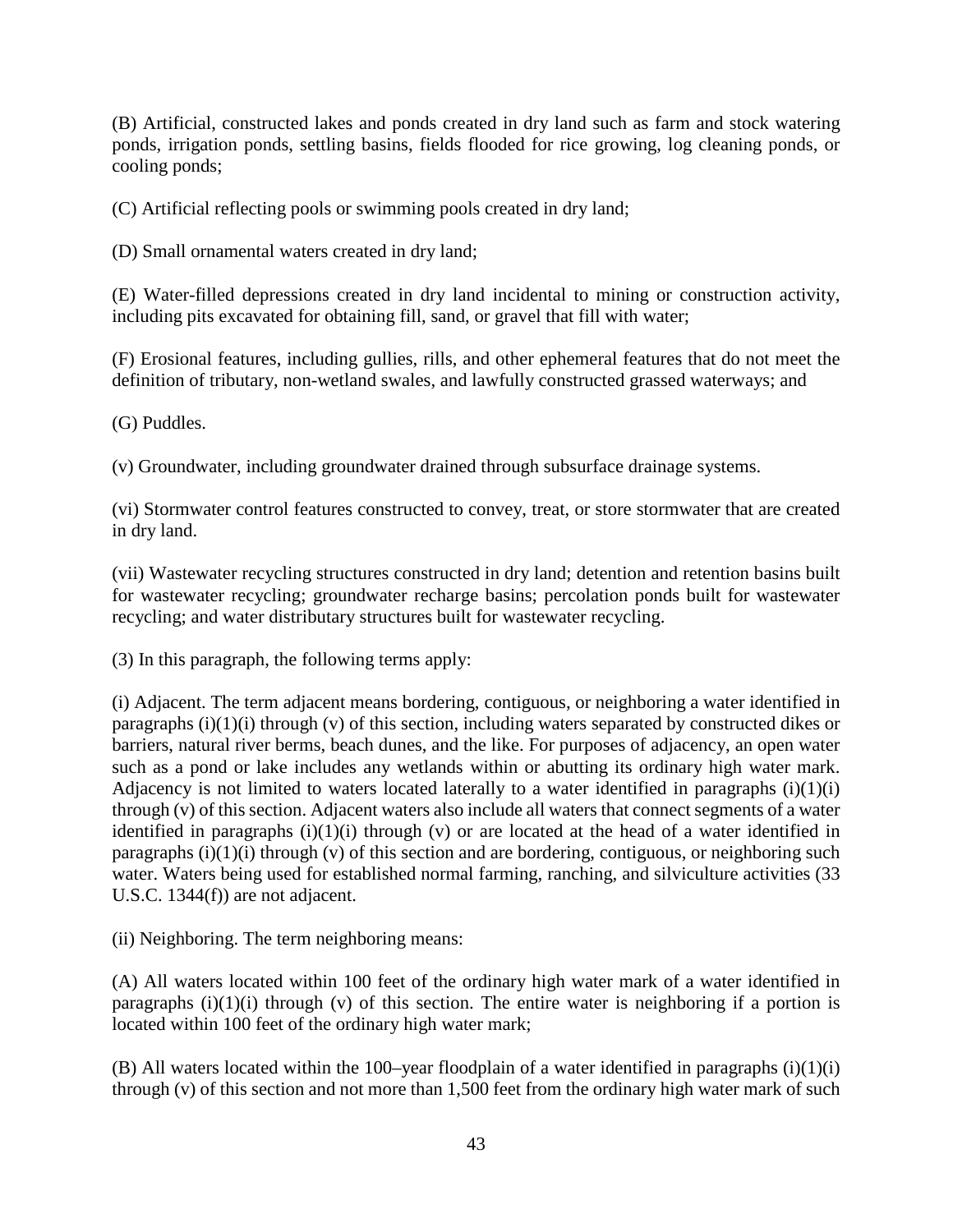water. The entire water is neighboring if a portion is located within 1,500 feet of the ordinary high water mark and within the 100–year floodplain;

(C) All waters located within 1,500 feet of the high tide line of a water identified in paragraphs  $(i)(1)(i)$  or  $(iii)$  of this section, and all waters within 1,500 feet of the ordinary high water mark of the Great Lakes. The entire water is neighboring if a portion is located within 1,500 feet of the high tide line or within 1,500 feet of the ordinary high water mark of the Great Lakes.

(iii) Tributary and tributaries. The terms tributary and tributaries each mean a water that contributes flow, either directly or through another water (including an impoundment identified in paragraph  $(i)(1)(iv)$  of this section), to a water identified in paragraphs  $(i)(1)(i)$  through (iii) of this section that is characterized by the presence of the physical indicators of a bed and banks and an ordinary high water mark. These physical indicators demonstrate there is volume, frequency, and duration of flow sufficient to create a bed and banks and an ordinary high water mark, and thus to qualify as a tributary. A tributary can be a natural, man-altered, or man-made water and includes waters such as rivers, streams, canals, and ditches not excluded under paragraph (i)(2) of this section. A water that otherwise qualifies as a tributary under this definition does not lose its status as a tributary if, for any length, there are one or more constructed breaks (such as bridges, culverts, pipes, or dams), or one or more natural breaks (such as wetlands along the run of a stream, debris piles, boulder fields, or a stream that flows underground) so long as a bed and banks and an ordinary high water mark can be identified upstream of the break. A water that otherwise qualifies as a tributary under this definition does not lose its status as a tributary if it contributes flow through a water of the United States that does not meet the definition of tributary or through a nonjurisdictional water to a water identified in paragraphs  $(i)(1)(i)$  through  $(iii)$  of this section.

(iv) Wetlands. The term wetlands means those areas that are inundated or saturated by surface or groundwater at a frequency and duration sufficient to support, and that under normal circumstances do support, a prevalence of vegetation typically adapted for life in saturated soil conditions. Wetlands generally include swamps, marshes, bogs, and similar areas.

(v) Significant nexus. The term significant nexus means that a water, including wetlands, either alone or in combination with other similarly situated waters in the region, significantly affects the chemical, physical, or biological integrity of a water identified in paragraphs  $(i)(1)(i)$  through  $(iii)$ of this section. The term "in the region" means the watershed that drains to the nearest water identified in paragraphs (i)(1)(i) through (iii) of this section. For an effect to be significant, it must be more than speculative or insubstantial. Waters are similarly situated when they function alike and are sufficiently close to function together in affecting downstream waters. For purposes of determining whether or not a water has a significant nexus, the water's effect on downstream  $(i)(1)(i)$  through  $(iii)$  waters shall be assessed by evaluating the aquatic functions identified in paragraphs  $(i)(3)(v)(A)$  through (I) of this section. A water has a significant nexus when any single function or combination of functions performed by the water, alone or together with similarly situated waters in the region, contributes significantly to the chemical, physical, or biological integrity of the nearest water identified in paragraphs  $(i)(1)(i)$  through  $(iii)$  of this section. Functions relevant to the significant nexus evaluation are the following:

(A) Sediment trapping,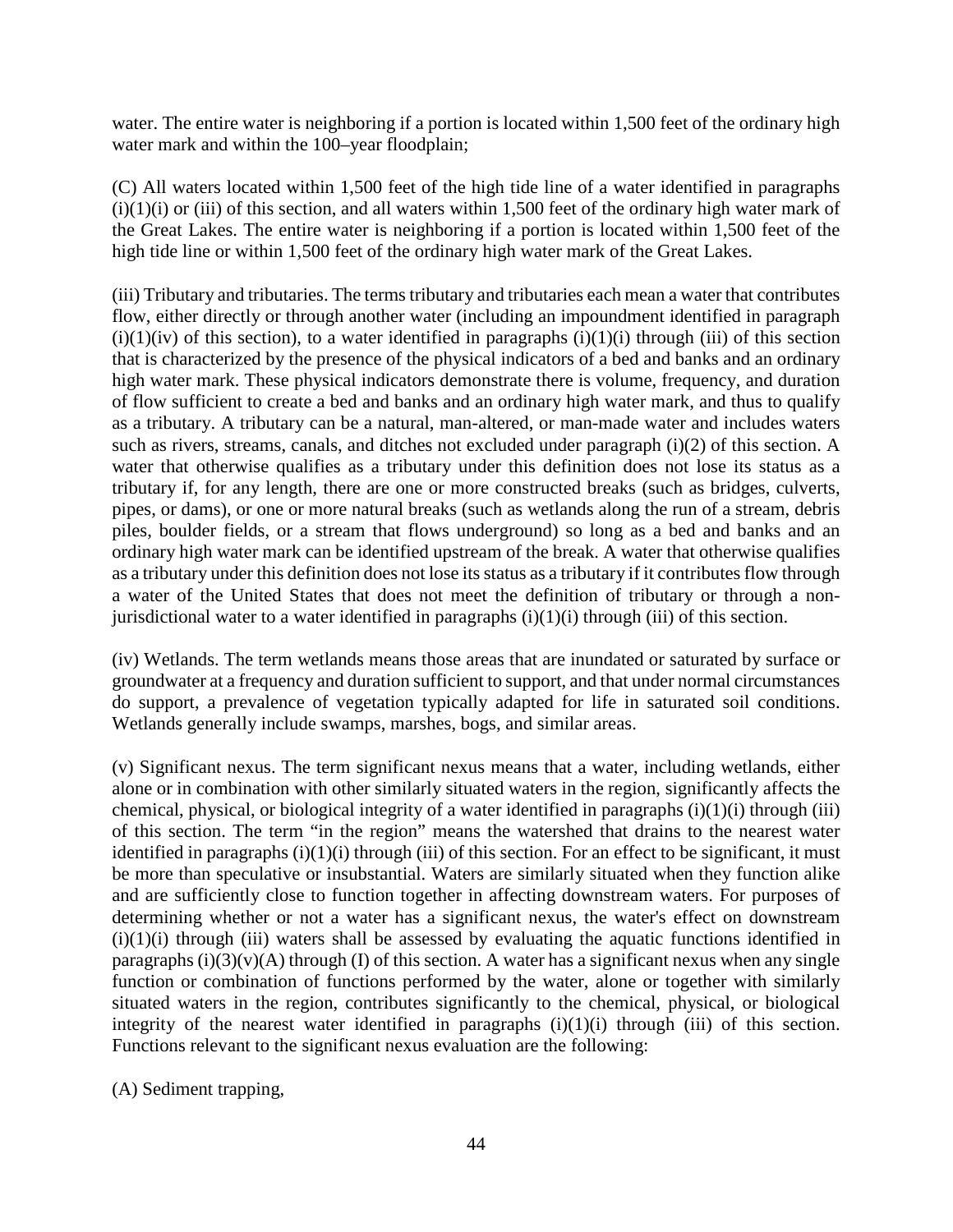(B) Nutrient recycling,

(C) Pollutant trapping, transformation, filtering, and transport,

(D) Retention and attenuation of flood waters,

(E) Runoff storage,

(F) Contribution of flow,

(G) Export of organic matter,

(H) Export of food resources, and

(I) Provision of life cycle dependent aquatic habitat (such as foraging, feeding, nesting, breeding, spawning, or use as a nursery area) for species located in a water identified in paragraphs  $(i)(1)(i)$ through (iii) of this section.

(vi) Ordinary high water mark. The term ordinary high water mark means that line on the shore established by the fluctuations of water and indicated by physical characteristics such as a clear, natural line impressed on the bank, shelving, changes in the character of soil, destruction of terrestrial vegetation, the presence of litter and debris, or other appropriate means that consider the characteristics of the surrounding areas.

(vii) High tide line. The term high tide line means the line of intersection of the land with the water's surface at the maximum height reached by a rising tide. The high tide line may be determined, in the absence of actual data, by a line of oil or scum along shore objects, a more or less continuous deposit of fine shell or debris on the foreshore or berm, other physical markings or characteristics, vegetation lines, tidal gages, or other suitable means that delineate the general height reached by a rising tide. The line encompasses spring high tides and other high tides that occur with periodic frequency but does not include storm surges in which there is a departure from the normal or predicted reach of the tide due to the piling up of water against a coast by strong winds such as those accompanying a hurricane or other intense storm.

#### **40 CFR 117.1 (Effective February 6, 2018)**

The current version of 40 CFR 117.1 reads the same as the version in effect from August 28, 2015 to February 5, 2018 (see above) with the exception that it adds the aforementioned Applicability Date Rule, which states: "(4) Applicability date. This definition is applicable beginning on February 6, 2020."

## **400 CFR 122.2 (Effective until August 27, 2015) (currently in effect in 28 states)**

Waters of the United States or waters of the U.S. means: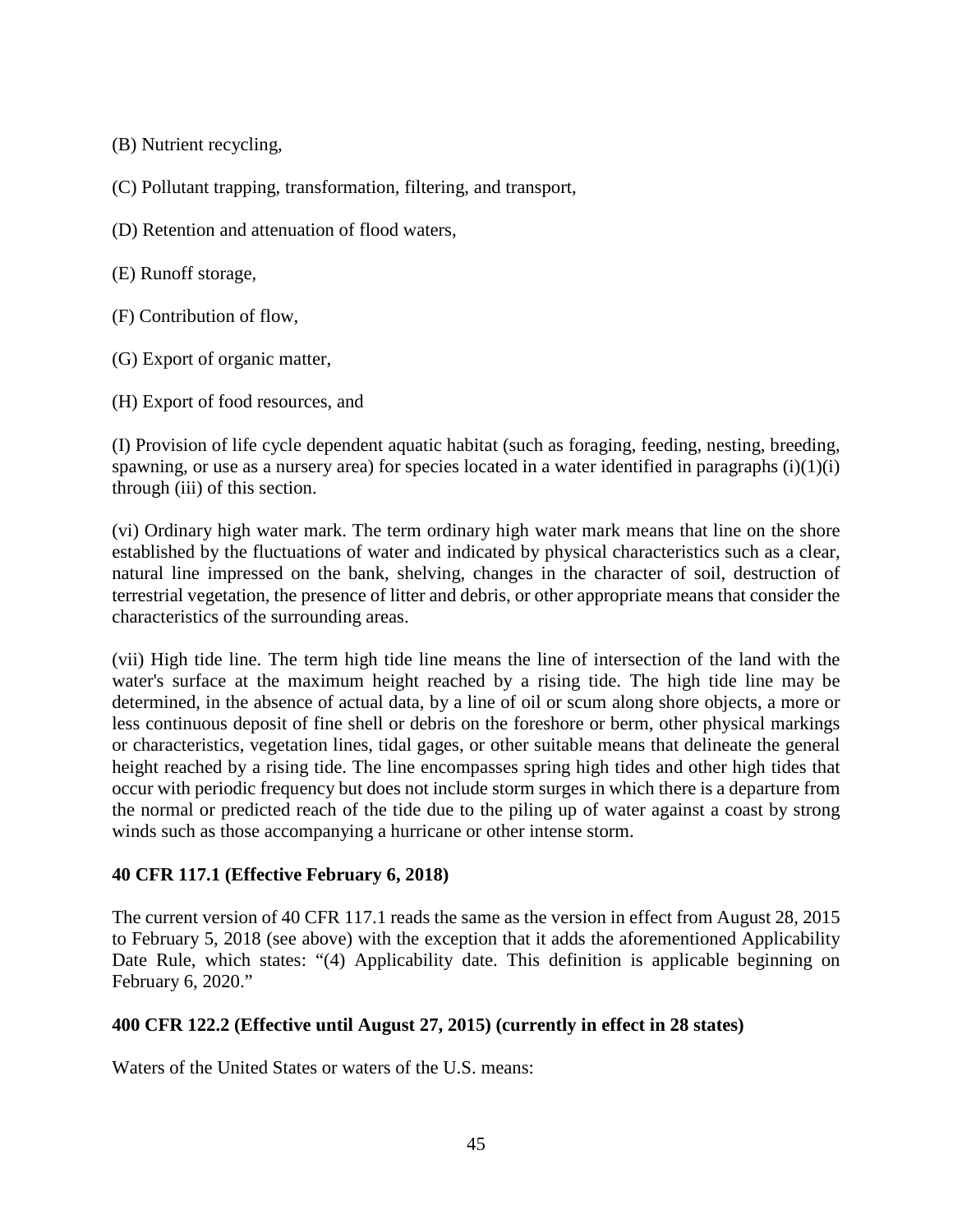(a) All waters which are currently used, were used in the past, or may be susceptible to use in interstate or foreign commerce, including all waters which are subject to the ebb and flow of the tide;

(b) All interstate waters, including interstate "wetlands;"

(c) All other waters such as intrastate lakes, rivers, streams (including intermittent streams), mudflats, sandflats, "wetlands," sloughs, prairie potholes, wet meadows, playa lakes, or natural ponds the use, degradation, or destruction of which would affect or could affect interstate or foreign commerce including any such waters:

(1) Which are or could be used by interstate or foreign travelers for recreational or other purposes;

(2) From which fish or shellfish are or could be taken and sold in interstate or foreign commerce; or

(3) Which are used or could be used for industrial purposes by industries in interstate commerce;

(d) All impoundments of waters otherwise defined as waters of the United States under this definition;

(e) Tributaries of waters identified in paragraphs (a) through (d) of this definition;

(f) The territorial sea; and

(g) "Wetlands" adjacent to waters (other than waters that are themselves wetlands) identified in paragraphs (a) through (f) of this definition.

### **400 CFR 122.2 (Effective from August 28, 2015 to February 5, 2018) (currently in effect in 22 states, the District of Columbia, and the U.S. territories)**

Waters of the United States or waters of the U.S. means:

(1) For purposes of the Clean Water Act, 33 U.S.C. 1251 et seq. and its implementing regulations, subject to the exclusions in paragraph (2) of this definition, the term "waters of the United States" means:

(i) All waters which are currently used, were used in the past, or may be susceptible to use in interstate or foreign commerce, including all waters which are subject to the ebb and flow of the tide;

(ii) All interstate waters, including interstate wetlands;

(iii) The territorial seas;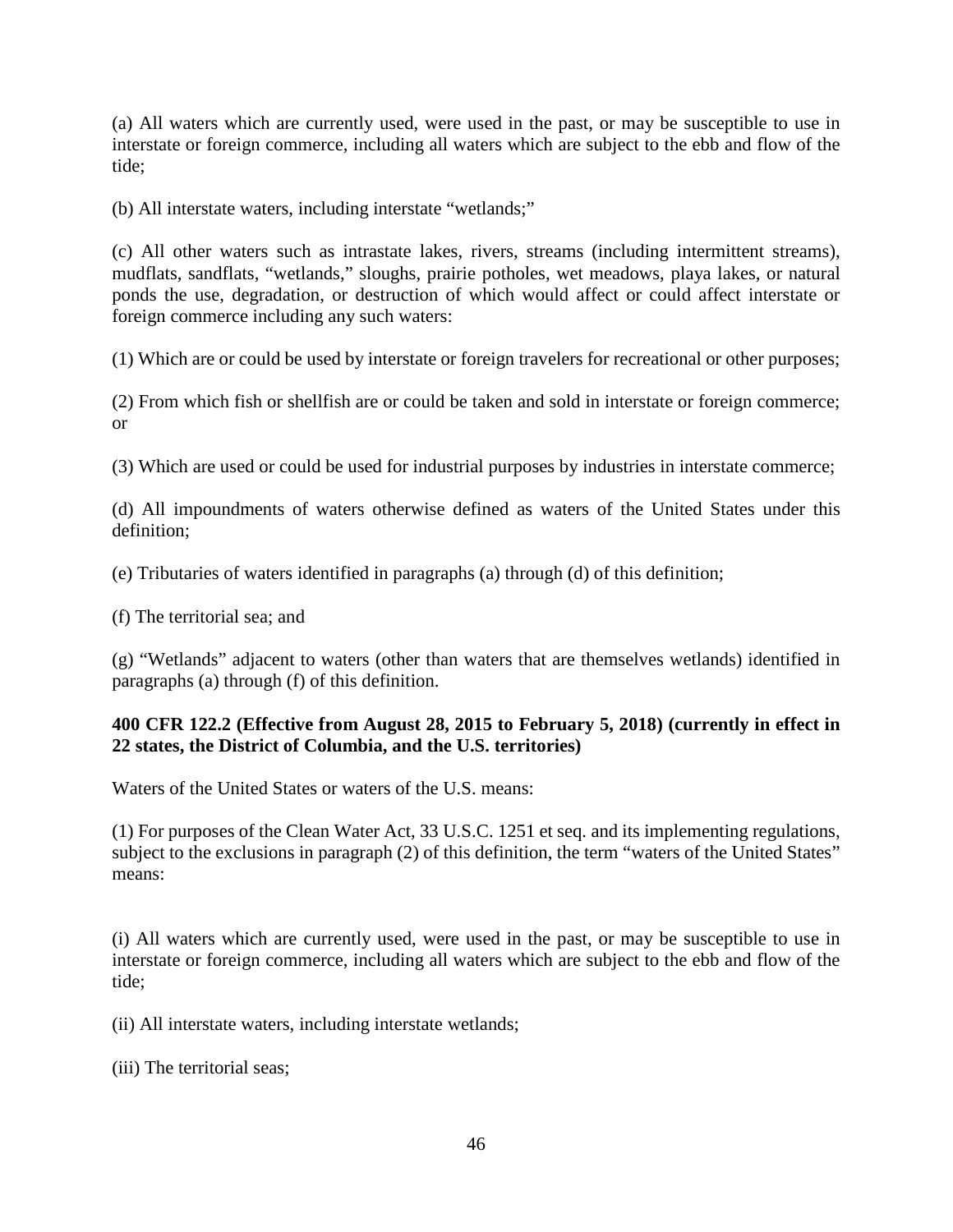(iv) All impoundments of waters otherwise identified as waters of the United States under this section;

(v) All tributaries, as defined in paragraph (3)(iii) of this section, of waters identified in paragraphs  $(1)(i)$  through  $(iii)$  of this section;

(vi) All waters adjacent to a water identified in paragraphs (1)(i) through (v) of this definition, including wetlands, ponds, lakes, oxbows, impoundments, and similar waters;

(vii) All waters in paragraphs (1)(vii)(A) through (E) of this definition where they are determined, on a case-specific basis, to have a significant nexus to a water identified in paragraphs (1)(i) through (iii) of this definition. The waters identified in each of paragraphs  $(1)(\n{\rm vii})(A)$  through  $(E)$ of this definition are similarly situated and shall be combined, for purposes of a significant nexus analysis, in the watershed that drains to the nearest water identified in paragraphs (1)(i) through (iii) of this definition. Waters identified in this paragraph shall not be combined with waters identified in paragraph (1)(vi) of this definition when performing a significant nexus analysis. If waters identified in this paragraph are also an adjacent water under paragraph (1)(vi), they are an adjacent water and no case-specific significant nexus analysis is required.

(A) Prairie potholes. Prairie potholes are a complex of glacially formed wetlands, usually occurring in depressions that lack permanent natural outlets, located in the upper Midwest.

(B) Carolina bays and Delmarva bays. Carolina bays and Delmarva bays are ponded, depressional wetlands that occur along the Atlantic coastal plain.

(C) Pocosins. Pocosins are evergreen shrub and tree dominated wetlands found predominantly along the Central Atlantic coastal plain.

(D) Western vernal pools. Western vernal pools are seasonal wetlands located in parts of California and associated with topographic depression, soils with poor drainage, mild, wet winters and hot, dry summers.

(E) Texas coastal prairie wetlands. Texas coastal prairie wetlands are freshwater wetlands that occur as a mosaic of depressions, ridges, intermound flats, and mima mound wetlands located along the Texas Gulf Coast.

(viii) All waters located within the 100–year floodplain of a water identified in paragraphs (1)(i) through (iii) of this definition and all waters located within 4,000 feet of the high tide line or ordinary high water mark of a water identified in paragraphs (1)(i) through (v) of this definition where they are determined on a case-specific basis to have a significant nexus to a water identified in paragraphs (1)(i) through (v) of this definition. For waters determined to have a significant nexus, the entire water is a water of the United States if a portion is located within the 100–year floodplain of a water identified in (1)(i) through (iii) of this definition or within 4,000 feet of the high tide line or ordinary high water mark. Waters identified in this paragraph shall not be combined with waters identified in paragraph (1)(vi) of this definition when performing a significant nexus analysis. If waters identified in this paragraph are also an adjacent water under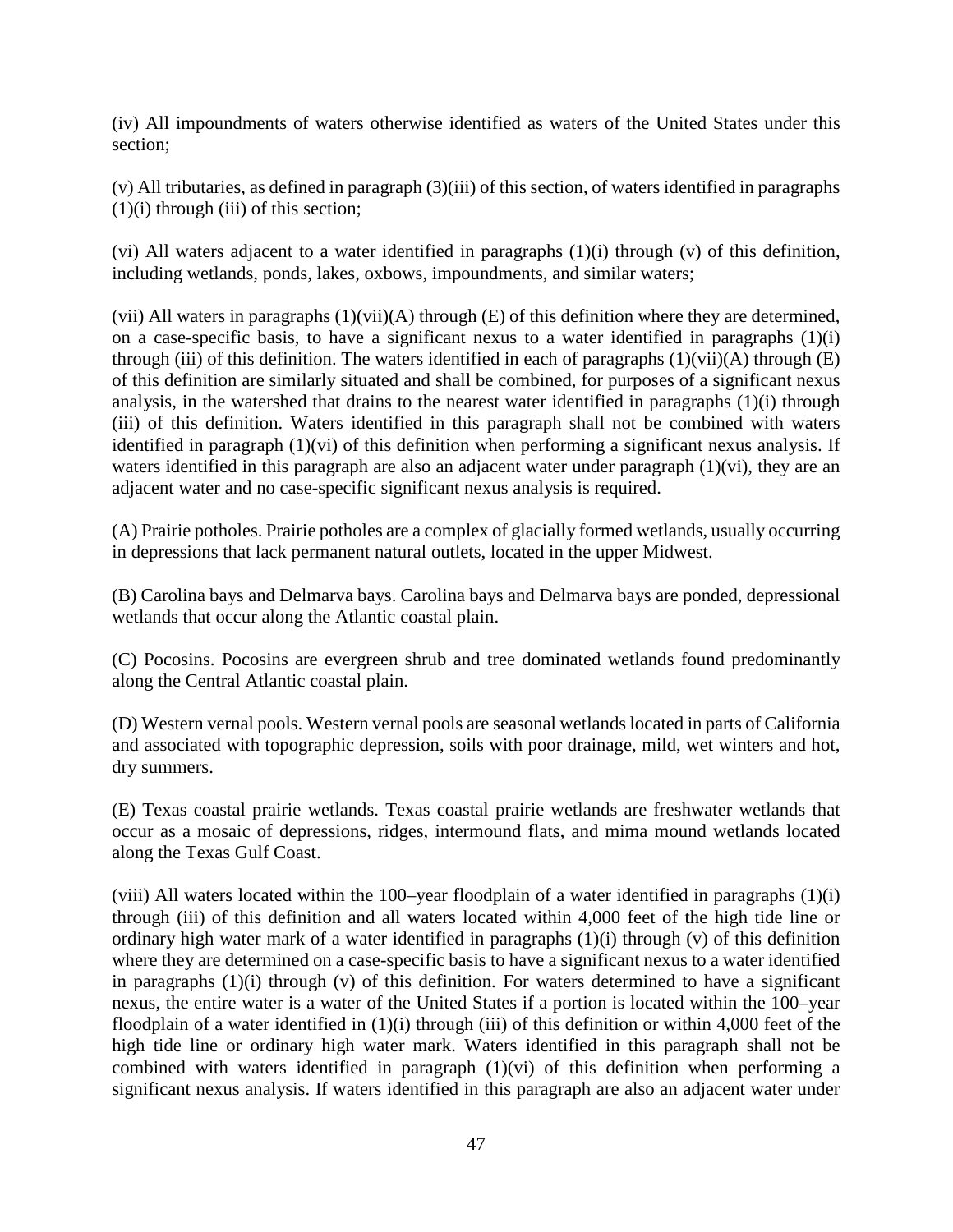paragraph (1)(vi), they are an adjacent water and no case-specific significant nexus analysis is required.

(2) The following are not "waters of the United States" even where they otherwise meet the terms of paragraphs (1)(iv) through (viii) of this definition.

(i) Waste treatment systems, including treatment ponds or lagoons designed to meet the requirements of the Clean Water Act. This exclusion applies only to manmade bodies of water which neither were originally created in waters of the United States (such as disposal area in wetlands) nor resulted from the impoundment of waters of the United States. [See Note 1 of this section.]

(ii) Prior converted cropland. Notwithstanding the determination of an area's status as prior converted cropland by any other Federal agency, for the purposes of the Clean Water Act, the final authority regarding Clean Water Act jurisdiction remains with EPA.

(iii) The following ditches:

(A) Ditches with ephemeral flow that are not a relocated tributary or excavated in a tributary,

(B) Ditches with intermittent flow that are not a relocated tributary, excavated in a tributary, or drain wetlands.

(C) Ditches that do not flow, either directly or through another water, into a water identified in paragraphs (1)(i) through (iii) of this definition.

(iv) The following features:

(A) Artificially irrigated areas that would revert to dry land should application of water to that area cease;

(B) Artificial, constructed lakes and ponds created in dry land such as farm and stock watering ponds, irrigation ponds, settling basins, fields flooded for rice growing, log cleaning ponds, or cooling ponds;

(C) Artificial reflecting pools or swimming pools created in dry land;

(D) Small ornamental waters created in dry land;

(E) Water-filled depressions created in dry land incidental to mining or construction activity, including pits excavated for obtaining fill, sand, or gravel that fill with water;

(F) Erosional features, including gullies, rills, and other ephemeral features that do not meet the definition of tributary, non-wetland swales, and lawfully constructed grassed waterways; and

(G) Puddles.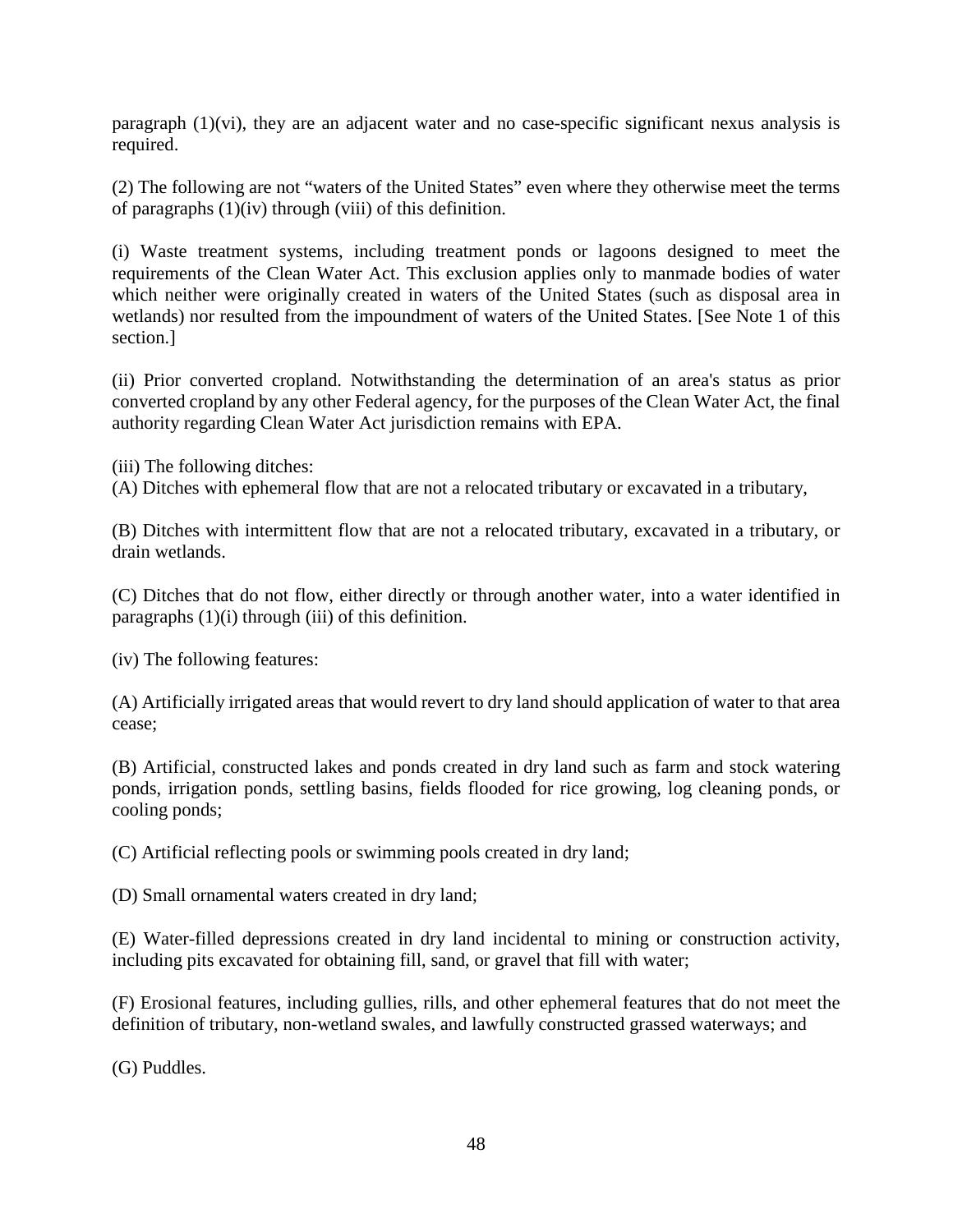(v) Groundwater, including groundwater drained through subsurface drainage systems.

(vi) Stormwater control features constructed to convey, treat, or store stormwater that are created in dry land.

(vii) Wastewater recycling structures constructed in dry land; detention and retention basins built for wastewater recycling; groundwater recharge basins; percolation ponds built for wastewater recycling; and water distributary structures built for wastewater recycling.

(3) In this definition, the following terms apply:

(i) Adjacent. The term adjacent means bordering, contiguous, or neighboring a water identified in paragraphs (1)(i) through (v) of this definition, including waters separated by constructed dikes or barriers, natural river berms, beach dunes, and the like. For purposes of adjacency, an open water such as a pond or lake includes any wetlands within or abutting its ordinary high water mark. Adjacency is not limited to waters located laterally to a water identified in paragraphs (1)(i) through (v) of this definition. Adjacent waters also include all waters that connect segments of a water identified in paragraphs (1)(i) through (v) or are located at the head of a water identified in paragraphs (1)(i) through (v) of this definition and are bordering, contiguous, or neighboring such water. Waters being used for established normal farming, ranching, and silviculture activities (33 U.S.C. 1344(f)) are not adjacent.

(ii) Neighboring. The term neighboring means:

(A) All waters located within 100 feet of the ordinary high water mark of a water identified in paragraphs (1)(i) through (v) of this definition. The entire water is neighboring if a portion is located within 100 feet of the ordinary high water mark;

(B) All waters located within the 100–year floodplain of a water identified in paragraphs (1)(i) through (v) of this definition and not more than 1,500 feet from the ordinary high water mark of such water. The entire water is neighboring if a portion is located within 1,500 feet of the ordinary high water mark and within the 100–year floodplain;

(C) All waters located within 1,500 feet of the high tide line of a water identified in paragraphs (1)(i) or (iii) of this definition, and all waters within 1,500 feet of the ordinary high water mark of the Great Lakes. The entire water is neighboring if a portion is located within 1,500 feet of the high tide line or within 1,500 feet of the ordinary high water mark of the Great Lakes.

(iii) Tributary and tributaries. The terms tributary and tributaries each mean a water that contributes flow, either directly or through another water (including an impoundment identified in paragraph  $(1)(iv)$  of this definition), to a water identified in paragraphs  $(1)(i)$  through  $(iii)$  of this definition that is characterized by the presence of the physical indicators of a bed and banks and an ordinary high water mark. These physical indicators demonstrate there is volume, frequency, and duration of flow sufficient to create a bed and banks and an ordinary high water mark, and thus to qualify as a tributary. A tributary can be a natural, man-altered, or man-made water and includes waters such as rivers, streams, canals, and ditches not excluded under paragraph (2) of this definition. A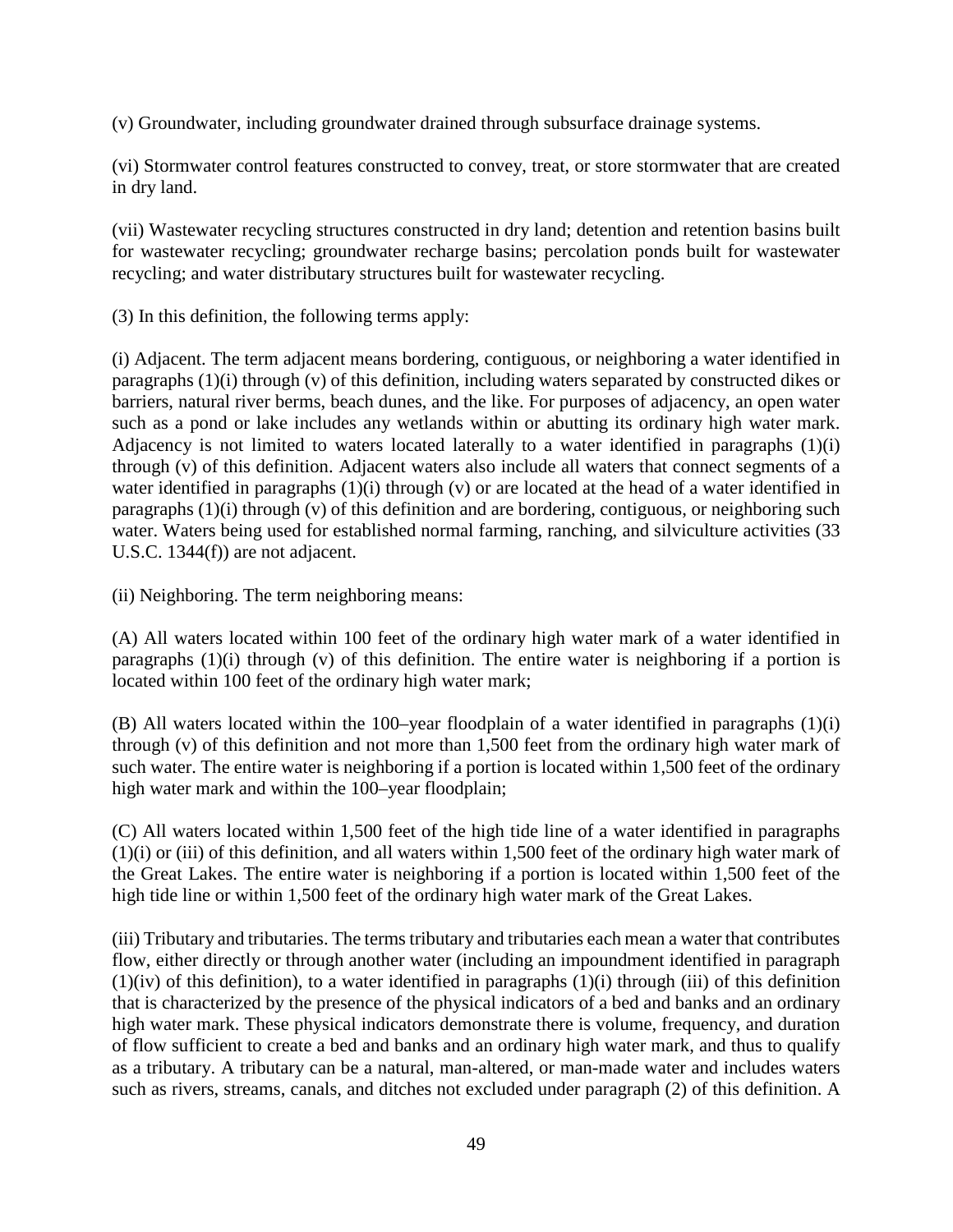water that otherwise qualifies as a tributary under this definition does not lose its status as a tributary if, for any length, there are one or more constructed breaks (such as bridges, culverts, pipes, or dams), or one or more natural breaks (such as wetlands along the run of a stream, debris piles, boulder fields, or a stream that flows underground) so long as a bed and banks and an ordinary high water mark can be identified upstream of the break. A water that otherwise qualifies as a tributary under this definition does not lose its status as a tributary if it contributes flow through a water of the United States that does not meet the definition of tributary or through a nonjurisdictional water to a water identified in paragraphs (1)(i) through (iii) of this definition.

(iv) Wetlands. The term wetlands means those areas that are inundated or saturated by surface or groundwater at a frequency and duration sufficient to support, and that under normal circumstances do support, a prevalence of vegetation typically adapted for life in saturated soil conditions. Wetlands generally include swamps, marshes, bogs, and similar areas.

(v) Significant nexus. The term significant nexus means that a water, including wetlands, either alone or in combination with other similarly situated waters in the region, significantly affects the chemical, physical, or biological integrity of a water identified in paragraphs (1)(i) through (iii) of this definition. The term "in the region" means the watershed that drains to the nearest water identified in paragraphs (1)(i) through (iii) of this definition. For an effect to be significant, it must be more than speculative or insubstantial. Waters are similarly situated when they function alike and are sufficiently close to function together in affecting downstream waters. For purposes of determining whether or not a water has a significant nexus, the water's effect on downstream (1)(i) through (iii) waters shall be assessed by evaluating the aquatic functions identified in paragraphs  $(3)(v)(A)$  through (I) of this definition. A water has a significant nexus when any single function or combination of functions performed by the water, alone or together with similarly situated waters in the region, contributes significantly to the chemical, physical, or biological integrity of the nearest water identified in paragraphs (1)(i) through (iii) of this definition. Functions relevant to the significant nexus evaluation are the following:

- (A) Sediment trapping,
- (B) Nutrient recycling,
- (C) Pollutant trapping, transformation, filtering, and transport,
- (D) Retention and attenuation of flood waters,
- (E) Runoff storage,
- (F) Contribution of flow,
- (G) Export of organic matter,
- (H) Export of food resources, and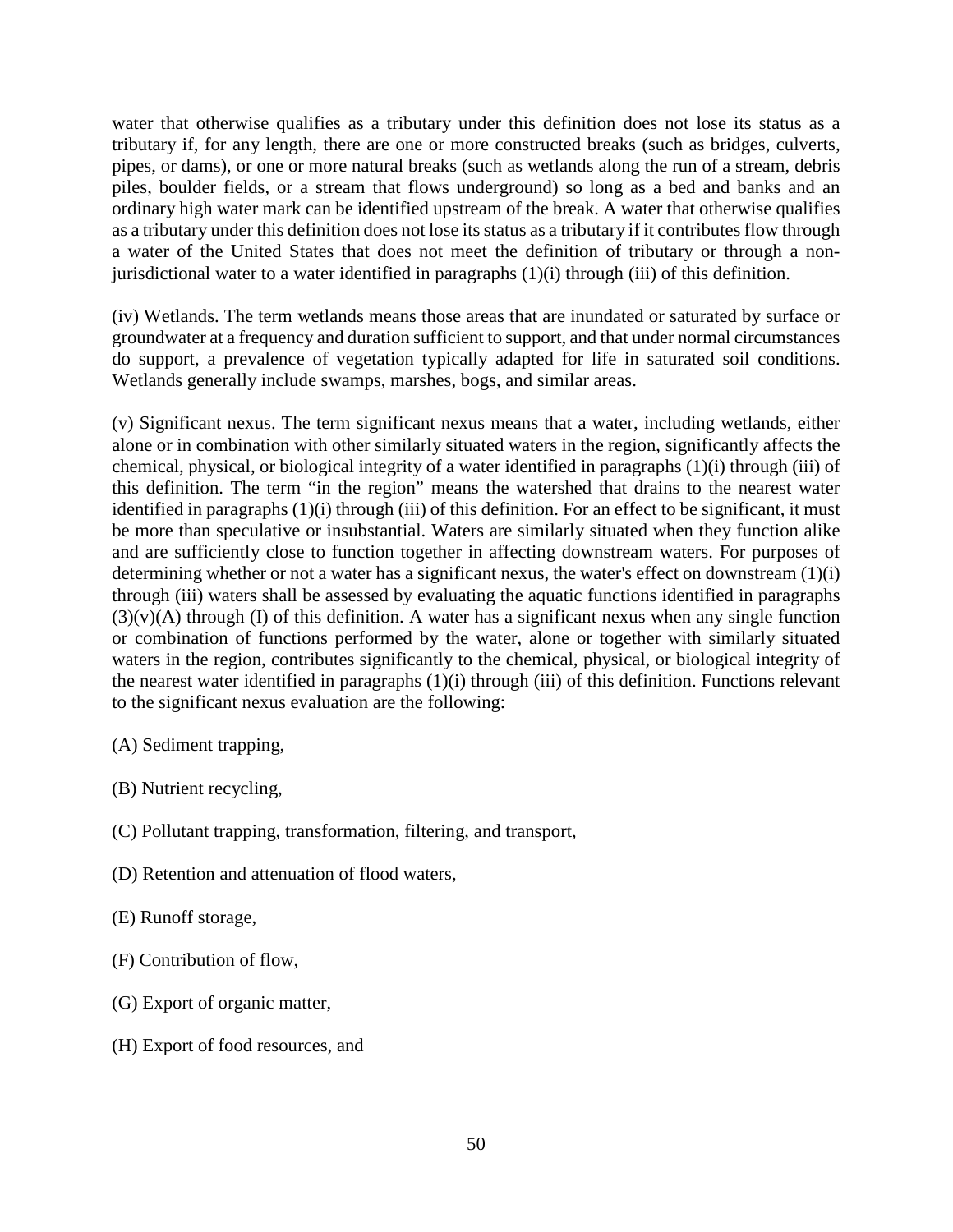(I) Provision of life cycle dependent aquatic habitat (such as foraging, feeding, nesting, breeding, spawning, or use as a nursery area) for species located in a water identified in paragraphs (1)(i) through (iii) of this definition.

(vi) Ordinary high water mark. The term ordinary high water mark means that line on the shore established by the fluctuations of water and indicated by physical characteristics such as a clear, natural line impressed on the bank, shelving, changes in the character of soil, destruction of terrestrial vegetation, the presence of litter and debris, or other appropriate means that consider the characteristics of the surrounding areas.

(vii) High tide line. The term high tide line means the line of intersection of the land with the water's surface at the maximum height reached by a rising tide. The high tide line may be determined, in the absence of actual data, by a line of oil or scum along shore objects, a more or less continuous deposit of fine shell or debris on the foreshore or berm, other physical markings or characteristics, vegetation lines, tidal gages, or other suitable means that delineate the general height reached by a rising tide. The line encompasses spring high tides and other high tides that occur with periodic frequency but does not include storm surges in which there is a departure from the normal or predicted reach of the tide due to the piling up of water against a coast by strong winds such as those accompanying a hurricane or other intense storm.

Waste treatment systems, including treatment ponds or lagoons designed to meet the requirements of CWA (other than cooling ponds as defined in 40 CFR § 423.11(m) which also meet the criteria of this definition) are not waters of the United States. This exclusion applies only to manmade bodies of water which neither were originally created in waters of the United States (such as disposal area in wetlands) nor resulted from the impoundment of waters of the United States. [See Note 1 of this section.] Waters of the United States do not include prior converted cropland. Notwithstanding the determination of an area's status as prior converted cropland by any other federal agency, for the purposes of the Clean Water Act jurisdiction remains with EPA.

Whole effluent toxicity means the aggregate toxic effect of an effluent measured directly by a toxicity test.

## **40 CFR 122.2 (Effective February 6-7, 2018)**

A version of 40 CFR 122.1 that was effective on February 6, 2018 added the aforementioned Applicability Date Rule, which states: "(4) Applicability date. This definition is applicable beginning on February 6, 2020."

However, a new version of 40 CFR 122.2 became effective on February 7, 2018, and it removed the Applicability Date Rule.

## **40 CFR 232.2 (Effective December 30, 2008 to August 27, 2015) (currently in effect in 28 states)**

Waters of the United States means: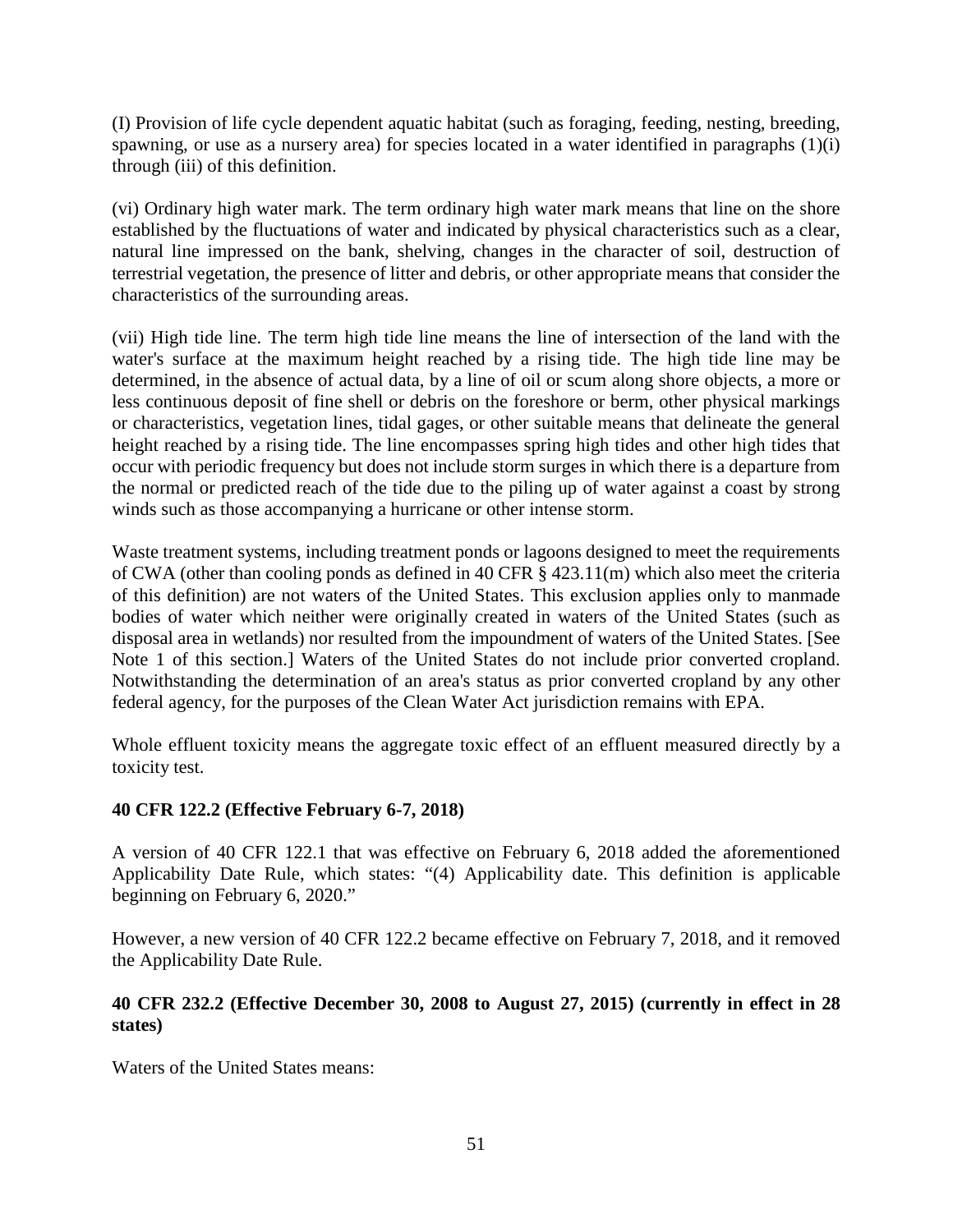All waters which are currently used, were used in the past, or may be susceptible to us in interstate or foreign commerce, including all waters which are subject to the ebb and flow of the tide.

All interstate waters including interstate wetlands.

All other waters, such as intrastate lakes, rivers, streams (including intermittent streams), mudflats, sandflats, wetlands, sloughs, prairie potholes, wet meadows, playa lakes, or natural ponds, the use, degradation, or destruction of which would or could affect interstate or foreign commerce including any such waters:

Which are or could be used by interstate or foreign travelers for recreational or other purposes; or From which fish or shellfish are or could be taken and sold in interstate or foreign commerce; or Which are used or could be used for industrial purposes by industries in interstate commerce.

All impoundments of waters otherwise defined as waters of the United States under this definition;

Tributaries of waters identified in paragraphs  $(g)(1)$ – $(4)$  of this section;

The territorial sea; and

Wetlands adjacent to waters (other than waters that are themselves wetlands) identified in paragraphs  $(q)(1)$ – $(6)$  of this section.

Waste treatment systems, including treatment ponds or lagoons designed to meet the requirements of the Act (other than cooling ponds as defined in 40 CFR 123.11(m) which also meet the criteria of this definition) are not waters of the United States.

Waters of the United States do not include prior converted cropland. Notwithstanding the determination of an area's status as prior converted cropland by any other federal agency, for the purposes of the Clean Water Act, the final authority regarding Clean Water Act jurisdiction remains with EPA.

### **40 CFR 232.2 (Effective August 28, 2015 to June 7, 2017) (currently in effect in 22 states, the District of Columbia, and the U.S. territories)**

Waters of the United States means:

(1) For purposes of the Clean Water Act, 33 U.S.C. 1251 et seq. and its implementing regulations, subject to the exclusions in paragraph (2) of this definition, the term "waters of the United States" means:

(i) All waters which are currently used, were used in the past, or may be susceptible to use in interstate or foreign commerce, including all waters which are subject to the ebb and flow of the tide;

(ii) All interstate waters, including interstate wetlands;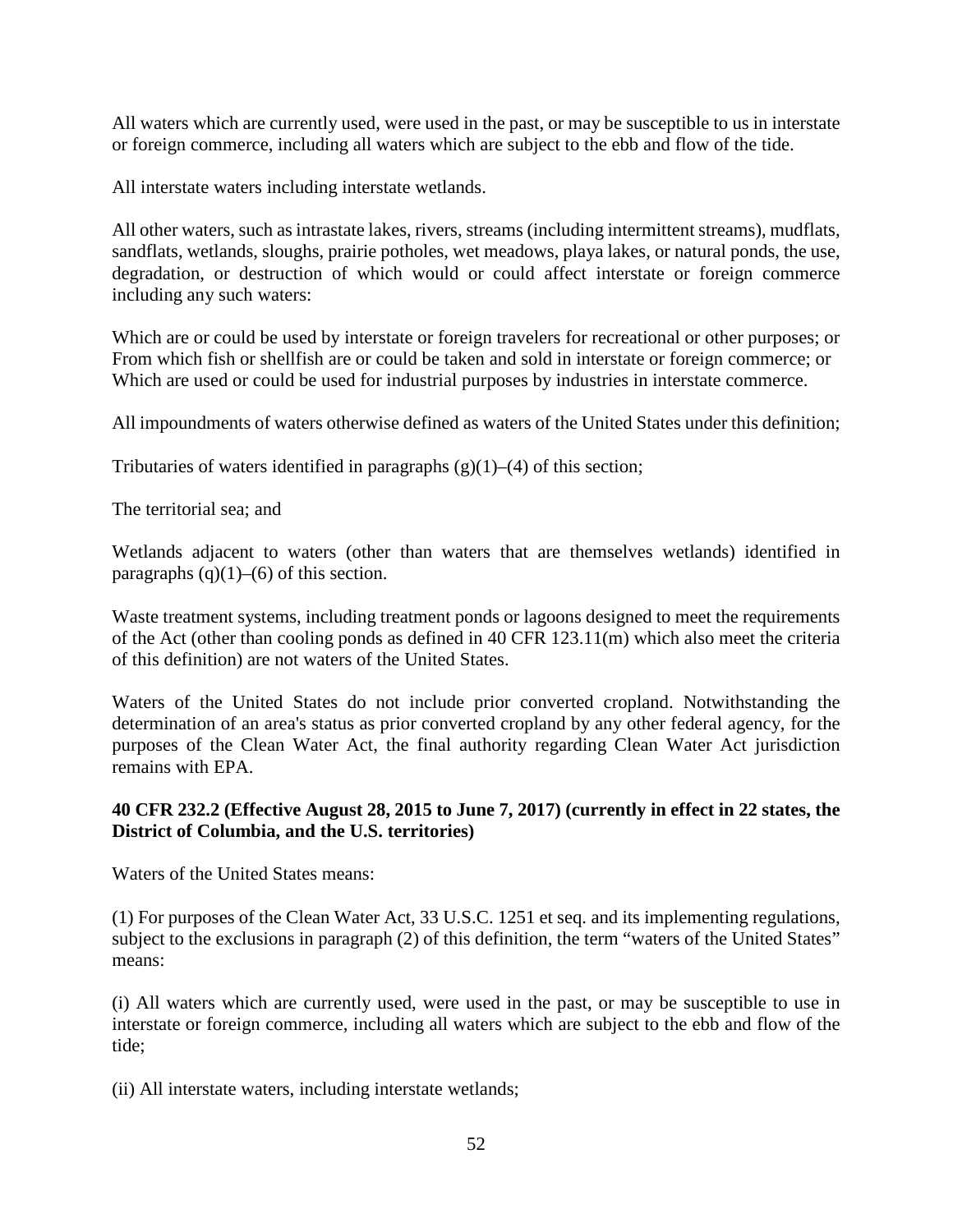(iii) The territorial seas;

(iv) All impoundments of waters otherwise identified as waters of the United States under this section;

(v) All tributaries, as defined in paragraph (3)(iii) of this definition, of waters identified in paragraphs  $(1)(i)$  through  $(iii)$  of this definition;

(vi) All waters adjacent to a water identified in paragraphs (1)(i) through (v) of this definition, including wetlands, ponds, lakes, oxbows, impoundments, and similar waters;

(vii) All waters in paragraphs (1)(vii)(A) through (E) of this definition where they are determined, on a case-specific basis, to have a significant nexus to a water identified in paragraphs (1)(i) through (iii) of this definition. The waters identified in each of paragraphs  $(1)(\n{\rm vii})(A)$  through  $(E)$ of this definition are similarly situated and shall be combined, for purposes of a significant nexus analysis, in the watershed that drains to the nearest water identified in paragraphs (1)(i) through (iii) of this definition. Waters identified in this paragraph shall not be combined with waters identified in paragraph (1)(vi) of this definition when performing a significant nexus analysis. If waters identified in this paragraph are also an adjacent water under paragraph (1)(vi), they are an adjacent water and no case-specific significant nexus analysis is required.

(A) Prairie potholes. Prairie potholes are a complex of glacially formed wetlands, usually occurring in depressions that lack permanent natural outlets, located in the upper Midwest.

(B) Carolina bays and Delmarva bays. Carolina bays and Delmarva bays are ponded, depressional wetlands that occur along the Atlantic coastal plain.

(C) Pocosins. Pocosins are evergreen shrub and tree dominated wetlands found predominantly along the Central Atlantic coastal plain.

(D) Western vernal pools. Western vernal pools are seasonal wetlands located in parts of California and associated with topographic depression, soils with poor drainage, mild, wet winters and hot, dry summers.

(E) Texas coastal prairie wetlands. Texas coastal prairie wetlands are freshwater wetlands that occur as a mosaic of depressions, ridges, intermound flats, and mima mound wetlands located along the Texas Gulf Coast.

(viii) All waters located within the 100–year floodplain of a water identified in paragraphs (1)(i) through (iii) of this definition and all waters located within 4,000 feet of the high tide line or ordinary high water mark of a water identified in paragraphs (1)(i) through (v) of this definition where they are determined on a case-specific basis to have a significant nexus to a water identified in paragraphs (1)(i) through (iii) of this definition. For waters determined to have a significant nexus, the entire water is a water of the United States if a portion is located within the 100–year floodplain of a water identified in paragraphs (1)(i) through (iii) of this definition or within 4,000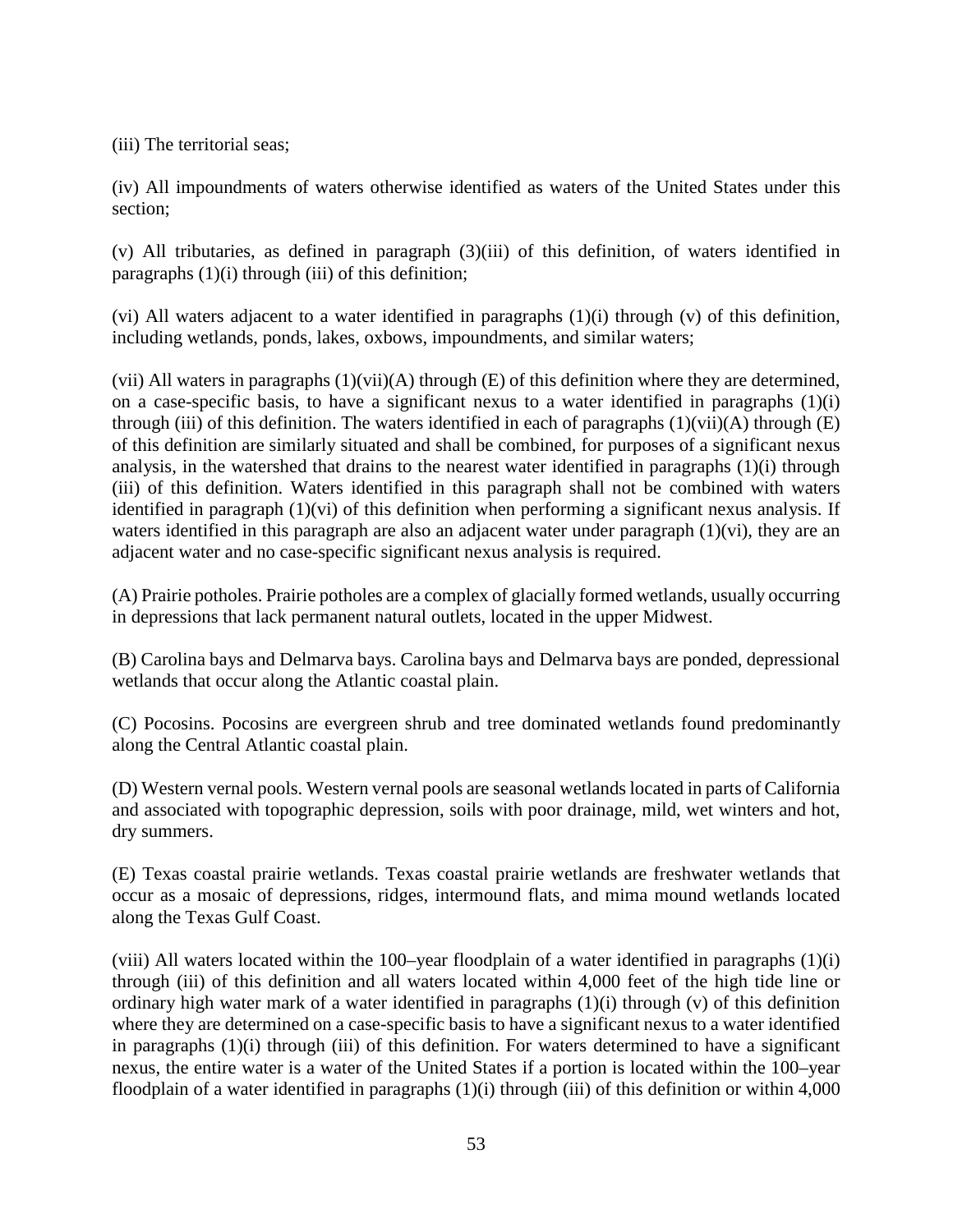feet of the high tide line or ordinary high water mark. Waters identified in this paragraph shall not be combined with waters identified in paragraph (1)(vi) of this definition when performing a significant nexus analysis. If waters identified in this paragraph are also an adjacent water under paragraph (1)(vi) of this definition, they are an adjacent water and no case-specific significant nexus analysis is required.

(2) The following are not "waters of the United States" even where they otherwise meet the terms of paragraphs  $(1)(iv)$  through (viii) of this definition.

(i) Waste treatment systems, including treatment ponds or lagoons designed to meet the requirements of the Clean Water Act are not waters of the United States.

(ii) Prior converted cropland. Notwithstanding the determination of an area's status as prior converted cropland by any other Federal agency, for the purposes of the Clean Water Act, the final authority regarding Clean Water Act jurisdiction remains with EPA.

(iii) The following ditches:

(A) Ditches with ephemeral flow that are not a relocated tributary or excavated in a tributary.

(B) Ditches with intermittent flow that are not a relocated tributary, excavated in a tributary, or drain wetlands.

(C) Ditches that do not flow, either directly or through another water, into a water identified in paragraphs (1)(i) through (iii) of this definition.

(iv) The following features:

(A) Artificially irrigated areas that would revert to dry land should application of water to that area cease;

(B) Artificial, constructed lakes and ponds created in dry land such as farm and stock watering ponds, irrigation ponds, settling basins, fields flooded for rice growing, log cleaning ponds, or cooling ponds;

(C) Artificial reflecting pools or swimming pools created in dry land;

(D) Small ornamental waters created in dry land;

(E) Water-filled depressions created in dry land incidental to mining or construction activity, including pits excavated for obtaining fill, sand, or gravel that fill with water;

(F) Erosional features, including gullies, rills, and other ephemeral features that do not meet the definition of tributary, non-wetland swales, and lawfully constructed grassed waterways; and

(G) Puddles.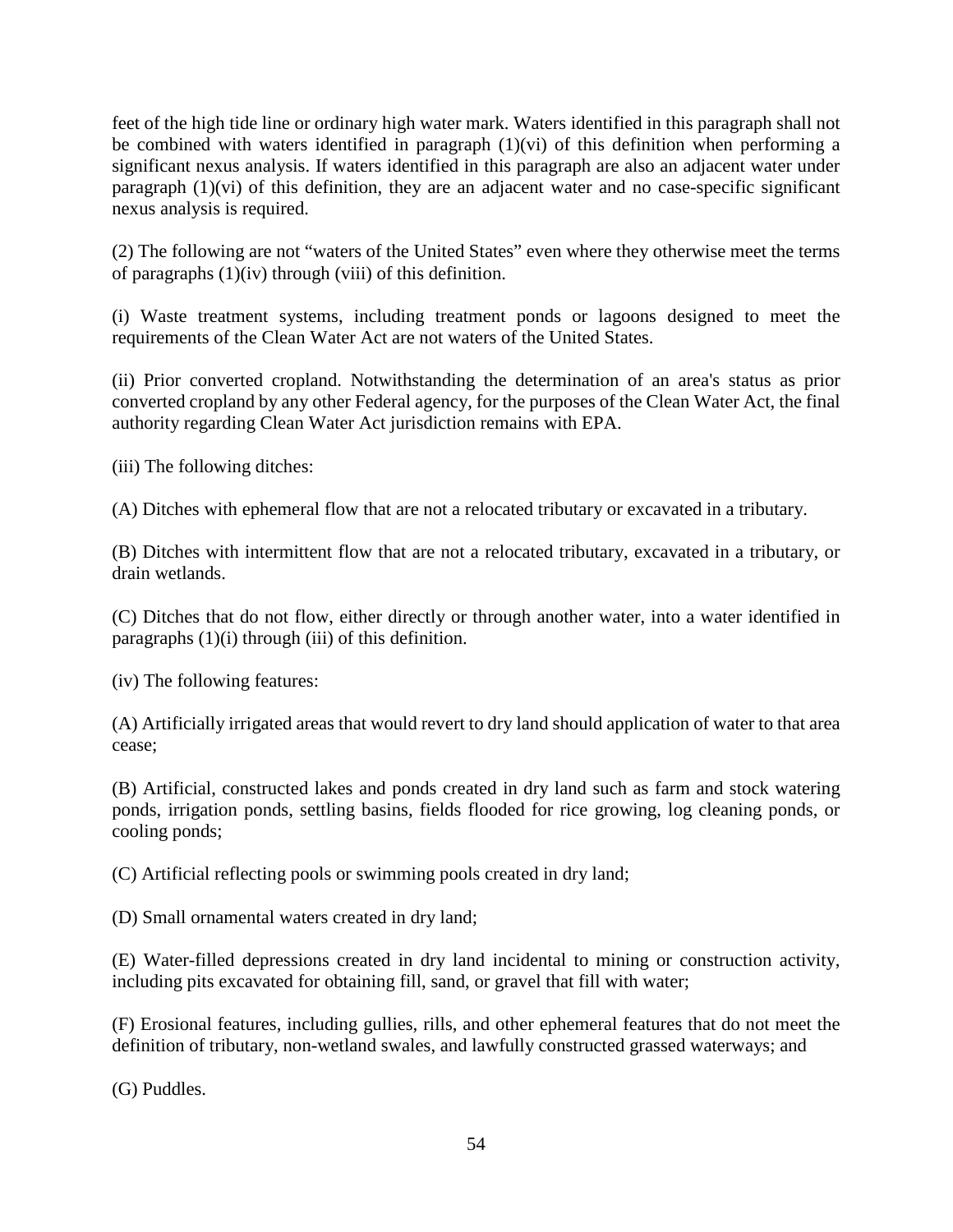(v) Groundwater, including groundwater drained through subsurface drainage systems.

(vi) Stormwater control features constructed to convey, treat, or store stormwater that are created in dry land.

(vii) Wastewater recycling structures constructed in dry land; detention and retention basins built for wastewater recycling; groundwater recharge basins; percolation ponds built for wastewater recycling; and water distributary structures built for wastewater recycling.

(3) In this definition, the following terms apply:

(i) Adjacent. The term adjacent means bordering, contiguous, or neighboring a water identified in paragraphs (1)(i) through (v) of this definition, including waters separated by constructed dikes or barriers, natural river berms, beach dunes, and the like. For purposes of adjacency, an open water such as a pond or lake includes any wetlands within or abutting its ordinary high water mark. Adjacency is not limited to waters located laterally to a water identified in paragraphs (1)(i) through (v) of this definition. Adjacent waters also include all waters that connect segments of a water identified in paragraphs (1)(i) through (v) or are located at the head of a water identified in paragraphs (1)(i) through (v) of this definition and are bordering, contiguous, or neighboring such water. Waters being used for established normal farming, ranching, and silviculture activities (33 U.S.C. 1344(f)) are not adjacent.

(ii) Neighboring. The term neighboring means:

(A) All waters located within 100 feet of the ordinary high water mark of a water identified in paragraphs (1)(i) through (v) of this definition. The entire water is neighboring if a portion is located within 100 feet of the ordinary high water mark;

(B) All waters located within the 100–year floodplain of a water identified in paragraphs (1)(i) through (v) of this definition and not more than 1,500 feet from the ordinary high water mark of such water. The entire water is neighboring if a portion is located within 1,500 feet of the ordinary high water mark and within the 100–year floodplain;

(C) All waters located within 1,500 feet of the high tide line of a water identified in paragraphs (1)(i) or (1)(iii) of this definition, and all waters within 1,500 feet of the ordinary high water mark of the Great Lakes. The entire water is neighboring if a portion is located within 1,500 feet of the high tide line or within 1,500 feet of the ordinary high water mark of the Great Lakes.

(iii) Tributary and tributaries. The terms tributary and tributaries each mean a water that contributes flow, either directly or through another water (including an impoundment identified in paragraph (1)(iv) of this definition), to a water identified in paragraphs (1)(i) through (iii) of this definition that is characterized by the presence of the physical indicators of a bed and banks and an ordinary high water mark. These physical indicators demonstrate there is volume, frequency, and duration of flow sufficient to create a bed and banks and an ordinary high water mark, and thus to qualify as a tributary. A tributary can be a natural, man-altered, or man-made water and includes waters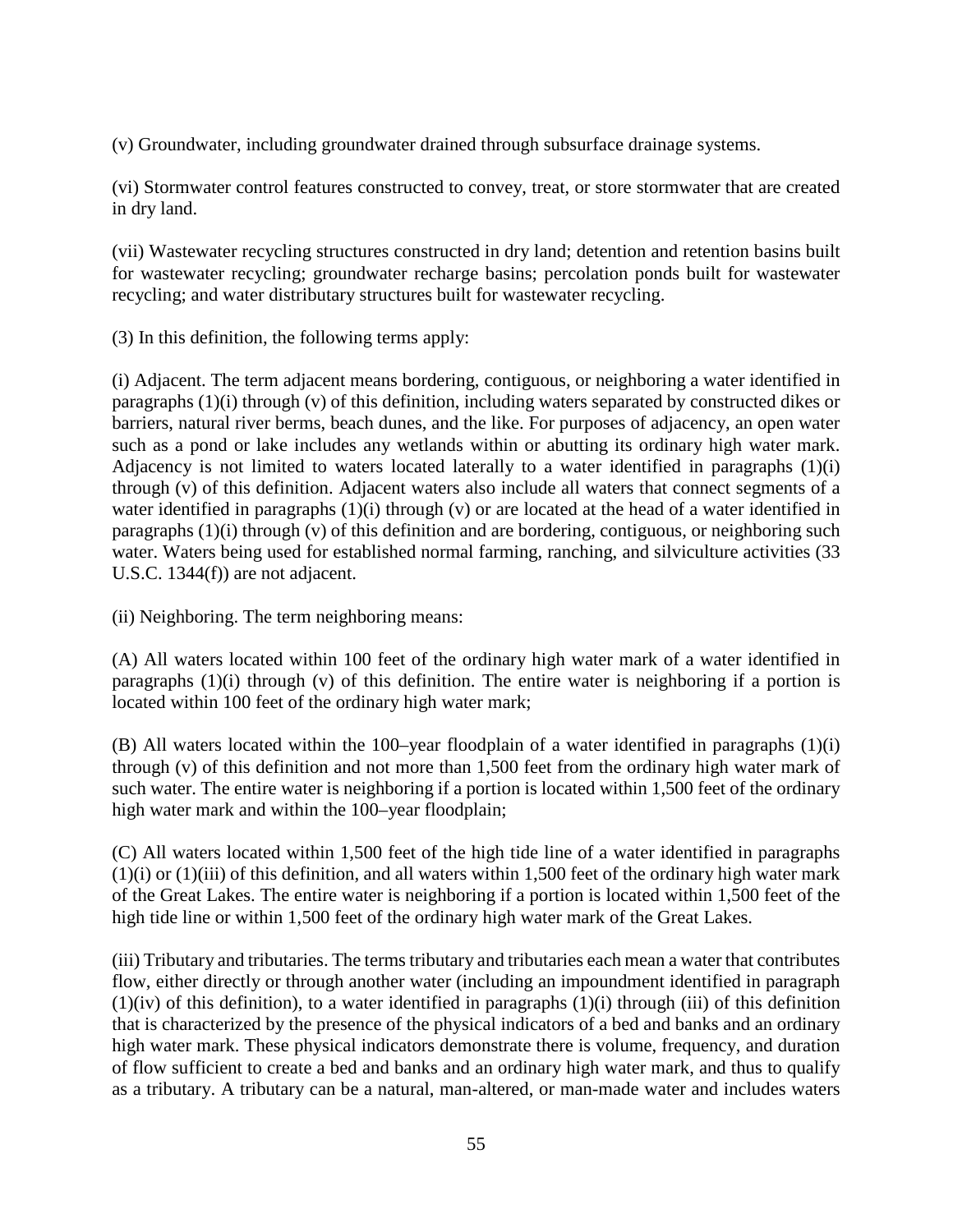such as rivers, streams, canals, and ditches not excluded under paragraph (2) of this definition. A water that otherwise qualifies as a tributary under this definition does not lose its status as a tributary if, for any length, there are one or more constructed breaks (such as bridges, culverts, pipes, or dams), or one or more natural breaks (such as wetlands along the run of a stream, debris piles, boulder fields, or a stream that flows underground) so long as a bed and banks and an ordinary high water mark can be identified upstream of the break. A water that otherwise qualifies as a tributary under this definition does not lose its status as a tributary if it contributes flow through a water of the United States that does not meet the definition of tributary or through a nonjurisdictional water to a water identified in paragraphs (1)(i) through (iii) of this definition.

(iv) Wetlands. The term wetlands means those areas that are inundated or saturated by surface or groundwater at a frequency and duration sufficient to support, and that under normal circumstances do support, a prevalence of vegetation typically adapted for life in saturated soil conditions. Wetlands generally include swamps, marshes, bogs, and similar areas.

(v) Significant nexus. The term significant nexus means that a water, including wetlands, either alone or in combination with other similarly situated waters in the region, significantly affects the chemical, physical, or biological integrity of a water identified in paragraphs (1)(i) through (iii) of this definition. The term "in the region" means the watershed that drains to the nearest water identified in paragraphs (1)(i) through (iii) of this definition. For an effect to be significant, it must be more than speculative or insubstantial. Waters are similarly situated when they function alike and are sufficiently close to function together in affecting downstream waters. For purposes of determining whether or not a water has a significant nexus, the water's effect on downstream (1)(i) through (iii) waters shall be assessed by evaluating the aquatic functions identified in paragraphs  $(3)(v)(A)$  through (I) of this definition. A water has a significant nexus when any single function or combination of functions performed by the water, alone or together with similarly situated waters in the region, contributes significantly to the chemical, physical, or biological integrity of the nearest water identified in paragraphs (1)(i) through (iii) of this definition. Functions relevant to the significant nexus evaluation are the following:

- (A) Sediment trapping,
- (B) Nutrient recycling,
- (C) Pollutant trapping, transformation, filtering, and transport,
- (D) Retention and attenuation of flood waters,
- (E) Runoff storage,
- (F) Contribution of flow,
- (G) Export of organic matter,
- (H) Export of food resources, and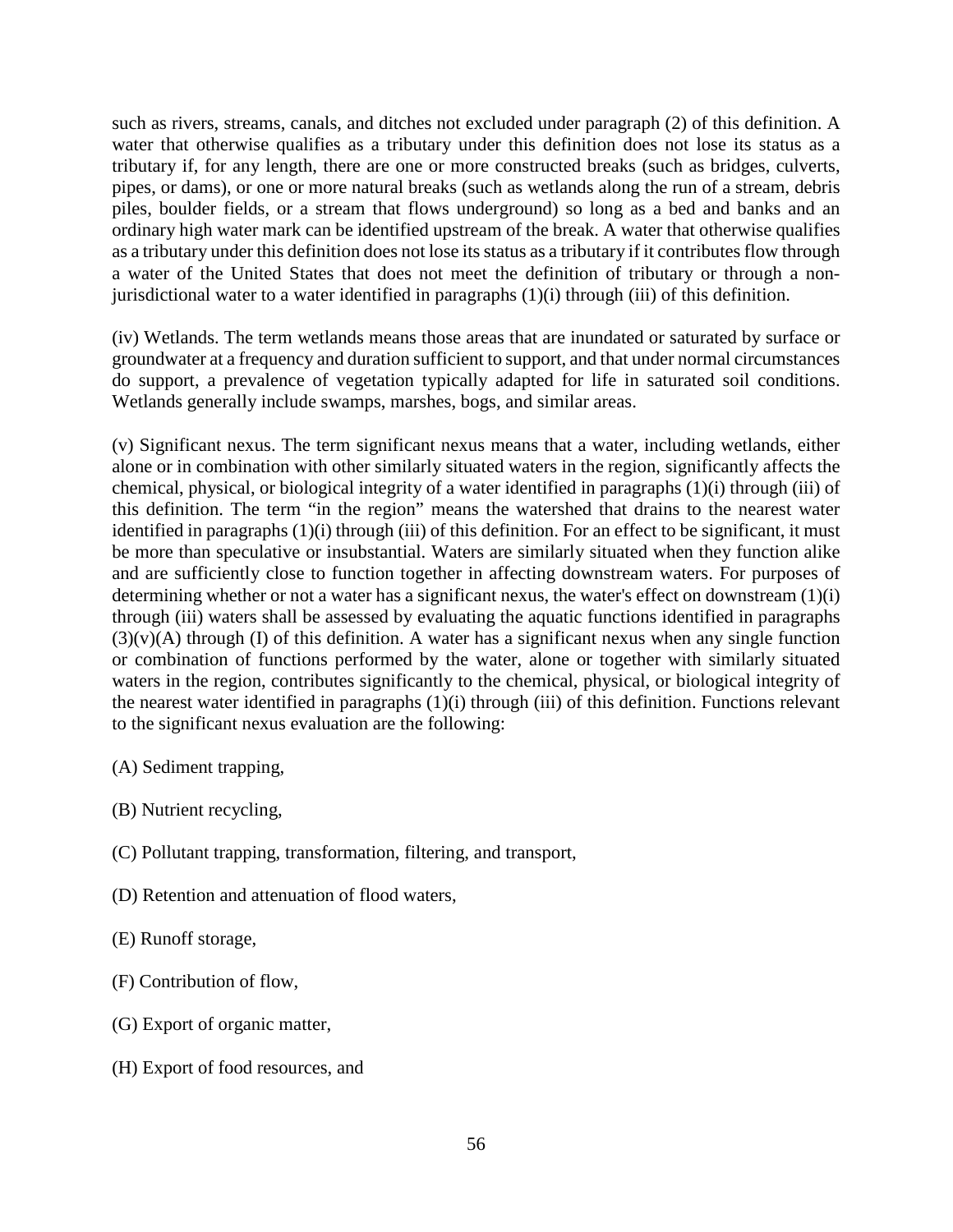(I) Provision of life cycle dependent aquatic habitat (such as foraging, feeding, nesting, breeding, spawning, or use as a nursery area) for species located in a water identified in paragraphs (1)(i) through (iii) of this definition.

(vi) Ordinary high water mark. The term ordinary high water mark means that line on the shore established by the fluctuations of water and indicated by physical characteristics such as a clear, natural line impressed on the bank, shelving, changes in the character of soil, destruction of terrestrial vegetation, the presence of litter and debris, or other appropriate means that consider the characteristics of the surrounding areas.

(vii) High tide line. The term high tide line means the line of intersection of the land with the water's surface at the maximum height reached by a rising tide. The high tide line may be determined, in the absence of actual data, by a line of oil or scum along shore objects, a more or less continuous deposit of fine shell or debris on the foreshore or berm, other physical markings or characteristics, vegetation lines, tidal gages, or other suitable means that delineate the general height reached by a rising tide. The line encompasses spring high tides and other high tides that occur with periodic frequency but does not include storm surges in which there is a departure from the normal or predicted reach of the tide due to the piling up of water against a coast by strong winds such as those accompanying a hurricane or other intense storm.

# **40 CFR 232.2 (Effective February 6, 2018)**

The current version of 40 CFR 232.2 reads the same as the version in effect from August 28, 2015 to June 7, 2017 (see above) with the exception that it adds the aforementioned Applicability Date Rule, which states: "(4) Applicability date. This definition is applicable beginning on February 6, 2020."

# **40 CFR 300.5 (Effective until August 27, 2015) (currently in effect in 28 states)**

Navigable waters as defined by 40 CFR 110.1, means the waters of the United States, including the territorial seas. The term includes:

(1) All waters that are currently used, were used in the past, or may be susceptible to use in interstate or foreign commerce, including all waters that are subject to the ebb and flow of the tide;

(2) Interstate waters, including interstate wetlands;

(3) All other waters such as intrastate lakes, rivers, streams (including intermittent streams), mudflats, sandflats, and wetlands, the use, degradation, or destruction of which would affect or could affect interstate or foreign commerce including any such waters;

(i) That are or could be used by interstate or foreign travelers for recreational or other purposes;

(ii) From which fish or shellfish are or could be taken and sold in interstate or foreign commerce;

(iii) That are used or could be used for industrial purposes by industries in interstate commerce;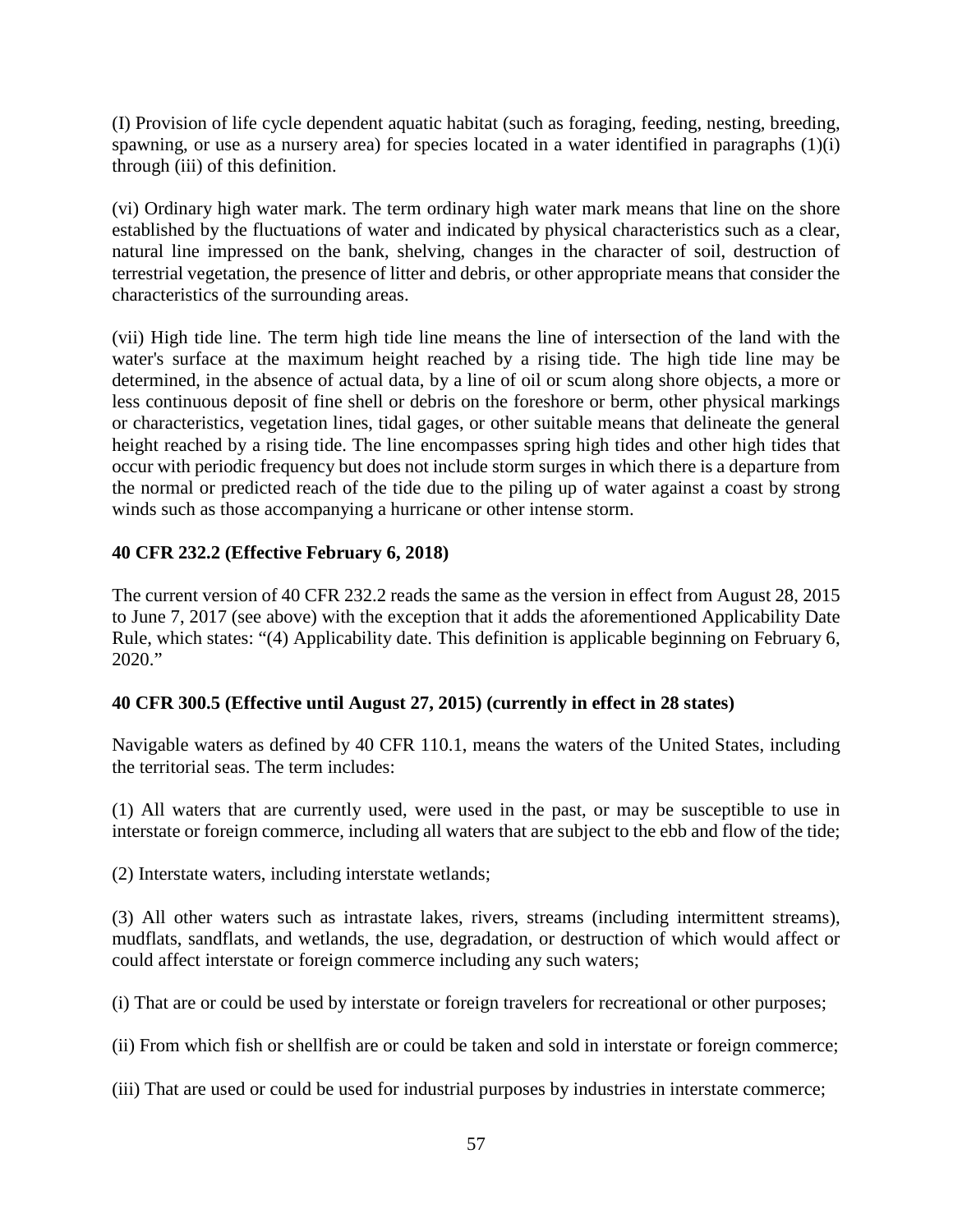(4) All impoundments of waters otherwise defined as navigable waters under this section;

(5) Tributaries of waters identified in paragraphs (a) through (d) of this definition, including adjacent wetlands; and

(6) Wetlands adjacent to waters identified in paragraphs (a) through (e) of this definition: Provided, that waste treatment systems (other than cooling ponds meeting the criteria of this paragraph) are not waters of the United States.

(7) Waters of the United States do not include prior converted cropland. Notwithstanding the determination of an area's status as prior converted cropland by any other federal agency, for the purposes of the Clean Water Act, the final authority regarding Clean Water Act jurisdiction remains with EPA.

#### **400 CFR 300.5 (Effective August 28, 2015 to February 5, 2018) (currently in effect in 22 states, the District of Columbia, and the U.S. territories)**

Navigable waters means the waters of the United States, including the territorial seas.

(1) For purposes of the Clean Water Act, 33 U.S.C. 1251 et seq. and its implementing regulations, subject to the exclusions in paragraph (2) of this definition, the term "waters of the United States" means:

(i) All waters which are currently used, were used in the past, or may be susceptible to use in interstate or foreign commerce, including all waters which are subject to the ebb and flow of the tide;

(ii) All interstate waters, including interstate wetlands;

(iii) The territorial seas;

(iv) All impoundments of waters otherwise identified as waters of the United States under this section;

(v) All tributaries, as defined in paragraph (3)(iii) of this definition, of waters identified in paragraphs (1)(i) through (iii) of this definition;

(vi) All waters adjacent to a water identified in paragraphs (1)(i) through (v) of this definition, including wetlands, ponds, lakes, oxbows, impoundments, and similar waters;

(vii) All waters in paragraphs  $(1)(vii)(A)$  through  $(E)$  of this definition where they are determined, on a case-specific basis, to have a significant nexus to a water identified in paragraphs (1)(i) through (iii) of this definition. The waters identified in each of paragraphs  $(1)(\n{\rm vii})(A)$  through  $(E)$ of this definition are similarly situated and shall be combined, for purposes of a significant nexus analysis, in the watershed that drains to the nearest water identified in paragraphs (1)(i) through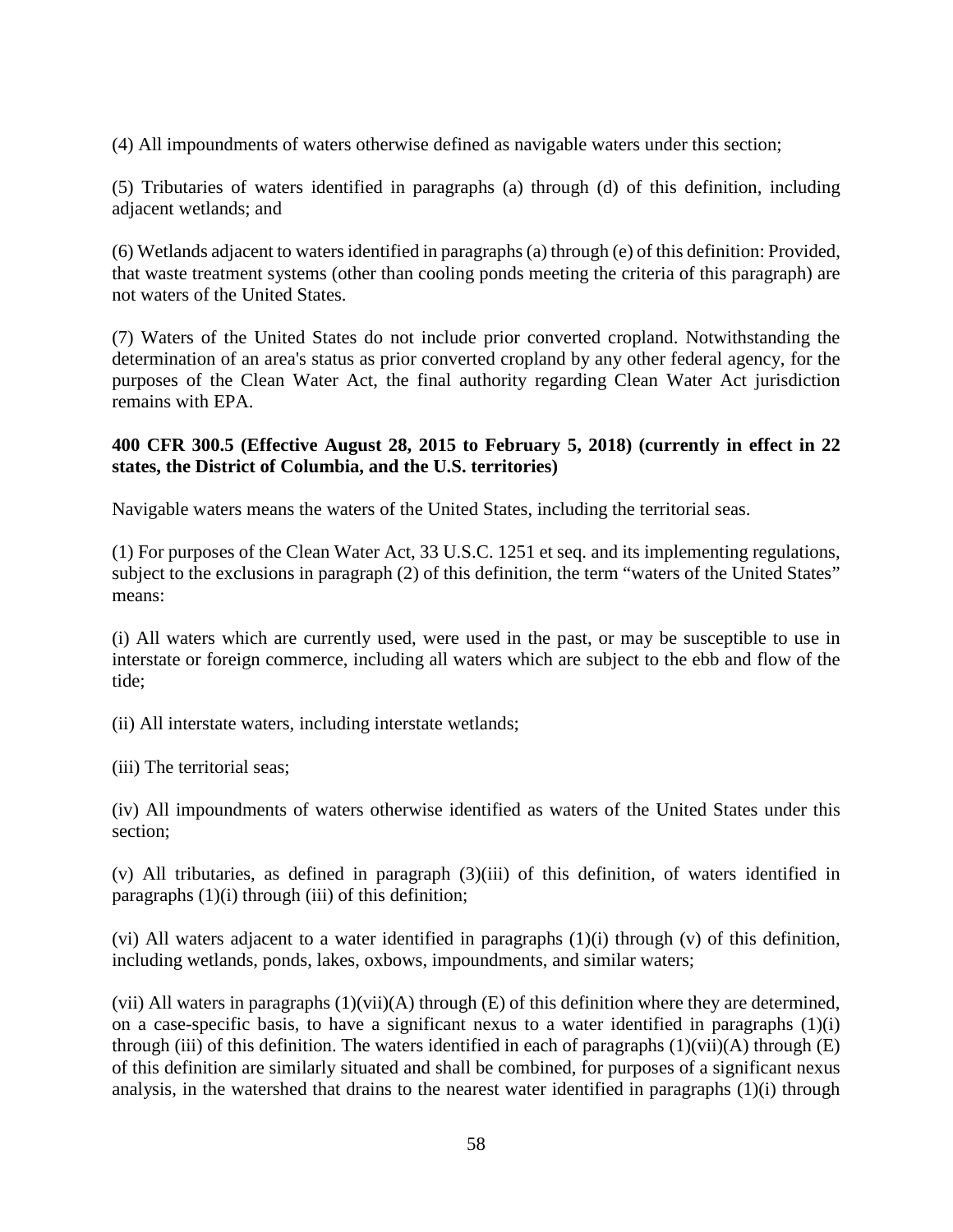(iii) of this definition. Waters identified in this paragraph shall not be combined with waters identified in paragraph (1)(vi) of this definition when performing a significant nexus analysis. If waters identified in this paragraph are also an adjacent water under paragraph (1)(vi), they are an adjacent water and no case-specific significant nexus analysis is required.

(A) Prairie potholes. Prairie potholes are a complex of glacially formed wetlands, usually occurring in depressions that lack permanent natural outlets, located in the upper Midwest.

(B) Carolina bays and Delmarva bays. Carolina bays and Delmarva bays are ponded, depressional wetlands that occur along the Atlantic coastal plain.

(C) Pocosins. Pocosins are evergreen shrub and tree dominated wetlands found predominantly along the Central Atlantic coastal plain.

(D) Western vernal pools. Western vernal pools are seasonal wetlands located in parts of California and associated with topographic depression, soils with poor drainage, mild, wet winters and hot, dry summers.

(E) Texas coastal prairie wetlands. Texas coastal prairie wetlands are freshwater wetlands that occur as a mosaic of depressions, ridges, intermound flats, and mima mound wetlands located along the Texas Gulf Coast.

(viii) All waters located within the 100–year floodplain of a water identified in paragraphs  $(1)(i)$ through (iii) of this definition and all waters located within 4,000 feet of the high tide line or ordinary high water mark of a water identified in paragraphs (1)(i) through (v) of this definition where they are determined on a case-specific basis to have a significant nexus to a water identified in paragraphs (1)(i) through (iii) of this definition. For waters determined to have a significant nexus, the entire water is a water of the United States if a portion is located within the 100–year floodplain of a water identified in paragraphs (1)(i) through (iii) of this definition or within 4,000 feet of the high tide line or ordinary high water mark. Waters identified in this paragraph shall not be combined with waters identified in paragraph (1)(vi) of this definition when performing a significant nexus analysis. If waters identified in this paragraph are also an adjacent water under paragraph (1)(vi), they are an adjacent water and no case-specific significant nexus analysis is required.

(2) The following are not "waters of the United States" even where they otherwise meet the terms of paragraphs (1)(iv) through (viii) of this definition.

(i) Waste treatment systems (other than cooling ponds meeting the criteria of this paragraph) are not waters of the United States.

(ii) Prior converted cropland. Notwithstanding the determination of an area's status as prior converted cropland by any other Federal agency, for the purposes of the Clean Water Act, the final authority regarding Clean Water Act jurisdiction remains with EPA.

(iii) The following ditches: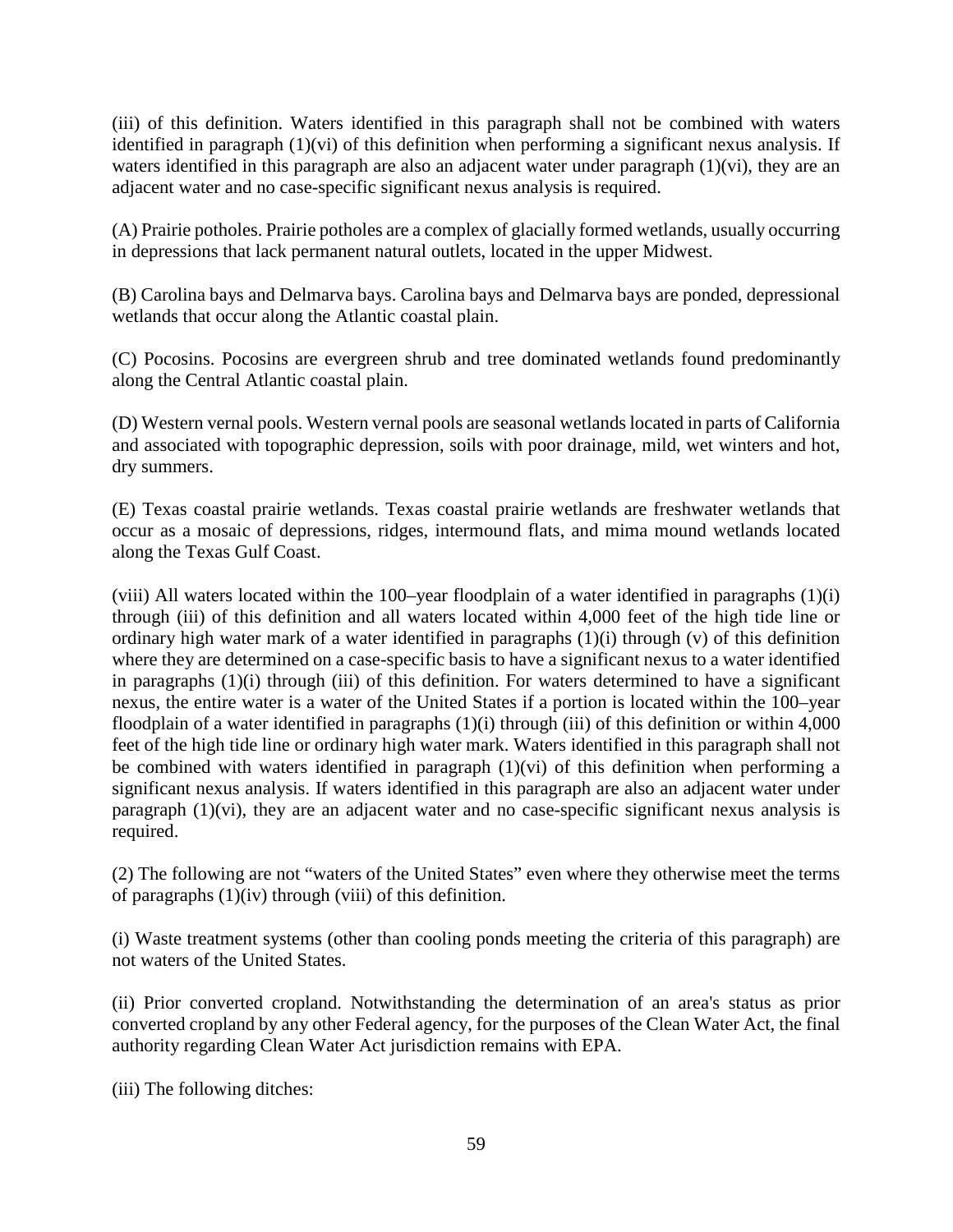(A) Ditches with ephemeral flow that are not a relocated tributary or excavated in a tributary.

(B) Ditches with intermittent flow that are not a relocated tributary, excavated in a tributary, or drain wetlands.

(C) Ditches that do not flow, either directly or through another water, into a water identified in paragraphs (1)(i) through (iii) of this definition.

(iv) The following features:

(A) Artificially irrigated areas that would revert to dry land should application of water to that area cease;

(B) Artificial, constructed lakes and ponds created in dry land such as farm and stock watering ponds, irrigation ponds, settling basins, fields flooded for rice growing, log cleaning ponds, or cooling ponds;

(C) Artificial reflecting pools or swimming pools created in dry land;

(D) Small ornamental waters created in dry land;

(E) Water-filled depressions created in dry land incidental to mining or construction activity, including pits excavated for obtaining fill, sand, or gravel that fill with water;

(F) Erosional features, including gullies, rills, and other ephemeral features that do not meet the definition of tributary, non-wetland swales, and lawfully constructed grassed waterways; and

(G) Puddles.

(v) Groundwater, including groundwater drained through subsurface drainage systems.

(vi) Stormwater control features constructed to convey, treat, or store stormwater that are created in dry land.

(vii) Wastewater recycling structures constructed in dry land; detention and retention basins built for wastewater recycling; groundwater recharge basins; percolation ponds built for wastewater recycling; and water distributary structures built for wastewater recycling.

(3) In this definition, the following terms apply:

(i) Adjacent. The term adjacent means bordering, contiguous, or neighboring a water identified in paragraphs (1)(i) through (v) of this definition, including waters separated by constructed dikes or barriers, natural river berms, beach dunes, and the like. For purposes of adjacency, an open water such as a pond or lake includes any wetlands within or abutting its ordinary high water mark. Adjacency is not limited to waters located laterally to a water identified in paragraphs (1)(i)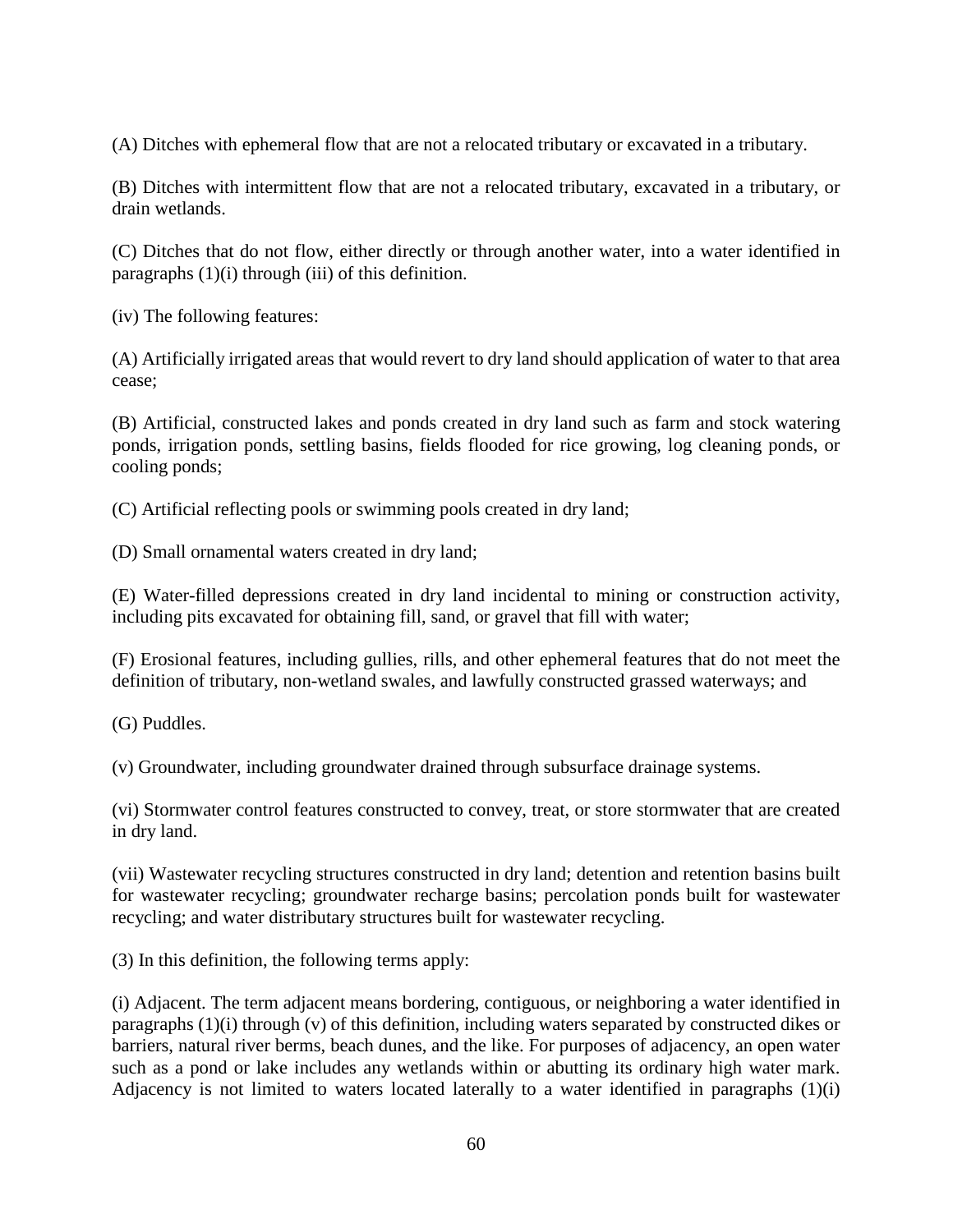through (v) of this definition. Adjacent waters also include all waters that connect segments of a water identified in paragraphs (1)(i) through (v) or are located at the head of a water identified in paragraphs (1)(i) through (v) of this definition and are bordering, contiguous, or neighboring such water. Waters being used for established normal farming, ranching, and silviculture activities (33) U.S.C. 1344(f)) are not adjacent.

(ii) Neighboring. The term neighboring means:

(A) All waters located within 100 feet of the ordinary high water mark of a water identified in paragraphs (1)(i) through (v) of this definition. The entire water is neighboring if a portion is located within 100 feet of the ordinary high water mark;

(B) All waters located within the 100–year floodplain of a water identified in paragraphs (1)(i) through (v) of this definition and not more than 1,500 feet from the ordinary high water mark of such water. The entire water is neighboring if a portion is located within 1,500 feet of the ordinary high water mark and within the 100–year floodplain;

(C) All waters located within 1,500 feet of the high tide line of a water identified in paragraphs  $(1)(i)$  or  $(1)(iii)$  of this definition, and all waters within 1,500 feet of the ordinary high water mark of the Great Lakes. The entire water is neighboring if a portion is located within 1,500 feet of the high tide line or within 1,500 feet of the ordinary high water mark of the Great Lakes.

(iii) Tributary and tributaries. The terms tributary and tributaries each mean a water that contributes flow, either directly or through another water (including an impoundment identified in paragraph (1)(iv) of this definition), to a water identified in paragraphs (1)(i) through (iii) of this definition that is characterized by the presence of the physical indicators of a bed and banks and an ordinary high water mark. These physical indicators demonstrate there is volume, frequency, and duration of flow sufficient to create a bed and banks and an ordinary high water mark, and thus to qualify as a tributary. A tributary can be a natural, man-altered, or man-made water and includes waters such as rivers, streams, canals, and ditches not excluded under paragraph (2) of this definition. A water that otherwise qualifies as a tributary under this definition does not lose its status as a tributary if, for any length, there are one or more constructed breaks (such as bridges, culverts, pipes, or dams), or one or more natural breaks (such as wetlands along the run of a stream, debris piles, boulder fields, or a stream that flows underground) so long as a bed and banks and an ordinary high water mark can be identified upstream of the break. A water that otherwise qualifies as a tributary under this definition does not lose its status as a tributary if it contributes flow through a water of the United States that does not meet the definition of tributary or through a nonjurisdictional water to a water identified in paragraphs (1)(i) through (iii) of this definition.

(iv) Wetlands. The term wetlands means those areas that are inundated or saturated by surface or groundwater at a frequency and duration sufficient to support, and that under normal circumstances do support, a prevalence of vegetation typically adapted for life in saturated soil conditions. Wetlands generally include swamps, marshes, bogs, and similar areas.

(v) Significant nexus. The term significant nexus means that a water, including wetlands, either alone or in combination with other similarly situated waters in the region, significantly affects the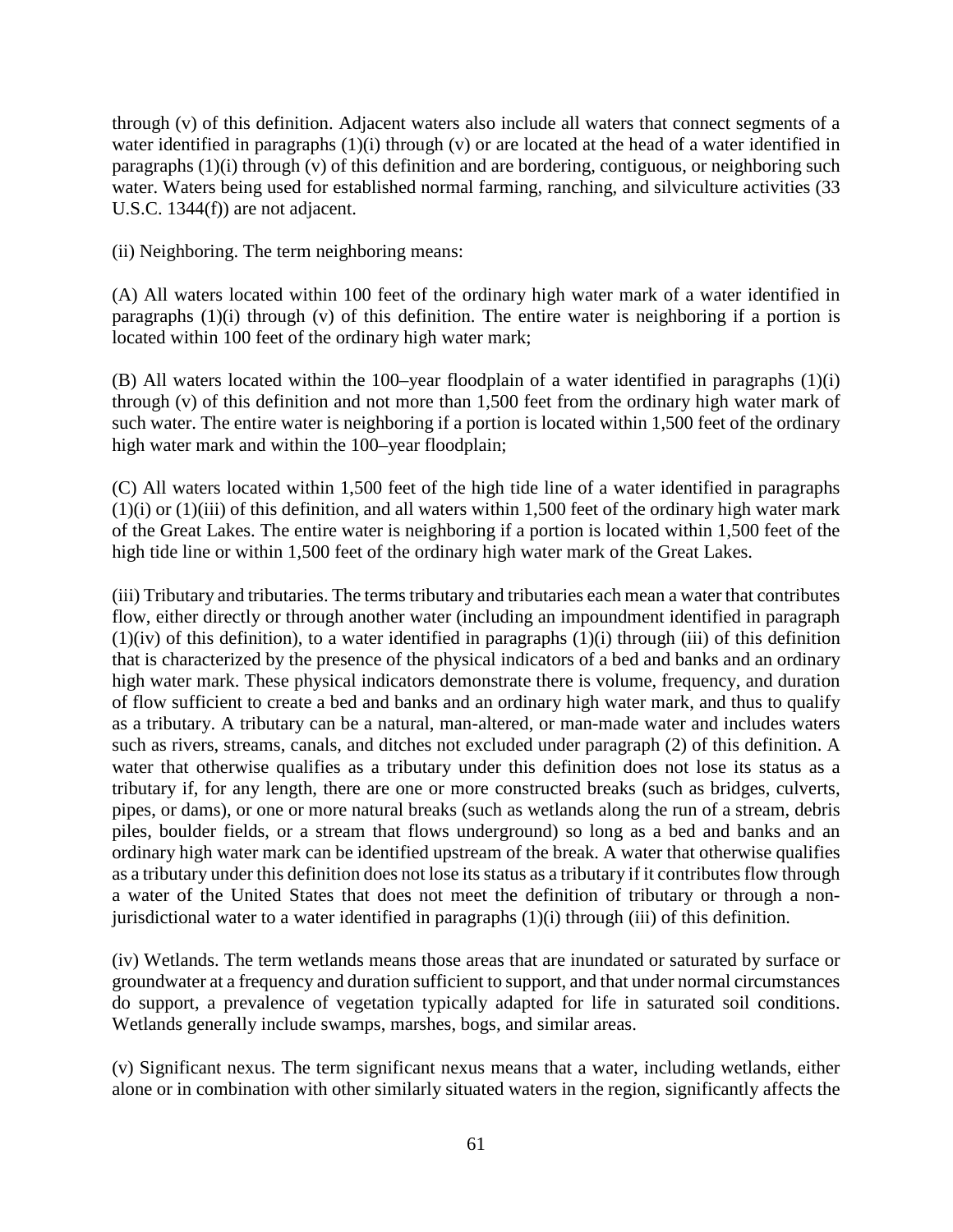chemical, physical, or biological integrity of a water identified in paragraphs (1)(i) through (iii) of this definition. The term "in the region" means the watershed that drains to the nearest water identified in paragraphs (1)(i) through (iii) of this definition. For an effect to be significant, it must be more than speculative or insubstantial. Waters are similarly situated when they function alike and are sufficiently close to function together in affecting downstream waters. For purposes of determining whether or not a water has a significant nexus, the water's effect on downstream (1)(i) through (iii) waters shall be assessed by evaluating the aquatic functions identified in paragraphs  $(3)(v)(A)$  through (I) of this definition. A water has a significant nexus when any single function or combination of functions performed by the water, alone or together with similarly situated waters in the region, contributes significantly to the chemical, physical, or biological integrity of the nearest water identified in paragraphs (1)(i) through (iii) of this definition. Functions relevant to the significant nexus evaluation are the following:

- (A) Sediment trapping,
- (B) Nutrient recycling,
- (C) Pollutant trapping, transformation, filtering, and transport,
- (D) Retention and attenuation of flood waters,
- (E) Runoff storage,
- (F) Contribution of flow,
- (G) Export of organic matter,
- (H) Export of food resources, and

(I) Provision of life cycle dependent aquatic habitat (such as foraging, feeding, nesting, breeding, spawning, or use as a nursery area) for species located in a water identified in paragraphs (1)(i) through (iii) of this definition.

(vi) Ordinary high water mark. The term ordinary high water mark means that line on the shore established by the fluctuations of water and indicated by physical characteristics such as a clear, natural line impressed on the bank, shelving, changes in the character of soil, destruction of terrestrial vegetation, the presence of litter and debris, or other appropriate means that consider the characteristics of the surrounding areas.

(vii) High tide line. The term high tide line means the line of intersection of the land with the water's surface at the maximum height reached by a rising tide. The high tide line may be determined, in the absence of actual data, by a line of oil or scum along shore objects, a more or less continuous deposit of fine shell or debris on the foreshore or berm, other physical markings or characteristics, vegetation lines, tidal gages, or other suitable means that delineate the general height reached by a rising tide. The line encompasses spring high tides and other high tides that occur with periodic frequency but does not include storm surges in which there is a departure from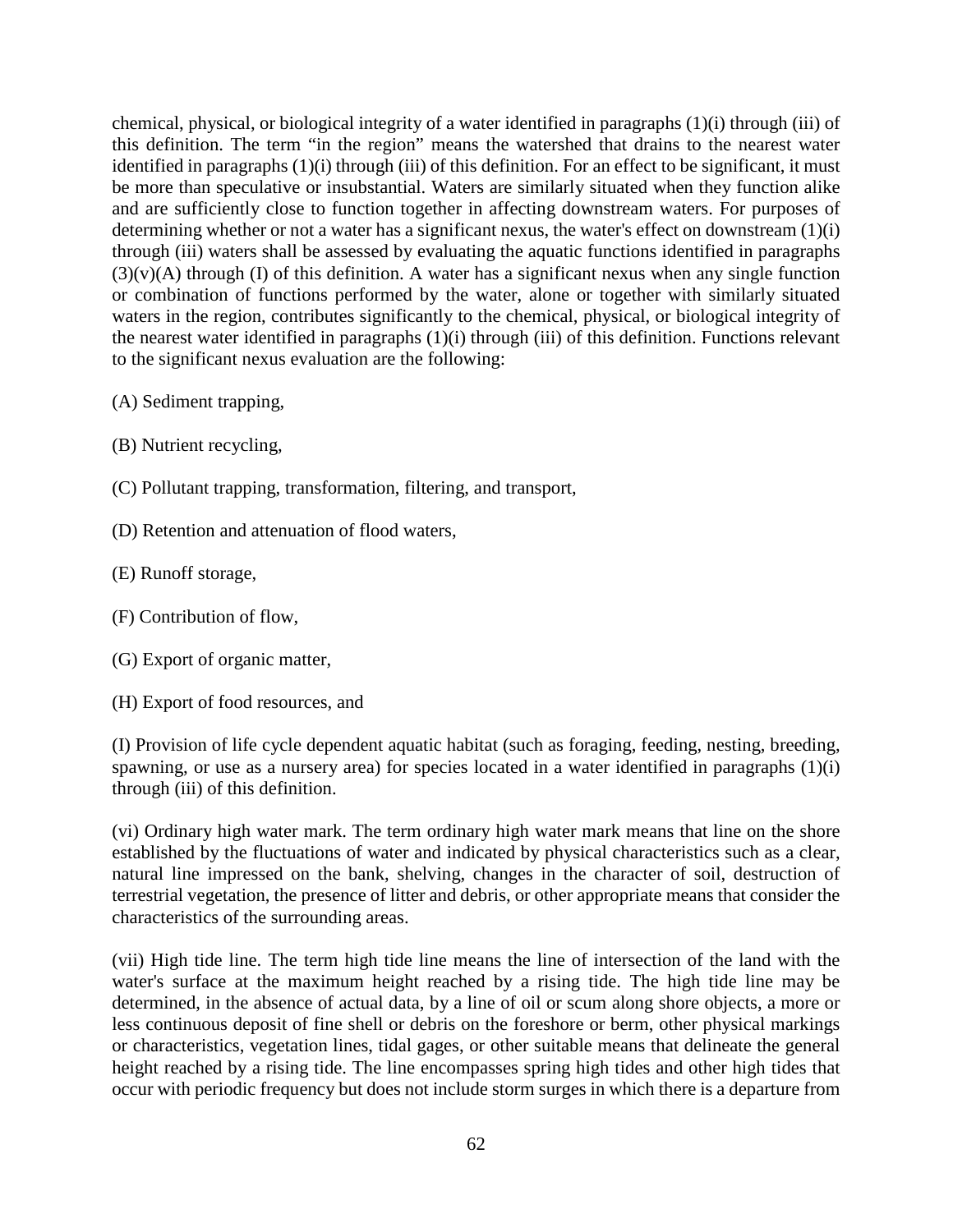the normal or predicted reach of the tide due to the piling up of water against a coast by strong winds such as those accompanying a hurricane or other intense storm.

## **40 CFR 300.5 (Effective February 6, 2018)**

The current version of 40 CFR 300.5 reads the same as the version in effect from August 28, 2015 to February 5, 2018 (see above) with the exception that it adds the aforementioned Applicability Date Rule, which states: "(4) Applicability date. This definition is applicable beginning on February 6, 2020."

### **40 CFR Pt. 300, App. E (Effective until August 27, 2015) (currently in effect in 28 states)**

Navigable waters as defined by 40 CFR 110.1 means the waters of the United States, including the territorial seas. The term includes:

(a) All waters that are currently used, were used in the past, or may be susceptible to use in interstate or foreign commerce, including all waters that are subject to the ebb and flow of the tide;

(b) Interstate waters, including interstate wetlands;

(c) All other waters such as intrastate lakes, rivers, streams (including intermittent streams), mudflats, sandflats, and wetlands, the use, degradation, or destruction of which would affect or could affect interstate or foreign commerce including any such waters:

(1) That are or could be used by interstate or foreign travelers for recreational or other purposes;

(2) From which fish or shellfish are or could be taken and sold in interstate or foreign commerce; and

(3) That are used or could be used for industrial purposes by industries in interstate commerce.

(d) All impoundments of waters otherwise defined as navigable waters under this section;

(e) Tributaries of waters identified in paragraphs (a) through (d) of this definition, including adjacent wetlands; and

(f) Wetlands adjacent to waters identified in paragraphs (a) through (e) of this definition: Provided, that waste treatment systems (other than cooling ponds meeting the criteria of this paragraph) are not waters of the United States.

(g) Waters of the United States do not include prior converted cropland. Notwithstanding the determination of an area's status as prior converted cropland by any other federal agency, for the purposes of the Clean Water Act, the final authority regarding Clean Water Act jurisdiction remains with EPA.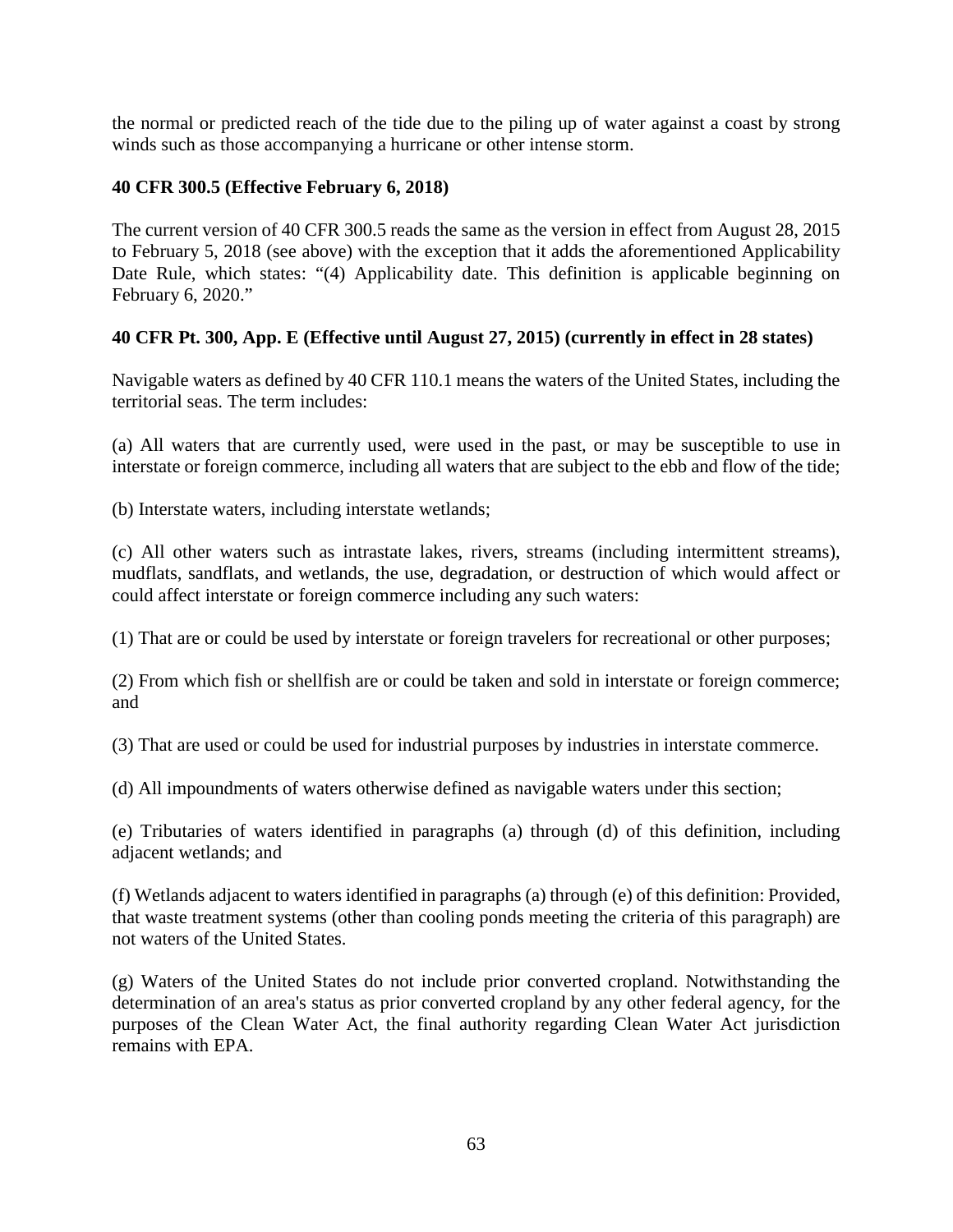## **40 CFR Pt. 300, App. E (Effective from August 28, 2015 to February 5, 2018) (currently in effect in 22 states, the District of Columbia, and the U.S. territories)**

Navigable waters means the waters of the United States, including the territorial seas.

(1) For purposes of the Clean Water Act, 33 U.S.C. 1251 et seq. and its implementing regulations, subject to the exclusions in paragraph (2) of this definition, the term "waters of the United States" means:

(i) All waters which are currently used, were used in the past, or may be susceptible to use in interstate or foreign commerce, including all waters which are subject to the ebb and flow of the tide;

(ii) All interstate waters, including interstate wetlands;

(iii) The territorial seas;

(iv) All impoundments of waters otherwise identified as waters of the United States under this section;

(v) All tributaries, as defined in paragraph (3)(iii) of this definition, of waters identified in paragraphs  $(1)(i)$  through  $(iii)$  of this definition;

(vi) All waters adjacent to a water identified in paragraphs (1)(i) through (v) of this definition, including wetlands, ponds, lakes, oxbows, impoundments, and similar waters;

(vii) All waters in paragraphs  $(1)(vii)(A)$  through  $(E)$  of this definition where they are determined, on a case-specific basis, to have a significant nexus to a water identified in paragraphs (1)(i) through (iii) of this definition. The waters identified in each of paragraphs  $(1)(\n{\rm vii})(A)$  through  $(E)$ of this definition are similarly situated and shall be combined, for purposes of a significant nexus analysis, in the watershed that drains to the nearest water identified in paragraphs (1)(i) through (iii) of this definition. Waters identified in this paragraph shall not be combined with waters identified in paragraph (1)(vi) of this definition when performing a significant nexus analysis. If waters identified in this paragraph are also an adjacent water under paragraph (1)(vi), they are an adjacent water and no case-specific significant nexus analysis is required.

(A) Prairie potholes. Prairie potholes are a complex of glacially formed wetlands, usually occurring in depressions that lack permanent natural outlets, located in the upper Midwest.

(B) Carolina bays and Delmarva bays. Carolina bays and Delmarva bays are ponded, depressional wetlands that occur along the Atlantic coastal plain.

(C) Pocosins. Pocosins are evergreen shrub and tree dominated wetlands found predominantly along the Central Atlantic coastal plain.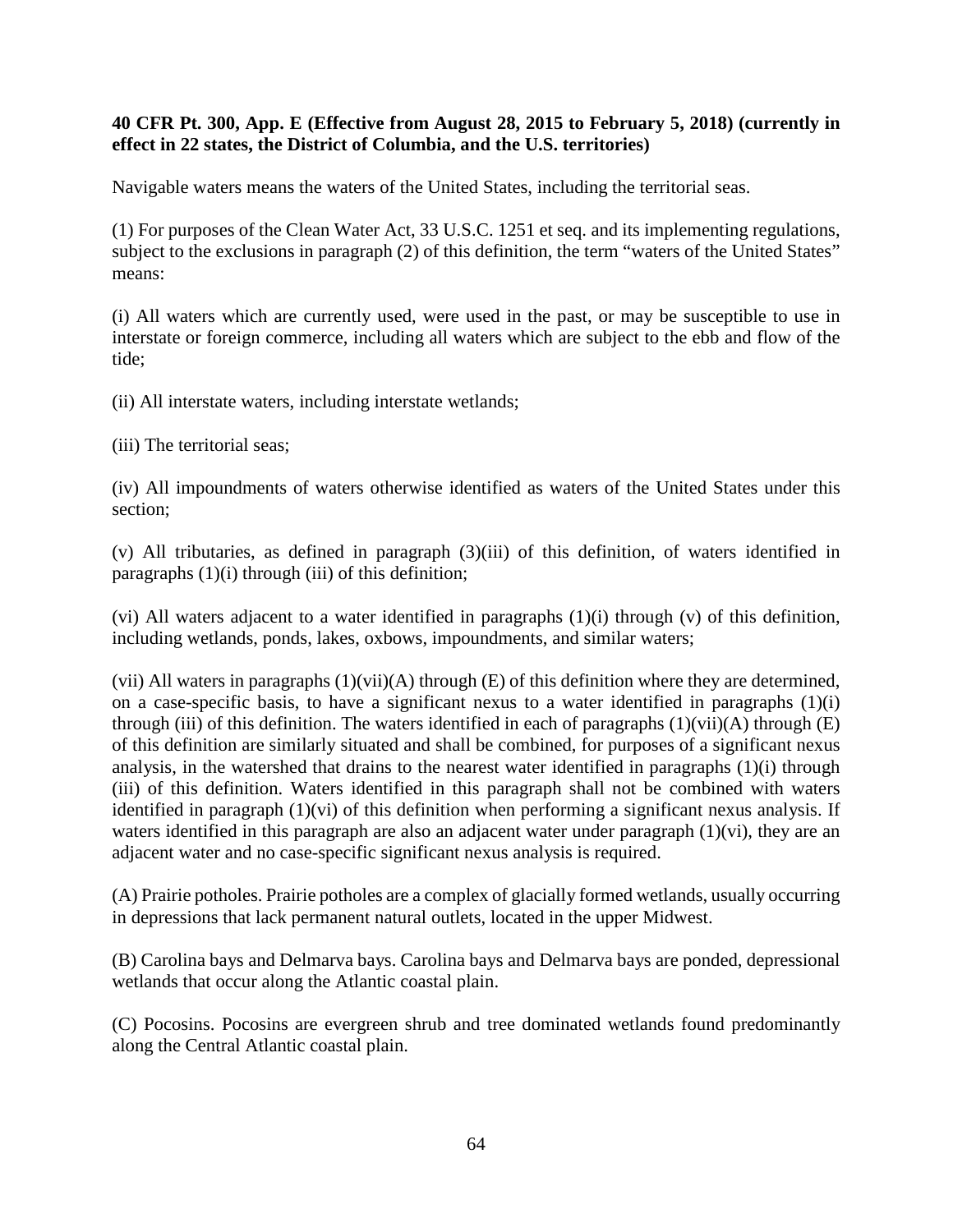(D) Western vernal pools. Western vernal pools are seasonal wetlands located in parts of California and associated with topographic depression, soils with poor drainage, mild, wet winters and hot, dry summers.

(E) Texas coastal prairie wetlands. Texas coastal prairie wetlands are freshwater wetlands that occur as a mosaic of depressions, ridges, intermound flats, and mima mound wetlands located along the Texas Gulf Coast.

(viii) All waters located within the 100–year floodplain of a water identified in paragraphs  $(1)(i)$ through (iii) of this definition and all waters located within 4,000 feet of the high tide line or ordinary high water mark of a water identified in paragraphs (1)(i) through (v) of this definition where they are determined on a case-specific basis to have a significant nexus to a water identified in paragraphs (1)(i) through (iii) of this definition. For waters determined to have a significant nexus, the entire water is a water of the United States if a portion is located within the 100–year floodplain of a water identified in paragraphs  $(1)(i)$  through  $(iii)$  of this definition or within 4,000 feet of the high tide line or ordinary high water mark. Waters identified in this paragraph shall not be combined with waters identified in paragraph (1)(vi) of this definition when performing a significant nexus analysis. If waters identified in this paragraph are also an adjacent water under paragraph (1)(vi), they are an adjacent water and no case-specific significant nexus analysis is required.

(2) The following are not "waters of the United States" even where they otherwise meet the terms of paragraphs (1)(iv) through (viii) of this definition.

(i) Waste treatment systems (other than cooling ponds meeting the criteria of this paragraph) are not waters of the United States.

(ii) Prior converted cropland. Notwithstanding the determination of an area's status as prior converted cropland by any other Federal agency, for the purposes of the Clean Water Act, the final authority regarding Clean Water Act jurisdiction remains with EPA.

(iii) The following ditches:

(A) Ditches with ephemeral flow that are not a relocated tributary or excavated in a tributary.

(B) Ditches with intermittent flow that are not a relocated tributary, excavated in a tributary, or drain wetlands.

(C) Ditches that do not flow, either directly or through another water, into a water identified in paragraphs (1)(i) through (iii) of this definition.

(iv) The following features:

(A) Artificially irrigated areas that would revert to dry land should application of water to that area cease;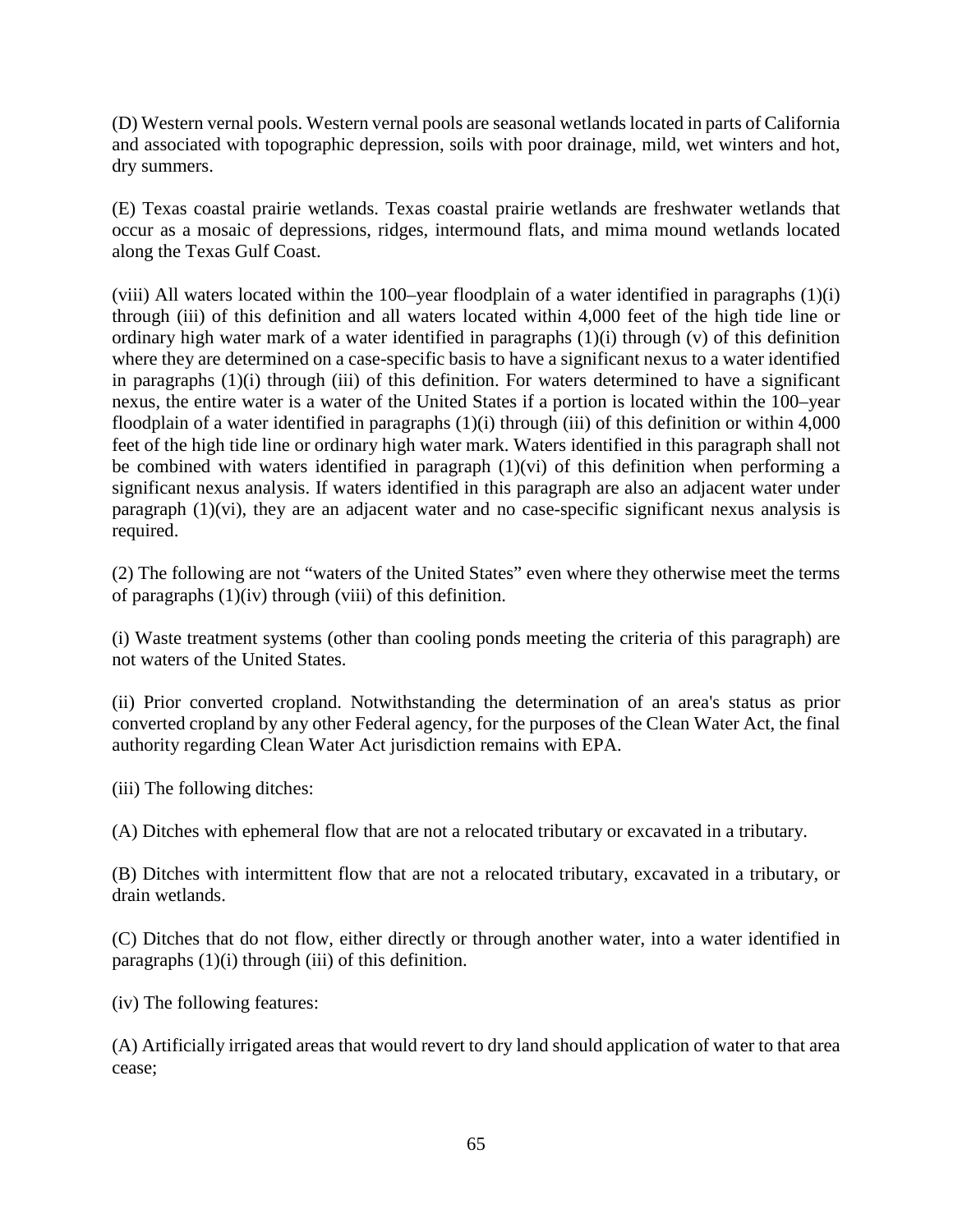(B) Artificial, constructed lakes and ponds created in dry land such as farm and stock watering ponds, irrigation ponds, settling basins, fields flooded for rice growing, log cleaning ponds, or cooling ponds;

(C) Artificial reflecting pools or swimming pools created in dry land;

(D) Small ornamental waters created in dry land;

(E) Water-filled depressions created in dry land incidental to mining or construction activity, including pits excavated for obtaining fill, sand, or gravel that fill with water;

(F) Erosional features, including gullies, rills, and other ephemeral features that do not meet the definition of tributary, non-wetland swales, and lawfully constructed grassed waterways; and

(G) Puddles.

(v) Groundwater, including groundwater drained through subsurface drainage systems.

(vi) Stormwater control features constructed to convey, treat, or store stormwater that are created in dry land.

(vii) Wastewater recycling structures constructed in dry land; detention and retention basins built for wastewater recycling; groundwater recharge basins; percolation ponds built for wastewater recycling; and water distributary structures built for wastewater recycling.

(3) In this definition, the following terms apply:

(i) Adjacent. The term adjacent means bordering, contiguous, or neighboring a water identified in paragraphs (1)(i) through (v) of this definition, including waters separated by constructed dikes or barriers, natural river berms, beach dunes, and the like. For purposes of adjacency, an open water such as a pond or lake includes any wetlands within or abutting its ordinary high water mark. Adjacency is not limited to waters located laterally to a water identified in paragraphs (1)(i) through (v) of this definition. Adjacent waters also include all waters that connect segments of a water identified in paragraphs (1)(i) through (v) or are located at the head of a water identified in paragraphs (1)(i) through (v) of this definition and are bordering, contiguous, or neighboring such water. Waters being used for established normal farming, ranching, and silviculture activities (33) U.S.C. 1344(f)) are not adjacent.

(ii) Neighboring. The term neighboring means:

(A) All waters located within 100 feet of the ordinary high water mark of a water identified in paragraphs (1)(i) through (v) of this definition. The entire water is neighboring if a portion is located within 100 feet of the ordinary high water mark;

(B) All waters located within the 100–year floodplain of a water identified in paragraphs (1)(i) through (v) of this definition and not more than 1,500 feet from the ordinary high water mark of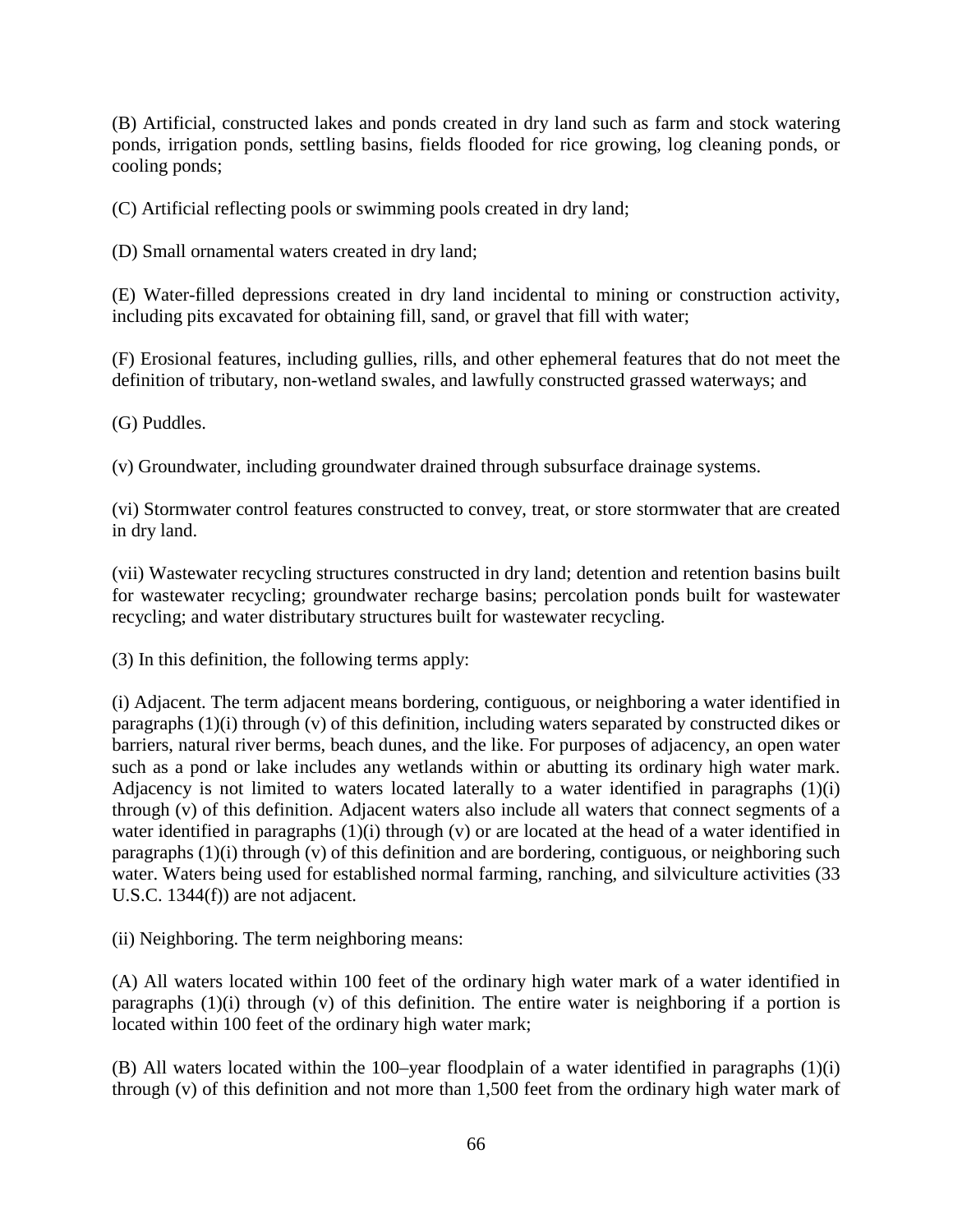such water. The entire water is neighboring if a portion is located within 1,500 feet of the ordinary high water mark and within the 100–year floodplain;

(C) All waters located within 1,500 feet of the high tide line of a water identified in paragraphs (1)(i) or (1)(iii) of this definition, and all waters within 1,500 feet of the ordinary high water mark of the Great Lakes. The entire water is neighboring if a portion is located within 1,500 feet of the high tide line or within 1,500 feet of the ordinary high water mark of the Great Lakes.

(iii) Tributary and tributaries. The terms tributary and tributaries each mean a water that contributes flow, either directly or through another water (including an impoundment identified in paragraph  $(1)(iv)$  of this definition), to a water identified in paragraphs  $(1)(i)$  through  $(iii)$  of this definition that is characterized by the presence of the physical indicators of a bed and banks and an ordinary high water mark. These physical indicators demonstrate there is volume, frequency, and duration of flow sufficient to create a bed and banks and an ordinary high water mark, and thus to qualify as a tributary. A tributary can be a natural, man-altered, or man-made water and includes waters such as rivers, streams, canals, and ditches not excluded under paragraph (2) of this definition. A water that otherwise qualifies as a tributary under this definition does not lose its status as a tributary if, for any length, there are one or more constructed breaks (such as bridges, culverts, pipes, or dams), or one or more natural breaks (such as wetlands along the run of a stream, debris piles, boulder fields, or a stream that flows underground) so long as a bed and banks and an ordinary high water mark can be identified upstream of the break. A water that otherwise qualifies as a tributary under this definition does not lose its status as a tributary if it contributes flow through a water of the United States that does not meet the definition of tributary or through a nonjurisdictional water to a water identified in paragraphs (1)(i) through (iii) of this definition.

(iv) Wetlands. The term wetlands means those areas that are inundated or saturated by surface or groundwater at a frequency and duration sufficient to support, and that under normal circumstances do support, a prevalence of vegetation typically adapted for life in saturated soil conditions. Wetlands generally include swamps, marshes, bogs, and similar areas.

(v) Significant nexus. The term significant nexus means that a water, including wetlands, either alone or in combination with other similarly situated waters in the region, significantly affects the chemical, physical, or biological integrity of a water identified in paragraphs (1)(i) through (iii) of this definition. The term "in the region" means the watershed that drains to the nearest water identified in paragraphs (1)(i) through (iii) of this definition. For an effect to be significant, it must be more than speculative or insubstantial. Waters are similarly situated when they function alike and are sufficiently close to function together in affecting downstream waters. For purposes of determining whether or not a water has a significant nexus, the water's effect on downstream (1)(i) through (iii) waters shall be assessed by evaluating the aquatic functions identified in paragraphs  $(3)(v)(A)$  through (I) of this definition. A water has a significant nexus when any single function or combination of functions performed by the water, alone or together with similarly situated waters in the region, contributes significantly to the chemical, physical, or biological integrity of the nearest water identified in paragraphs (1)(i) through (iii) of this definition. Functions relevant to the significant nexus evaluation are the following:

(A) Sediment trapping,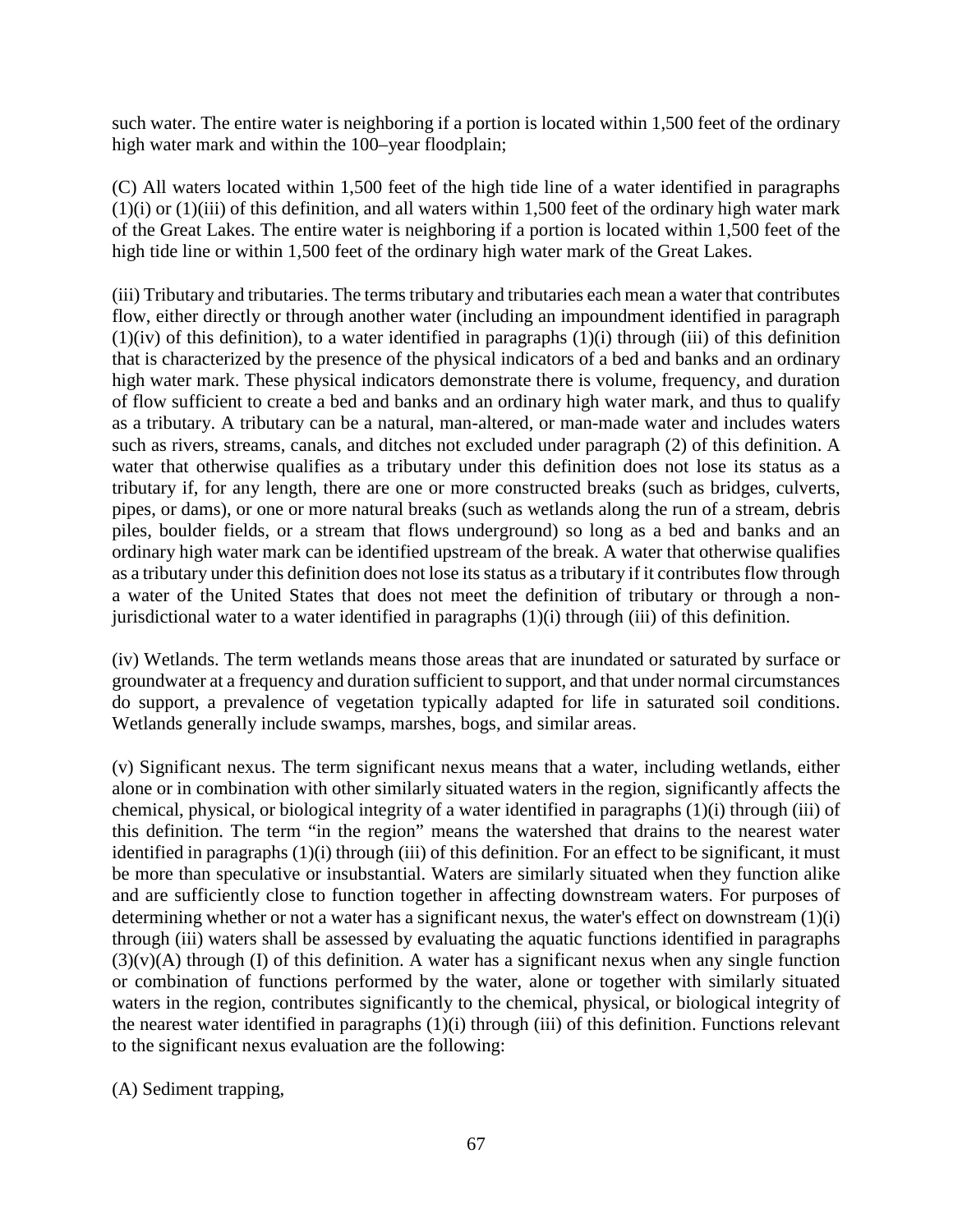(B) Nutrient recycling,

(C) Pollutant trapping, transformation, filtering, and transport,

(D) Retention and attenuation of flood waters,

(E) Runoff storage,

(F) Contribution of flow,

(G) Export of organic matter,

(H) Export of food resources, and

(I) Provision of life cycle dependent aquatic habitat (such as foraging, feeding, nesting, breeding, spawning, or use as a nursery area) for species located in a water identified in paragraphs (1)(i) through (iii) of this section.

(vi) Ordinary high water mark. The term ordinary high water mark means that line on the shore established by the fluctuations of water and indicated by physical characteristics such as a clear, natural line impressed on the bank, shelving, changes in the character of soil, destruction of terrestrial vegetation, the presence of litter and debris, or other appropriate means that consider the characteristics of the surrounding areas.

(vii) High tide line. The term high tide line means the line of intersection of the land with the water's surface at the maximum height reached by a rising tide. The high tide line may be determined, in the absence of actual data, by a line of oil or scum along shore objects, a more or less continuous deposit of fine shell or debris on the foreshore or berm, other physical markings or characteristics, vegetation lines, tidal gages, or other suitable means that delineate the general height reached by a rising tide. The line encompasses spring high tides and other high tides that occur with periodic frequency but does not include storm surges in which there is a departure from the normal or predicted reach of the tide due to the piling up of water against a coast by strong winds such as those accompanying a hurricane or other intense storm.

#### **40 CFR Pt. 300, App. E (Effective February 6, 2018)**

The current version of 40 CFR 300, App. E reads the same as the version in effect from August 28, 2015 to February 5, 2018 (see above) with the exception that it adds the aforementioned Applicability Date Rule, which states: "(4) Applicability date. This definition is applicable beginning on February 6, 2020."

#### **40 CFR 302.3 (Effective until August 27, 2015) (currently in effect in 28 states)**

Navigable waters or navigable waters of the United States means waters of the United States, including the territorial seas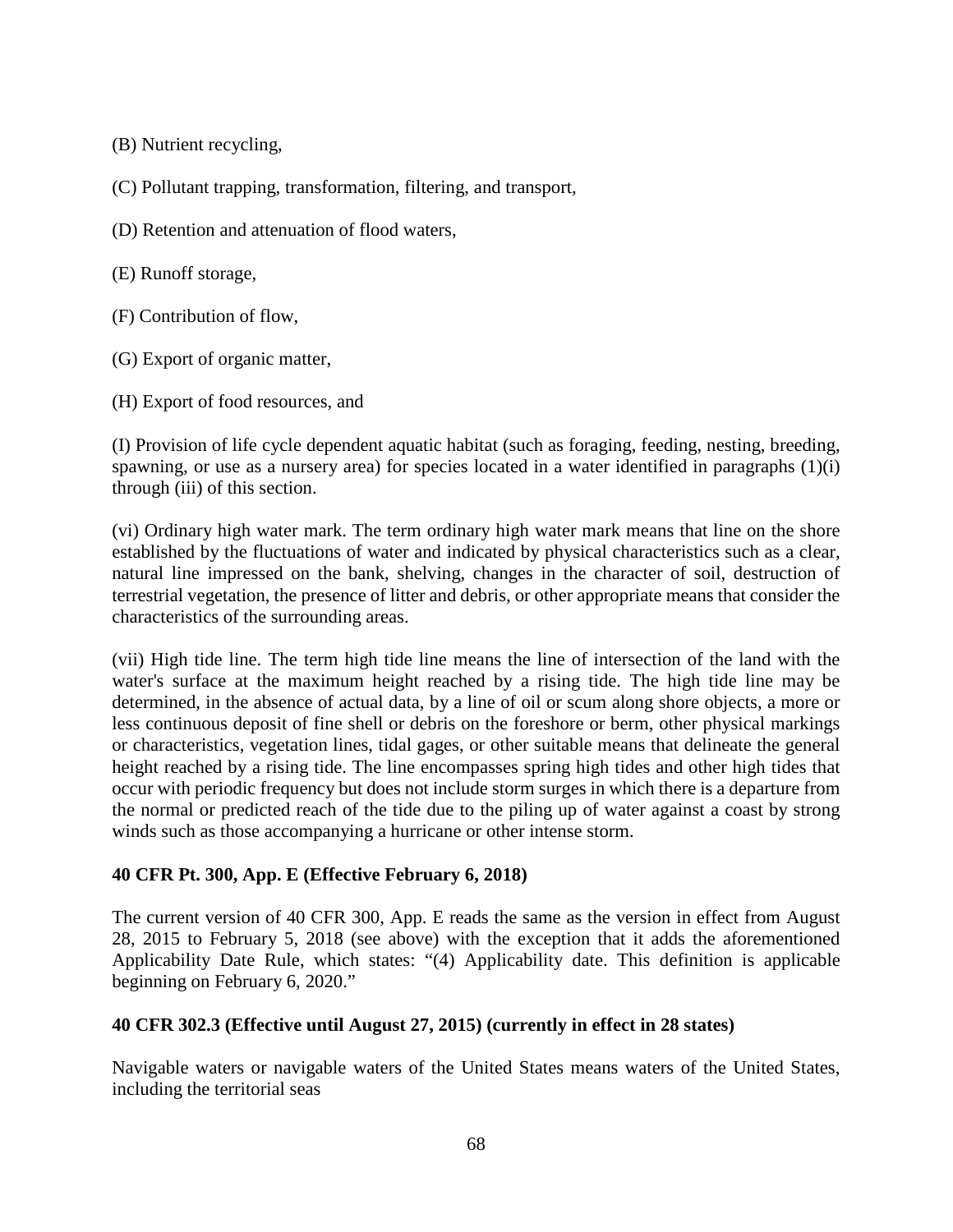## **40 CFR 302.3 (Effective August 28, 2015 to February 5, 2018) (currently in effect in 22 states, the District of Columbia, and the U.S. territories)**

Navigable waters means the waters of the United States, including the territorial seas. (1) For purposes of the Clean Water Act, 33 U.S.C. 1251 et seq. and its implementing regulations, subject to the exclusions in paragraph (2) of this definition, the term "waters of the United States" means:

(i) All waters which are currently used, were used in the past, or may be susceptible to use in interstate or foreign commerce, including all waters which are subject to the ebb and flow of the tide;

(ii) All interstate waters, including interstate wetlands;

(iii) The territorial seas;

(iv) All impoundments of waters otherwise identified as waters of the United States under this section;

(v) All tributaries, as defined in paragraph (3)(iii) of this definition, of waters identified in paragraphs  $(1)(i)$  through  $(iii)$  of this definition;

(vi) All waters adjacent to a water identified in paragraphs (1)(i) through (v) of this definition, including wetlands, ponds, lakes, oxbows, impoundments, and similar waters;

(vii) All waters in paragraphs  $(1)(vii)(A)$  through  $(E)$  of this definition where they are determined, on a case-specific basis, to have a significant nexus to a water identified in paragraphs (1)(i) through (iii) of this definition. The waters identified in each of paragraphs  $(1)(\n{\rm vii})(A)$  through  $(E)$ of this definition are similarly situated and shall be combined, for purposes of a significant nexus analysis, in the watershed that drains to the nearest water identified in paragraphs (1)(i) through (iii) of this definition. Waters identified in this paragraph shall not be combined with waters identified in paragraph (1)(vi) of this definition when performing a significant nexus analysis. If waters identified in this paragraph are also an adjacent water under paragraph (1)(vi), they are an adjacent water and no case-specific significant nexus analysis is required.

(A) Prairie potholes. Prairie potholes are a complex of glacially formed wetlands, usually occurring in depressions that lack permanent natural outlets, located in the upper Midwest.

(B) Carolina bays and Delmarva bays. Carolina bays and Delmarva bays are ponded, depressional wetlands that occur along the Atlantic coastal plain.

(C) Pocosins. Pocosins are evergreen shrub and tree dominated wetlands found predominantly along the Central Atlantic coastal plain.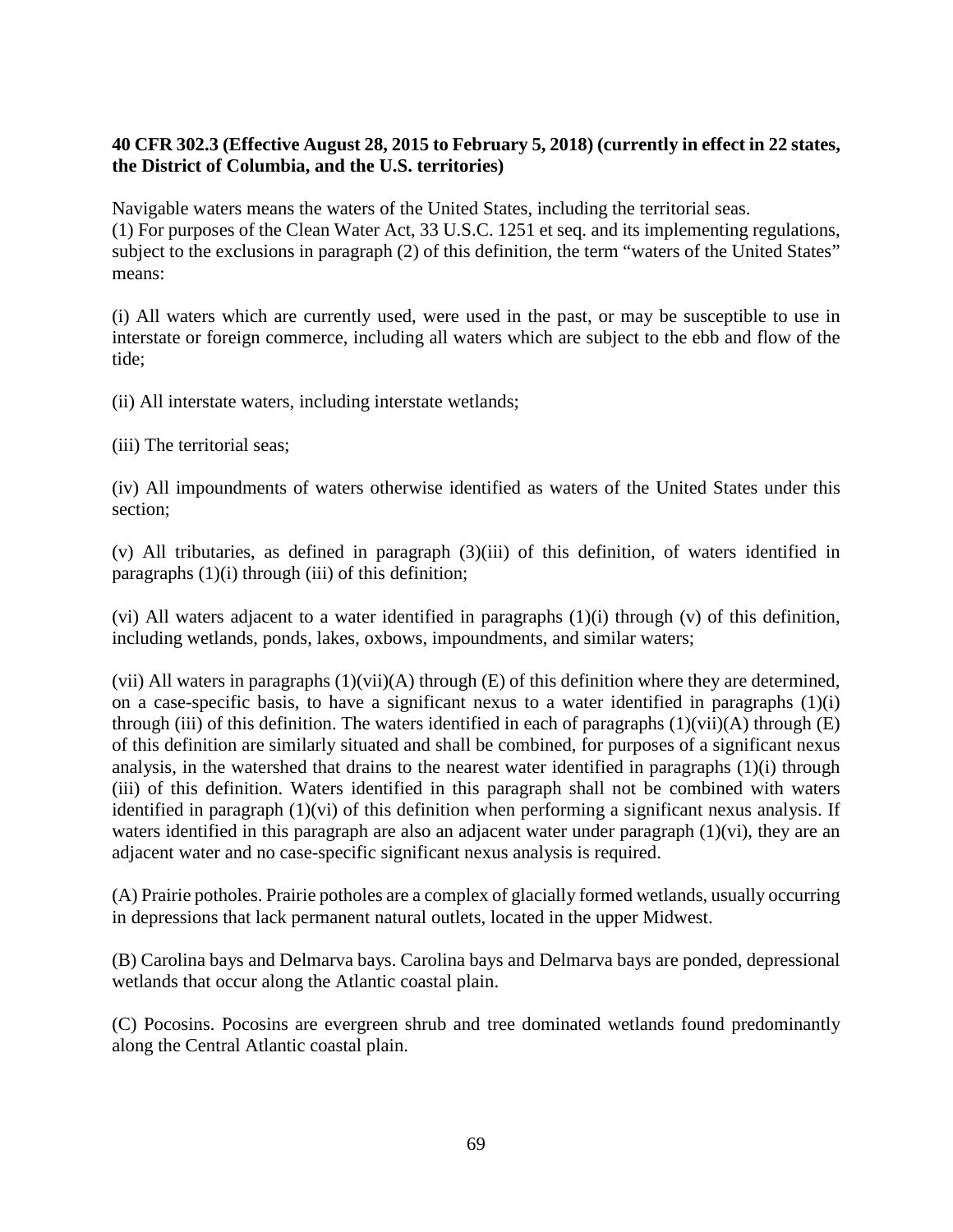(D) Western vernal pools. Western vernal pools are seasonal wetlands located in parts of California and associated with topographic depression, soils with poor drainage, mild, wet winters and hot, dry summers.

(E) Texas coastal prairie wetlands. Texas coastal prairie wetlands are freshwater wetlands that occur as a mosaic of depressions, ridges, intermound flats, and mima mound wetlands located along the Texas Gulf Coast.

(viii) All waters located within the 100–year floodplain of a water identified in paragraphs  $(1)(i)$ through (iii) of this definition and all waters located within 4,000 feet of the high tide line or ordinary high water mark of a water identified in paragraphs (1)(i) through (v) of this definition where they are determined on a case-specific basis to have a significant nexus to a water identified in paragraphs (1)(i) through (iii) of this definition. For waters determined to have a significant nexus, the entire water is a water of the United States if a portion is located within the 100–year floodplain of a water identified in paragraphs  $(1)(i)$  through  $(iii)$  of this definition or within 4,000 feet of the high tide line or ordinary high water mark. Waters identified in this paragraph shall not be combined with waters identified in paragraph (1)(vi) of this definition when performing a significant nexus analysis. If waters identified in this paragraph are also an adjacent water under paragraph (1)(vi), they are an adjacent water and no case-specific significant nexus analysis is required.

(2) The following are not "waters of the United States" even where they otherwise meet the terms of paragraphs (1)(iv) through (viii) of this definition.

(i) The following ditches:

(A) Ditches with ephemeral flow that are not a relocated tributary or excavated in a tributary.

(B) Ditches with intermittent flow that are not a relocated tributary, excavated in a tributary, or drain wetlands.

(C) Ditches that do not flow, either directly or through another water, into a water identified in paragraphs (1)(i) through (iii) of this definition.

(ii) The following features:

(A) Artificially irrigated areas that would revert to dry land should application of water to that area cease;

(B) Artificial, constructed lakes and ponds created in dry land such as farm and stock watering ponds, irrigation ponds, settling basins, fields flooded for rice growing, log cleaning ponds, or cooling ponds;

(C) Artificial reflecting pools or swimming pools created in dry land;

(D) Small ornamental waters created in dry land;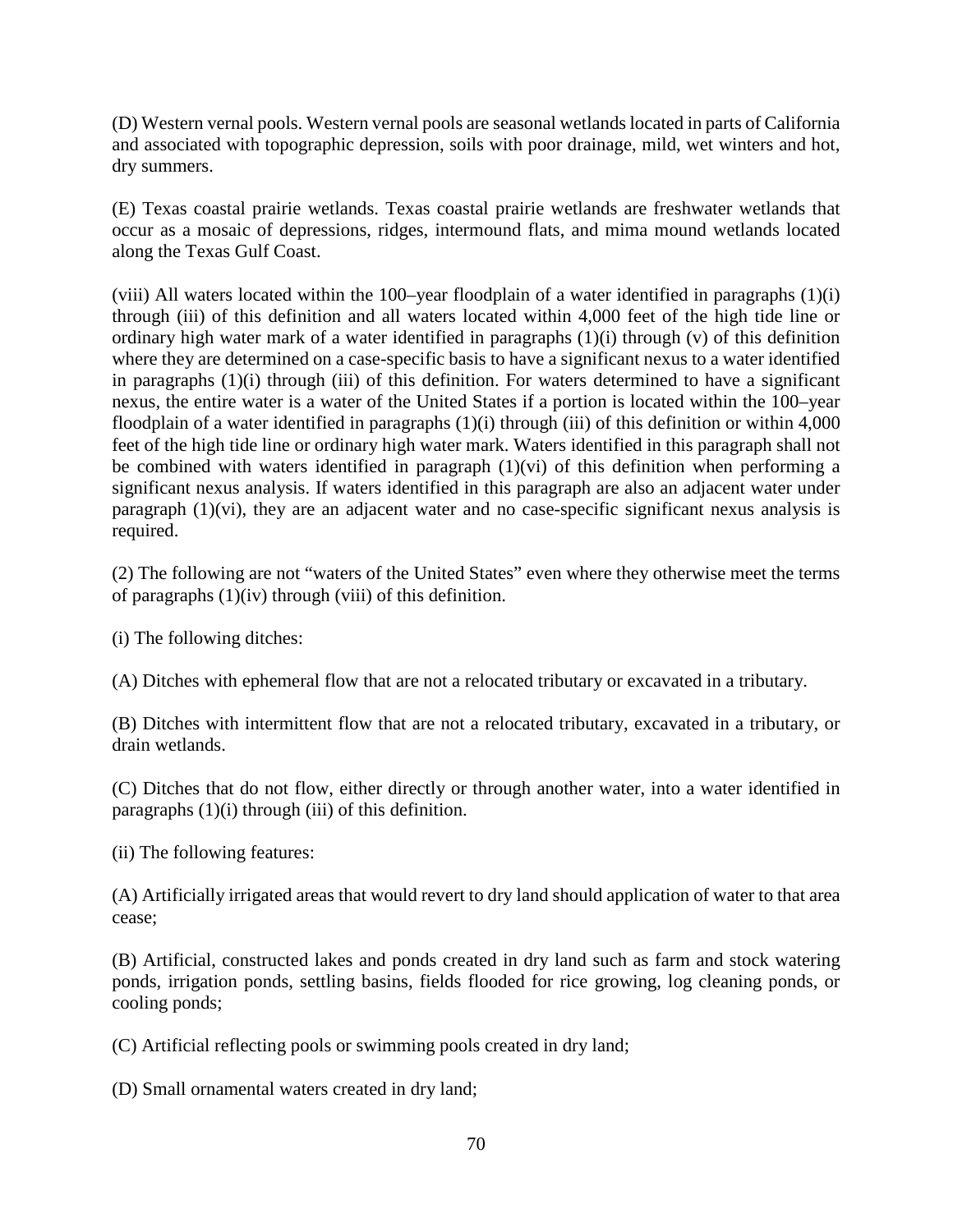(E) Water-filled depressions created in dry land incidental to mining or construction activity, including pits excavated for obtaining fill, sand, or gravel that fill with water;

(F) Erosional features, including gullies, rills, and other ephemeral features that do not meet the definition of tributary, non-wetland swales, and lawfully constructed grassed waterways; and

(G) Puddles.

(iii) Groundwater, including groundwater drained through subsurface drainage systems.

(iv) Stormwater control features constructed to convey, treat, or store stormwater that are created in dry land.

(v) Wastewater recycling structures constructed in dry land; detention and retention basins built for wastewater recycling; groundwater recharge basins; percolation ponds built for wastewater recycling; and water distributary structures built for wastewater recycling.

(3) In this definition, the following terms apply:

(i) Adjacent. The term adjacent means bordering, contiguous, or neighboring a water identified in paragraphs (1)(i) through (v) of this definition, including waters separated by constructed dikes or barriers, natural river berms, beach dunes, and the like. For purposes of adjacency, an open water such as a pond or lake includes any wetlands within or abutting its ordinary high water mark. Adjacency is not limited to waters located laterally to a water identified in paragraphs (1)(i) through (v) of this definition. Adjacent waters also include all waters that connect segments of a water identified in paragraphs  $(1)(i)$  through  $(v)$  or are located at the head of a water identified in paragraphs (1)(i) through (v) of this definition and are bordering, contiguous, or neighboring such water. Waters being used for established normal farming, ranching, and silviculture activities (33) U.S.C. 1344(f)) are not adjacent.

(ii) Neighboring. The term neighboring means:

(A) All waters located within 100 feet of the ordinary high water mark of a water identified in paragraphs (1)(i) through (v) of this definition. The entire water is neighboring if a portion is located within 100 feet of the ordinary high water mark;

(B) All waters located within the 100–year floodplain of a water identified in paragraphs (1)(i) through (v) of this definition and not more than 1,500 feet from the ordinary high water mark of such water. The entire water is neighboring if a portion is located within 1,500 feet of the ordinary high water mark and within the 100–year floodplain;

(C) All waters located within 1,500 feet of the high tide line of a water identified in paragraphs (1)(i) or (iii) of this definition, and all waters within 1,500 feet of the ordinary high water mark of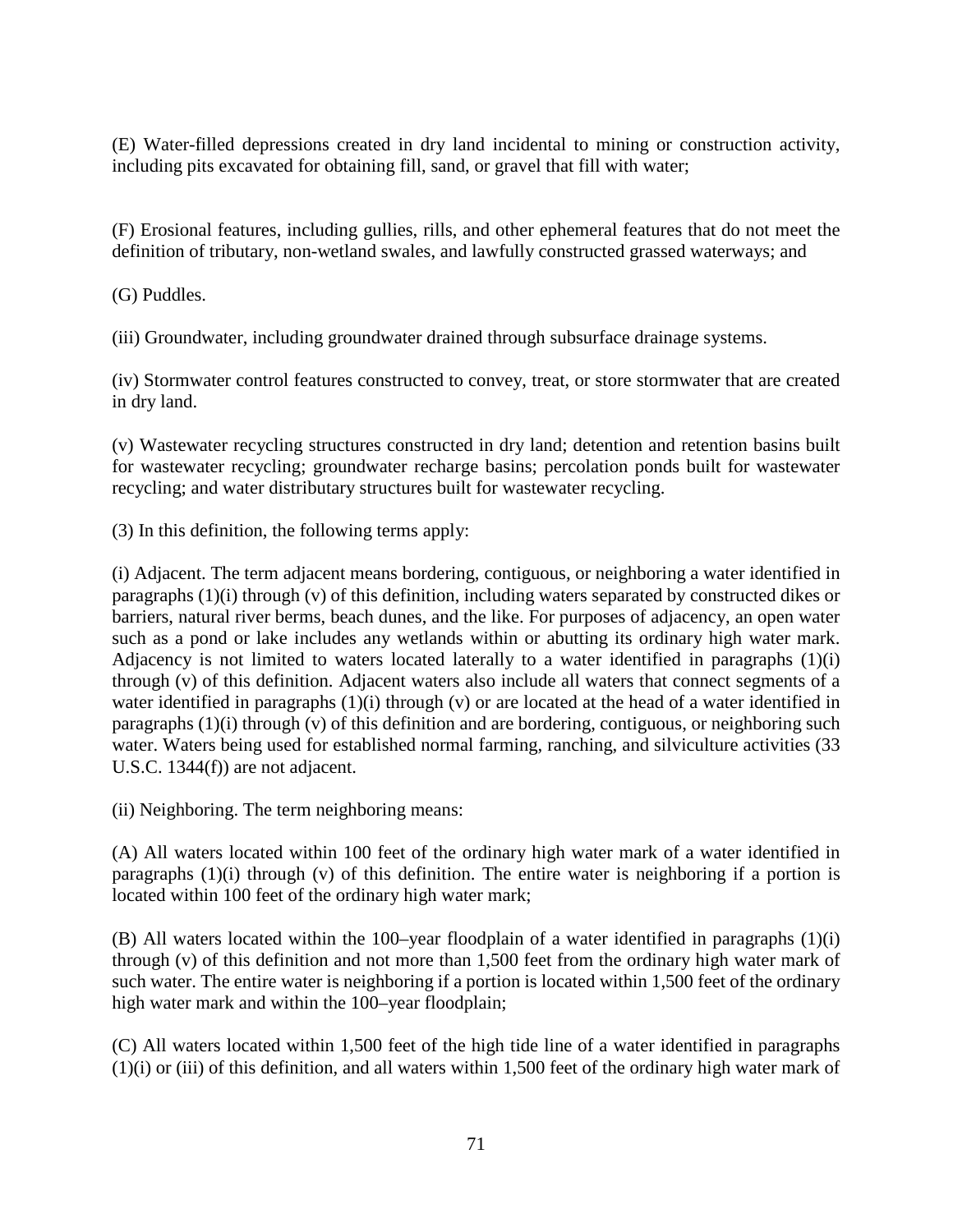the Great Lakes. The entire water is neighboring if a portion is located within 1,500 feet of the high tide line or within 1,500 feet of the ordinary high water mark of the Great Lakes.

(iii) Tributary and tributaries. The terms tributary and tributaries each mean a water that contributes flow, either directly or through another water (including an impoundment identified in paragraph (1)(iv) of this definition), to a water identified in paragraphs (1)(i) through (iii) of this definition that is characterized by the presence of the physical indicators of a bed and banks and an ordinary high water mark. These physical indicators demonstrate there is volume, frequency, and duration of flow sufficient to create a bed and banks and an ordinary high water mark, and thus to qualify as a tributary. A tributary can be a natural, man-altered, or man-made water and includes waters such as rivers, streams, canals, and ditches not excluded under paragraph (2) of this definition. A water that otherwise qualifies as a tributary under this definition does not lose its status as a tributary if, for any length, there are one or more constructed breaks (such as bridges, culverts, pipes, or dams), or one or more natural breaks (such as wetlands along the run of a stream, debris piles, boulder fields, or a stream that flows underground) so long as a bed and banks and an ordinary high water mark can be identified upstream of the break. A water that otherwise qualifies as a tributary under this definition does not lose its status as a tributary if it contributes flow through a water of the United States that does not meet the definition of tributary or through a nonjurisdictional water to a water identified in paragraphs (1)(i) through (iii) of this definition.

(iv) Wetlands. The term wetlands means those areas that are inundated or saturated by surface or groundwater at a frequency and duration sufficient to support, and that under normal circumstances do support, a prevalence of vegetation typically adapted for life in saturated soil conditions. Wetlands generally include swamps, marshes, bogs, and similar areas.

(v) Significant nexus. The term significant nexus means that a water, including wetlands, either alone or in combination with other similarly situated waters in the region, significantly affects the chemical, physical, or biological integrity of a water identified in paragraphs (1)(i) through (iii) of this definition. The term "in the region" means the watershed that drains to the nearest water identified in paragraphs (1)(i) through (iii) of this definition. For an effect to be significant, it must be more than speculative or insubstantial. Waters are similarly situated when they function alike and are sufficiently close to function together in affecting downstream waters. For purposes of determining whether or not a water has a significant nexus, the water's effect on downstream (1)(i) through (iii) waters shall be assessed by evaluating the aquatic functions identified in paragraphs  $(3)(v)(A)$  through (I) of this definition. A water has a significant nexus when any single function or combination of functions performed by the water, alone or together with similarly situated waters in the region, contributes significantly to the chemical, physical, or biological integrity of the nearest water identified in paragraphs (1)(i) through (iii) of this definition. Functions relevant to the significant nexus evaluation are the following:

- (A) Sediment trapping,
- (B) Nutrient recycling,
- (C) Pollutant trapping, transformation, filtering, and transport,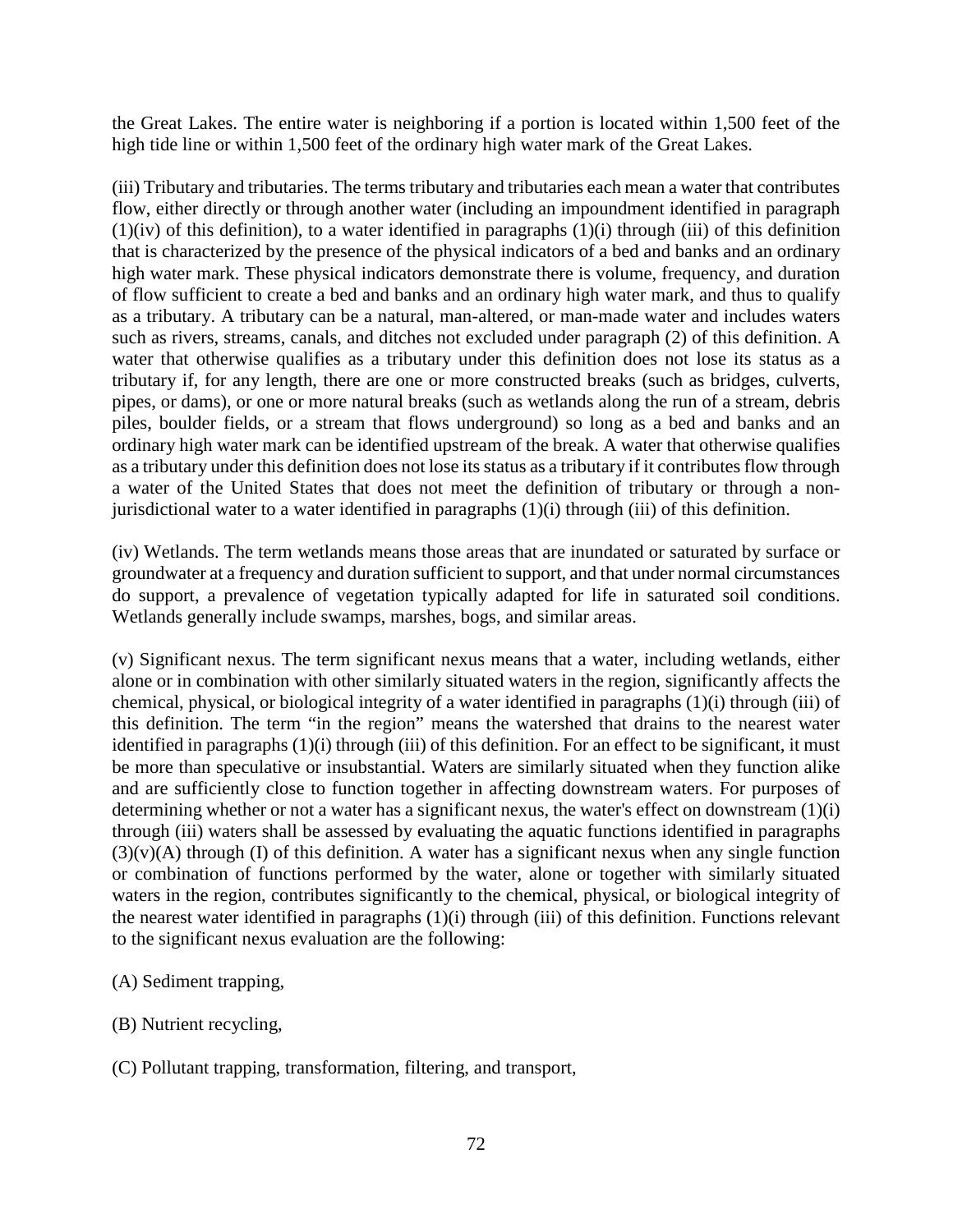(D) Retention and attenuation of flood waters,

- (E) Runoff storage,
- (F) Contribution of flow,
- (G) Export of organic matter,
- (H) Export of food resources, and

(I) Provision of life cycle dependent aquatic habitat (such as foraging, feeding, nesting, breeding, spawning, or use as a nursery area) for species located in a water identified in paragraphs (1)(i) through (iii) of this section.

(vi) Ordinary high water mark. The term ordinary high water mark means that line on the shore established by the fluctuations of water and indicated by physical characteristics such as a clear, natural line impressed on the bank, shelving, changes in the character of soil, destruction of terrestrial vegetation, the presence of litter and debris, or other appropriate means that consider the characteristics of the surrounding areas.

(vii) High tide line. The term high tide line means the line of intersection of the land with the water's surface at the maximum height reached by a rising tide. The high tide line may be determined, in the absence of actual data, by a line of oil or scum along shore objects, a more or less continuous deposit of fine shell or debris on the foreshore or berm, other physical markings or characteristics, vegetation lines, tidal gages, or other suitable means that delineate the general height reached by a rising tide. The line encompasses spring high tides and other high tides that occur with periodic frequency but does not include storm surges in which there is a departure from the normal or predicted reach of the tide due to the piling up of water against a coast by strong winds such as those accompanying a hurricane or other intense storm.

## **40 CFR 302.3 (Effective as of August 1, 2018)**

The current version of 40 CFR 302.3 reads the same as the version in effect from August 28, 2015 to February 5, 2018 (see above) with the exception that it adds the aforementioned Applicability Date Rule, which states: "(4) Applicability date. This definition is applicable beginning on February 6, 2020."

## **40 CFR 401.11 (Effective until August 27, 2015) (currently in effect in 28 states)**

(l) The term navigable waters includes: All navigable waters of the United States; tributaries of navigable waters of the United States; interstate waters; intrastate lakes, rivers, and streams which are utilized by interstate travelers for recreational or other purposes; intrastate lakes, rivers, and streams from which fish or shellfish are taken and sold in interstate commerce; and intrastate lakes, rivers, and streams which are utilized for industrial purposes by industries in interstate commerce. Navigable waters do not include prior converted cropland. Notwithstanding the determination of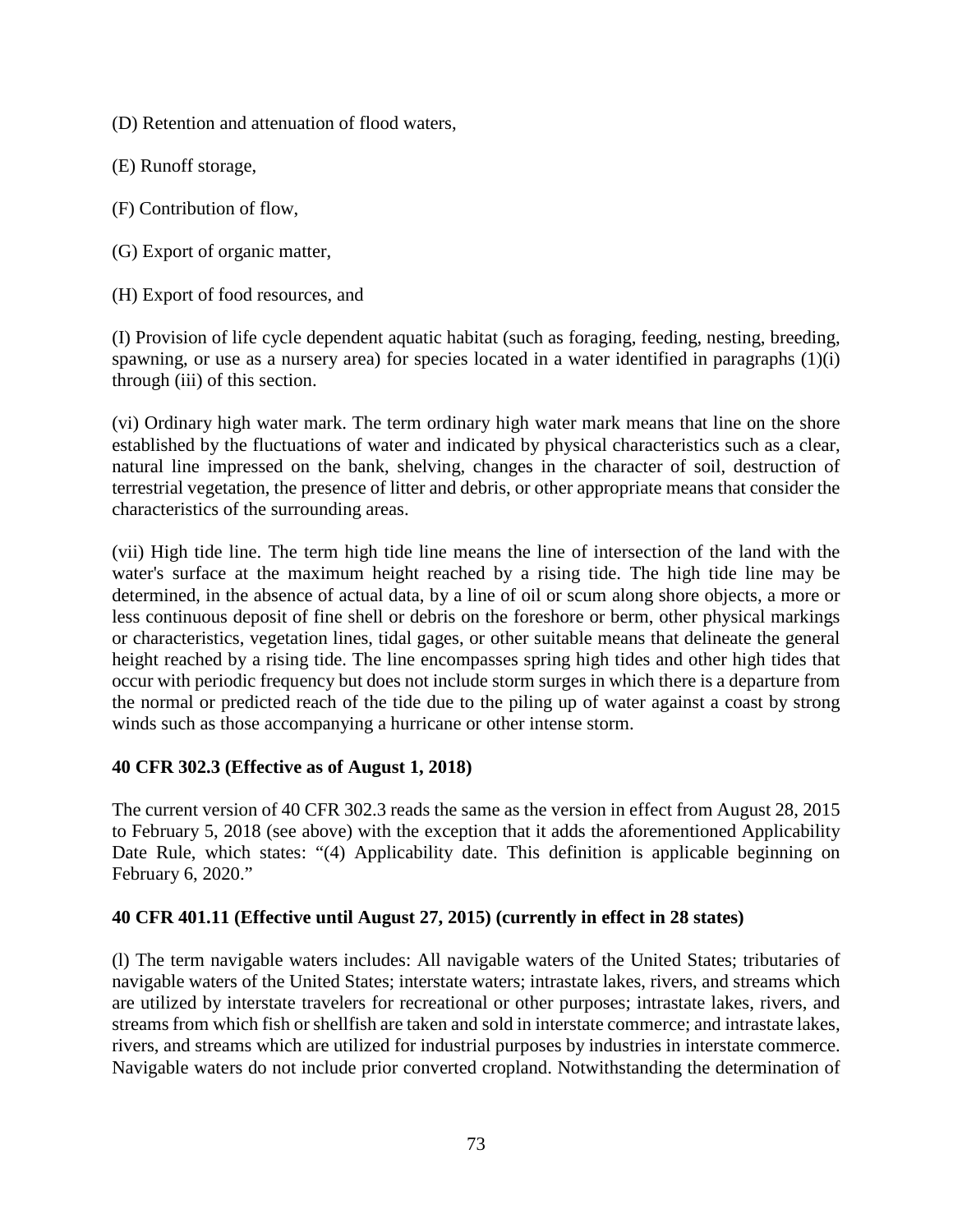an area's status as prior converted cropland by any other federal agency, for the purposes of the Clean Water Act, the final authority regarding Clean Water Act jurisdiction remains with EPA.

## **40 CFR 401.11 (Effective from August 28, 2015 to February 5, 2018) (currently in effect in 22 states, the District of Columbia, and the U.S. territories)**

(l) The term navigable waters means the waters of the United States, including the territorial seas.

(1) For purposes of the Clean Water Act, 33 U.S.C. 1251 et seq. and its implementing regulations, subject to the exclusions in paragraph (1)(2) of this section, the term "waters of the United States" means:

(i) All waters which are currently used, were used in the past, or may be susceptible to use in interstate or foreign commerce, including all waters which are subject to the ebb and flow of the tide;

(ii) All interstate waters, including interstate wetlands;

(iii) The territorial seas;

(iv) All impoundments of waters otherwise identified as waters of the United States under this section;

(v) All tributaries, as defined in paragraph  $(1)(3)(iii)$  of this section, of waters identified in paragraphs  $(l)(1)(i)$  through (iii) of this section;

(vi) All waters adjacent to a water identified in paragraphs  $(l)(1)(i)$  through (v) of this section, including wetlands, ponds, lakes, oxbows, impoundments, and similar waters;

(vii) All waters in paragraphs  $(l)(1)(vii)(A)$  through (E) of this section where they are determined, on a case-specific basis, to have a significant nexus to a water identified in paragraphs (1)(i) through (iii) of this section. The waters identified in each of paragraphs  $(l)(1)(\n{\rm vii})(A)$  through  $(E)$ of this section are similarly situated and shall be combined, for purposes of a significant nexus analysis, in the watershed that drains to the nearest water identified in paragraphs  $(l)(1)(i)$  through (iii) of this section. Waters identified in this paragraph shall not be combined with waters identified in paragraph  $(l)(1)(vi)$  of this section when performing a significant nexus analysis. If waters identified in this paragraph are also an adjacent water under paragraph  $(l)(1)(vi)$ , they are an adjacent water and no case-specific significant nexus analysis is required.

(A) Prairie potholes. Prairie potholes are a complex of glacially formed wetlands, usually occurring in depressions that lack permanent natural outlets, located in the upper Midwest.

(B) Carolina bays and Delmarva bays. Carolina bays and Delmarva bays are ponded, depressional wetlands that occur along the Atlantic coastal plain.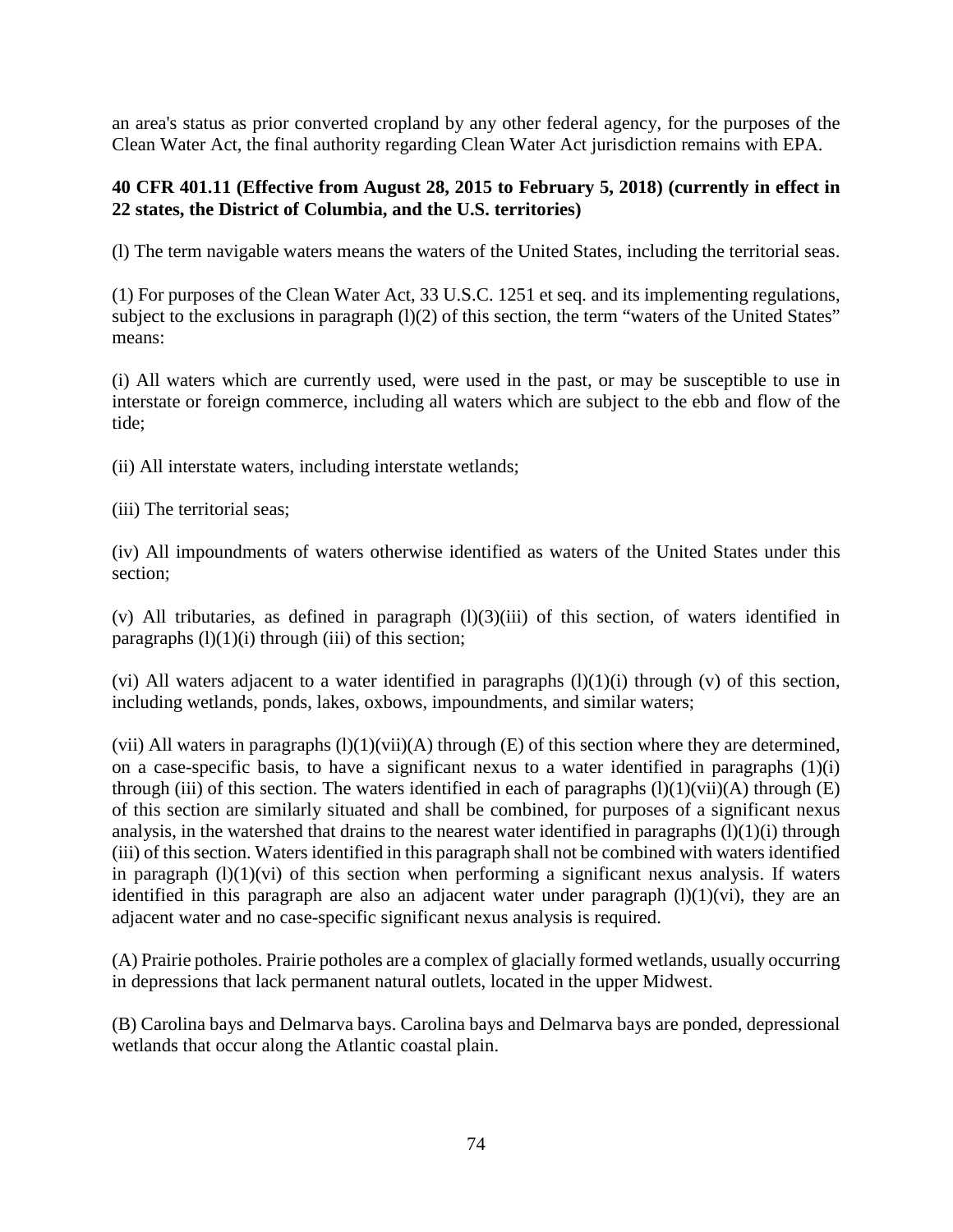(C) Pocosins. Pocosins are evergreen shrub and tree dominated wetlands found predominantly along the Central Atlantic coastal plain.

(D) Western vernal pools. Western vernal pools are seasonal wetlands located in parts of California and associated with topographic depression, soils with poor drainage, mild, wet winters and hot, dry summers.

(E) Texas coastal prairie wetlands. Texas coastal prairie wetlands are freshwater wetlands that occur as a mosaic of depressions, ridges, intermound flats, and mima mound wetlands located along the Texas Gulf Coast.

(viii) All waters located within the 100–year floodplain of a water identified in  $(l)(1)(i)$  through (iii) of this section and all waters located within 4,000 feet of the high tide line or ordinary high water mark of a water identified in paragraphs  $(l)(1)(i)$  through  $(v)$  of this section where they are determined on a case-specific basis to have a significant nexus to a water identified in paragraphs  $(l)(1)(i)$  through (iii) of this section. For waters determined to have a significant nexus, the entire water is a water of the United States if a portion is located within the 100–year floodplain of a water identified in paragraphs  $(l)(1)(i)$  through (iii) of this section or within 4,000 feet of the high tide line or ordinary high water mark. Waters identified in this paragraph shall not be combined with waters identified in paragraph  $(l)(1)(vi)$  of this section when performing a significant nexus analysis. If waters identified in this paragraph are also an adjacent water under paragraph  $(l)(1)(vi)$ , they are an adjacent water and no case-specific significant nexus analysis is required.

(2) The following are not "waters of the United States" even where they otherwise meet the terms of paragraphs  $(l)(1)(iv)$  through (viii) of this section.

(i) Prior converted cropland. Notwithstanding the determination of an area's status as prior converted cropland by any other Federal agency, for the purposes of the Clean Water Act, the final authority regarding Clean Water Act jurisdiction remains with EPA.

(ii) The following ditches:

(A) Ditches with ephemeral flow that are not a relocated tributary or excavated in a tributary.

(B) Ditches with intermittent flow that are not a relocated tributary, excavated in a tributary, or drain wetlands.

(C) Ditches that do not flow, either directly or through another water, into a water identified in paragraphs  $(l)(1)(i)$  through (iii) of this section.

(iii) The following features:

(A) Artificially irrigated areas that would revert to dry land should application of water to that area cease;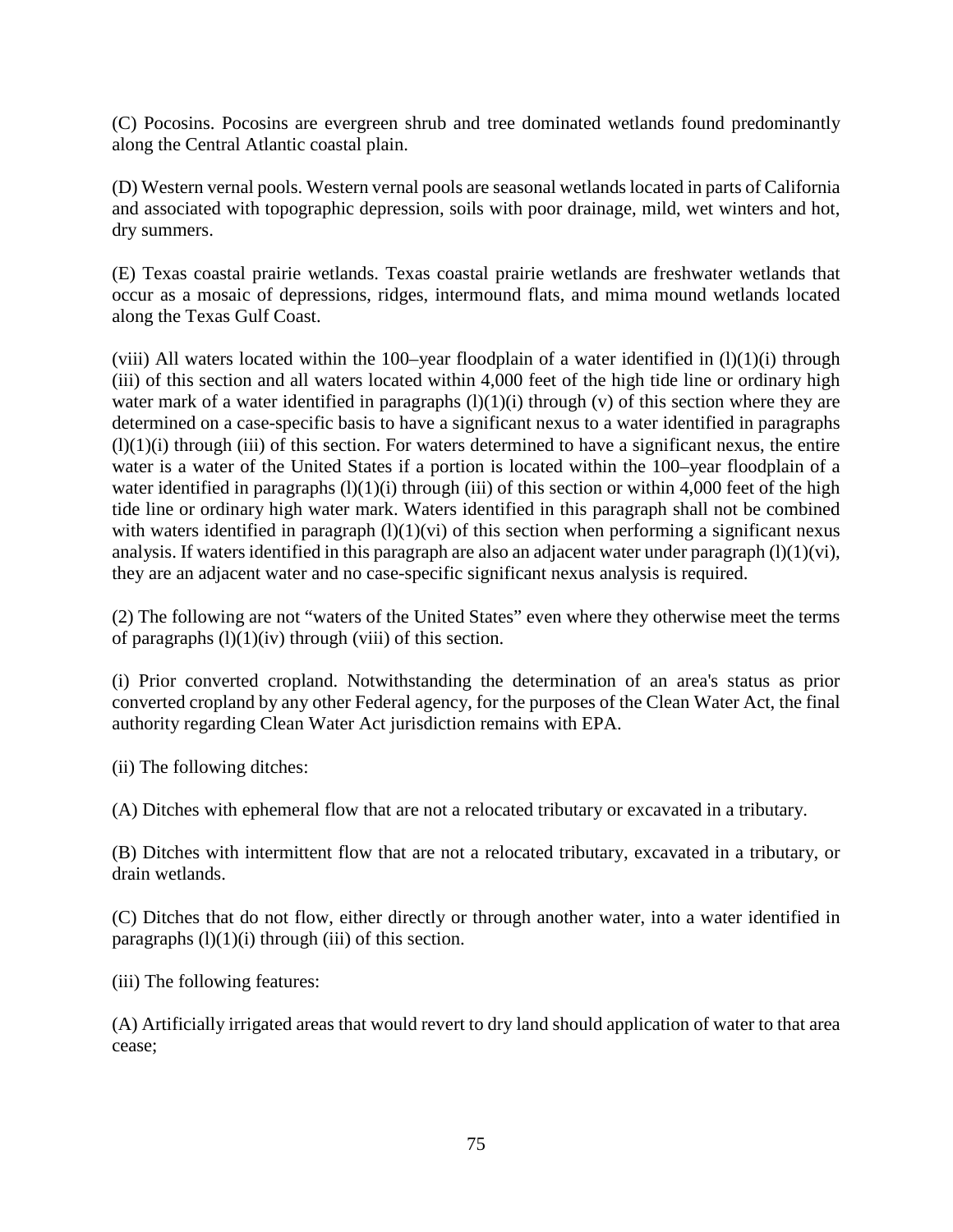(B) Artificial, constructed lakes and ponds created in dry land such as farm and stock watering ponds, irrigation ponds, settling basins, fields flooded for rice growing, log cleaning ponds, or cooling ponds;

(C) Artificial reflecting pools or swimming pools created in dry land;

(D) Small ornamental waters created in dry land;

(E) Water-filled depressions created in dry land incidental to mining or construction activity, including pits excavated for obtaining fill, sand, or gravel that fill with water;

(F) Erosional features, including gullies, rills, and other ephemeral features that do not meet the definition of tributary, non-wetland swales, and lawfully constructed grassed waterways; and

(G) Puddles.

(iv) Groundwater, including groundwater drained through subsurface drainage systems.

(v) Stormwater control features constructed to convey, treat, or store stormwater that are created in dry land.

(vi) Wastewater recycling structures constructed in dry land; detention and retention basins built for wastewater recycling; groundwater recharge basins; percolation ponds built for wastewater recycling; and water distributary structures built for wastewater recycling.

(3) In this paragraph (l), the following terms apply:

(i) Adjacent. The term adjacent means bordering, contiguous, or neighboring a water identified in paragraphs  $(l)(1)(i)$  through (v) of this section, including waters separated by constructed dikes or barriers, natural river berms, beach dunes, and the like. For purposes of adjacency, an open water such as a pond or lake includes any wetlands within or abutting its ordinary high water mark. Adjacency is not limited to waters located laterally to a water identified in paragraphs  $(1)(1)(i)$ through (v) of this section. Adjacent waters also include all waters that connect segments of a water identified in paragraphs  $(l)(1)(i)$  through  $(v)$  or are located at the head of a water identified in paragraphs  $(l)(1)(i)$  through (v) of this section and are bordering, contiguous, or neighboring such water. Waters being used for established normal farming, ranching, and silviculture activities (33) U.S.C. 1344(f)) are not adjacent.

(ii) Neighboring. The term neighboring means:

(A) All waters located within 100 feet of the ordinary high water mark of a water identified in paragraphs  $(1)(1)(i)$  through  $(v)$  of this section. The entire water is neighboring if a portion is located within 100 feet of the ordinary high water mark;

(B) All waters located within the 100–year floodplain of a water identified in paragraphs  $(l)(1)(i)$ through (v) of this section and not more than 1,500 feet from the ordinary high water mark of such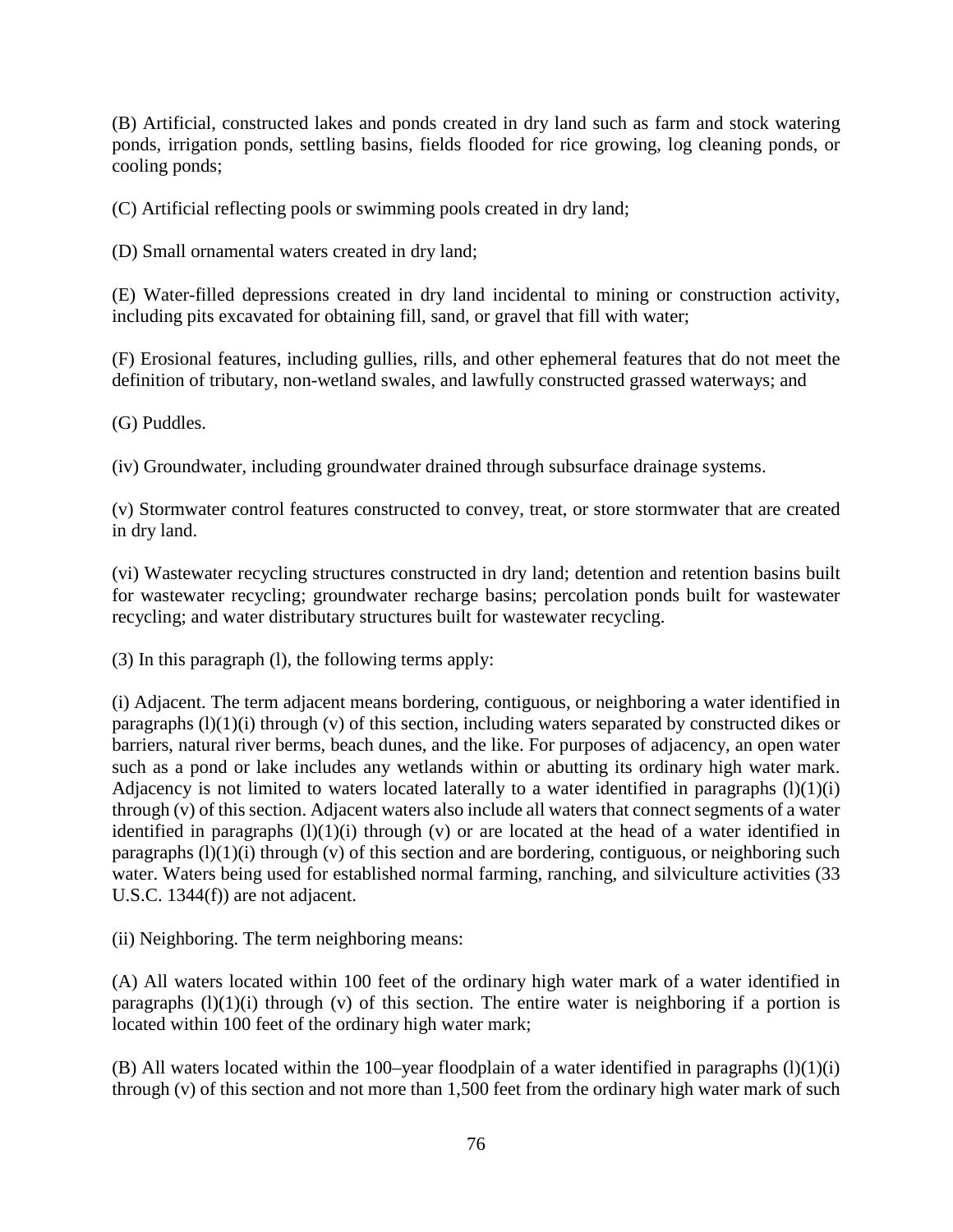water. The entire water is neighboring if a portion is located within 1,500 feet of the ordinary high water mark and within the 100–year floodplain;

(C) All waters located within 1,500 feet of the high tide line of a water identified in paragraphs  $(l)(1)(i)$  or (iii) of this section, and all waters within 1,500 feet of the ordinary high water mark of the Great Lakes. The entire water is neighboring if a portion is located within 1,500 feet of the high tide line or within 1,500 feet of the ordinary high water mark of the Great Lakes.

(iii) Tributary and tributaries. The terms tributary and tributaries each mean a water that contributes flow, either directly or through another water (including an impoundment identified in paragraph  $(l)(1)(iv)$  of this section), to a water identified in paragraphs  $(l)(1)(i)$  through (iii) of this section that is characterized by the presence of the physical indicators of a bed and banks and an ordinary high water mark. These physical indicators demonstrate there is volume, frequency, and duration of flow sufficient to create a bed and banks and an ordinary high water mark, and thus to qualify as a tributary. A tributary can be a natural, man-altered, or man-made water and includes waters such as rivers, streams, canals, and ditches not excluded under paragraph (l)(2) of this section. A water that otherwise qualifies as a tributary under this definition does not lose its status as a tributary if, for any length, there are one or more constructed breaks (such as bridges, culverts, pipes, or dams), or one or more natural breaks (such as wetlands along the run of a stream, debris piles, boulder fields, or a stream that flows underground) so long as a bed and banks and an ordinary high water mark can be identified upstream of the break. A water that otherwise qualifies as a tributary under this definition does not lose its status as a tributary if it contributes flow through a water of the United States that does not meet the definition of tributary or through a nonjurisdictional water to a water identified in paragraphs  $(l)(1)(i)$  through (iii) of this section.

(iv) Wetlands. The term wetlands means those areas that are inundated or saturated by surface or groundwater at a frequency and duration sufficient to support, and that under normal circumstances do support, a prevalence of vegetation typically adapted for life in saturated soil conditions. Wetlands generally include swamps, marshes, bogs, and similar areas.

(v) Significant nexus. The term significant nexus means that a water, including wetlands, either alone or in combination with other similarly situated waters in the region, significantly affects the chemical, physical, or biological integrity of a water identified in paragraphs  $(l)(1)(i)$  through (iii) of this section. The term "in the region" means the watershed that drains to the nearest water identified in paragraphs  $(l)(1)(i)$  through (iii) of this section. For an effect to be significant, it must be more than speculative or insubstantial. Waters are similarly situated when they function alike and are sufficiently close to function together in affecting downstream waters. For purposes of determining whether or not a water has a significant nexus, the water's effect on downstream (1)(i) through (iii) waters shall be assessed by evaluating the aquatic functions identified in paragraphs  $(l)(3)(v)(A)$  through (I) of this section. A water has a significant nexus when any single function or combination of functions performed by the water, alone or together with similarly situated waters in the region, contributes significantly to the chemical, physical, or biological integrity of the nearest water identified in paragraphs  $(l)(1)(i)$  through (iii) of this section. Functions relevant to the significant nexus evaluation are the following:

(A) Sediment trapping,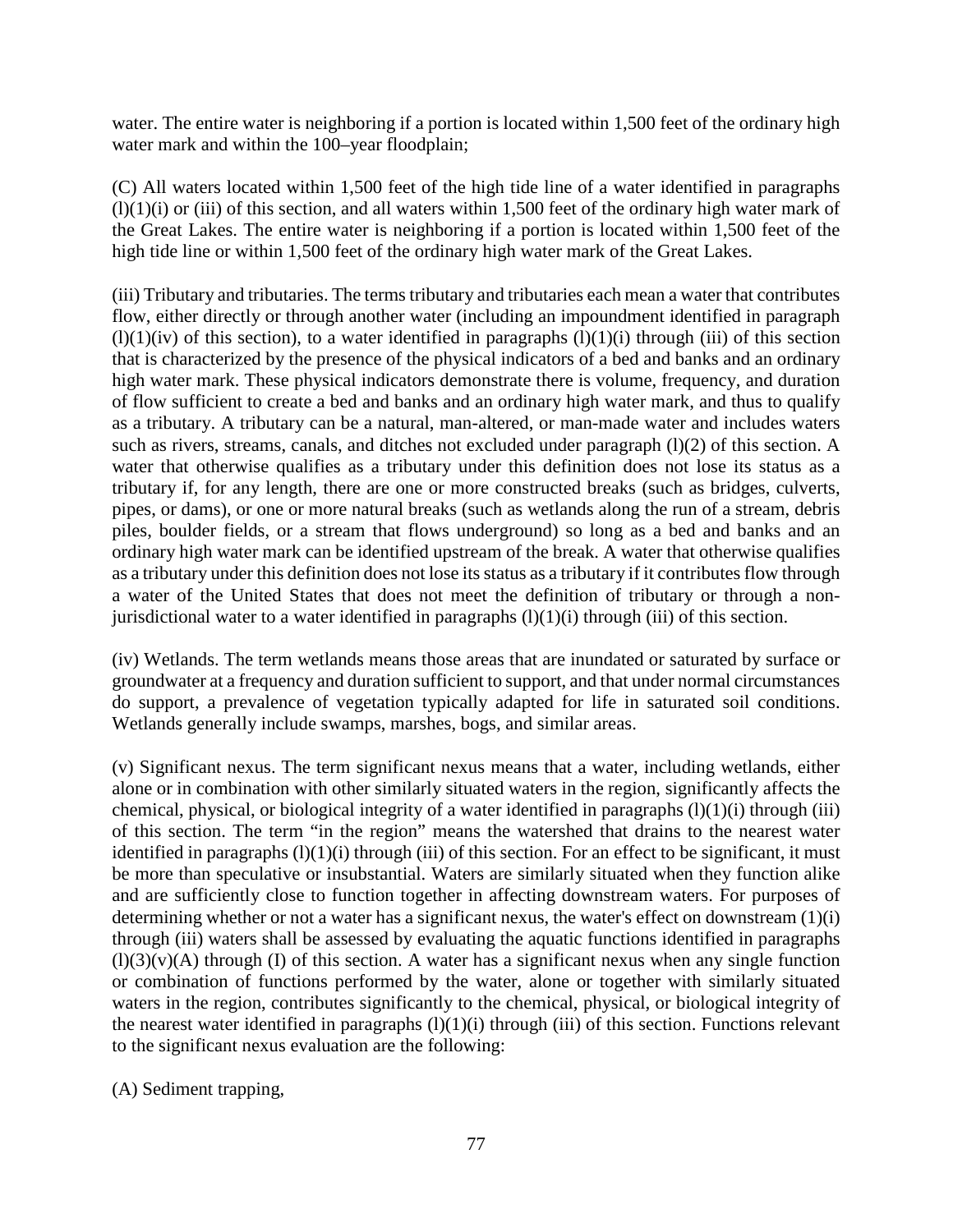(B) Nutrient recycling,

(C) Pollutant trapping, transformation, filtering, and transport,

(D) Retention and attenuation of flood waters,

(E) Runoff storage,

(F) Contribution of flow,

(G) Export of organic matter,

(H) Export of food resources, and

(I) Provision of life cycle dependent aquatic habitat (such as foraging, feeding, nesting, breeding, spawning, or use as a nursery area) for species located in a water identified in paragraphs  $(l)(1)(i)$ through (iii) of this section.

(vi) Ordinary high water mark. The term ordinary high water mark means that line on the shore established by the fluctuations of water and indicated by physical characteristics such as a clear, natural line impressed on the bank, shelving, changes in the character of soil, destruction of terrestrial vegetation, the presence of litter and debris, or other appropriate means that consider the characteristics of the surrounding areas.

(vii) High tide line. The term high tide line means the line of intersection of the land with the water's surface at the maximum height reached by a rising tide. The high tide line may be determined, in the absence of actual data, by a line of oil or scum along shore objects, a more or less continuous deposit of fine shell or debris on the foreshore or berm, other physical markings or characteristics, vegetation lines, tidal gages, or other suitable means that delineate the general height reached by a rising tide. The line encompasses spring high tides and other high tides that occur with periodic frequency but does not include storm surges in which there is a departure from the normal or predicted reach of the tide due to the piling up of water against a coast by strong winds such as those accompanying a hurricane or other intense storm.

## **40 CFR 401.11 (Effective as of February 6, 2018)**

The current version of 40 CFR 401.11 reads the same as the version in effect from August 28, 2015 to February 5, 2018 (see above) with the exception that it adds the aforementioned Applicability Date Rule, which states: "(4) Applicability date. This definition is applicable beginning on February 6, 2020."

**IV. APPENDIX B. PROPOSED RULE. "Revised Definition of 'Waters of the United States'"—33 CFR 328.3; 40 CFR 110.1; 40 CFR 112.2; 40 CFR 116.3; 40 CFR 117.1; 40 CFR 122.2; 40 CFR 230.3; 40 CFR 232.2; 40 CFR 300.5; 40 C.F.R. Pt. 300, App. E; 40 CFR 302.3; and 40 CFR 401.11.**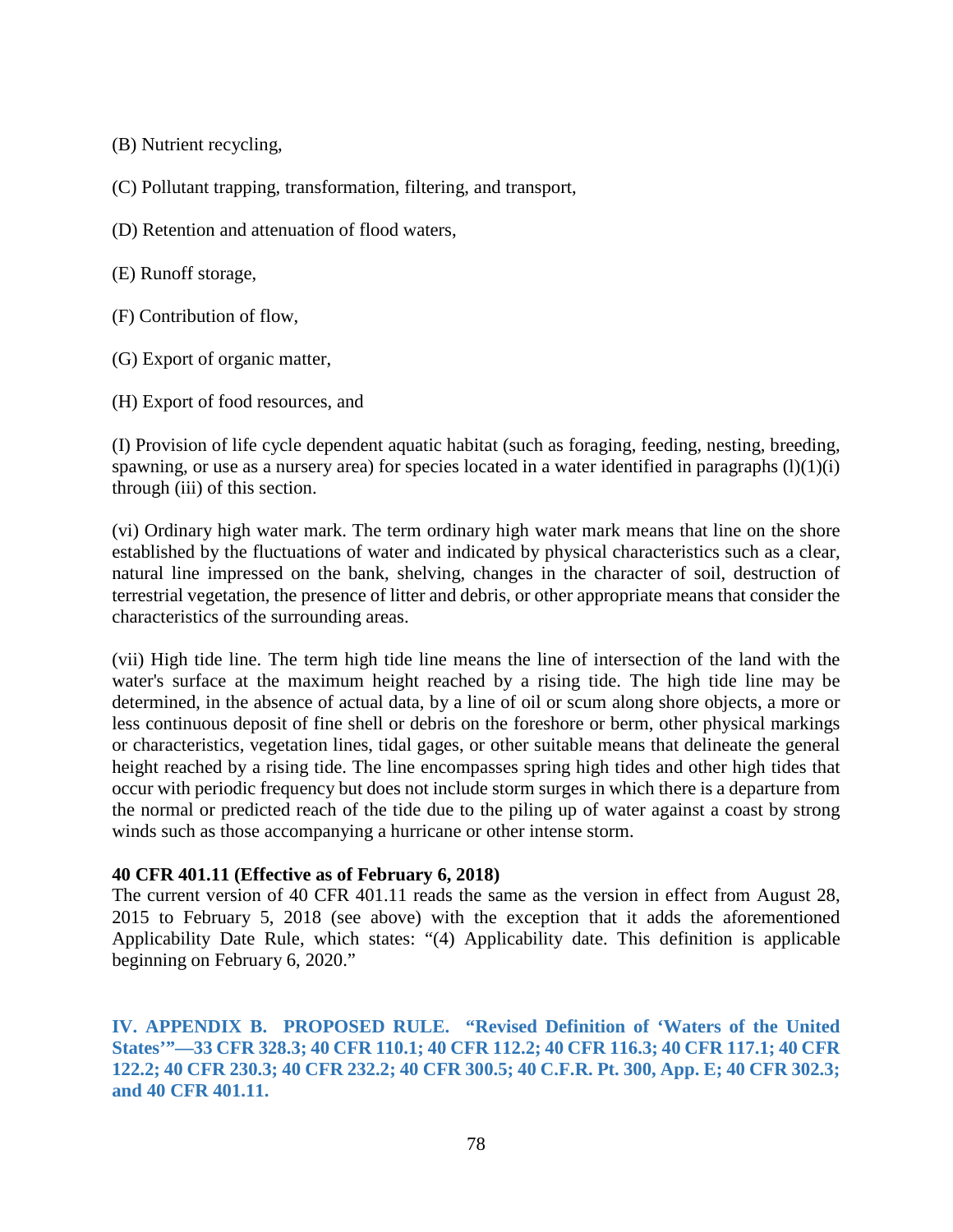## **Title 33—Navigation and Navigable Waters**

For the reasons set forth in the preamble, the Corps of Engineers proposes to amend 33 CFR part 328 as follows:

## **PART 328—DEFINITION OF WATERS OF THE UNITED STATES**

**1.** The authority citation for part 328 continues to read as follows:

**Authority**: 33 U.S.C. 1251 et seq.

**2.** Section 328.3 is revised to read as follows:

## § 328.3 **Definitions.**

For the purpose of this regulation these terms are defined as follows:

(a) For purposes of the Clean Water Act, 33 U.S.C. 1251 *et seq.* and its implementing regulations, subject to the exclusions in paragraph (b) of this section, the term "waters of the United States" means:

(1) Waters which are currently used, or were used in the past, or may be susceptible to use in interstate or foreign commerce, including the territorial seas and waters which are subject to the ebb and flow of the tide;

(2) Tributaries of waters identified in paragraph (a)(1) of this section;

(3) Ditches that satisfy any of the conditions identified in paragraph (a)(1) of this section, ditches constructed in a tributary or that relocate or alter a tributary as long as those ditches also satisfy the conditions of the tributary definition, and ditches constructed in an adjacent wetland as long as those ditches also satisfy the conditions of the tributary definition;

(4) Lakes and ponds that satisfy any of the conditions identified in paragraph (a)(1) of this section, lakes and ponds that contribute perennial or intermittent flow to a water identified in paragraph  $(a)(1)$  in a typical year either directly or indirectly through a water(s) identified in paragraphs  $(a)(2)$ through (6) of this section or through water features identified in paragraph (b) of this section so long as those water features convey perennial or intermittent flow downstream, and lakes and ponds that are flooded by a water identified in paragraphs (a)(1) through (5) of this section in a typical year;

(5) Impoundments of waters identified in paragraphs (a)(1) through (4) and (6) of this section; and

(6) Adjacent wetlands to waters identified in paragraphs (a)(1) through (5) of this section.

(b) The following are not "waters of the United States":

(1) Waters or water features that are not identified in paragraphs (a)(1) through (6) of this section;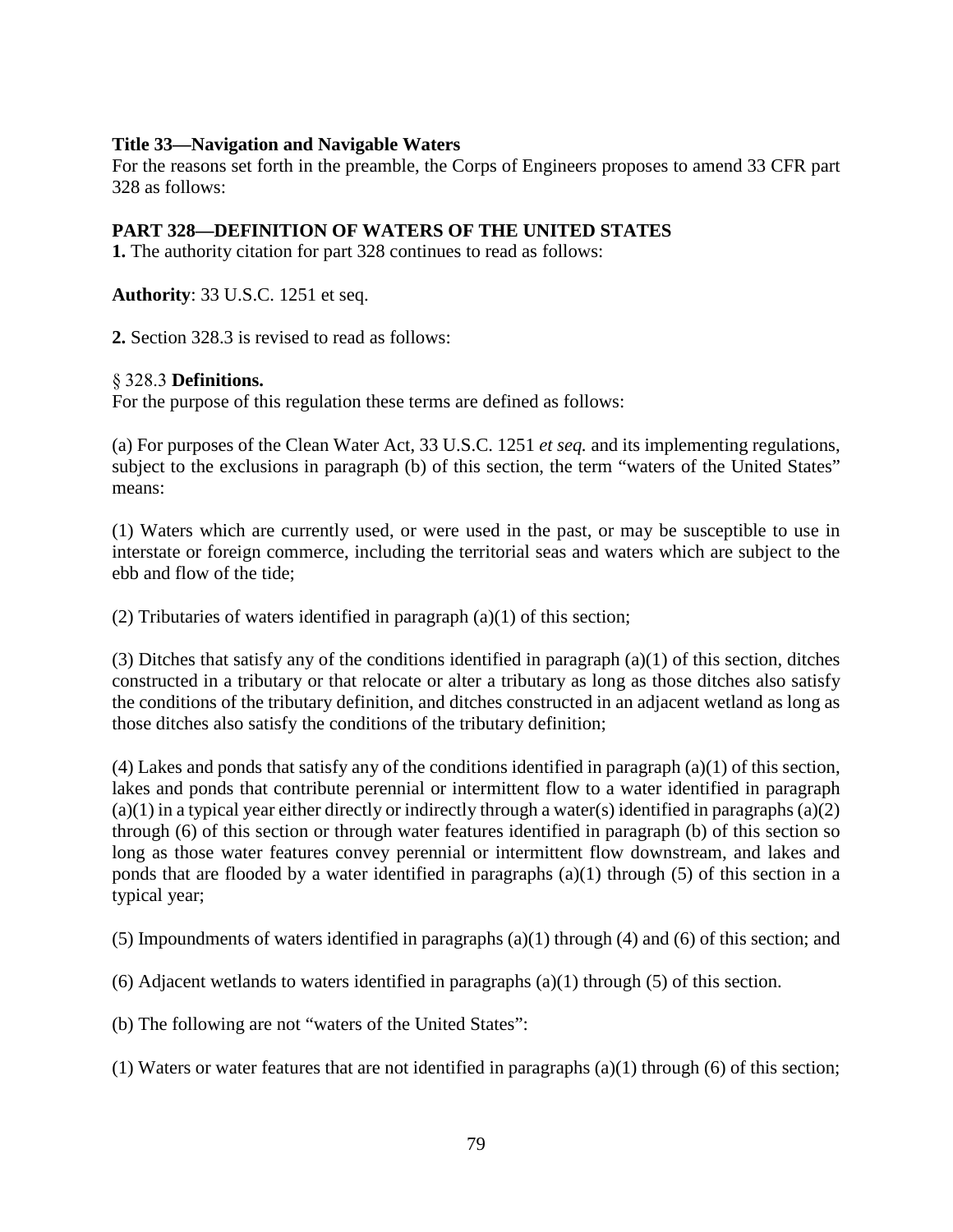(2) Groundwater, including groundwater drained through subsurface drainage systems;

(3) Ephemeral features and diffuse stormwater run-off, including directional sheet flow over upland;

(4) Ditches that are not identified in paragraph  $(a)(3)$  of this section;

(5) Prior converted cropland;

(6) Artificially irrigated areas, including fields flooded for rice or cranberry growing, that would revert to upland should application of irrigation water to that area cease;

(7) Artificial lakes and ponds constructed in upland (including water storage reservoirs, farm and stock watering ponds, and log cleaning ponds) which are not identified in paragraph (a)(4) or (5) of this section;

(8) Water-filled depressions created in upland incidental to mining or construction activity, and pits excavated in upland for the purpose of obtaining fill, sand, or gravel;

(9) Stormwater control features excavated or constructed in upland to convey, treat, infiltrate or store stormwater run-off;

(10) Wastewater recycling structures constructed in upland, such as detention, retention and infiltration basins and ponds, and groundwater recharge basins; and

(11) Waste treatment systems.

(c) Definitions: In this section, the following definitions apply:

(1) *Adjacent wetlands*. The term *adjacent wetlands* means wetlands that abut or have a direct hydrologic surface connection to a water identified in paragraphs (a)(1) through (5) of this section in a typical year. Abut means to touch at least at one point or side of a water identified in paragraphs  $(a)(1)$  through (5) of this section. A direct hydrologic surface connection occurs as a result of inundation from a paragraph  $(a)(1)$  through (5) water to a wetland or via perennial or intermittent flow between a wetland and a paragraph (a)(1) through (5) water. Wetlands physically separated from a paragraph (a)(1) through (5) water by upland or by dikes, barriers, or similar structures and also lacking a direct hydrologic surface connection to such waters are not adjacent.

(2) *Ditch*. The term ditch means an artificial channel used to convey water.

(3) *Ephemeral*. The term *ephemeral* means surface water flowing or pooling only in direct response to precipitation (e.g., rain or snow fall).

(4) *High tide line*. The term *high tide line* means the line of intersection of the land with the water's surface at the maximum height reached by a rising tide. The high tide line may be determined, in the absence of actual data, by a line of oil or scum along shore objects, a more or less continuous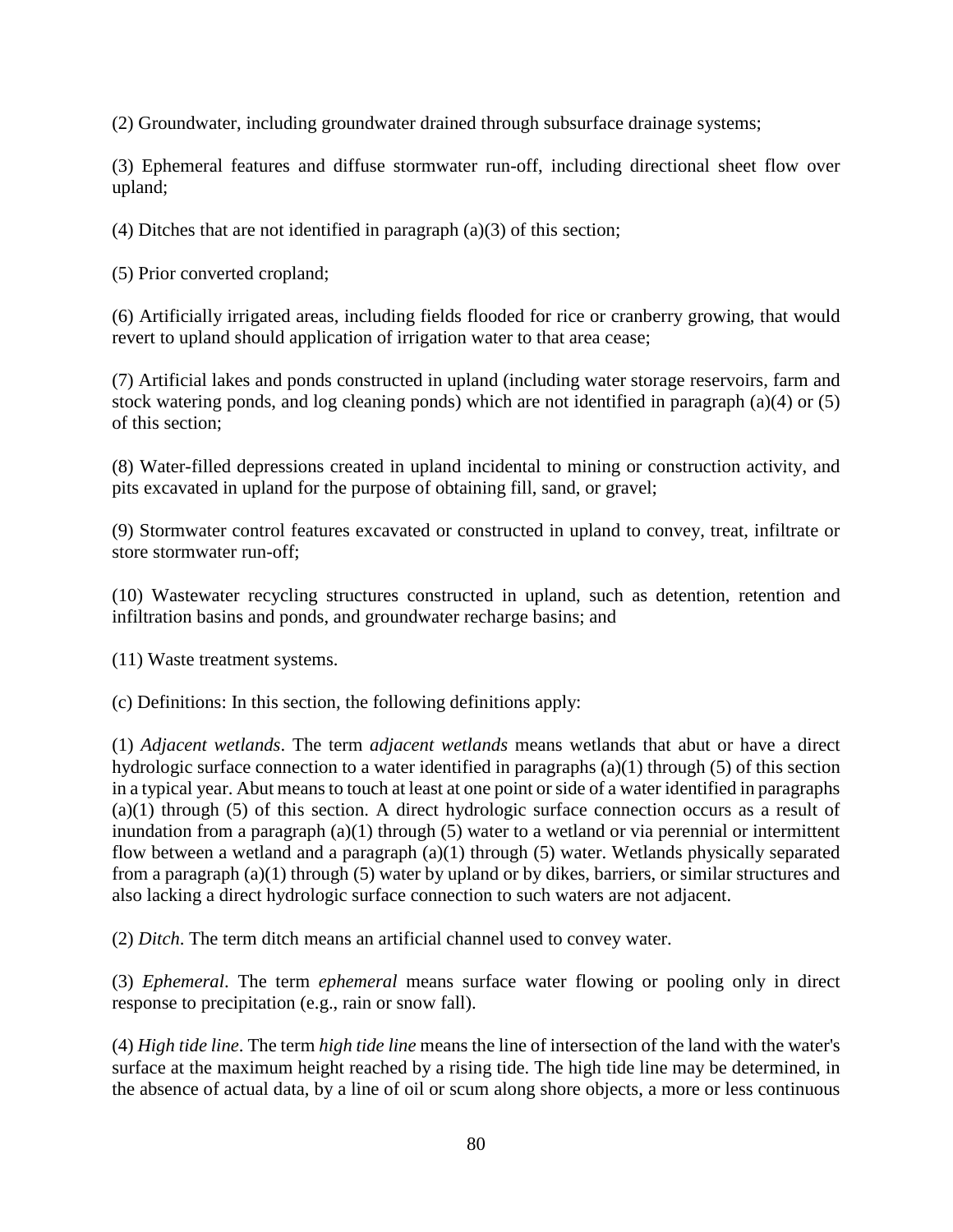deposit of fine shell or debris on the foreshore or berm, other physical markings or characteristics, vegetation lines, tidal gages, or other suitable means that delineate the general height reached by a rising tide. The line encompasses spring high tides and other high tides that occur with periodic frequency but does not include storm surges in which there is a departure from the normal or predicted reach of the tide due to the piling up of water against a coast by strong winds, such as those accompanying a hurricane or other intense storm.

(5) *Intermittent*. The term *intermittent* means surface water flowing continuously during certain times of a typical year and more than in direct response to precipitation (e.g., seasonally when the groundwater table is elevated or when snowpack melts).

(6) *Ordinary high water mark*. The term *ordinary high water mark* means that line on the shore established by the fluctuations of water and indicated by physical characteristics such as clear, natural line impressed on the bank, shelving, changes in the character of soil, destruction of terrestrial vegetation, the presence of litter and debris, or other appropriate means that consider the characteristics of the surrounding areas.

(7) *Perennial*. The term *perennial* means surface water flowing continuously year-round during a typical year.

(8) *Prior converted cropland*. The term *prior converted cropland* means any area that, prior to December 23, 1985, was drained or otherwise manipulated for the purpose, or having the effect, of making production of an agricultural product possible. EPA and the Corps will recognize designations of prior converted cropland made by the Secretary of Agriculture. An area is no longer considered prior converted cropland for purposes of the Clean Water Act when the area is abandoned and has reverted to wetland, as defined in paragraph (c)(15) of this section. Abandonment occurs when prior converted cropland is not used for, or in support of, agricultural purposes at least once in the immediately preceding five years. For the purposes of the Clean Water Act, the EPA Administrator shall have the final authority to determine whether prior converted cropland has been abandoned.

(9) *Snowpack*. The term *snowpack* means layers of snow that accumulate over extended periods of time in certain geographic regions and high altitudes (e.g., in northern climes and mountainous regions).

(10) *Tidal waters* and *waters subject to the ebb and flow of the tide*. The terms *tidal waters* and *waters subject to the ebb and flow of the tide* mean those waters that rise and fall in a predictable and measurable rhythm or cycle due to the gravitational pulls of the moon and sun. Tidal waters and waters subject to the ebb and flow of the tide end where the rise and fall of the water surface can no longer be practically measured in a predictable rhythm due to masking by hydrologic, wind, or other effects.

(11) *Tributary*. The term *tributary* means a river, stream, or similar naturally occurring surface water channel that contributes perennial or intermittent flow to a water identified in paragraph (a)(1) of this section in a typical year either directly or indirectly through a water(s) identified in paragraphs (a)(2) through (6) of this section or through water features identified in paragraph (b)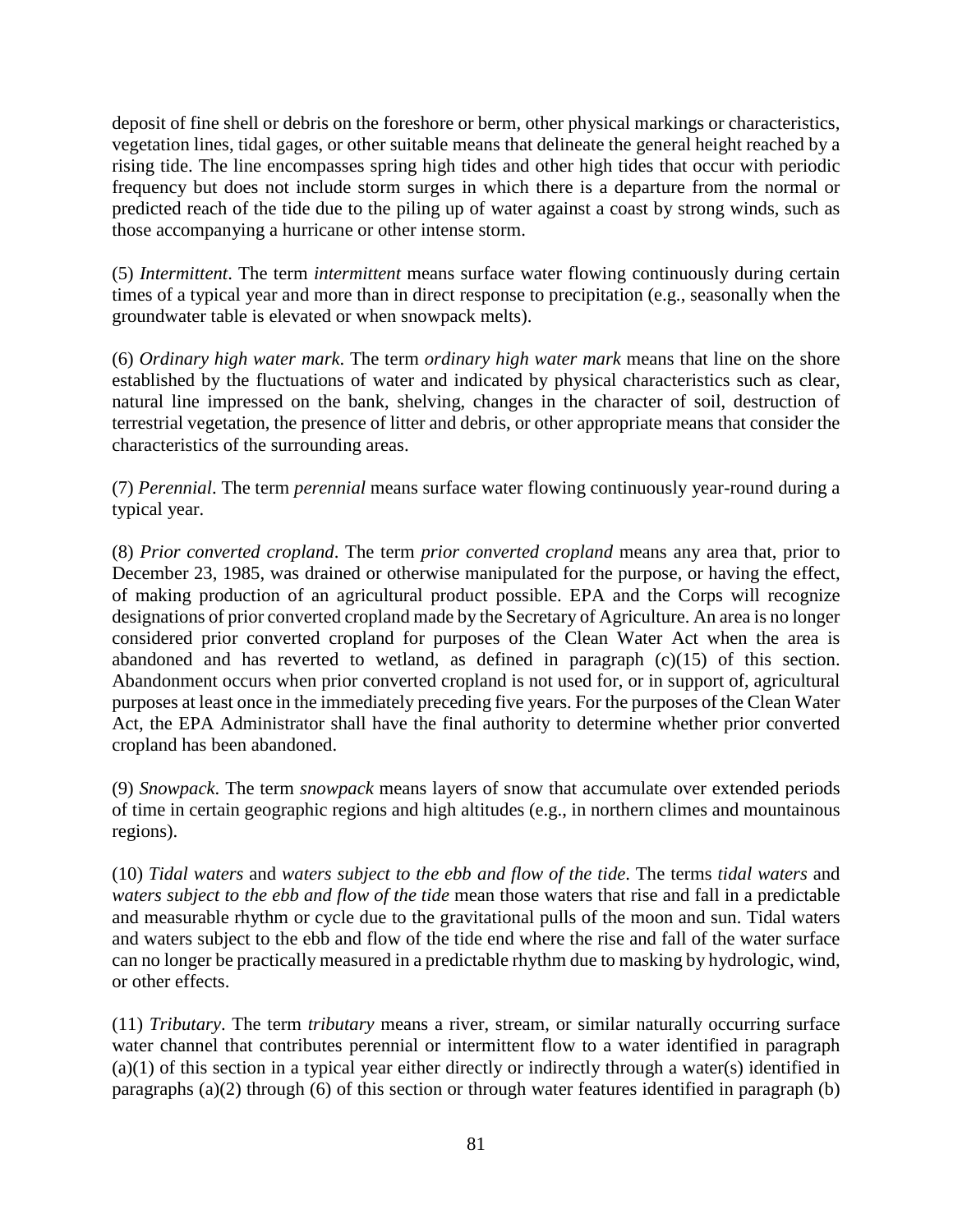of this section so long as those water features convey perennial or intermittent flow downstream. A tributary does not lose its status as a tributary if it flows through a culvert, dam, or other similar artificial break or through a debris pile, boulder field, or similar natural break so long as the artificial or natural break conveys perennial or intermittent flow to a tributary or other jurisdictional water at the downstream end of the break. The alteration or relocation of a tributary does not modify its status as a tributary as long as it continues to satisfy the elements of this definition.

(12) *Typical year*. The term *typical year* means within the normal range of precipitation over a rolling thirty-year period for a particular geographic area.

(13) *Upland*. The term *upland* means any land area that under normal circumstances does not satisfy all three wetland delineation criteria (i.e., hydrology, hydrophytic vegetation, hydric soils) identified in paragraph (c)(15) of this section, and does not lie below the ordinary high water mark or the high tide line of a water identified in paragraph (a)(1) through (6) of this section. Waters identified in paragraphs (a)(1) through (6) of this section are not upland.

(14) *Waste treatment system*. The term *waste treatment system* includes all components, including lagoons and treatment ponds (such as settling or cooling ponds), designed to convey or retain, concentrate, settle, reduce, or remove pollutants, either actively or passively, from wastewater prior to discharge (or eliminating any such discharge).

(15) *Wetlands*. The term *wetlands* means areas that are inundated or saturated by surface or ground water at a frequency and duration sufficient to support, and that under normal circumstances do support, a prevalence of vegetation typically adapted for life in saturated soil conditions. Wetlands generally include swamps, marshes, bogs, and similar areas.

## **Title 40—Protection of Environment**

For reasons set out in the preamble, the EPA proposes to amend 40 CFR part 110 as follows:

# **PART 110—DISCHARGE OF OIL**

**3.** The authority citation for part 110 continues to read as follows: 33 U.S.C.

**Authority**: 1251 et seq., 33 U.S.C. 1321(b)(3) and (b)(4) and 1361(a); E.O. 11735, 38 FR 21243, 3 CFR parts 1971-1975 Comp., p. 793.

**4.** Section 110.1 is amended by revising the definition of "navigable waters" to read as follows:

## § 110.1 **Definitions.**

\* \* \* \* \*

*Navigable waters* means waters of the United States, including the territorial seas.

(1) For purposes of the Clean Water Act, 33 U.S.C. 1251 et seq. and its implementing regulations, subject to the exclusions in paragraph (2) of this section, the term "waters of the United States" means: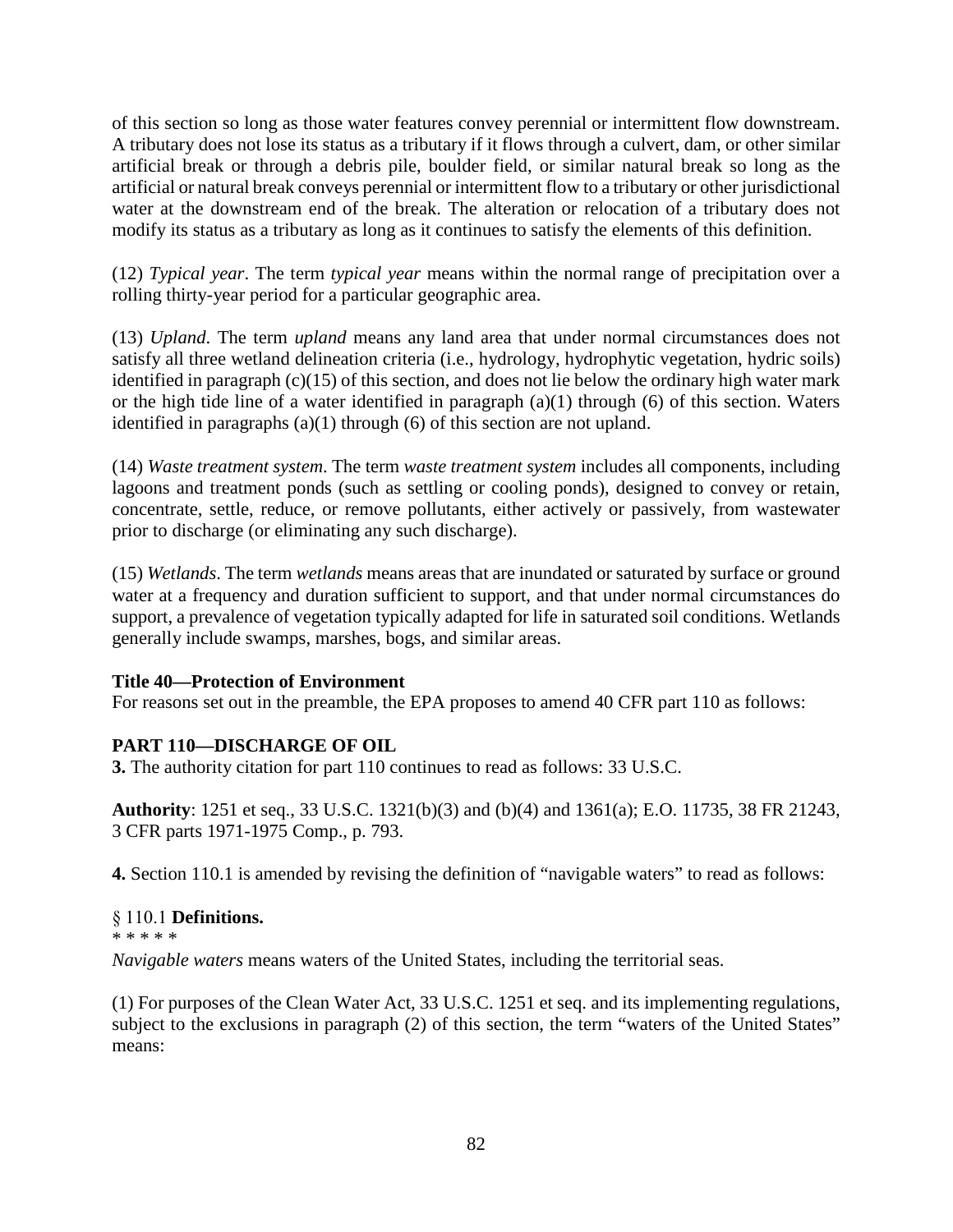(i) Waters which are currently used, or were used in the past, or may be susceptible to use in interstate or foreign commerce, including the territorial seas and waters which are subject to the ebb and flow of the tide;

(ii) Tributaries of waters identified in paragraph  $(1)(i)$  of this definition;

(iii) Ditches that satisfy any of the conditions identified in paragraph  $(1)(i)$  of this definition, ditches constructed in a tributary or that relocate or alter a tributary as long as those ditches also satisfy the conditions of the tributary definition, and ditches constructed in an adjacent wetland as long as those ditches also satisfy the conditions of the tributary definition;

(iv) Lakes and ponds that satisfy any of the conditions identified in paragraph (1)(i) of this definition, lakes and ponds that contribute perennial or intermittent flow to a water identified in paragraph (1)(i) of this definition in a typical year either directly or indirectly through a water(s) identified in paragraphs (1)(ii) through (vi) of this definition or through water features identified in paragraph (2) of this definition so long as those water features convey perennial or intermittent flow downstream, and lakes and ponds that are flooded by a water identified in paragraphs  $(1)(i)$ through (v) of this definition in a typical year;

(v) Impoundments of waters identified in paragraphs (1)(i) through (iv) and (vi) of this definition; and

(vi) Adjacent wetlands to waters identified in paragraphs  $(1)(i)$  through (v) of this definition.

(2) The following are not "waters of the United States":

(i) Waters or water features that are not identified in paragraphs (1)(i) through (vi) of this definition;

(ii) Groundwater, including groundwater drained through subsurface drainage systems;

(iii) Ephemeral features and diffuse stormwater run-off, including directional sheet flow over upland;

(iv) Ditches that are not identified in paragraph (1)(iii) of this definition;

(v) Prior converted cropland;

(vi) Artificially irrigated areas, including fields flooded for rice or cranberry growing, that would revert to upland should application of irrigation water to that area cease;

(vii) Artificial lakes and ponds constructed in upland (including water storage reservoirs, farm and stock watering ponds, and log cleaning ponds) which are not identified in paragraph (1)(iv) or (v) of this definition;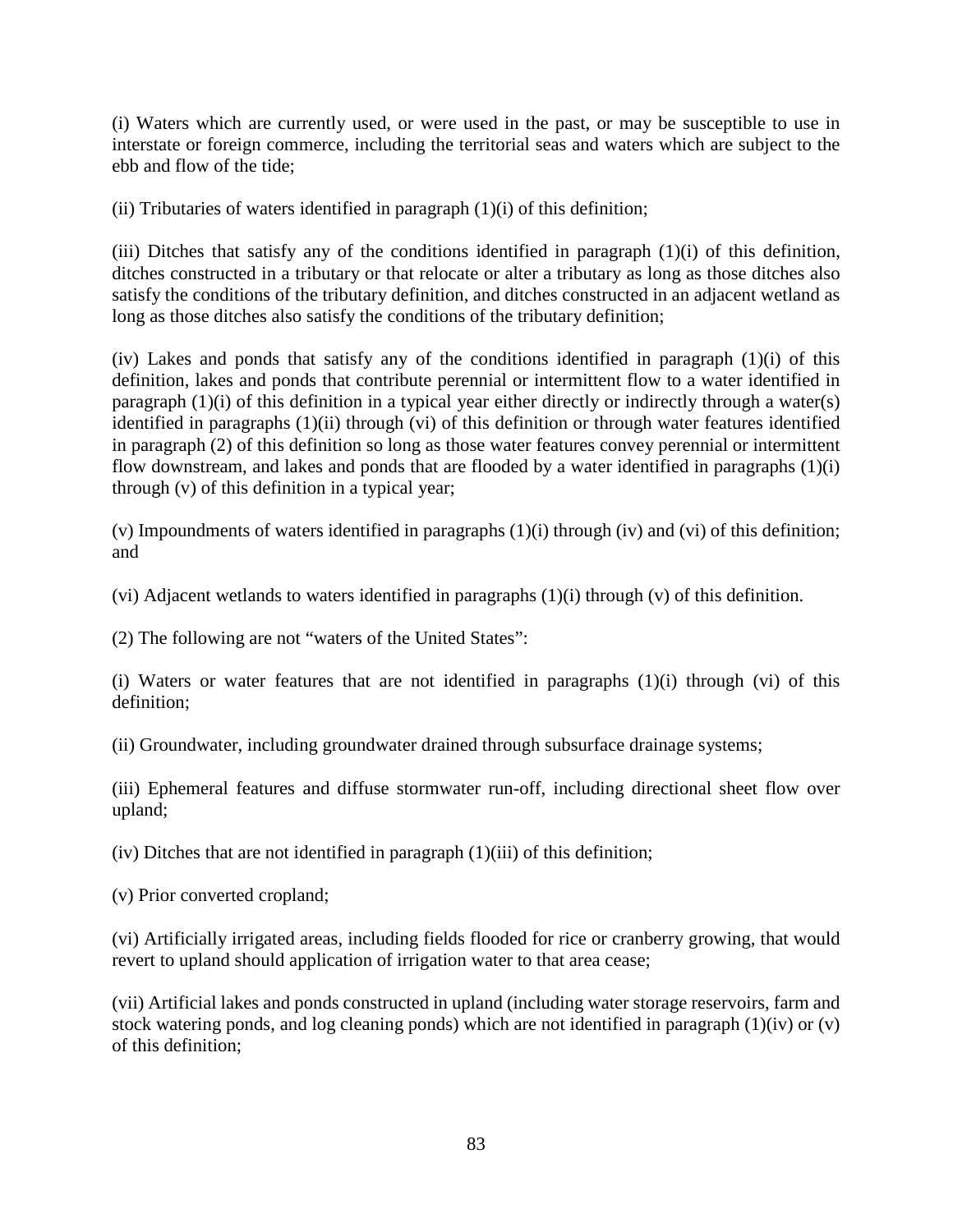(viii) Water-filled depressions created in upland incidental to mining or construction activity, and pits excavated in upland for the purpose of obtaining fill, sand, or gravel;

(ix) Stormwater control features excavated or constructed in upland to convey, treat, infiltrate or store stormwater run-off;

(x) Wastewater recycling structures constructed in upland, such as detention, retention and infiltration basins and ponds, and groundwater recharge basins; and

(xi) Waste treatment systems.

(3) In this definition, the following terms apply:

(i) *Adjacent wetlands*. The term *adjacent wetlands* means wetlands that abut or have a direct hydrologic surface connection to a water identified in paragraphs (1)(i) through (v) of this definition in a typical year. Abut means to touch at least at one point or side of a water identified in paragraphs (1)(i) through (v) of this definition. A direct hydrologic surface connection occurs as a result of inundation from a paragraph (1)(i) through (v) water to a wetland or via perennial or intermittent flow between a wetland and a paragraph (1)(i) through (v) water. Wetlands physically separated from a paragraph (1)(i) through (v) water by upland or by dikes, barriers, or similar structures and also lacking a direct hydrologic surface connection to such waters are not adjacent.

(ii) *Ditch*. The term *ditch* means an artificial channel used to convey water.

(iii) *Ephemeral*. The term *ephemeral* means surface water flowing or pooling only in direct response to precipitation (e.g., rain or snow fall).

(iv) *High tide line*. The term *high tide line* means the line of intersection of the land with the water's surface at the maximum height reached by a rising tide. The high tide line may be determined, in the absence of actual data, by a line of oil or scum along shore objects, a more or less continuous deposit of fine shell or debris on the foreshore or berm, other physical markings or characteristics, vegetation lines, tidal gages, or other suitable means that delineate the general height reached by a rising tide. The line encompasses spring high tides and other high tides that occur with periodic frequency but does not include storm surges in which there is a departure from the normal or predicted reach of the tide due to the piling up of water against a coast by strong winds, such as those accompanying a hurricane or other intense storm.

(v) *Intermittent*. The term *intermittent* means surface water flowing continuously during certain times of a typical year and more than in direct response to precipitation (e.g., seasonally when the groundwater table is elevated or when snowpack melts).

(vi) *Ordinary high water mark*. The term *ordinary high water mark* means that line on the shore established by the fluctuations of water and indicated by physical characteristics such as clear, natural line impressed on the bank, shelving, changes in the character of soil, destruction of terrestrial vegetation, the presence of litter and debris, or other appropriate means that consider the characteristics of the surrounding areas.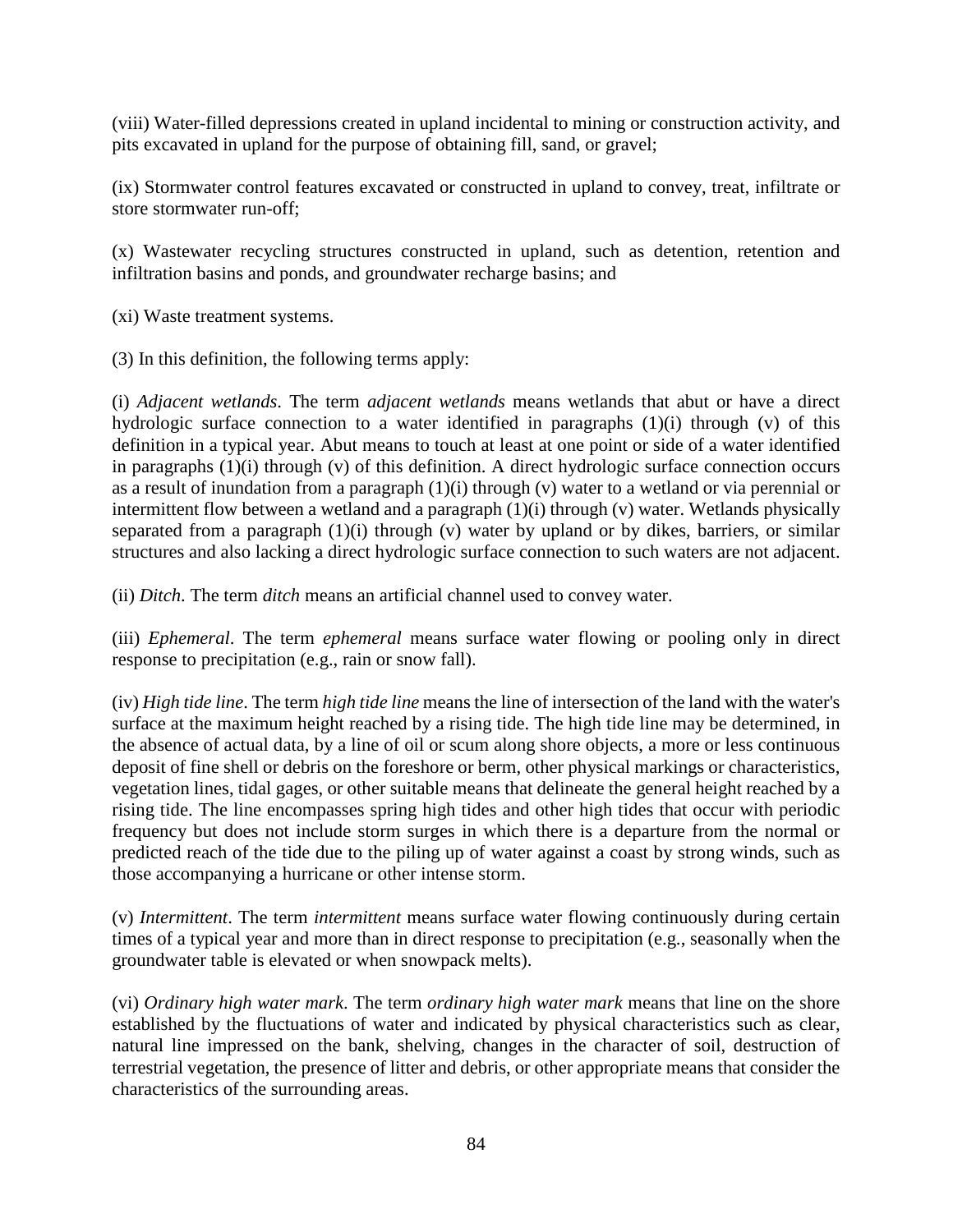(vii) *Perennial*. The term *perennial* means surface water flowing continuously year-round during a typical year.

(viii) *Prior converted cropland*. The term *prior converted cropland* means any area that, prior to December 23, 1985, was drained or otherwise manipulated for the purpose, or having the effect, of making production of an agricultural product possible. EPA and the Corps will recognize designations of prior converted cropland made by the Secretary of Agriculture. An area is no longer considered prior converted cropland for purposes of the Clean Water Act when the area is abandoned and has reverted to wetland, as defined in paragraph  $(3)(xv)$  of this definition. Abandonment occurs when prior converted cropland is not used for, or in support of, agricultural purposes at least once in the immediately preceding five years. For the purposes of the Clean Water Act, the EPA Administrator shall have the final authority to determine whether prior converted cropland has been abandoned.

(ix) *Snowpack*. The term snowpack means layers of snow that accumulate over extended periods of time in certain geographic regions and high altitudes (e.g., in northern climes and mountainous regions).

(x) *Tidal waters* and *waters subject to the ebb and flow of the tide*. The terms tidal waters and waters subject to the ebb and flow of the tide mean those waters that rise and fall in a predictable and measurable rhythm or cycle due to the gravitational pulls of the moon and sun. Tidal waters and waters subject to the ebb and flow of the tide end where the rise and fall of the water surface can no longer be practically measured in a predictable rhythm due to masking by hydrologic, wind, or other effects.

(xi) *Tributary*. The term *tributary* means a river, stream, or similar naturally occurring surface water channel that contributes perennial or intermittent flow to a water identified in paragraph (1)(i) of this definition in a typical year either directly or indirectly through a water(s) identified in paragraphs (1)(ii) through (vi) of this definition or through water features identified in paragraph (2) of this definition so long as those water features convey perennial or intermittent flow downstream. A tributary does not lose its status as a tributary if it flows through a culvert, dam, or other similar artificial break or through a debris pile, boulder field, or similar natural break so long as the artificial or natural break conveys perennial or intermittent flow to a tributary or other jurisdictional water at the downstream end of the break. The alteration or relocation of a tributary does not modify its status as a tributary as long as it continues to satisfy the elements of this definition.

(xii) *Typical year*. The term *typical year* means within the normal range of precipitation over a rolling thirty-year period for a particular geographic area.

(xiii) *Upland*. The term *upland* means any land area that under normal circumstances does not satisfy all three wetland delineation criteria (i.e., hydrology, hydrophytic vegetation, hydric soils) identified in paragraph (3)(xv) of this definition, and does not lie below the ordinary high water mark or the high tide line of a water identified in paragraph (1)(i) through (vi) of this definition. Waters identified in paragraphs (1)(i) through (vi) of this definition are not upland.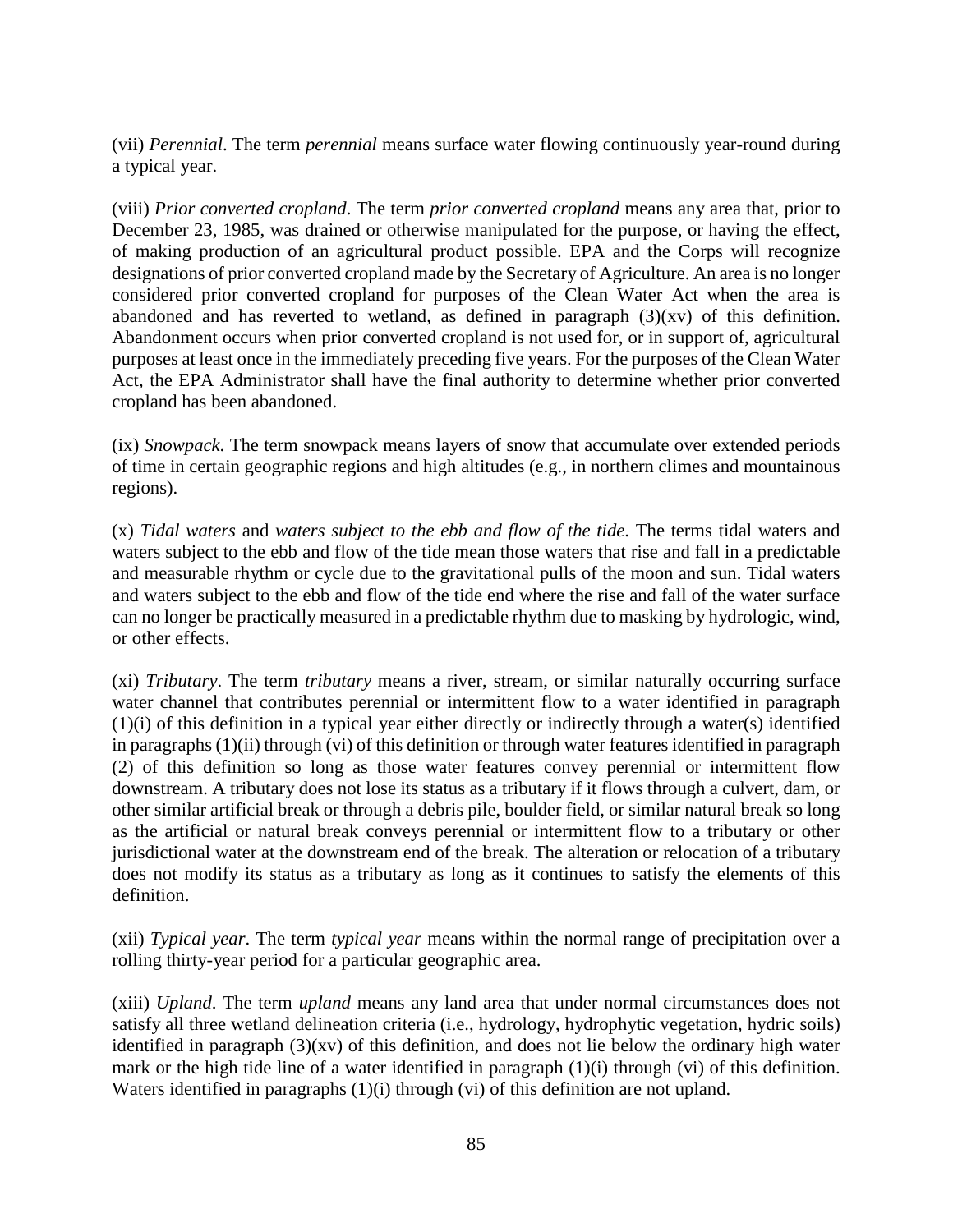(xiv) *Waste treatment system*. The term *waste treatment system* includes all components, including lagoons and treatment ponds (such as settling or cooling ponds), designed to convey or retain, concentrate, settle, reduce, or remove pollutants, either actively or passively, from wastewater prior to discharge (or eliminating any such discharge).

(xv) *Wetlands*. The term *wetlands* means areas that are inundated or saturated by surface or ground water at a frequency and duration sufficient to support, and that under normal circumstances do support, a prevalence of vegetation typically adapted for life in saturated soil conditions. Wetlands generally include swamps, marshes, bogs, and similar areas.

#### \* \* \* \* \*

## **PART 112—OIL POLLUTION PREVENTION**

**5.** The authority citation for part 112 continues to read as follows:

**Authority**: 33 U.S.C. 1251 et seq.

**6.** Section 112.2 is amended by revising the definition of "navigable waters" to read as follows:

## § 112.2 **Definitions.**

\* \* \* \* \*

*Navigable waters* means waters of the United States, including the territorial seas.

(1) For purposes of the Clean Water Act, 33 U.S.C. 1251 et seq. and its implementing regulations, subject to the exclusions in paragraph (2) of this section, the term "waters of the United States" means:

(i) Waters which are currently used, or were used in the past, or may be susceptible to use in interstate or foreign commerce, including the territorial seas and waters which are subject to the ebb and flow of the tide;

(ii) Tributaries of waters identified in paragraph  $(1)(i)$  of this definition;

(iii) Ditches that satisfy any of the conditions identified in paragraph  $(1)(i)$  of this definition, ditches constructed in a tributary or that relocate or alter a tributary as long as those ditches also satisfy the conditions of the tributary definition, and ditches constructed in an adjacent wetland as long as those ditches also satisfy the conditions of the tributary definition;

(iv) Lakes and ponds that satisfy any of the conditions identified in paragraph  $(a)(1)$  of this definition, lakes and ponds that contribute perennial or intermittent flow to a water identified in paragraph (1)(i) of this section in a typical year either directly or indirectly through a water(s) identified in paragraphs (1)(ii) through (iv) of this definition or through water features identified in paragraph (2) of this definition so long as those water features convey perennial or intermittent flow downstream, and lakes and ponds that are flooded by a water identified in paragraphs (1)(i) through (v) of this definition in a typical year;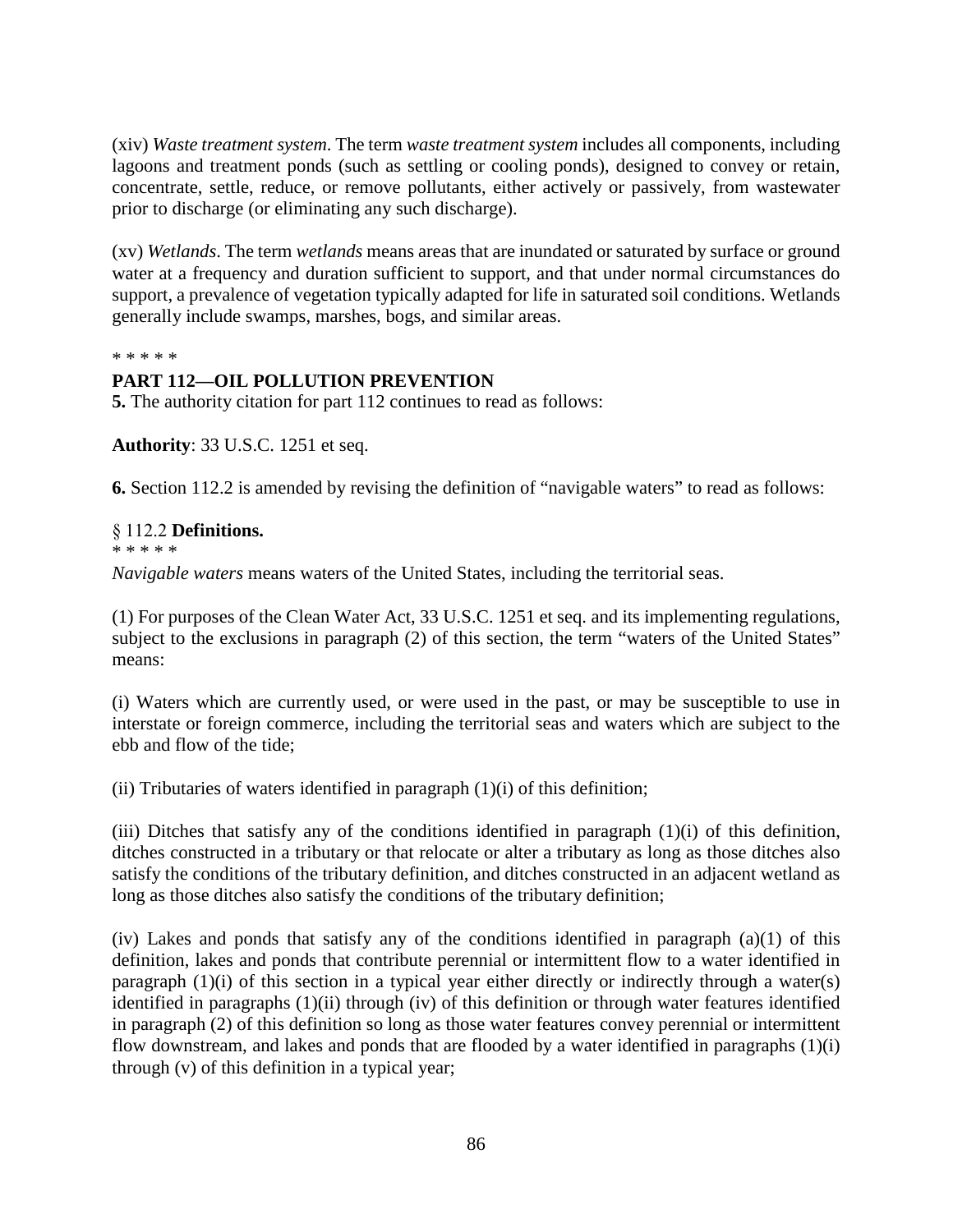(v) Impoundments of waters identified in paragraphs (1)(i) through (iv) and (vi) of this definition; and

(vi) Adjacent wetlands to waters identified in paragraphs (1)(i) through (v) of this definition.

(2) The following are not "waters of the United States":

(i) Waters or water features that are not identified in paragraphs (1)(i) through (vi) of this definition;

(ii) Groundwater, including groundwater drained through subsurface drainage systems;

(iii) Ephemeral features and diffuse stormwater run-off, including directional sheet flow over upland;

(iv) Ditches that are not identified in paragraph (1)(iii) of this definition;

(v) Prior converted cropland;

(vi) Artificially irrigated areas, including fields flooded for rice or cranberry growing, that would revert to upland should application of irrigation water to that area cease;

(vii) Artificial lakes and ponds constructed in upland (including water storage reservoirs, farm and stock watering ponds, and log cleaning ponds) which are not identified in paragraph (1)(iv) or  $(1)(v)$  of this definition:

(viii) Water-filled depressions created in upland incidental to mining or construction activity, and pits excavated in upland for the purpose of obtaining fill, sand, or gravel;

(ix) Stormwater control features excavated or constructed in upland to convey, treat, infiltrate or store stormwater run-off;

(x) Wastewater recycling structures constructed in upland, such as detention, retention and infiltration basins and ponds, and groundwater recharge basins; and

(xi) Waste treatment systems.

(3) In this definition, the following terms apply:

(i) *Adjacent wetlands*. The term *adjacent wetlands* means wetlands that abut or have a direct hydrologic surface connection to a water identified in paragraphs (1)(i) through (v) of this definition in a typical year. Abut means to touch at least at one point or side of a water identified in paragraphs (1)(i) through (v) of this definition. A direct hydrologic surface connection occurs as a result of inundation from a paragraph  $(1)(i)$  through  $(v)$  water to a wetland or via perennial or intermittent flow between a wetland and a paragraph (1)(i) through (v) water. Wetlands physically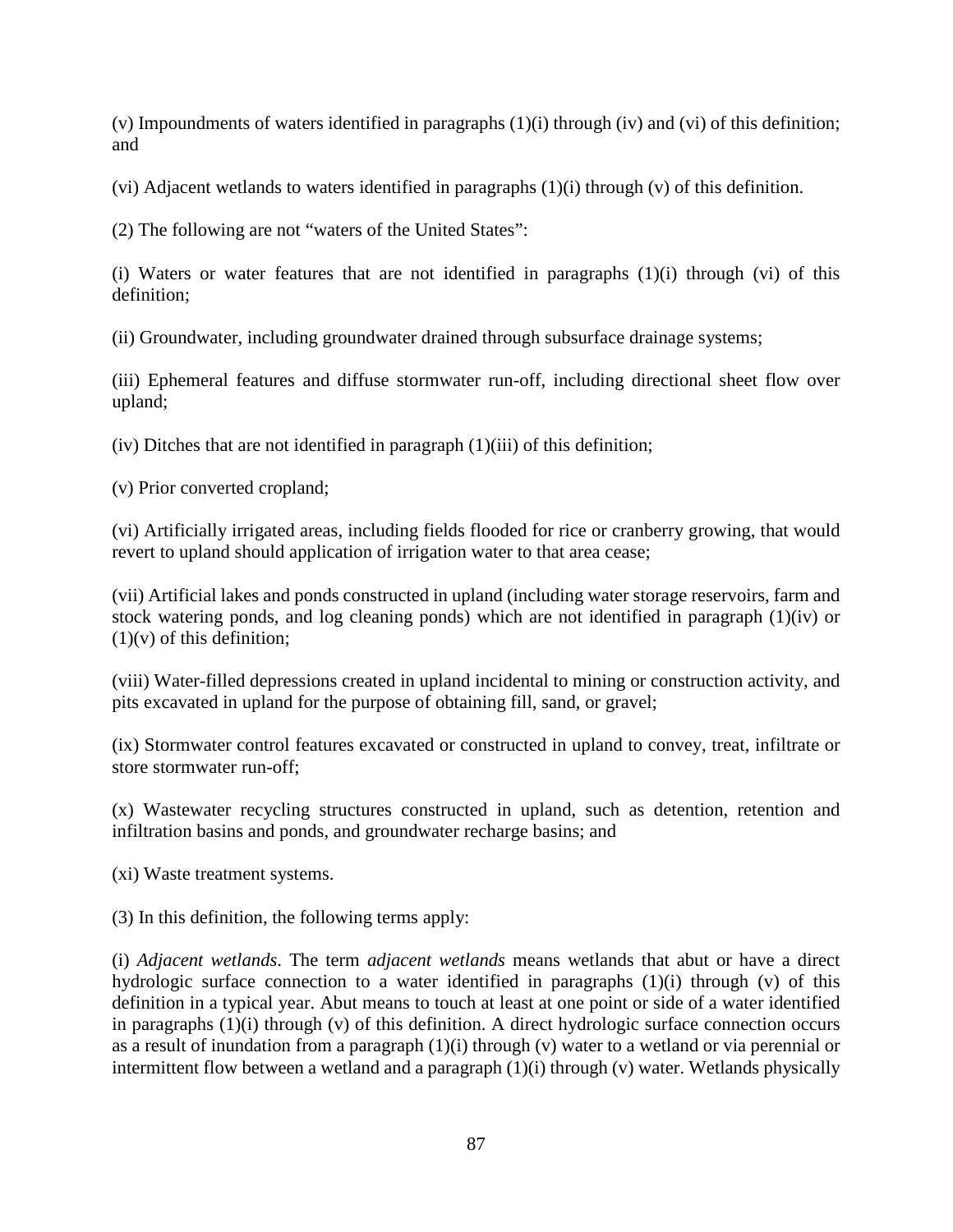separated from a paragraph  $(1)(i)$  through (v) water by upland or by dikes, barriers, or similar structures and also lacking a direct hydrologic surface connection to such waters are not adjacent.

(ii) *Ditch*. The term *ditch* means an artificial channel used to convey water.

(iii) *Ephemeral*. The term *ephemeral* means surface water flowing or pooling only in direct response to precipitation (e.g., rain or snow fall).

(iv) *High tide line*. The term *high tide line* means the line of intersection of the land with the water's surface at the maximum height reached by a rising tide. The high tide line may be determined, in the absence of actual data, by a line of oil or scum along shore objects, a more or less continuous deposit of fine shell or debris on the foreshore or berm, other physical markings or characteristics, vegetation lines, tidal gages, or other suitable means that delineate the general height reached by a rising tide. The line encompasses spring high tides and other high tides that occur with periodic frequency but does not include storm surges in which there is a departure from the normal or predicted reach of the tide due to the piling up of water against a coast by strong winds, such as those accompanying a hurricane or other intense storm.

(v) *Intermittent*. The term *intermittent* means surface water flowing continuously during certain times of a typical year and more than in direct response to precipitation (e.g., seasonally when the groundwater table is elevated or when snowpack melts).

(vi) *Ordinary high water mark*. The term *ordinary high water mark* means that line on the shore established by the fluctuations of water and indicated by physical characteristics such as clear, natural line impressed on the bank, shelving, changes in the character of soil, destruction of terrestrial vegetation, the presence of litter and debris, or other appropriate means that consider the characteristics of the surrounding areas.

(vii) *Perennial*. The term *perennial* means surface water flowing continuously year-round during a typical year.

(viii) *Prior converted cropland*. The term *prior converted cropland* means any area that, prior to December 23, 1985, was drained or otherwise manipulated for the purpose, or having the effect, of making production of an agricultural product possible. EPA and the Corps will recognize designations of prior converted cropland made by the Secretary of Agriculture. An area is no longer considered prior converted cropland for purposes of the Clean Water Act when the area is abandoned and has reverted to wetland, as defined in paragraph  $(3)(xv)$  of this definition. Abandonment occurs when prior converted cropland is not used for, or in support of, agricultural purposes at least once in the immediately preceding five years. For the purposes of the Clean Water Act, the EPA Administrator shall have the final authority to determine whether prior converted cropland has been abandoned.

(ix) *Snowpack*. The term *snowpack* means layers of snow that accumulate over extended periods of time in certain geographic regions and high altitudes (e.g., in northern climes and mountainous regions).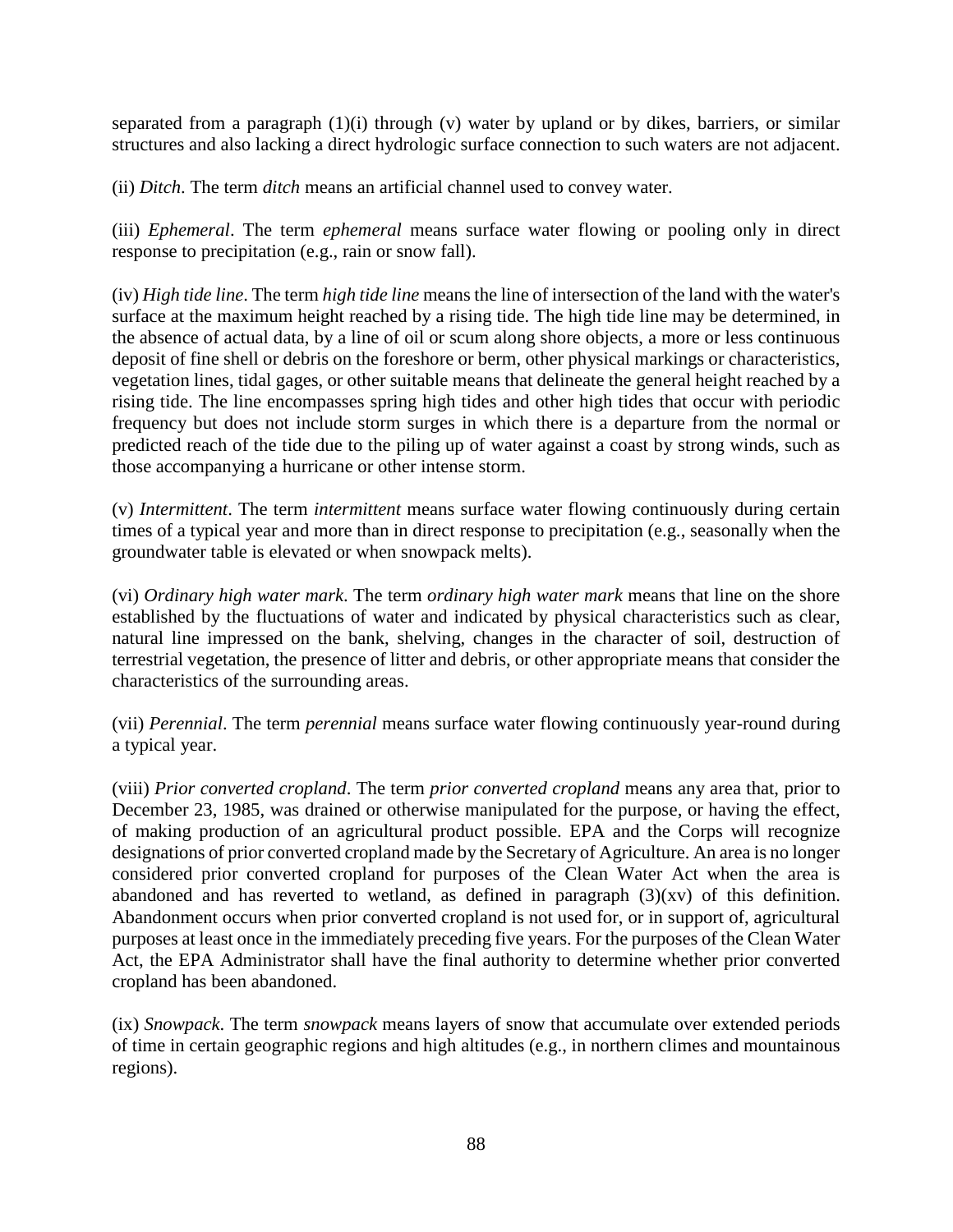(x) *Tidal waters* and *waters subject to the ebb and flow of the tide*. The terms *tidal waters* and *waters subject to the ebb and flow of the tide* mean those waters that rise and fall in a predictable and measurable rhythm or cycle due to the gravitational pulls of the moon and sun. Tidal waters and waters subject to the ebb and flow of the tide end where the rise and fall of the water surface can no longer be practically measured in a predictable rhythm due to masking by hydrologic, wind, or other effects.

(xi) *Tributary*. The term *tributary* means a river, stream, or similar naturally occurring surface water channel that contributes perennial or intermittent flow to a water identified in paragraph (1)(i) of this definition in a typical year either directly or indirectly through a water(s) identified in paragraphs (1)(ii) through (vi) of this definition or through water features identified in paragraph (2) of this section so long as those water features convey perennial or intermittent flow downstream. A tributary does not lose its status as a tributary if it flows through a culvert, dam, or other similar artificial break or through a debris pile, boulder field, or similar natural break so long as the artificial or natural break conveys perennial or intermittent flow to a tributary or other jurisdictional water at the downstream end of the break. The alteration or relocation of a tributary does not modify its status as a tributary as long as it continues to satisfy the elements of this definition.

(xii) *Typical year*. The term *typical year* means within the normal range of precipitation over a rolling thirty-year period for a particular geographic area.

(xiii) *Upland*. The term *upland* means any land area that under normal circumstances does not satisfy all three wetland delineation criteria (i.e., hydrology, hydrophytic vegetation, hydric soils) identified in paragraph (3)(xv) of this definition, and does not lie below the ordinary high water mark or the high tide line of a water identified in paragraph (1)(i) through (vi) of this definition. Waters identified in paragraphs (1)(i) through (vi) of this definition are not upland.

(xiv) *Waste treatment system*. The term *waste treatment system* includes all components, including lagoons and treatment ponds (such as settling or cooling ponds), designed to convey or retain, concentrate, settle, reduce, or remove pollutants, either actively or passively, from wastewater prior to discharge (or eliminating any such discharge).

(xv) *Wetlands*. The term *wetlands* means areas that are inundated or saturated by surface or ground water at a frequency and duration sufficient to support, and that under normal circumstances do support, a prevalence of vegetation typically adapted for life in saturated soil conditions. Wetlands generally include swamps, marshes, bogs, and similar areas.

#### \* \* \* \* \*

# **PART 116—DESIGNATION OF HAZARDOUS SUBSTANCES**

**7.** The authority citation for part 116 is continues to read as follows:

**Authority**: 33 U.S.C. 1251 et seq.

**8.** Section 116.3 is amended by revising the definition of "Navigable waters" to read as follows: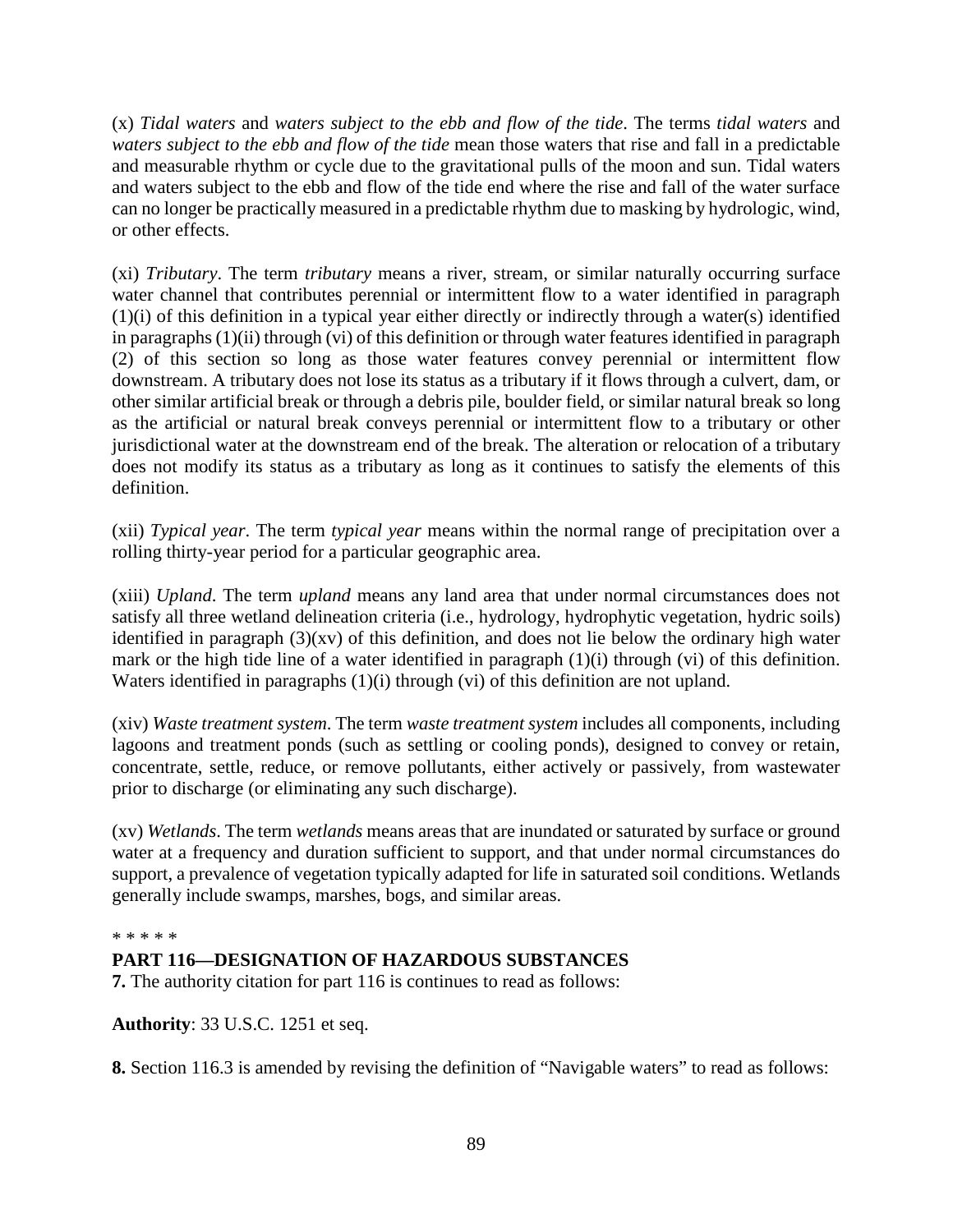## § 116.3 **Definitions.**

\* \* \* \* \*

*Navigable waters* means waters of the United States, including the territorial seas.

(1) For purposes of the Clean Water Act, 33 U.S.C. 1251 et seq. and its implementing regulations, subject to the exclusions in paragraph (2) of this definition, the term "waters of the United States" means:

(i) Waters which are currently used, or were used in the past, or may be susceptible to use in interstate or foreign commerce, including the territorial seas and waters which are subject to the ebb and flow of the tide;

(ii) Tributaries of waters identified in paragraph (1)(i) of this definition;

(iii) Ditches that satisfy any of the conditions identified in paragraph  $(1)(i)$  of this definition, ditches constructed in a tributary or that relocate or alter a tributary as long as those ditches also satisfy the conditions of the tributary definition, and ditches constructed in an adjacent wetland as long as those ditches also satisfy the conditions of the tributary definition;

(iv) Lakes and ponds that satisfy any of the conditions identified in paragraph (a)(1) of this definition, lakes and ponds that contribute perennial or intermittent flow to a water identified in paragraph (1)(i) of this definition in a typical year either directly or indirectly through a water(s) identified in paragraphs (1)(ii) through (iv) of this definition or through water features identified in paragraph (2) of this definition so long as those water features convey perennial or intermittent flow downstream, and lakes and ponds that are flooded by a water identified in paragraphs (1)(i) through (v) of this definition in a typical year;

(v) Impoundments of waters identified in paragraphs  $(1)(i)$  through (iv) and (vi) of this definition; and

(vi) Adjacent wetlands to waters identified in paragraphs  $(1)(i)$  through  $(v)$  of this definition.

(2) The following are not "waters of the United States":

(i) Waters or water features that are not identified in paragraphs (1)(i) through (vi) of this definition;

(ii) Groundwater, including groundwater drained through subsurface drainage systems;

(iii) Ephemeral features and diffuse stormwater run-off, including directional sheet flow over upland;

(iv) Ditches that are not identified in paragraph (1)(iii) of this definition;

(v) Prior converted cropland;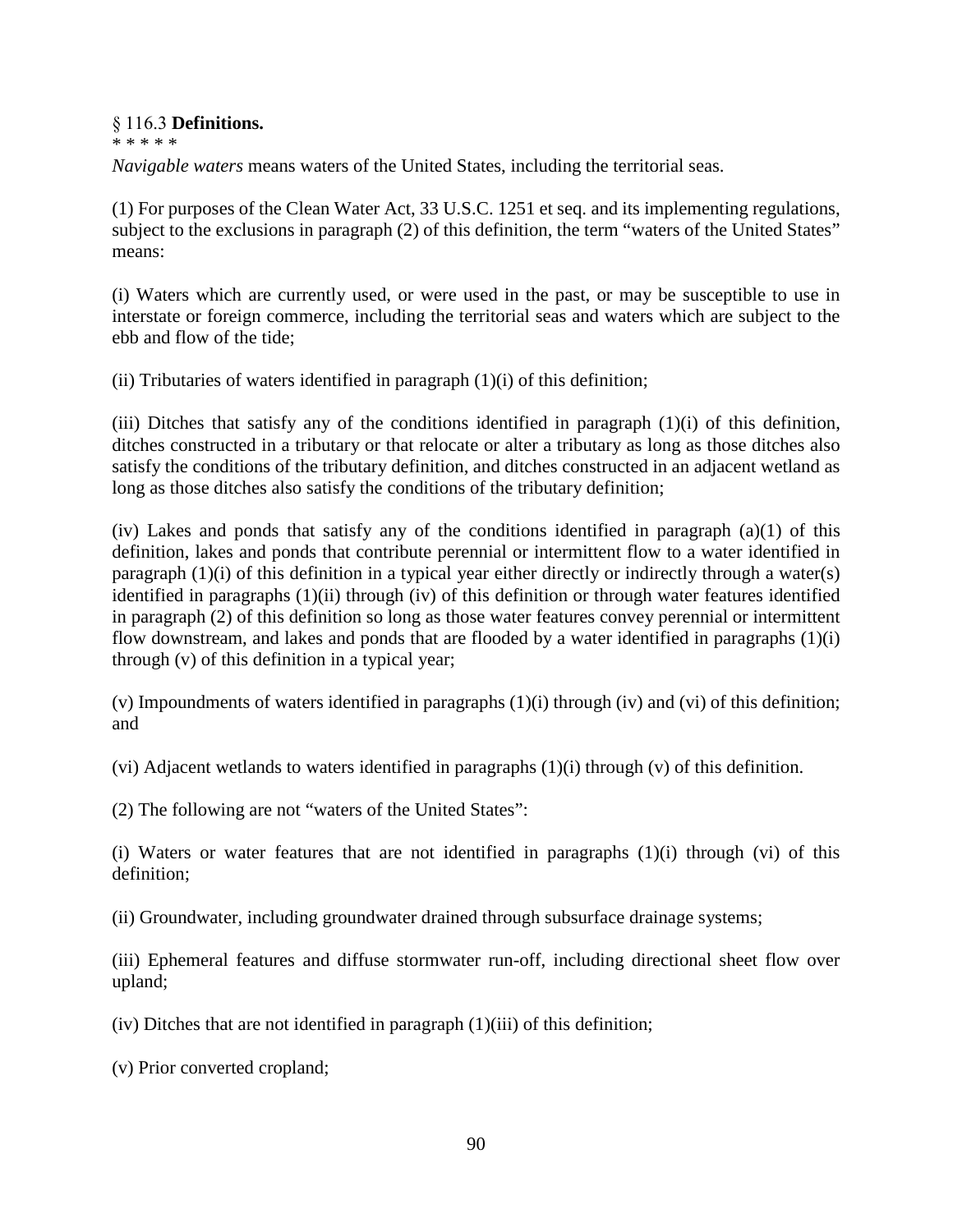(vi) Artificially irrigated areas, including fields flooded for rice or cranberry growing, that would revert to upland should application of irrigation water to that area cease;

(vii) Artificial lakes and ponds constructed in upland (including water storage reservoirs, farm and stock watering ponds, and log cleaning ponds) which are not identified in paragraph (1)(iv) or (v) of this definition;

(viii) Water-filled depressions created in upland incidental to mining or construction activity, and pits excavated in upland for the purpose of obtaining fill, sand, or gravel;

(ix) Stormwater control features excavated or constructed in upland to convey, treat, infiltrate or store stormwater run-off;

(x) Wastewater recycling structures constructed in upland, such as detention, retention and infiltration basins and ponds, and groundwater recharge basins; and

(xi) Waste treatment systems.

(3) In this definition, the following terms apply:

(i) *Adjacent wetlands*. The term *adjacent wetlands* means wetlands that abut or have a direct hydrologic surface connection to a water identified in paragraphs (1)(i) through (v) of this definition in a typical year. Abut means to touch at least at one point or side of a water identified in paragraphs (1)(i) through (v) of this definition. A direct hydrologic surface connection occurs as a result of inundation from a paragraph  $(1)(i)$  through  $(v)$  water to a wetland or via perennial or intermittent flow between a wetland and a paragraph (1)(i) through (v) water. Wetlands physically separated from a paragraph (1)(i) through (v) water by upland or by dikes, barriers, or similar structures and also lacking a direct hydrologic surface connection to such waters are not adjacent.

(ii) *Ditch*. The term *ditch* means an artificial channel used to convey water.

(iii) *Ephemeral*. The term *ephemeral* means surface water flowing or pooling only in direct response to precipitation (e.g., rain or snow fall).

(iv) *High tide line*. The term *high tide line* means the line of intersection of the land with the water's surface at the maximum height reached by a rising tide. The high tide line may be determined, in the absence of actual data, by a line of oil or scum along shore objects, a more or less continuous deposit of fine shell or debris on the foreshore or berm, other physical markings or characteristics, vegetation lines, tidal gages, or other suitable means that delineate the general height reached by a rising tide. The line encompasses spring high tides and other high tides that occur with periodic frequency but does not include storm surges in which there is a departure from the normal or predicted reach of the tide due to the piling up of water against a coast by strong winds, such as those accompanying a hurricane or other intense storm.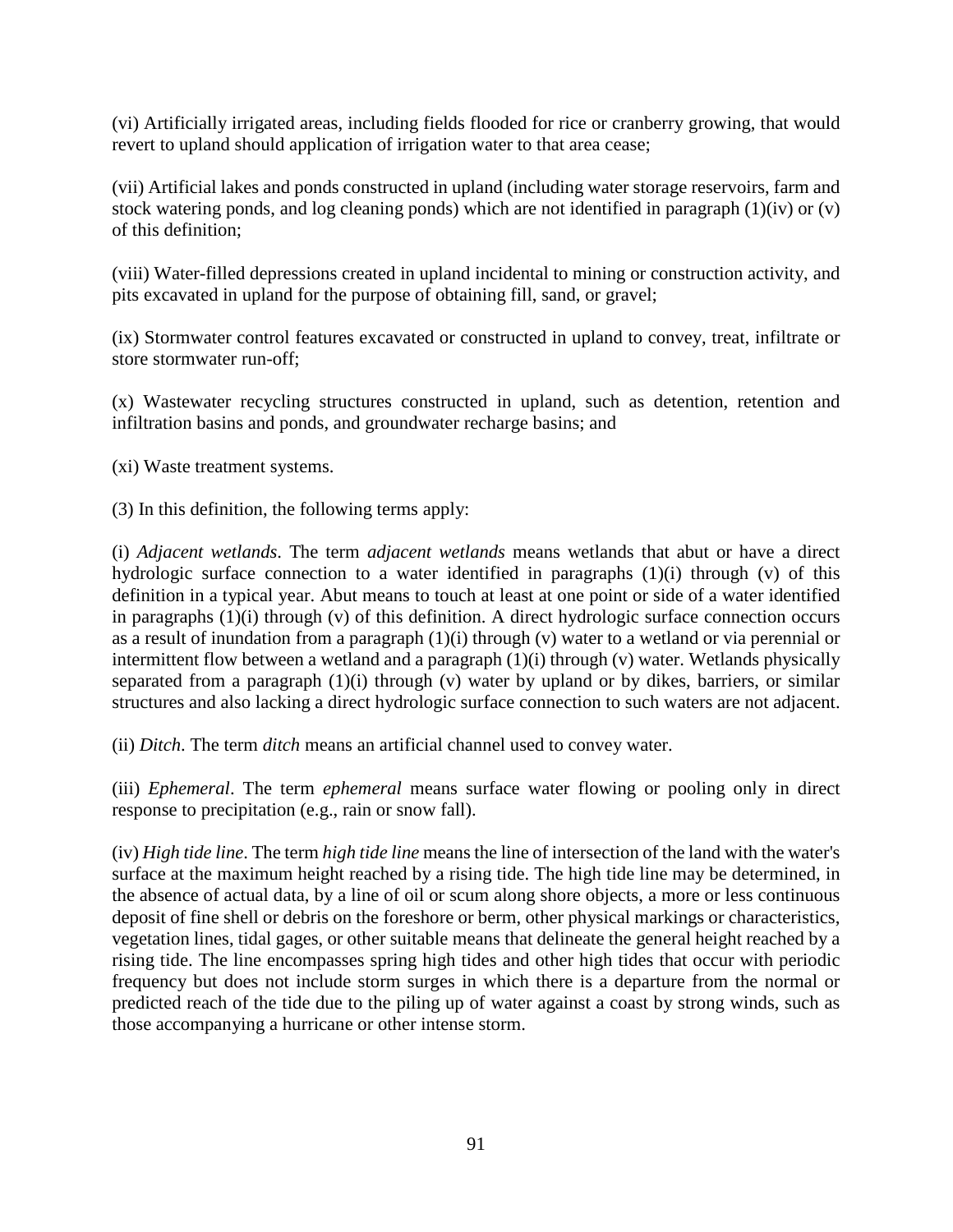(v) *Intermittent*. The term *intermittent* means surface water flowing continuously during certain times of a typical year and more than in direct response to precipitation (e.g., seasonally when the groundwater table is elevated or when snowpack melts).

(vi) *Ordinary high water mark*. The term *ordinary high water mark* means that line on the shore established by the fluctuations of water and indicated by physical characteristics such as clear, natural line impressed on the bank, shelving, changes in the character of soil, destruction of terrestrial vegetation, the presence of litter and debris, or other appropriate means that consider the characteristics of the surrounding areas.

(vii) *Perennial*. The term *perennial* means surface water flowing continuously year-round during a typical year.

(viii) *Prior converted cropland*. The term *prior converted cropland* means any area that, prior to December 23, 1985, was drained or otherwise manipulated for the purpose, or having the effect, of making production of an agricultural product possible. EPA and the Corps will recognize designations of prior converted cropland made by the Secretary of Agriculture. An area is no longer considered prior converted cropland for purposes of the Clean Water Act when the area is abandoned and has reverted to wetland, as defined in paragraph  $(3)(xy)$  of this definition. Abandonment occurs when prior converted cropland is not used for, or in support of, agricultural purposes at least once in the immediately preceding five years. For the purposes of the Clean Water Act, the EPA Administrator shall have the final authority to determine whether prior converted cropland has been abandoned.

(ix) *Snowpack*. The term *snowpack* means layers of snow that accumulate over extended periods of time in certain geographic regions and high altitudes (e.g., in northern climes and mountainous regions).

(x) *Tidal waters* and *waters subject to the ebb and flow of the tide*. The terms *tidal waters* and *waters subject to the ebb and flow of the tide* mean those waters that rise and fall in a predictable and measurable rhythm or cycle due to the gravitational pulls of the moon and sun. Tidal waters and waters subject to the ebb and flow of the tide end where the rise and fall of the water surface can no longer be practically measured in a predictable rhythm due to masking by hydrologic, wind, or other effects.

(xi) *Tributary*. The term *tributary* means a river, stream, or similar naturally occurring surface water channel that contributes perennial or intermittent flow to a water identified in paragraph (1)(i) of this definition in a typical year either directly or indirectly through a water(s) identified in paragraphs (1)(ii) through (vi) of this definition or through water features identified in paragraph (2) of this section so long as those water features convey perennial or intermittent flow downstream. A tributary does not lose its status as a tributary if it flows through a culvert, dam, or other similar artificial break or through a debris pile, boulder field, or similar natural break so long as the artificial or natural break conveys perennial or intermittent flow to a tributary or other jurisdictional water at the downstream end of the break. The alteration or relocation of a tributary does not modify its status as a tributary as long as it continues to satisfy the elements of this definition.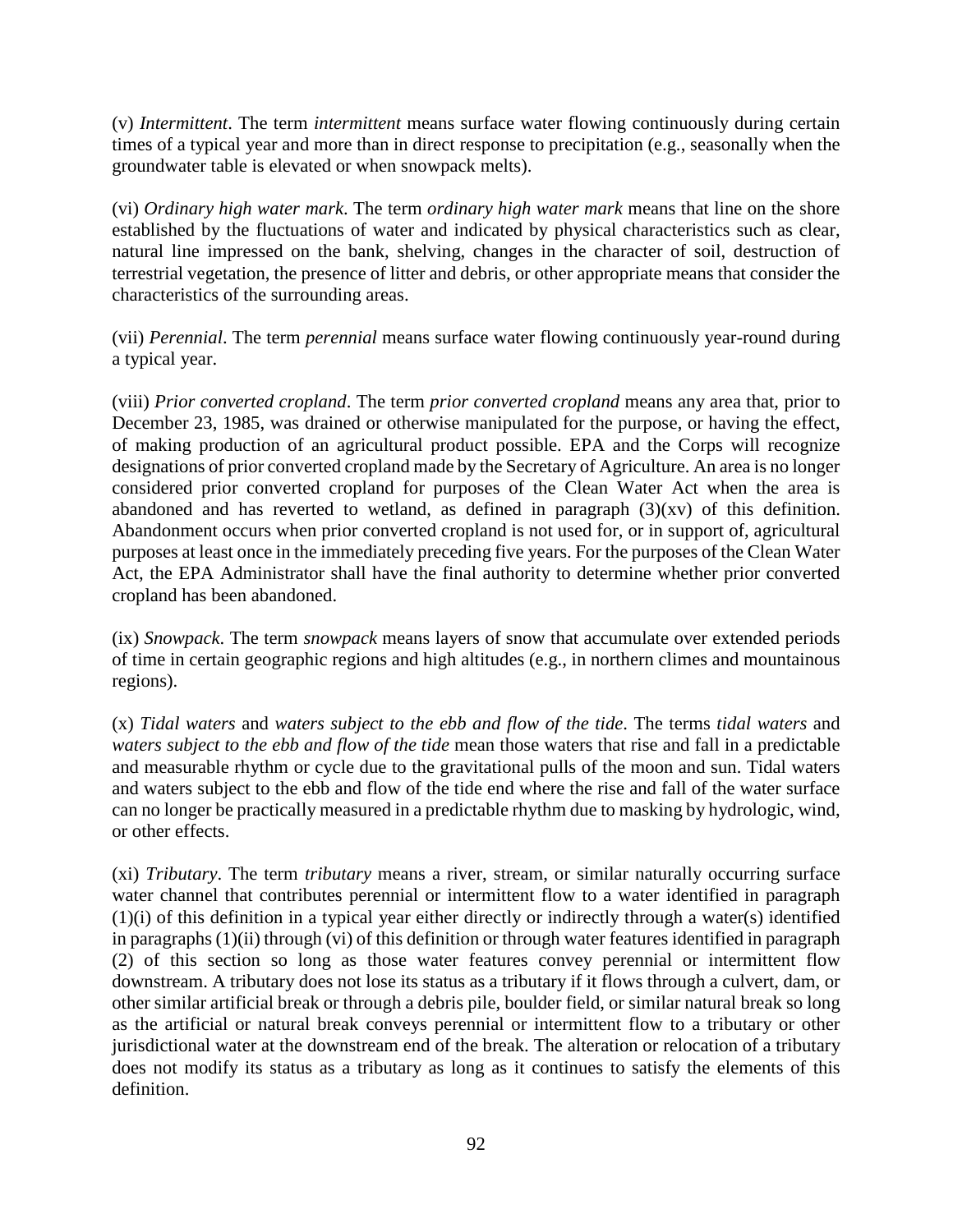(xii) *Typical year*. The term *typical year* means within the normal range of precipitation over a rolling thirty-year period for a particular geographic area.

(xiii) *Upland*. The term *upland* means any land area that under normal circumstances does not satisfy all three wetland delineation criteria (i.e., hydrology, hydrophytic vegetation, hydric soils) identified in paragraph (3)(xv) of this definition, and does not lie below the ordinary high water mark or the high tide line of a water identified in paragraph (1)(i) through (vi) of this definition. Waters identified in paragraphs (1)(i) through (vi) of this definition are not upland.

(xiv) *Waste treatment system*. The term *waste treatment system* includes all components, including lagoons and treatment ponds (such as settling or cooling ponds), designed to convey or retain, concentrate, settle, reduce, or remove pollutants, either actively or passively, from wastewater prior to discharge (or eliminating any such discharge).

(xv) *Wetlands*. The term *wetlands* means areas that are inundated or saturated by surface or ground water at a frequency and duration sufficient to support, and that under normal circumstances do support, a prevalence of vegetation typically adapted for life in saturated soil conditions. Wetlands generally include swamps, marshes, bogs, and similar areas.

#### \* \* \* \* \*

## **PART 117—DETERMINATION OF REPORTABLE QUANTITIES FOR HAZARDOUS SUBSTANCES**

**9.** The authority citation for part 117 continues to read as follows:

**Authority**: 33 U.S.C. 1251 et seq., and Executive Order 11735, superseded by Executive Order 12777, 56 FR 54757.

**10.** Section 117.1 is amended by revising paragraph (i) to read as follows:

## § 117.1 **Definitions.**

\* \* \* \* \*

(i) *Navigable waters* is defined in section 502(7) of the Act to mean "waters of the United States, including the territorial seas."

(1) For purposes of the Clean Water Act, 33 U.S.C. 1251 et seq. and its implementing regulations, subject to the exclusions in paragraph (i)(2) of this section, the term "waters of the United States" means:

(i) Waters which are currently used, or were used in the past, or may be susceptible to use in interstate or foreign commerce, including the territorial seas and waters which are subject to the ebb and flow of the tide;

(ii) Tributaries of waters identified in paragraph  $(i)(1)(i)$  of this section;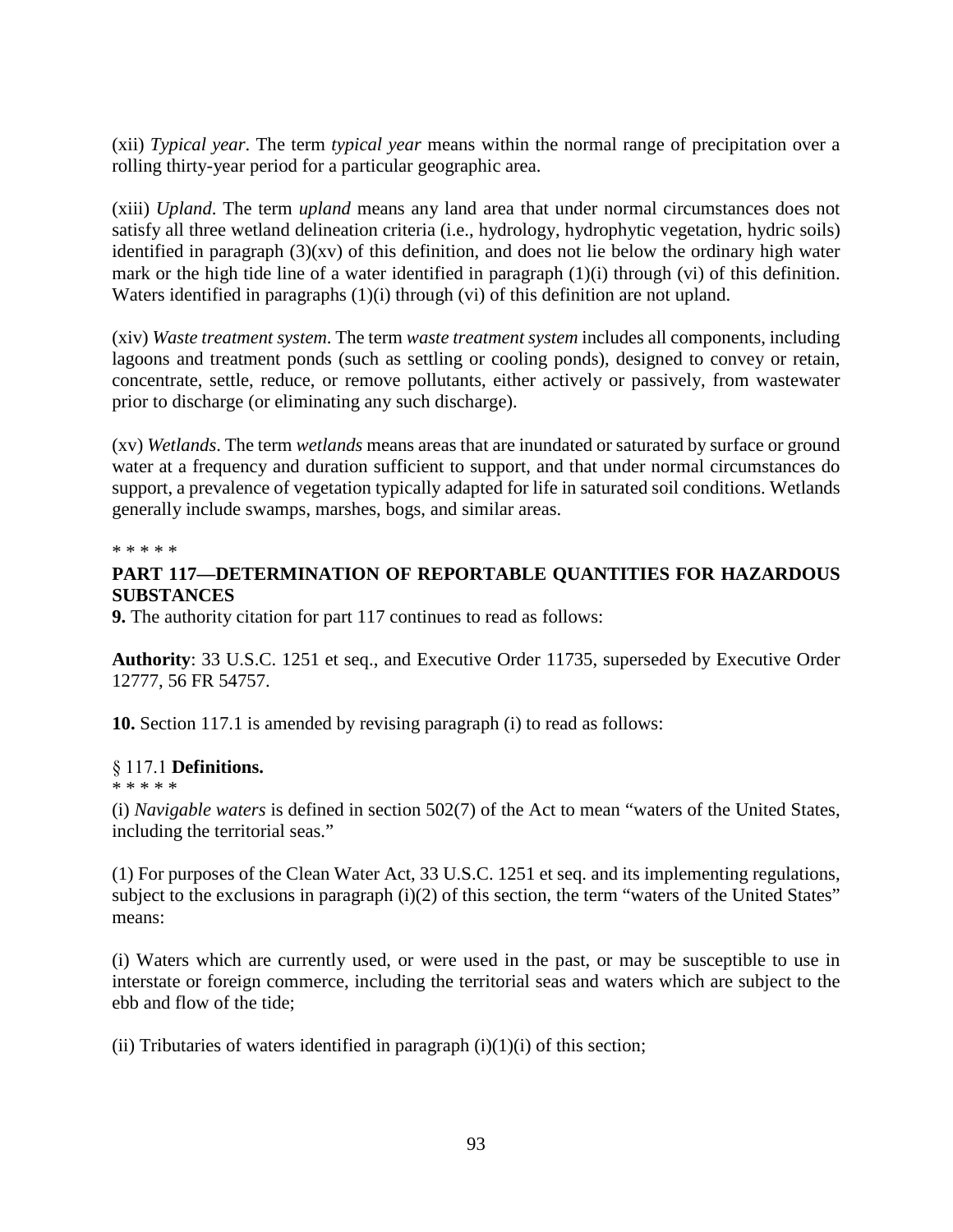(iii) Ditches that satisfy any of the conditions identified in paragraph  $(i)(1)(i)$  of this section, ditches constructed in a tributary or that relocate or alter a tributary as long as those ditches also satisfy the conditions of the tributary definition, and ditches constructed in an adjacent wetland as long as those ditches also satisfy the conditions of the tributary definition;

(iv) Lakes and ponds that satisfy any of the conditions identified in paragraph  $(i)(1)(i)$  of this section, lakes and ponds that contribute perennial or intermittent flow to a water identified in paragraph  $(i)(1)(i)$  of this section in a typical year either directly or indirectly through a water(s) identified in paragraphs  $(i)(1)(ii)$  through  $(vi)$  of this section or through water features identified in paragraph (i)(2) of this section so long as those water features convey perennial or intermittent flow downstream, and lakes and ponds that are flooded by a water identified in paragraphs  $(i)(1)(i)$ through (v) of this section in a typical year;

(vi) Impoundments of waters identified in paragraphs  $(i)(1)(i)$  through  $(iv)$  and  $(vi)$  of this section; and

(vii) Adjacent wetlands to waters identified in paragraphs  $(i)(1)(i)$  through  $(v)$  of this section.

(2) The following are not "waters of the United States":

(i) Waters or water features that are not identified in paragraphs  $(i)(1)(i)$  through  $(vi)$  of this section;

(ii) Groundwater, including groundwater drained through subsurface drainage systems;

(iii) Ephemeral features and diffuse stormwater run-off, including directional sheet flow over upland;

(iv) Ditches that are not identified in paragraph  $(i)(1)(iii)$  of this section;

(v) Prior converted cropland;

(vi) Artificially irrigated areas, including fields flooded for rice or cranberry growing, that would revert to upland should application of irrigation water to that area cease;

(vii) Artificial lakes and ponds constructed in upland (including water storage reservoirs, farm and stock watering ponds, and log cleaning ponds) which are not identified in paragraph (i)(1)(iv) or (v) of this section;

(viii) Water-filled depressions created in upland incidental to mining or construction activity, and pits excavated in upland for the purpose of obtaining fill, sand, or gravel;

(ix) Stormwater control features excavated or constructed in upland to convey, treat, infiltrate or store stormwater run-off;

(x) Wastewater recycling structures constructed in upland, such as detention, retention and infiltration basins and ponds, and groundwater recharge basins; and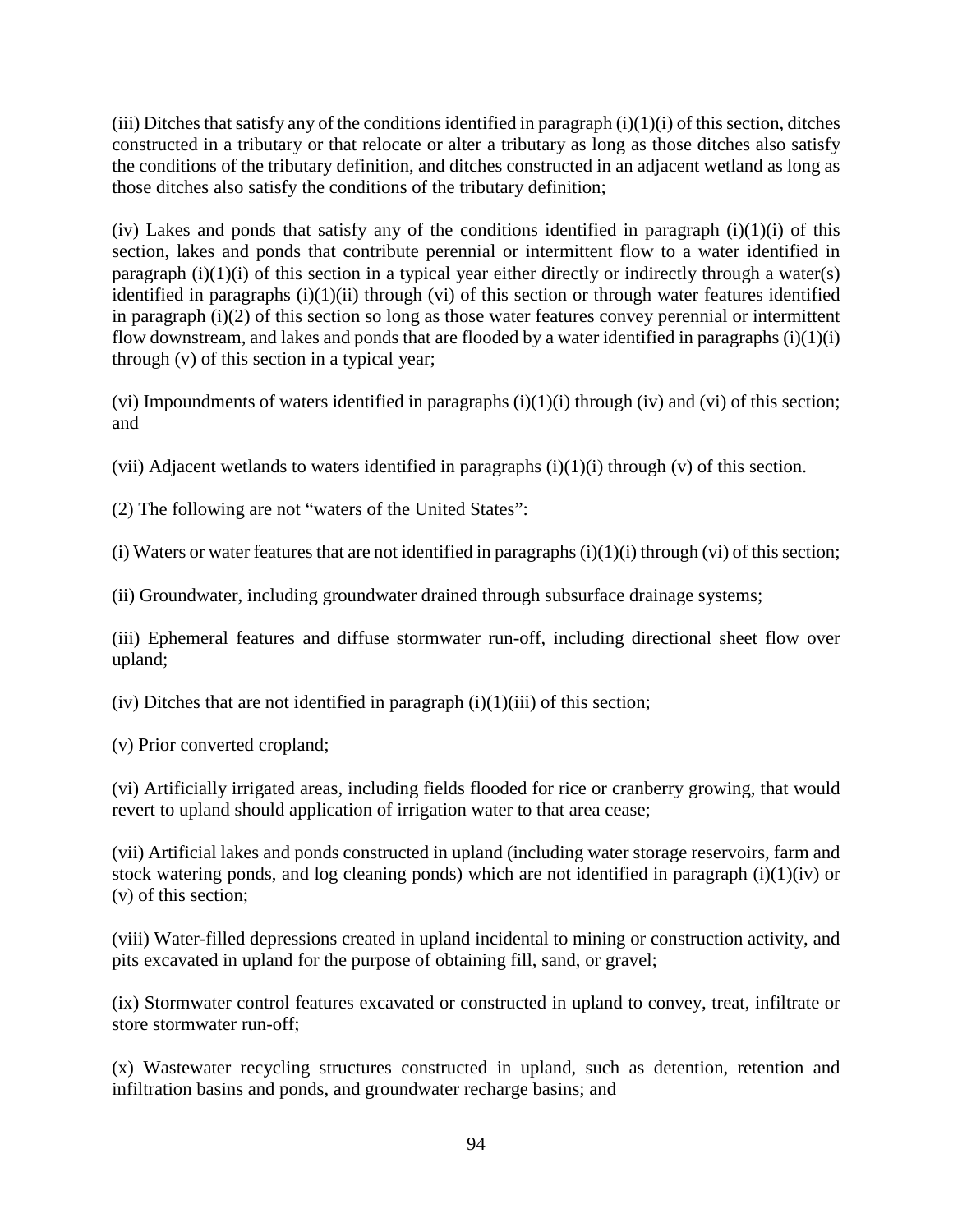(xi) Waste treatment systems.

(3) In this paragraph (i), the following definitions apply:

(i) *Adjacent wetlands*. The term *adjacent wetlands* means wetlands that abut or have a direct hydrologic surface connection to a water identified in paragraphs  $(i)(1)(i)$  through  $(v)$  of this section in a typical year. Abut means to touch at least at one point or side of a water identified in paragraphs  $(i)(1)(i)$  through  $(v)$  of this section. A direct hydrologic surface connection occurs as a result of inundation from a paragraph  $(i)(1)(i)$  through  $(v)$  water to a wetland or via perennial or intermittent flow between a wetland and a paragraph  $(i)(1)(i)$  through  $(v)$  water. Wetlands physically separated from a paragraph (i)(1)(i) through (v) water by upland or by dikes, barriers, or similar structures and also lacking a direct hydrologic surface connection to such waters are not adjacent.

(ii) *Ditch*. The term *ditch* means an artificial channel used to convey water.

(iii) *Ephemeral*. The term *ephemeral* means surface water flowing or pooling only in direct response to precipitation (e.g., rain or snow fall).

(iv) *High tide line*. The term *high tide line* means the line of intersection of the land with the water's surface at the maximum height reached by a rising tide. The high tide line may be determined, in the absence of actual data, by a line of oil or scum along shore objects, a more or less continuous deposit of fine shell or debris on the foreshore or berm, other physical markings or characteristics, vegetation lines, tidal gages, or other suitable means that delineate the general height reached by a rising tide. The line encompasses spring high tides and other high tides that occur with periodic frequency but does not include storm surges in which there is a departure from the normal or predicted reach of the tide due to the piling up of water against a coast by strong winds, such as those accompanying a hurricane or other intense storm.

(v) *Intermittent*. The term *intermittent* means surface water flowing continuously during certain times of a typical year and more than in direct response to precipitation (e.g., seasonally when the groundwater table is elevated or when snowpack melts).

(vi) *Ordinary high water mark*. The term *ordinary high water mark* means that line on the shore established by the fluctuations of water and indicated by physical characteristics such as clear, natural line impressed on the bank, shelving, changes in the character of soil, destruction of terrestrial vegetation, the presence of litter and debris, or other appropriate means that consider the characteristics of the surrounding areas.

(vii) *Perennial*. The term *perennial* means surface water flowing continuously year-round during a typical year.

(viii) *Prior converted cropland*. The term *prior converted cropland* means any area that, prior to December 23, 1985, was drained or otherwise manipulated for the purpose, or having the effect, of making production of an agricultural product possible. EPA and the Corps will recognize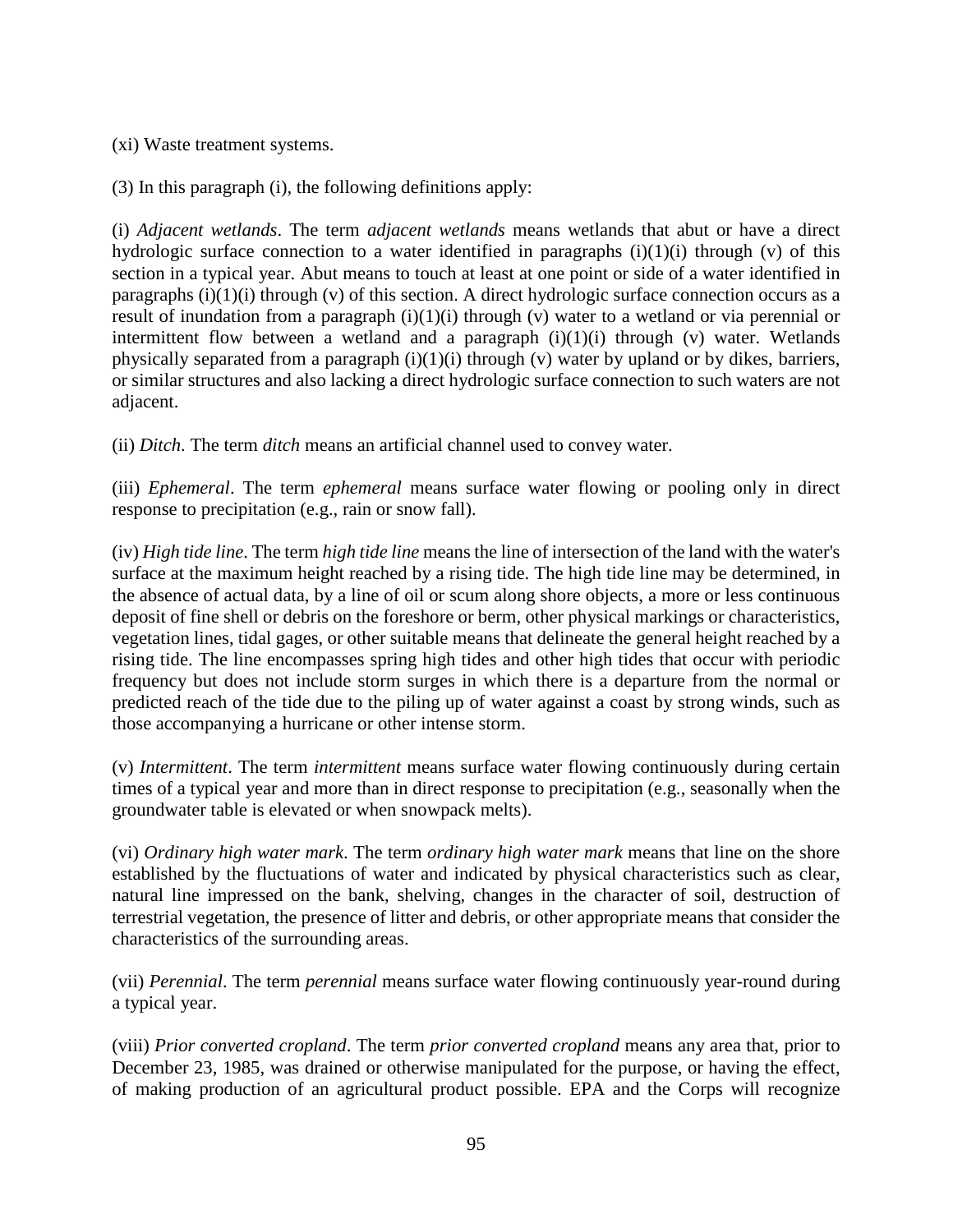designations of prior converted cropland made by the Secretary of Agriculture. An area is no longer considered prior converted cropland for purposes of the Clean Water Act when the area is abandoned and has reverted to wetland, as defined in paragraph  $(i)(3)(xv)$  of this section. Abandonment occurs when prior converted cropland is not used for, or in support of, agricultural purposes at least once in the immediately preceding five years. For the purposes of the Clean Water Act, the EPA Administrator shall have the final authority to determine whether prior converted cropland has been abandoned.

(ix) *Snowpack*. The term *snowpack* means layers of snow that accumulate over extended periods of time in certain geographic regions and high altitudes (e.g., in northern climes and mountainous regions).

(x) *Tidal waters* and *waters subject to the ebb and flow of the tide*. The terms tidal waters and waters subject to the ebb and flow of the tide mean those waters that rise and fall in a predictable and measurable rhythm or cycle due to the gravitational pulls of the moon and sun. Tidal waters and waters subject to the ebb and flow of the tide end where the rise and fall of the water surface can no longer be practically measured in a predictable rhythm due to masking by hydrologic, wind, or other effects.

(xi) *Tributary*. The term *tributary* means a river, stream, or similar naturally occurring surface water channel that contributes perennial or intermittent flow to a water identified in paragraph  $(i)(1)(i)$  of this section in a typical year either directly or indirectly through a water(s) identified in paragraphs  $(i)(1)(ii)$  through (vi) of this section or through water features identified in paragraph  $(i)(2)$  of this section so long as those water features convey perennial or intermittent flow downstream. A tributary does not lose its status as a tributary if it flows through a culvert, dam, or other similar artificial break or through a debris pile, boulder field, or similar natural break so long as the artificial or natural break conveys perennial or intermittent flow to a tributary or other jurisdictional water at the downstream end of the break. The alteration or relocation of a tributary does not modify its status as a tributary as long as it continues to satisfy the elements of this definition.

(xii) *Typical year*. The term *typical year* means within the normal range of precipitation over a rolling thirty-year period for a particular geographic area.

(xiii) *Upland*. The term *upland* means any land area that under normal circumstances does not satisfy all three wetland delineation criteria (i.e., hydrology, hydrophytic vegetation, hydric soils) identified in paragraph  $(i)(3)(xv)$  of this section, and does not lie below the ordinary high water mark or the high tide line of a water identified in paragraph  $(i)(1)(i)$  through  $(vi)$  of this section. Waters identified in paragraphs  $(i)(1)(i)$  through  $(vi)$  of this section are not upland.

(xiv) *Waste treatment system*. The term *waste treatment system* includes all components, including lagoons and treatment ponds (such as settling or cooling ponds), designed to convey or retain, concentrate, settle, reduce, or remove pollutants, either actively or passively, from wastewater prior to discharge (or eliminating any such discharge).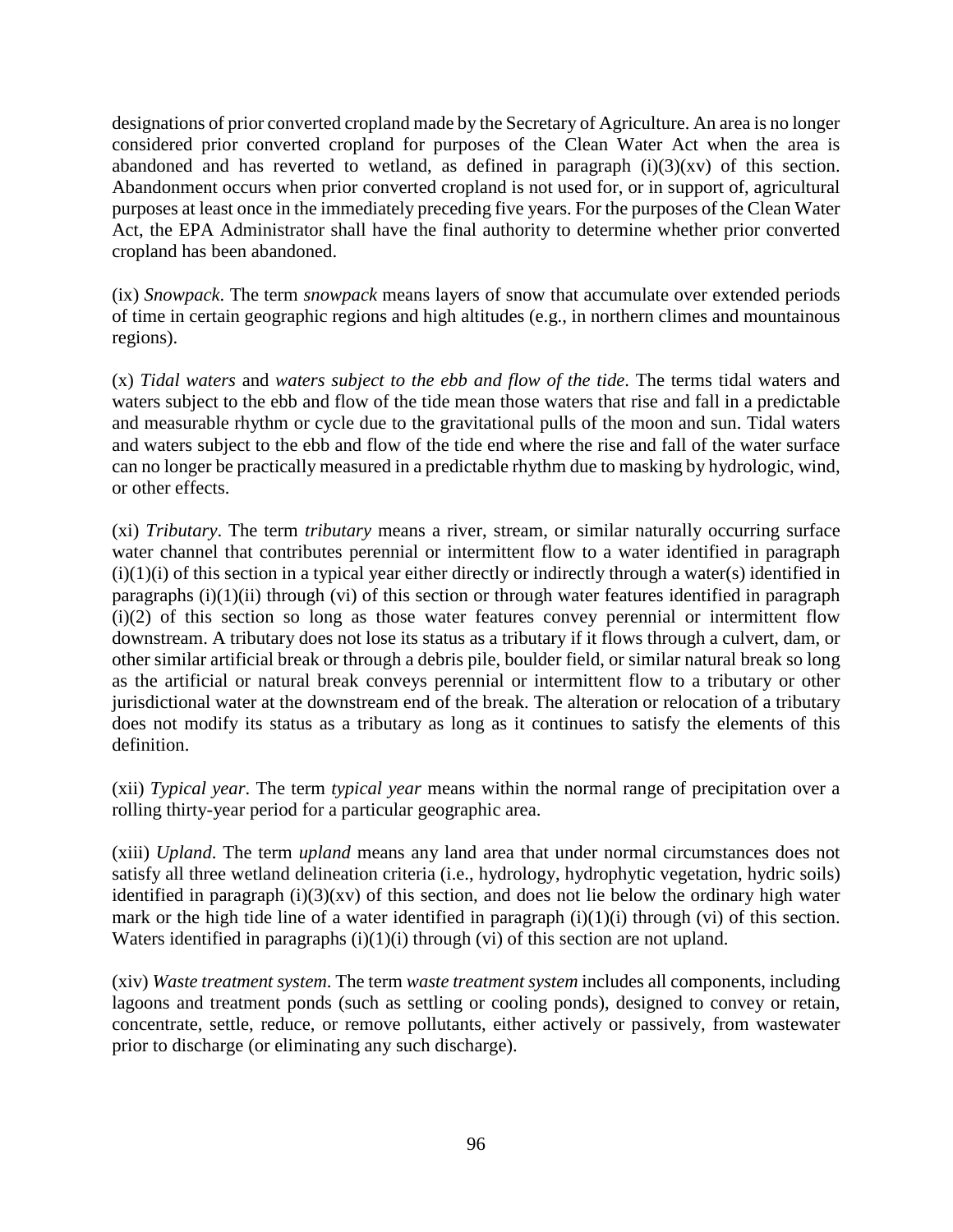(xv) *Wetlands*. The term *wetlands* means areas that are inundated or saturated by surface or ground water at a frequency and duration sufficient to support, and that under normal circumstances do support, a prevalence of vegetation typically adapted for life in saturated soil conditions. Wetlands generally include swamps, marshes, bogs, and similar areas.

\* \* \* \* \*

## **PART 122—EPA ADMINISTERED PERMIT PROGRAMS: THE NATIONAL POLLUTANT DISCHARGE ELIMINATION SYSTEM**

**11.** The authority citation for part 122 continues to read as follows:

**Authority**: The Clean Water Act, 33 U.S.C. 1251 et seq.

**12.** Section 122.2 is amended by revising the definition of "Waters of the United States" to read as follows:

## § 122.2 **Definitions**.

\* \* \* \* \* *Waters of the United States* or *waters of the U.S.* means:

(1) For purposes of the Clean Water Act, 33 U.S.C. 1251 et seq. and its implementing regulations, subject to the exclusions in paragraph (2) of this definition, the term "waters of the United States" means:

(i) Waters which are currently used, or were used in the past, or may be susceptible to use in interstate or foreign commerce, including the territorial seas and waters which are subject to the ebb and flow of the tide;

(ii) Tributaries of waters identified in paragraph (1)(i) of this definition;

(iii) Ditches that satisfy any of the conditions identified in paragraph  $(1)(i)$  of this definition, ditches constructed in a tributary or that relocate or alter a tributary as long as those ditches also satisfy the conditions of the tributary definition, and ditches constructed in an adjacent wetland as long as those ditches also satisfy the conditions of the tributary definition;

(iv) Lakes and ponds that satisfy any of the conditions identified in paragraph (1)(i) of this definition, lakes and ponds that contribute perennial or intermittent flow to a water identified in paragraph (1)(i) of this definition in a typical year either directly or indirectly through a water(s) identified in paragraphs (1)(ii) through (vi) of this definition or through water features identified in paragraph (2) of this definition so long as those water features convey perennial or intermittent flow downstream, and lakes and ponds that are flooded by a water identified in paragraphs  $(1)(i)$ through (v) of this definition in a typical year;

(v) Impoundments of waters identified in paragraphs (1)(i) through (iv) and (vi) of this definition; and

(vi) Adjacent wetlands to waters identified in paragraphs  $(1)(i)$  through  $(v)$  of this definition.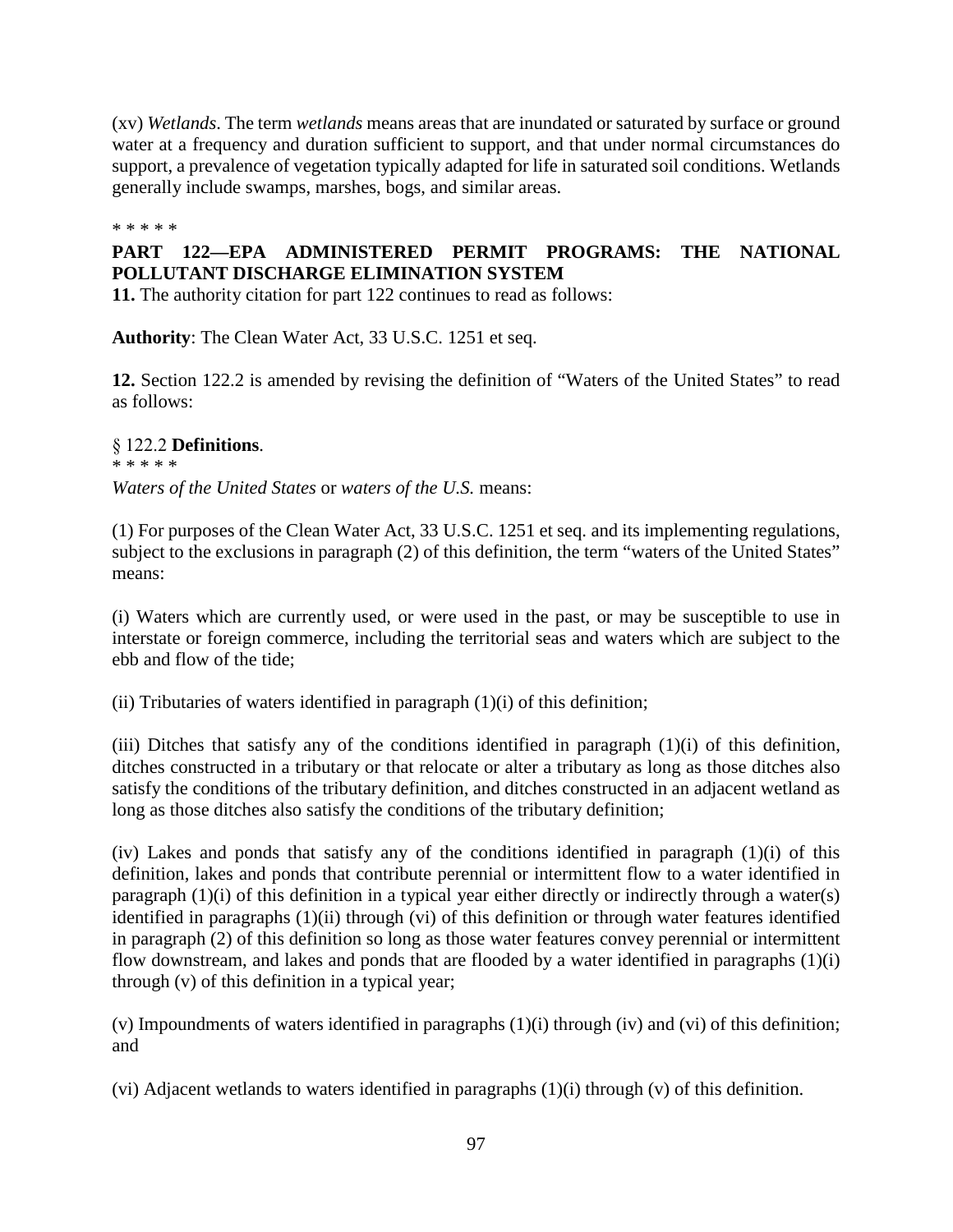(2) The following are not "waters of the United States":

(i) Waters or water features that are not identified in paragraphs (1)(i) through (vi) of this definition;

(ii) Groundwater, including groundwater drained through subsurface drainage systems;

(iii) Ephemeral features and diffuse stormwater run-off, including directional sheet flow over upland;

(iv) Ditches that are not identified in paragraph (1)(iii) of this definition;

(v) Prior converted cropland;

(vi) Artificially irrigated areas, including fields flooded for rice or cranberry growing, that would revert to upland should application of irrigation water to that area cease;

(vii) Artificial lakes and ponds constructed in upland (including water storage reservoirs, farm and stock watering ponds, and log cleaning ponds) which are not identified in paragraph (1)(iv) or (v) of this section;

(viii) Water-filled depressions created in upland incidental to mining or construction activity, and pits excavated in upland for the purpose of obtaining fill, sand, or gravel;

(ix) Stormwater control features excavated or constructed in upland to convey, treat, infiltrate or store stormwater run-off;

(x) Wastewater recycling structures constructed in upland, such as detention, retention and infiltration basins and ponds, and groundwater recharge basins; and

(xi) Waste treatment systems.

(3) In this definition, the following terms apply:

(i) *Adjacent wetlands*. The term *adjacent wetlands* means wetlands that abut or have a direct hydrologic surface connection to a water identified in paragraphs (1)(i) through (v) of this definition in a typical year. Abut means to touch at least at one point or side of a water identified in paragraphs (1)(i) through (v) of this definition. A direct hydrologic surface connection occurs as a result of inundation from a paragraph  $(1)(i)$  through  $(v)$  water to a wetland or via perennial or intermittent flow between a wetland and a paragraph (1)(i) through (v) water. Wetlands physically separated from a paragraph  $(1)(i)$  through  $(v)$  water by upland or by dikes, barriers, or similar structures and also lacking a direct hydrologic surface connection to such waters are not adjacent.

(ii) *Ditch*. The term *ditch* means an artificial channel used to convey water.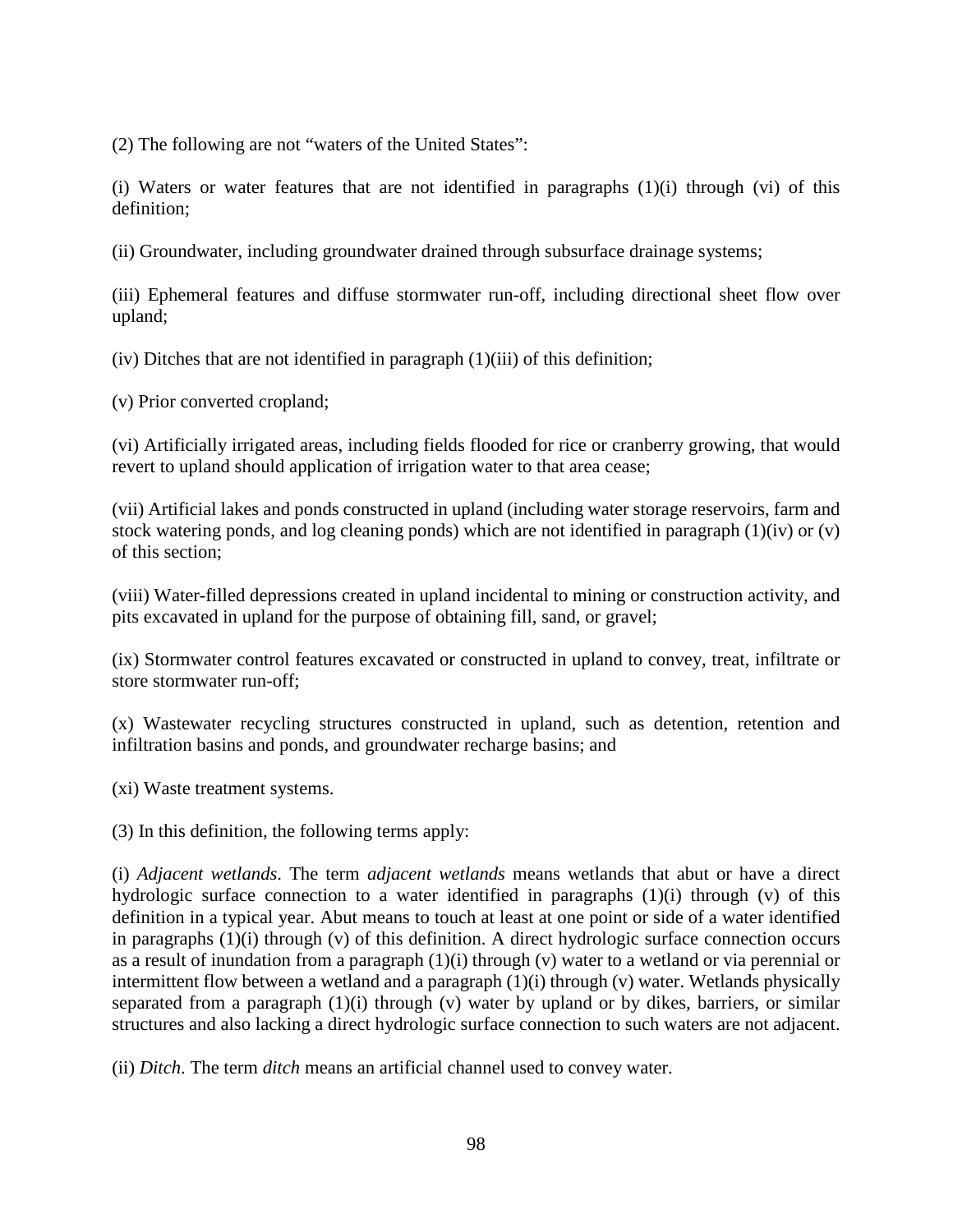(iii) *Ephemeral*. The term *ephemeral* means surface water flowing or pooling only in direct response to precipitation (e.g., rain or snow fall).

(iv) *High tide line*. The term *high tide line* means the line of intersection of the land with the water's surface at the maximum height reached by a rising tide. The high tide line may be determined, in the absence of actual data, by a line of oil or scum along shore objects, a more or less continuous deposit of fine shell or debris on the foreshore or berm, other physical markings or characteristics, vegetation lines, tidal gages, or other suitable means that delineate the general height reached by a rising tide. The line encompasses spring high tides and other high tides that occur with periodic frequency but does not include storm surges in which there is a departure from the normal or predicted reach of the tide due to the piling up of water against a coast by strong winds, such as those accompanying a hurricane or other intense storm.

(v) *Intermittent*. The term *intermittent* means surface water flowing continuously during certain times of a typical year and more than in direct response to precipitation (e.g., seasonally when the groundwater table is elevated or when snowpack melts).

(vi) *Ordinary high water mark*. The term *ordinary high water mark* means that line on the shore established by the fluctuations of water and indicated by physical characteristics such as clear, natural line impressed on the bank, shelving, changes in the character of soil, destruction of terrestrial vegetation, the presence of litter and debris, or other appropriate means that consider the characteristics of the surrounding areas.

(vii) *Perennial*. The term *perennial* means surface water flowing continuously year-round during a typical year.

(viii) *Prior converted cropland*. The term *prior converted cropland* means any area that, prior to December 23, 1985, was drained or otherwise manipulated for the purpose, or having the effect, of making production of an agricultural product possible. EPA and the Corps will recognize designations of prior converted cropland made by the Secretary of Agriculture. An area is no longer considered prior converted cropland for purposes of the Clean Water Act when the area is abandoned and has reverted to wetland, as defined in paragraph  $(3)(xy)$  of this definition. Abandonment occurs when prior converted cropland is not used for, or in support of, agricultural purposes at least once in the immediately preceding five years. For the purposes of the Clean Water Act, the EPA Administrator shall have the final authority to determine whether prior converted cropland has been abandoned.

(ix) *Snowpack*. The term *snowpack* means layers of snow that accumulate over extended periods of time in certain geographic regions and high altitudes (e.g., in northern climes and mountainous regions).

(x) *Tidal waters* and *waters subject to the ebb and flow of the tide*. The terms *tidal waters* and *waters subject to the ebb and flow of the tide* mean those waters that rise and fall in a predictable and measurable rhythm or cycle due to the gravitational pulls of the moon and sun. Tidal waters and waters subject to the ebb and flow of the tide end where the rise and fall of the water surface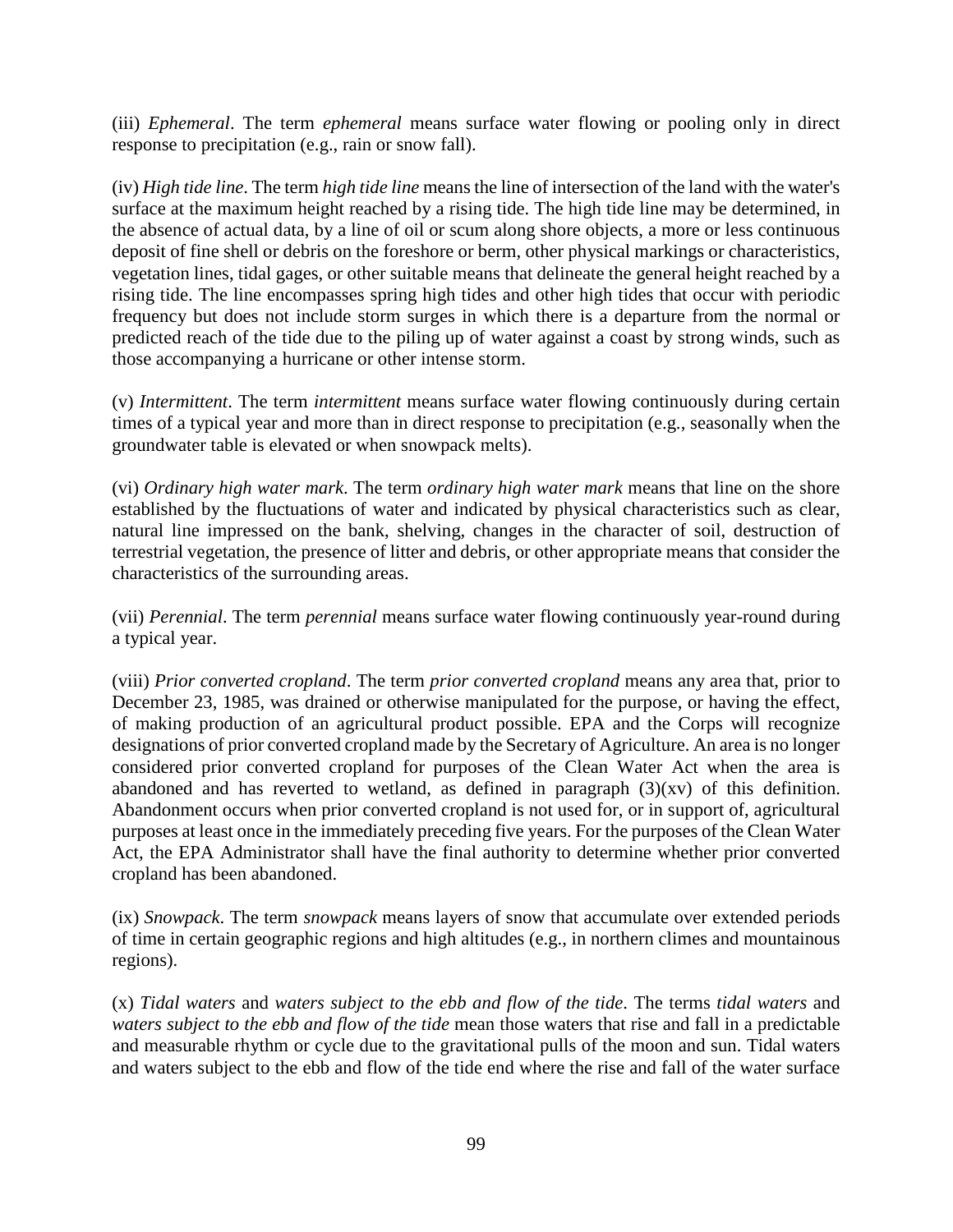can no longer be practically measured in a predictable rhythm due to masking by hydrologic, wind, or other effects.

(xi) *Tributary*. The term *tributary* means a river, stream, or similar naturally occurring surface water channel that contributes perennial or intermittent flow to a water identified in paragraph (1)(i) of this definition in a typical year either directly or indirectly through a water(s) identified in paragraphs (1)(ii) through (vi) of this definition or through water features identified in paragraph (2) of this section so long as those water features convey perennial or intermittent flow downstream. A tributary does not lose its status as a tributary if it flows through a culvert, dam, or other similar artificial break or through a debris pile, boulder field, or similar natural break so long as the artificial or natural break conveys perennial or intermittent flow to a tributary or other jurisdictional water at the downstream end of the break. The alteration or relocation of a tributary does not modify its status as a tributary as long as it continues to satisfy the elements of this definition.

(xii) *Typical year*. The term *typical year* means within the normal range of precipitation over a rolling thirty-year period for a particular geographic area.

(xiii) *Upland*. The term *upland* means any land area that under normal circumstances does not satisfy all three wetland delineation criteria (i.e., hydrology, hydrophytic vegetation, hydric soils) identified in paragraph (3)(xv) of this definition, and does not lie below the ordinary high water mark or the high tide line of a water identified in paragraph (1)(i) through (vi) of this definition. Waters identified in paragraphs (1)(i) through (vi) of this definition are not upland.

(xiv) *Waste treatment system*. The term *waste treatment system* includes all components, including lagoons and treatment ponds (such as settling or cooling ponds), designed to convey or retain, concentrate, settle, reduce, or remove pollutants, either actively or passively, from wastewater prior to discharge (or eliminating any such discharge).

(xv) *Wetlands*. The term *wetlands* means areas that are inundated or saturated by surface or ground water at a frequency and duration sufficient to support, and that under normal circumstances do support, a prevalence of vegetation typically adapted for life in saturated soil conditions. Wetlands generally include swamps, marshes, bogs, and similar areas.

#### \* \* \* \* \*

## **PART 230—SECTION 404(b)(1) GUIDELINES FOR SPECIFICATION OF DISPOSAL SITES FOR DREDGED OR FILL MATERIAL**

**13.** The authority citation for part 230 continues to read as follows:

**Authority**: The Clean Water Act, Secs. 404(b) and 501(a) of the Clean Water Act of 1977 (33 U.S.C. 1344(b) and 1361(a)).

**14.** Section 230.3 is amended by revising paragraph (o) to read as follows:

§ 230.3 **Definitions.** \* \* \* \* \*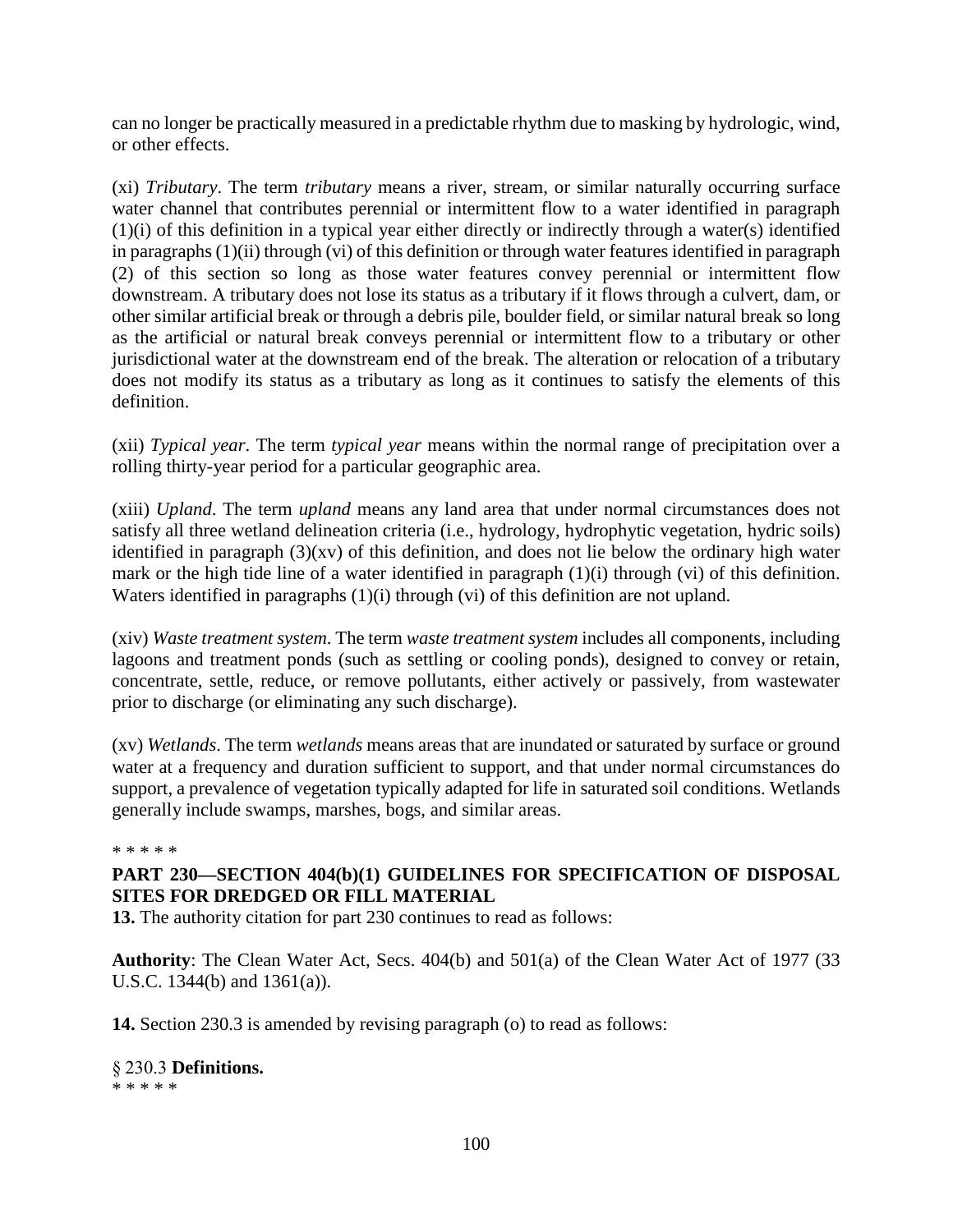(o) The term *waters of the United States* means:

(1) For purposes of the Clean Water Act, 33 U.S.C. 1251 et seq. and its implementing regulations, subject to the exclusions in paragraph (o)(3) of this section, the term "waters of the United States" means:

(i) Waters which are currently used, or were used in the past, or may be susceptible to use in interstate or foreign commerce, including the territorial seas and waters which are subject to the ebb and flow of the tide;

(ii) Tributaries of waters identified in paragraph  $(o)(1)(i)$  of this section;

(iii) Ditches that satisfy any of the conditions identified in paragraph  $(o)(1)(i)$  of this section, ditches constructed in a tributary or that relocate or alter a tributary as long as those ditches also satisfy the conditions of the tributary definition, and ditches constructed in an adjacent wetland as long as those ditches also satisfy the conditions of the tributary definition;

(iv) Lakes and ponds that satisfy any of the conditions identified in paragraph  $(0)(1)(i)$  of this section, lakes and ponds that contribute perennial or intermittent flow to a water identified in paragraph (o)(1)(i) of this section in a typical year either directly or indirectly through a water(s) identified in paragraphs  $(o)(1)(i)$  of this section or through water features identified in paragraph (o)(2) of this section so long as those water features convey perennial or intermittent flow downstream, and lakes and ponds that are flooded by a water identified in paragraphs  $(o)(1)(i)$ through (v) of this section in a typical year;

(v) Impoundments of waters identified in paragraphs  $(o)(1)(i)$  through (iv) and (vi) of this section; and

(vi) Adjacent wetlands to waters identified in paragraphs  $(o)(1)(i)$  through  $(v)$  of this section.

(2) The following are not "waters of the United States":

(i) Waters or water features that are not identified in paragraphs  $(o)(1)(i)$  through (vi) of this section;

(ii) Groundwater, including groundwater drained through subsurface drainage systems;

(iii) Ephemeral features and diffuse stormwater run-off, including directional sheet flow over upland;

(iv) Ditches that are not identified in paragraph  $(o)(1)(iii)$  of this section;

(v) Prior converted cropland;

(vi) Artificially irrigated areas, including fields flooded for rice or cranberry growing, that would revert to upland should application of irrigation water to that area cease;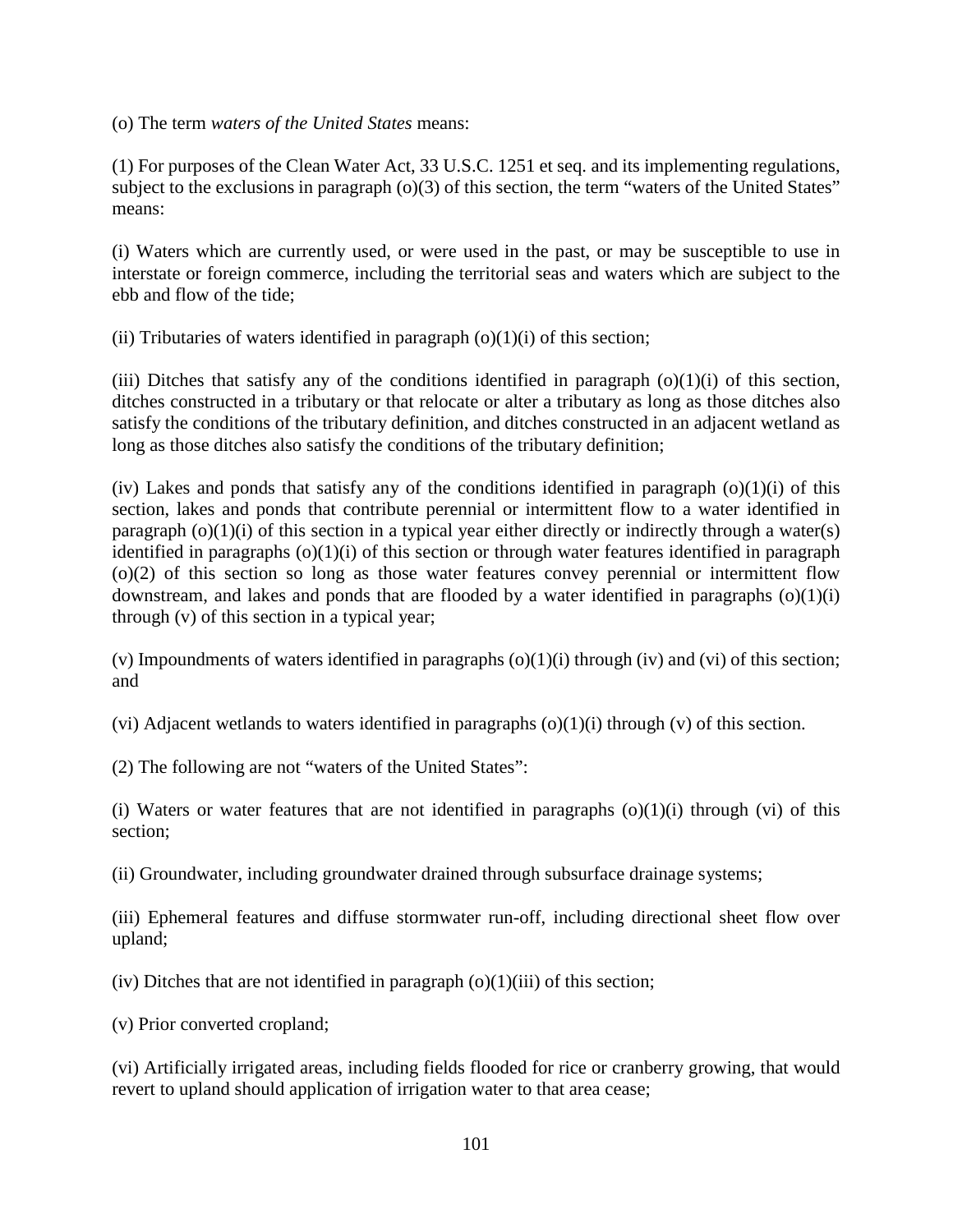(vii) Artificial lakes and ponds constructed in upland (including water storage reservoirs, farm and stock watering ponds, and log cleaning ponds) which are not identified in paragraph (o)(1)(iv) or (v) of this section;

(viii) Water-filled depressions created in upland incidental to mining or construction activity, and pits excavated in upland for the purpose of obtaining fill, sand, or gravel;

(ix) Stormwater control features excavated or constructed in upland to convey, treat, infiltrate or store stormwater run-off;

(x) Wastewater recycling structures constructed in upland, such as detention, retention and infiltration basins and ponds, and groundwater recharge basins; and

(xi) Waste treatment systems.

(3) In this paragraph (o), the following definitions apply:

(i) *Adjacent wetlands*. The term *adjacent wetlands* means wetlands that abut or have a direct hydrologic surface connection to a water identified in paragraphs  $(o)(1)(i)$  through  $(v)$  of this section in a typical year. Abut means to touch at least at one point or side of a water identified in paragraphs  $(o)(1)(i)$  through  $(v)$  of this section. A direct hydrologic surface connection occurs as a result of inundation from a paragraph  $(o)(1)(i)$  through  $(v)$  water to a wetland or via perennial or intermittent flow between a wetland and a paragraph  $(o)(1)(i)$  through  $(v)$  water. Wetlands physically separated from a paragraph (o)(1)(i) through (v) water by upland or by dikes, barriers, or similar structures and also lacking a direct hydrologic surface connection to such waters are not adjacent.

(ii) *Ditch*. The term *ditch* means an artificial channel used to convey water.

(iii) *Ephemeral*. The term *ephemeral* means surface water flowing or pooling only in direct response to precipitation (e.g., rain or snow fall).

(iv) *High tide line*. The term *high tide line* means the line of intersection of the land with the water's surface at the maximum height reached by a rising tide. The high tide line may be determined, in the absence of actual data, by a line of oil or scum along shore objects, a more or less continuous deposit of fine shell or debris on the foreshore or berm, other physical markings or characteristics, vegetation lines, tidal gages, or other suitable means that delineate the general height reached by a rising tide. The line encompasses spring high tides and other high tides that occur with periodic frequency but does not include storm surges in which there is a departure from the normal or predicted reach of the tide due to the piling up of water against a coast by strong winds, such as those accompanying a hurricane or other intense storm.

(v) *Intermittent*. The term *intermittent* means surface water flowing continuously during certain times of a typical year and more than in direct response to precipitation (e.g., seasonally when the groundwater table is elevated or when snowpack melts).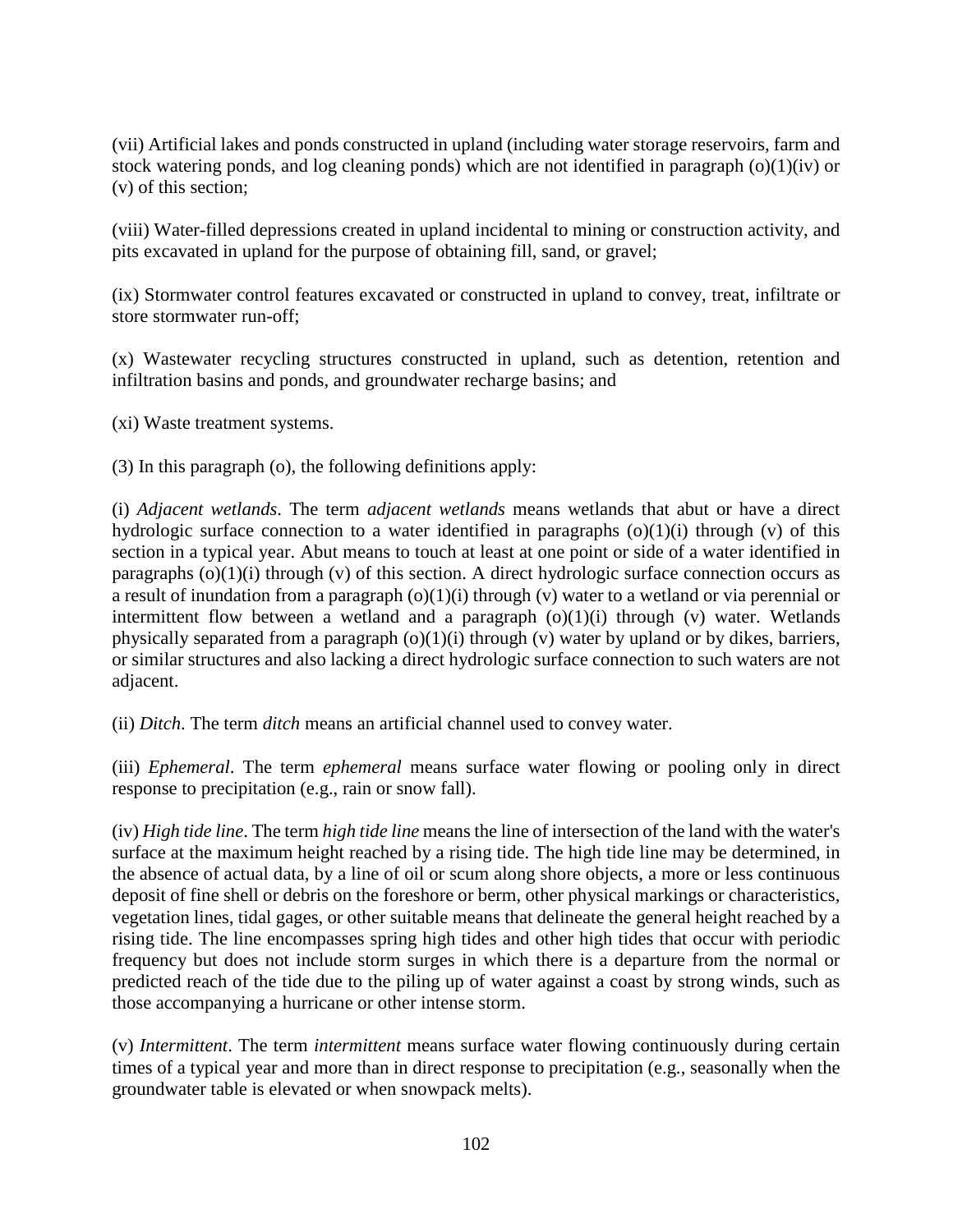(vi) *Ordinary high water mark*. The term *ordinary high water mark* means that line on the shore established by the fluctuations of water and indicated by physical characteristics such as clear, natural line impressed on the bank, shelving, changes in the character of soil, destruction of terrestrial vegetation, the presence of litter and debris, or other appropriate means that consider the characteristics of the surrounding areas.

(vii) *Perennial*. The term *perennial* means surface water flowing continuously year-round during a typical year.

(viii) *Prior converted cropland*. The term *prior converted cropland* means any area that, prior to December 23, 1985, was drained or otherwise manipulated for the purpose, or having the effect, of making production of an agricultural product possible. EPA and the Corps will recognize designations of prior converted cropland made by the Secretary of Agriculture. An area is no longer considered prior converted cropland for purposes of the Clean Water Act when the area is abandoned and has reverted to wetland, as defined in paragraph  $(o)(3)(xv)$  of this section. Abandonment occurs when prior converted cropland is not used for, or in support of, agricultural purposes at least once in the immediately preceding five years. For the purposes of the Clean Water Act, the EPA Administrator shall have the final authority to determine whether prior converted cropland has been abandoned.

(ix) *Snowpack*. The term *snowpack* means layers of snow that accumulate over extended periods of time in certain geographic regions and high altitudes (e.g., in northern climes and mountainous regions).

(x) *Tidal waters* and *waters subject to the ebb and flow of the tide*. The terms *tidal waters* and *waters subject to the ebb and flow of the tide* mean those waters that rise and fall in a predictable and measurable rhythm or cycle due to the gravitational pulls of the moon and sun. Tidal waters and waters subject to the ebb and flow of the tide end where the rise and fall of the water surface can no longer be practically measured in a predictable rhythm due to masking by hydrologic, wind, or other effects.

(xi) *Tributary*. The term *tributary* means a river, stream, or similar naturally occurring surface water channel that contributes perennial or intermittent flow to a water identified in paragraph  $(o)(1)(i)$  of this section in a typical year either directly or indirectly through a water(s) identified in paragraphs (o)(1)(i) through (vi) of this section or through water features identified in paragraph (o)(3) of this section so long as those water features convey perennial or intermittent flow downstream. A tributary does not lose its status as a tributary if it flows through a culvert, dam, or other similar artificial break or through a debris pile, boulder field, or similar natural break so long as the artificial or natural break conveys perennial or intermittent flow to a tributary or other jurisdictional water at the downstream end of the break. The alteration or relocation of a tributary does not modify its status as a tributary as long as it continues to satisfy the elements of this definition.

(xii) *Typical year*. The term *typical year* means within the normal range of precipitation over a rolling thirty-year period for a particular geographic area.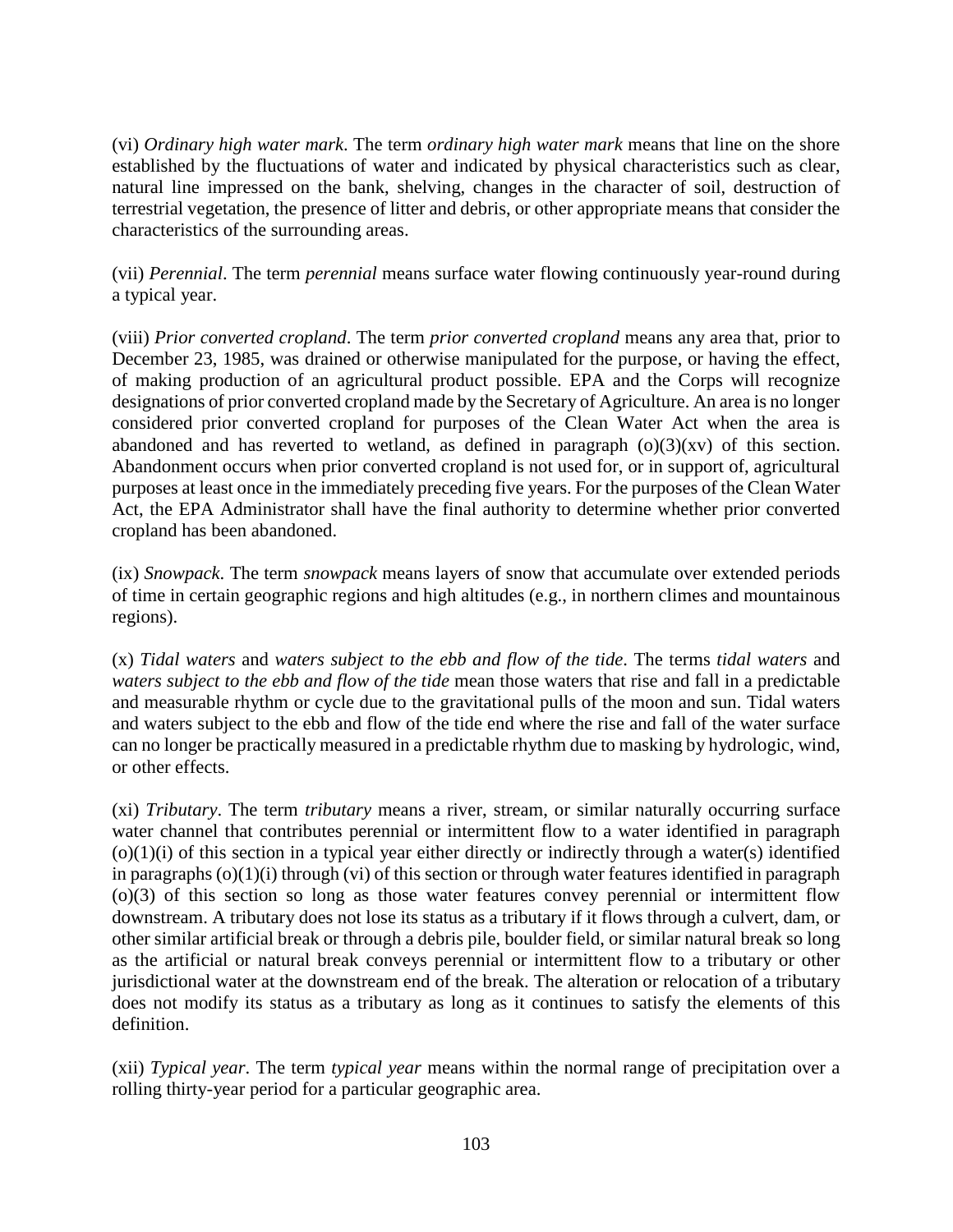(xiii) *Upland*. The term *upland* means any land area that under normal circumstances does not satisfy all three wetland delineation criteria (i.e., hydrology, hydrophytic vegetation, hydric soils) identified in paragraph  $(o)(3)(xv)$  of this section, and does not lie below the ordinary high water mark or the high tide line of a water identified in paragraph  $(o)(1)(i)$  through  $(vi)$  of this section. Waters identified in paragraphs (o)(1)(i) through (vi) of this section are not upland.

(xiv) *Waste treatment system*. The term *waste treatment system* includes all components, including lagoons and treatment ponds (such as settling or cooling ponds), designed to convey or retain, concentrate, settle, reduce, or remove pollutants, either actively or passively, from wastewater prior to discharge (or eliminating any such discharge).

(xv) *Wetlands*. The term *wetlands* means areas that are inundated or saturated by surface or ground water at a frequency and duration sufficient to support, and that under normal circumstances do support, a prevalence of vegetation typically adapted for life in saturated soil conditions. Wetlands generally include swamps, marshes, bogs, and similar areas.

## **PART 232—404 PROGRAMS DEFINITIONS; EXEMPT ACTIVITIES NOT REQUIRING 404 PERMITS**

**15.** The authority citation for part 232 continues to read as follows:

**Authority**: 33 U.S.C. 1251 et seq.

**16.** Section 232.2 is amended by revising the definition of "Waters of the United States" to read as follows:

## § 232.2 **Definitions.**

\* \* \* \* \* *Waters of the United States* means:

(1) For purposes of the Clean Water Act, 33 U.S.C. 1251 et seq. and its implementing regulations, subject to the exclusions in paragraph (2) of this definition, the term "waters of the United States" means:

(i) Waters which are currently used, or were used in the past, or may be susceptible to use in interstate or foreign commerce, including the territorial seas and waters which are subject to the ebb and flow of the tide;

(ii) Tributaries of waters identified in paragraph  $(1)(i)$  of this definition;

(iii) Ditches that satisfy any of the conditions identified in paragraph  $(1)(i)$  of this definition, ditches constructed in a tributary or that relocate or alter a tributary as long as those ditches also satisfy the conditions of the tributary definition, and ditches constructed in an adjacent wetland as long as those ditches also satisfy the conditions of the tributary definition;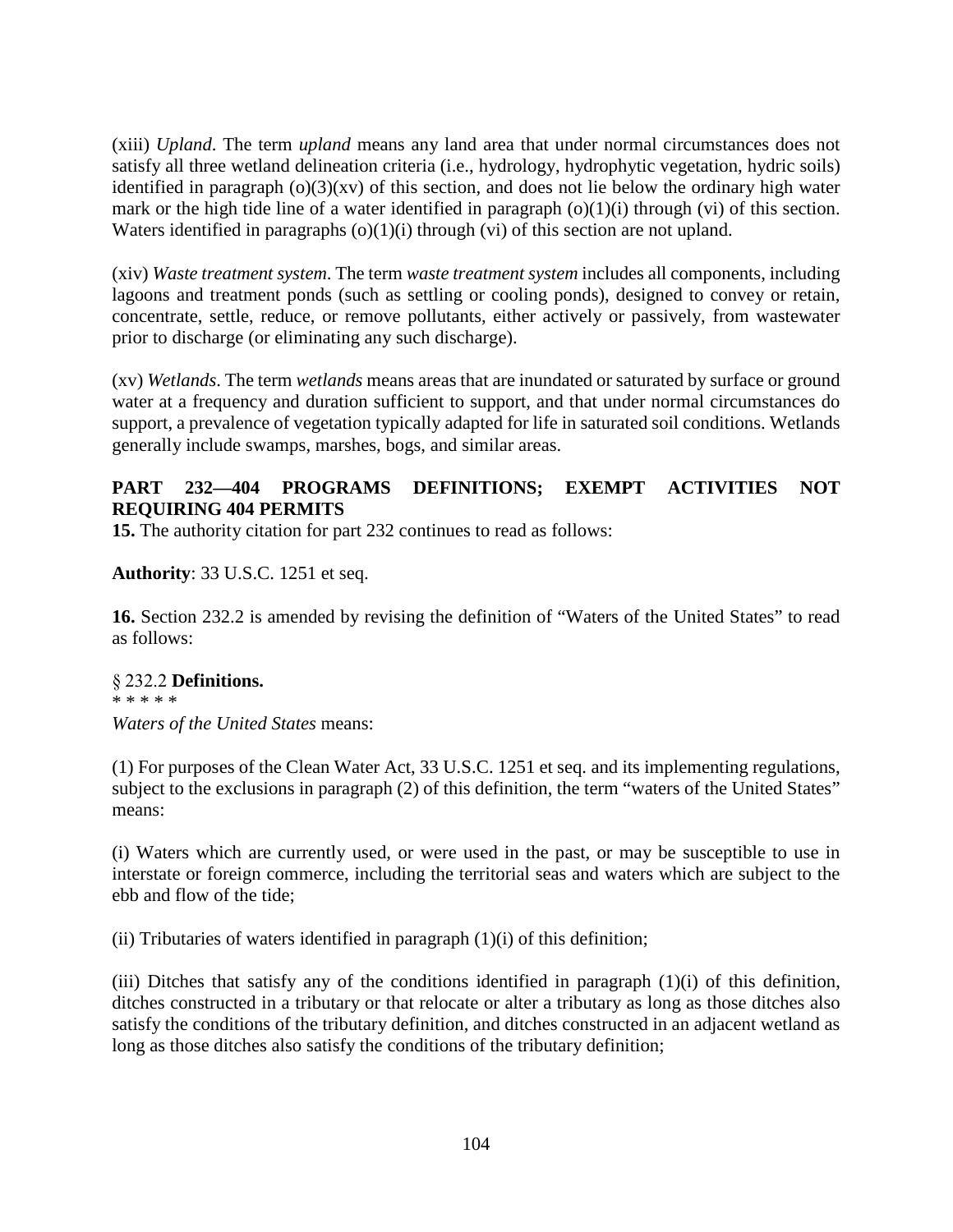(iv) Lakes and ponds that satisfy any of the conditions identified in paragraph  $(1)(i)$  of this definition, lakes and ponds that contribute perennial or intermittent flow to a water identified in paragraph (1)(i) of this definition in a typical year either directly or indirectly through a water(s) identified in paragraphs (1)(ii) through (vi) of this definition or through water features identified in paragraph (2) of this definition so long as those water features convey perennial or intermittent flow downstream, and lakes and ponds that are flooded by a water identified in paragraphs (1)(i) through (v) of this definition in a typical year;

(v) Impoundments of waters identified in paragraphs  $(1)(i)$  through (iv) and (vi) of this definition; and

(vi) Adjacent wetlands to waters identified in paragraphs (1)(i) through (v) of this definition.

(2) The following are not "waters of the United States":

(i) Waters or water features that are not identified in paragraphs (1)(i) through (vi) of this definition;

(ii) Groundwater, including groundwater drained through subsurface drainage systems;

(iii) Ephemeral features and diffuse stormwater run-off, including directional sheet flow over upland;

(iv) Ditches that are not identified in paragraph (1)(iii) of this definition;

(v) Prior converted cropland;

(vi) Artificially irrigated areas, including fields flooded for rice or cranberry growing, that would revert to upland should application of irrigation water to that area cease;

(vii) Artificial lakes and ponds constructed in upland (including water storage reservoirs, farm and stock watering ponds, and log cleaning ponds) which are not identified in paragraph (1)(iv) or (v) of this definition;

(viii) Water-filled depressions created in upland incidental to mining or construction activity, and pits excavated in upland for the purpose of obtaining fill, sand, or gravel;

(ix) Stormwater control features excavated or constructed in upland to convey, treat, infiltrate or store stormwater run-off;

(x) Wastewater recycling structures constructed in upland, such as detention, retention and infiltration basins and ponds, and groundwater recharge basins; and

(xi) Waste treatment systems.

(3) In this definition, the following terms apply: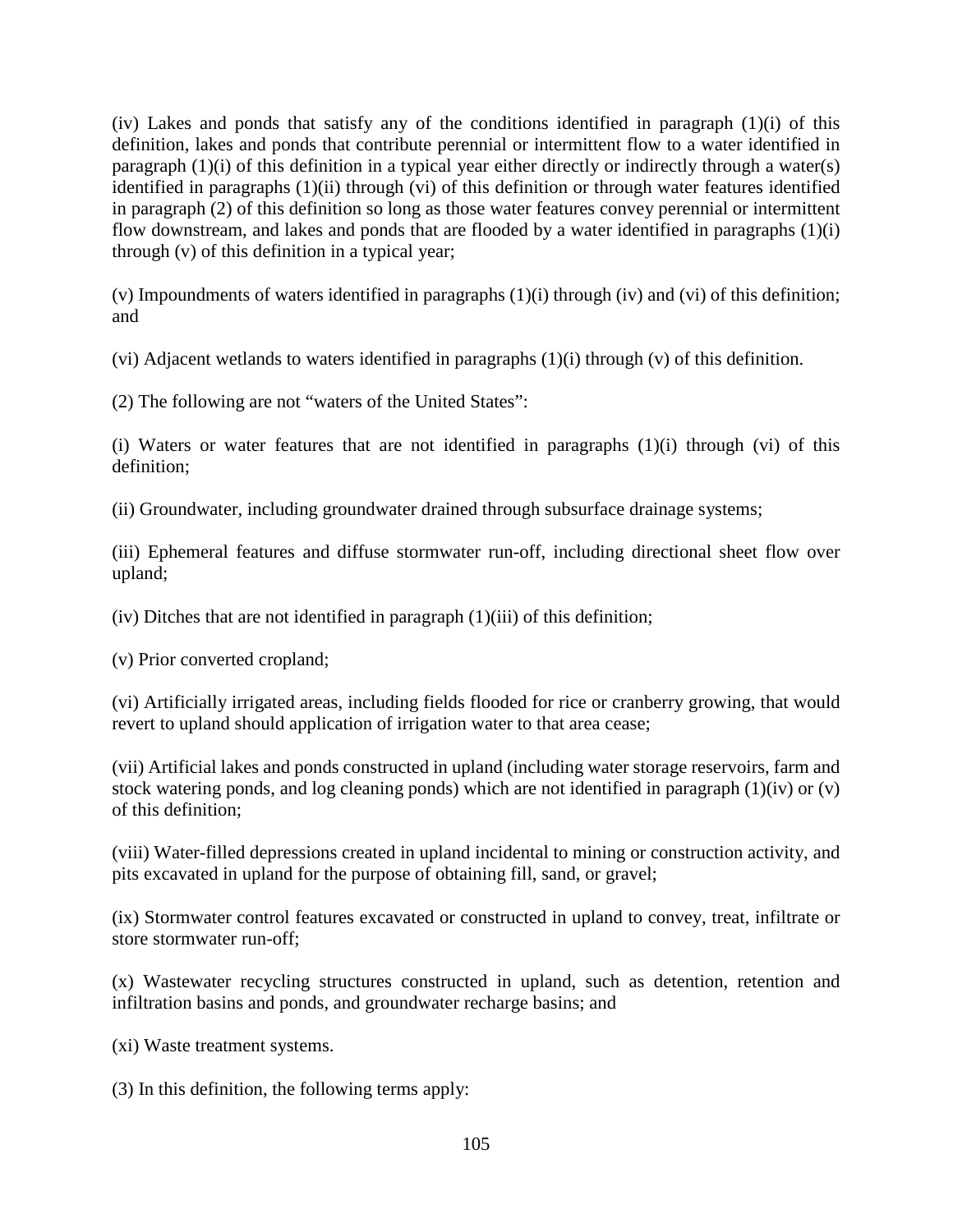(i) *Adjacent wetlands*. The term *adjacent wetlands* means wetlands that abut or have a direct hydrologic surface connection to a water identified in paragraphs (1)(i) through (v) of this definition in a typical year. Abut means to touch at least at one point or side of a water identified in paragraphs (1)(i) through (v) of this definition. A direct hydrologic surface connection occurs as a result of inundation from a paragraph  $(1)(i)$  through  $(v)$  water to a wetland or via perennial or intermittent flow between a wetland and a paragraph (1)(i) through (v) water. Wetlands physically separated from a paragraph  $(1)(i)$  through  $(v)$  water by upland or by dikes, barriers, or similar structures and also lacking a direct hydrologic surface connection to such waters are not adjacent.

(ii) *Ditch*. The term *ditch* means an artificial channel used to convey water.

(iii) *Ephemeral*. The term *ephemeral* means surface water flowing or pooling only in direct response to precipitation (e.g., rain or snow fall).

(iv) *High tide line*. The term *high tide line* means the line of intersection of the land with the water's surface at the maximum height reached by a rising tide. The high tide line may be determined, in the absence of actual data, by a line of oil or scum along shore objects, a more or less continuous deposit of fine shell or debris on the foreshore or berm, other physical markings or characteristics, vegetation lines, tidal gages, or other suitable means that delineate the general height reached by a rising tide. The line encompasses spring high tides and other high tides that occur with periodic frequency but does not include storm surges in which there is a departure from the normal or predicted reach of the tide due to the piling up of water against a coast by strong winds, such as those accompanying a hurricane or other intense storm.

(v) *Intermittent*. The term *intermittent* means surface water flowing continuously during certain times of a typical year and more than in direct response to precipitation (e.g., seasonally when the groundwater table is elevated or when snowpack melts).

(vi) *Ordinary high water mark*. The term *ordinary high water mark* means that line on the shore established by the fluctuations of water and indicated by physical characteristics such as clear, natural line impressed on the bank, shelving, changes in the character of soil, destruction of terrestrial vegetation, the presence of litter and debris, or other appropriate means that consider the characteristics of the surrounding areas.

(vii) *Perennial*. The term *perennial* means surface water flowing continuously year-round during a typical year.

(viii) *Prior converted cropland*. The term *prior converted cropland* means any area that, prior to December 23, 1985, was drained or otherwise manipulated for the purpose, or having the effect, of making production of an agricultural product possible. EPA and the Corps will recognize designations of prior converted cropland made by the Secretary of Agriculture. An area is no longer considered prior converted cropland for purposes of the Clean Water Act when the area is abandoned and has reverted to wetland, as defined in paragraph  $(3)(xy)$  of this definition. Abandonment occurs when prior converted cropland is not used for, or in support of, agricultural purposes at least once in the immediately preceding five years. For the purposes of the Clean Water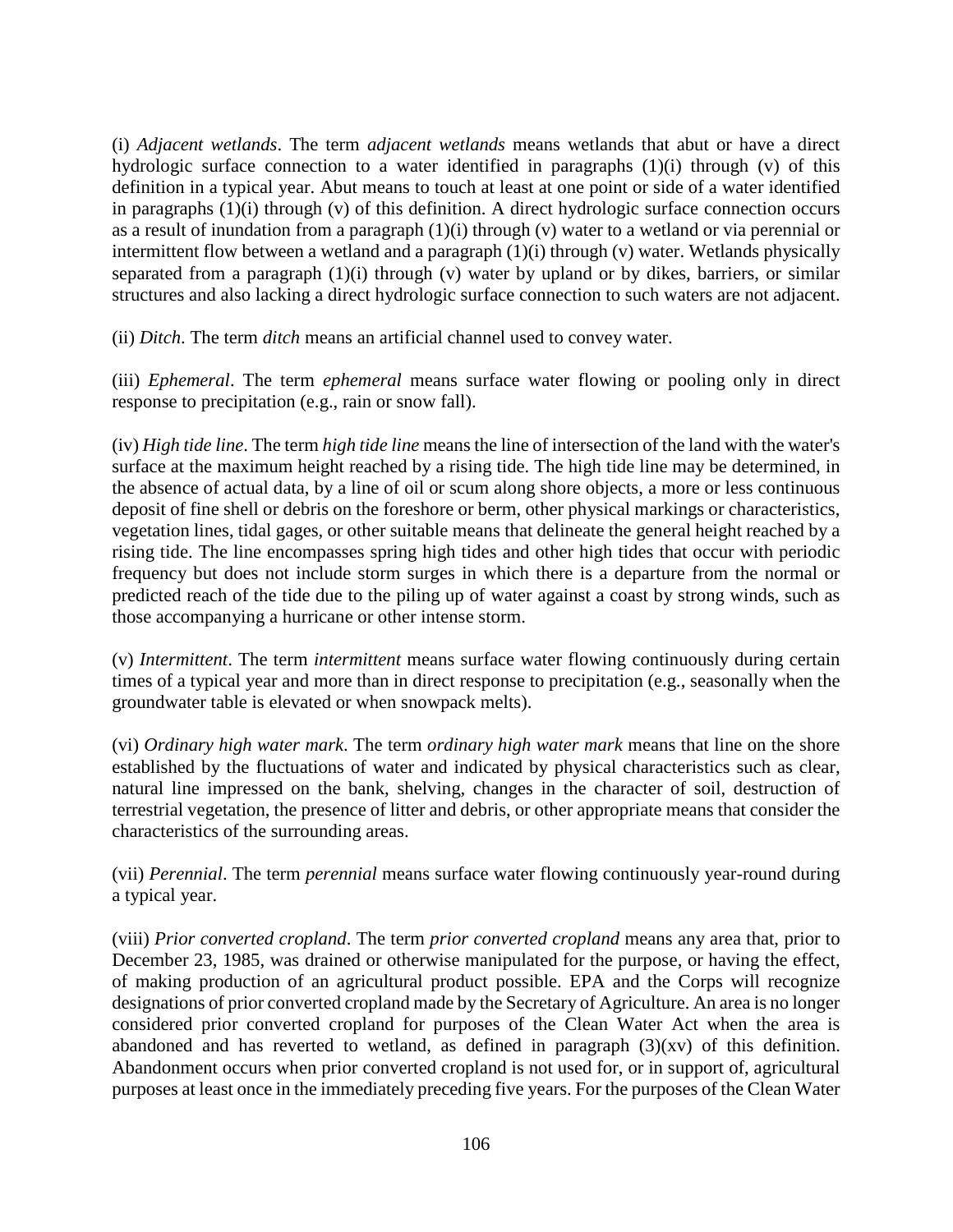Act, the EPA Administrator shall have the final authority to determine whether prior converted cropland has been abandoned.

(ix) *Snowpack*. The term *snowpack* means layers of snow that accumulate over extended periods of time in certain geographic regions and high altitudes (e.g., in northern climes and mountainous regions).

(x) *Tidal waters* and *waters subject to the ebb and flow of the tide*. The terms *tidal waters* and *waters subject to the ebb and flow of the tide* mean those waters that rise and fall in a predictable and measurable rhythm or cycle due to the gravitational pulls of the moon and sun. Tidal waters and waters subject to the ebb and flow of the tide end where the rise and fall of the water surface can no longer be practically measured in a predictable rhythm due to masking by hydrologic, wind, or other effects.

(xi) *Tributary*. The term *tributary* means a river, stream, or similar naturally occurring surface water channel that contributes perennial or intermittent flow to a water identified in paragraph (1)(i) of this section in a typical year either directly or indirectly through a water(s) identified in paragraphs (1)(ii) through (vi) of this section or through water features identified in paragraph (b) of this section so long as those water features convey perennial or intermittent flow downstream. A tributary does not lose its status as a tributary if it flows through a culvert, dam, or other similar artificial break or through a debris pile, boulder field, or similar natural break so long as the artificial or natural break conveys perennial or intermittent flow to a tributary or other jurisdictional water at the downstream end of the break. The alteration or relocation of a tributary does not modify its status as a tributary as long as it continues to satisfy the elements of this definition.

(xii) *Typical year*. The term *typical year* means within the normal range of precipitation over a rolling thirty-year period for a particular geographic area.

(xiii) *Upland*. The term *upland* means any land area that under normal circumstances does not satisfy all three wetland delineation criteria (i.e., hydrology, hydrophytic vegetation, hydric soils) identified in paragraph (3)(xv) of this definition, and does not lie below the ordinary high water mark or the high tide line of a water identified in paragraph (1)(i) through (vi) of this definition. Waters identified in paragraphs (1)(i) through (vi) of this definition are not upland.

(xvi) *Waste treatment system*. The term *waste treatment system* includes all components, including lagoons and treatment ponds (such as settling or cooling ponds), designed to convey or retain, concentrate, settle, reduce, or remove pollutants, either actively or passively, from wastewater prior to discharge (or eliminating any such discharge).

(xv) *Wetlands*. The term *wetlands* means areas that are inundated or saturated by surface or ground water at a frequency and duration sufficient to support, and that under normal circumstances do support, a prevalence of vegetation typically adapted for life in saturated soil conditions. Wetlands generally include swamps, marshes, bogs, and similar areas.

## **PART 300—NATIONAL OIL AND HAZARDOUS SUBSTANCES POLLUTION CONTINGENCY PLAN**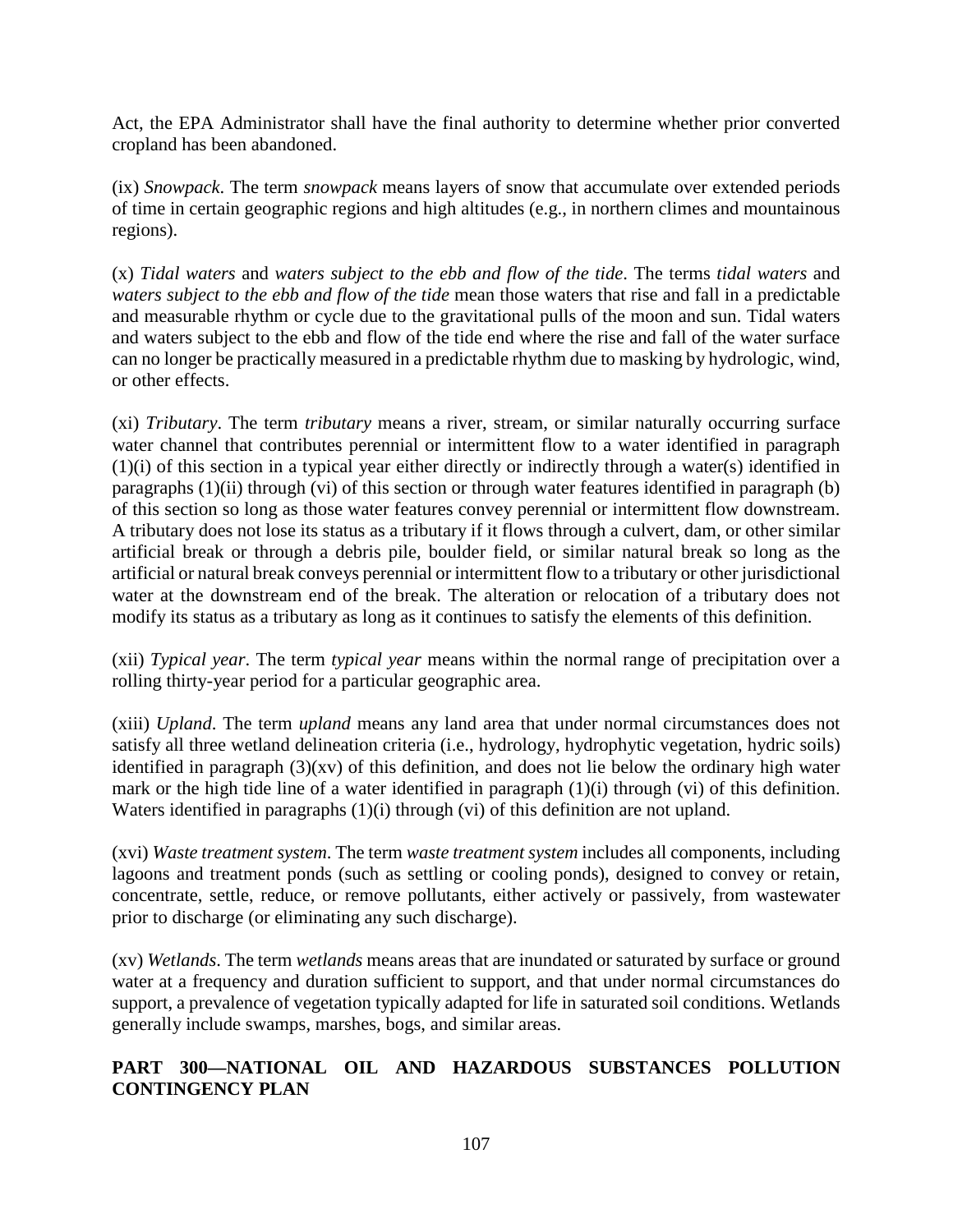**17.** The authority citation for part 300 continues to read as follows:

**Authority**: 33 U.S.C. 1251 et seq.

**18.** Section 300.5 is amended by revising the definition of "Navigable waters" to read as follows:

#### § 300.5 **Definitions.** \* \* \* \* \*

*Navigable waters* means the waters of the United States, including the territorial seas.

(1) For purposes of the Clean Water Act, 33 U.S.C. 1251 et seq. and its implementing regulations, subject to the exclusions in paragraph (2) of this definition, the term "waters of the United States" means:

(i) Waters which are currently used, or were used in the past, or may be susceptible to use in interstate or foreign commerce, including the territorial seas and waters which are subject to the ebb and flow of the tide;

(ii) Tributaries of waters identified in paragraph  $(1)(i)$  of this definition;

(iii) Ditches that satisfy any of the conditions identified in paragraph  $(1)(i)$  of this definition, ditches constructed in a tributary or that relocate or alter a tributary as long as those ditches also satisfy the conditions of the tributary definition, and ditches constructed in an adjacent wetland as long as those ditches also satisfy the conditions of the tributary definition;

(iv) Lakes and ponds that satisfy any of the conditions identified in paragraph (1)(i) of this definition, lakes and ponds that contribute perennial or intermittent flow to a water identified in paragraph (1)(i) of this definition in a typical year either directly or indirectly through a water(s) identified in paragraphs (1)(ii) through (vi) of this definition or through water features identified in paragraph (2) of this section so long as those water features convey perennial or intermittent flow downstream, and lakes and ponds that are flooded by a water identified in paragraphs (1)(i) through (v) of this definition in a typical year;

(v) Impoundments of waters identified in paragraphs  $(1)(i)$  through (iv) and (vi) of this definition; and

(vi) Adjacent wetlands to waters identified in paragraphs (1)(i) through (v) of this definition.

(2) The following are not "waters of the United States":

(i) Waters or water features that are not identified in paragraphs (1)(i) through (vi) of this definition;

(ii) Groundwater, including groundwater drained through subsurface drainage systems;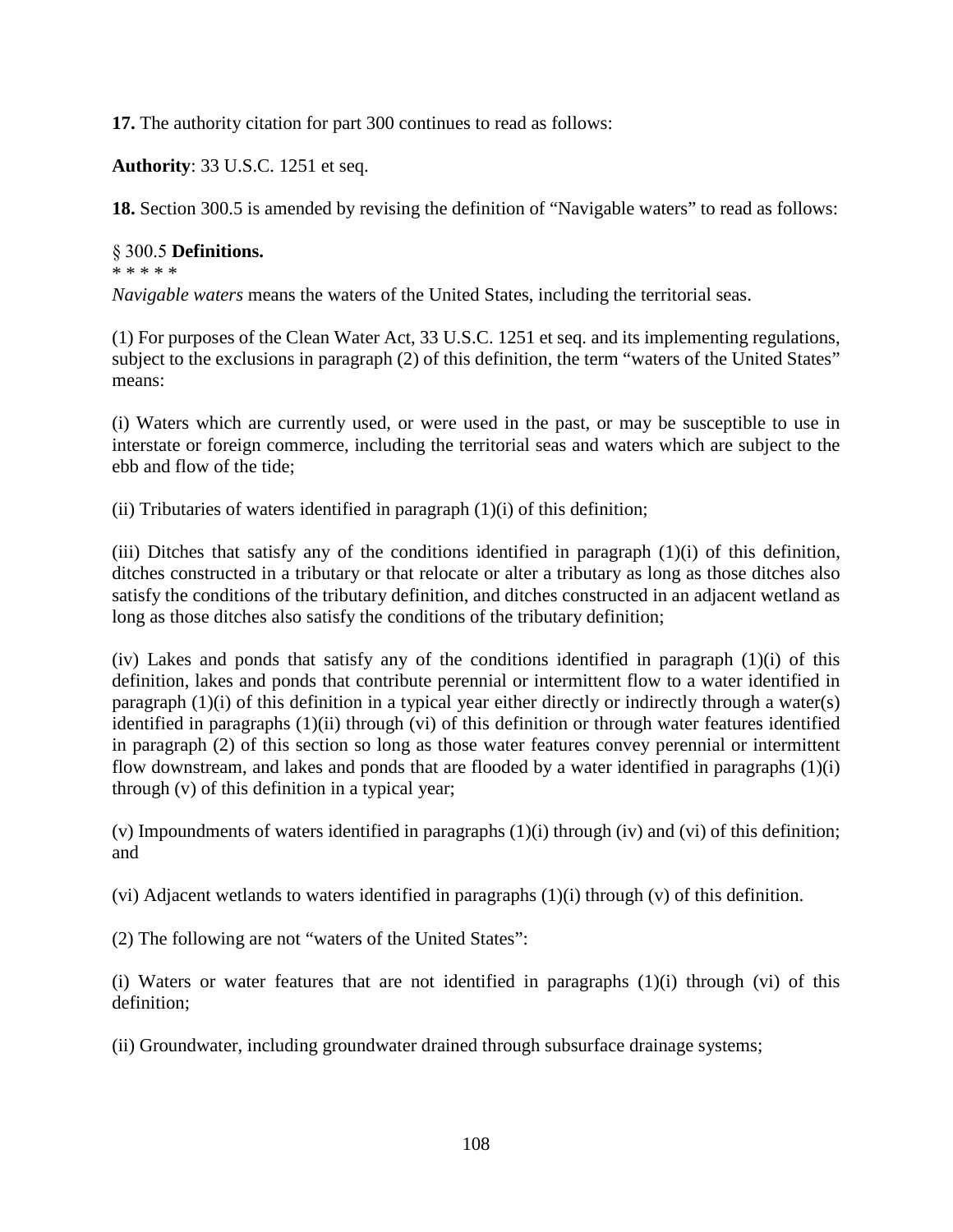(iii) Ephemeral features and diffuse stormwater run-off, including directional sheet flow over upland;

(iv) Ditches that are not identified in paragraph (1)(iii) of this definition;

(v) Prior converted cropland;

(vi) Artificially irrigated areas, including fields flooded for rice or cranberry growing, that would revert to upland should application of irrigation water to that area cease;

(vii) Artificial lakes and ponds constructed in upland (including water storage reservoirs, farm and stock watering ponds, and log cleaning ponds) which are not identified in paragraph (1)(iv) or (v) of this definition;

(viii) Water-filled depressions created in upland incidental to mining or construction activity, and pits excavated in upland for the purpose of obtaining fill, sand, or gravel;

(ix) Stormwater control features excavated or constructed in upland to convey, treat, infiltrate or store stormwater run-off;

(x) Wastewater recycling structures constructed in upland, such as detention, retention and infiltration basins and ponds, and groundwater recharge basins; and

(xi) Waste treatment systems.

(3) In this definition, the following definitions apply:

(i) *Adjacent wetlands*. The term *adjacent wetlands* means wetlands that abut or have a direct hydrologic surface connection to a water identified in paragraphs (1)(i) through (v) of this definition in a typical year. Abut means to touch at least at one point or side of a water identified in paragraphs (1)(i) through (v) of this definition. A direct hydrologic surface connection occurs as a result of inundation from a paragraph  $(1)(i)$  through  $(v)$  water to a wetland or via perennial or intermittent flow between a wetland and a paragraph (1)(i) through (v) water. Wetlands physically separated from a paragraph  $(1)(i)$  through  $(v)$  water by upland or by dikes, barriers, or similar structures and also lacking a direct hydrologic surface connection to such waters are not adjacent.

(ii) *Ditch*. The term *ditch* means an artificial channel used to convey water.

(iii) *Ephemeral*. The term *ephemeral* means surface water flowing or pooling only in direct response to precipitation (e.g., rain or snow fall).

(iv) *High tide line*. The term *high tide line* means the line of intersection of the land with the water's surface at the maximum height reached by a rising tide. The high tide line may be determined, in the absence of actual data, by a line of oil or scum along shore objects, a more or less continuous deposit of fine shell or debris on the foreshore or berm, other physical markings or characteristics, vegetation lines, tidal gages, or other suitable means that delineate the general height reached by a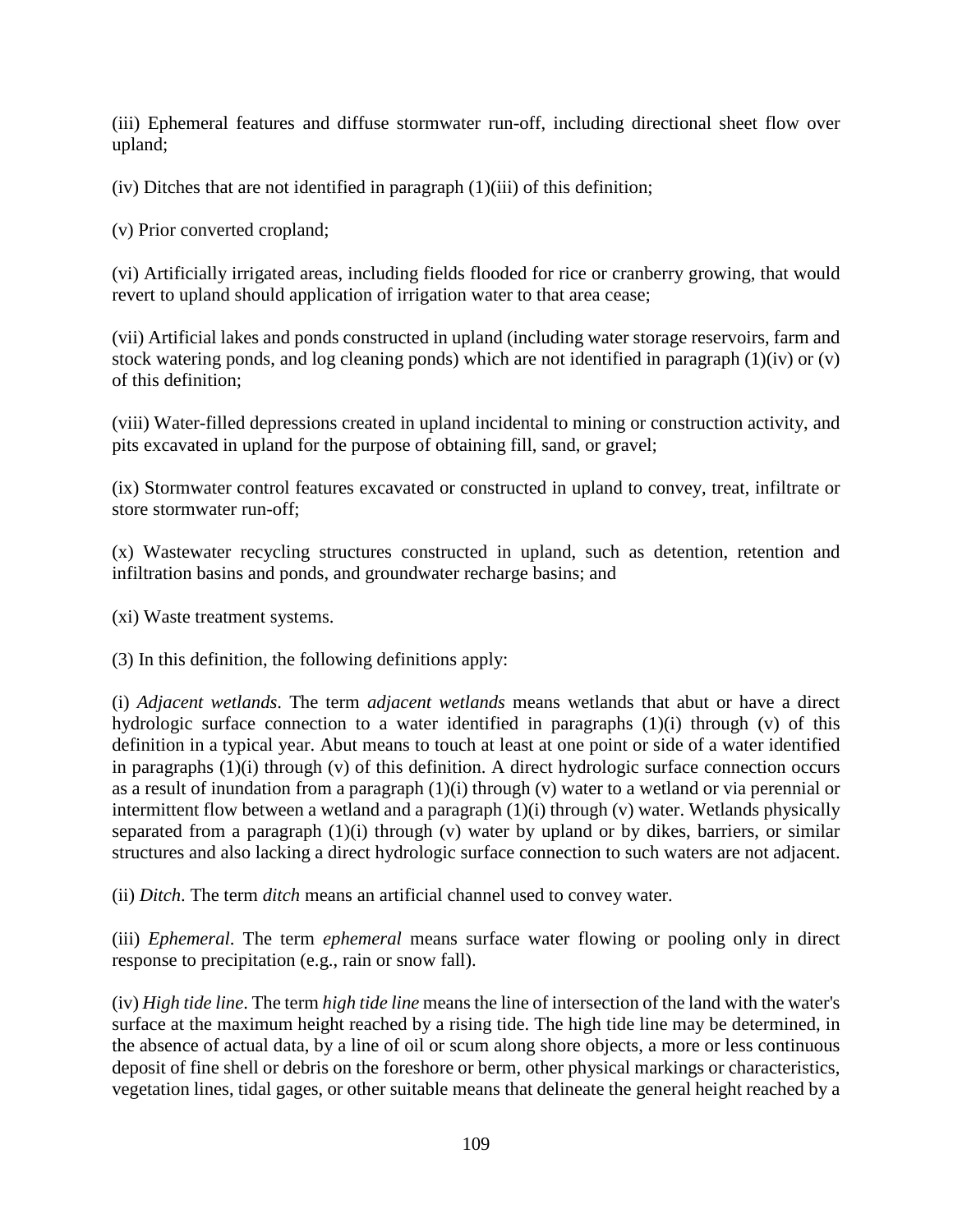rising tide. The line encompasses spring high tides and other high tides that occur with periodic frequency but does not include storm surges in which there is a departure from the normal or predicted reach of the tide due to the piling up of water against a coast by strong winds, such as those accompanying a hurricane or other intense storm.

(v) *Intermittent*. The term *intermittent* means surface water flowing continuously during certain times of a typical year and more than in direct response to precipitation (e.g., seasonally when the groundwater table is elevated or when snowpack melts).

(vi) *Ordinary high water mark*. The term *ordinary high water mark* means that line on the shore established by the fluctuations of water and indicated by physical characteristics such as clear, natural line impressed on the bank, shelving, changes in the character of soil, destruction of terrestrial vegetation, the presence of litter and debris, or other appropriate means that consider the characteristics of the surrounding areas.

(vii) *Perennial*. The term *perennial* means surface water flowing continuously year-round during a typical year.

(viii) *Prior converted cropland*. The term *prior converted cropland* means any area that, prior to December 23, 1985, was drained or otherwise manipulated for the purpose, or having the effect, of making production of an agricultural product possible. EPA and the Corps will recognize designations of prior converted cropland made by the Secretary of Agriculture. An area is no longer considered prior converted cropland for purposes of the Clean Water Act when the area is abandoned and has reverted to wetland, as defined in paragraph  $(3)(xy)$  of this definition. Abandonment occurs when prior converted cropland is not used for, or in support of, agricultural purposes at least once in the immediately preceding five years. For the purposes of the Clean Water Act, the EPA Administrator shall have the final authority to determine whether prior converted cropland has been abandoned.

(ix) *Snowpack*. The term *snowpack* means layers of snow that accumulate over extended periods of time in certain geographic regions and high altitudes (e.g., in northern climes and mountainous regions).

(x) *Tidal waters* and *waters subject to the ebb and flow of the tide*. The terms *tidal waters* and *waters subject to the ebb and flow of the tide* mean those waters that rise and fall in a predictable and measurable rhythm or cycle due to the gravitational pulls of the moon and sun. Tidal waters and waters subject to the ebb and flow of the tide end where the rise and fall of the water surface can no longer be practically measured in a predictable rhythm due to masking by hydrologic, wind, or other effects.

(xi) *Tributary*. The term *tributary* means a river, stream, or similar naturally occurring surface water channel that contributes perennial or intermittent flow to a water identified in paragraph (1)(i) of this definition in a typical year either directly or indirectly through a water(s) identified in paragraphs (1)(ii) through (vi) of this definition or through water features identified in paragraph (2) of this definition so long as those water features convey perennial or intermittent flow downstream. A tributary does not lose its status as a tributary if it flows through a culvert, dam, or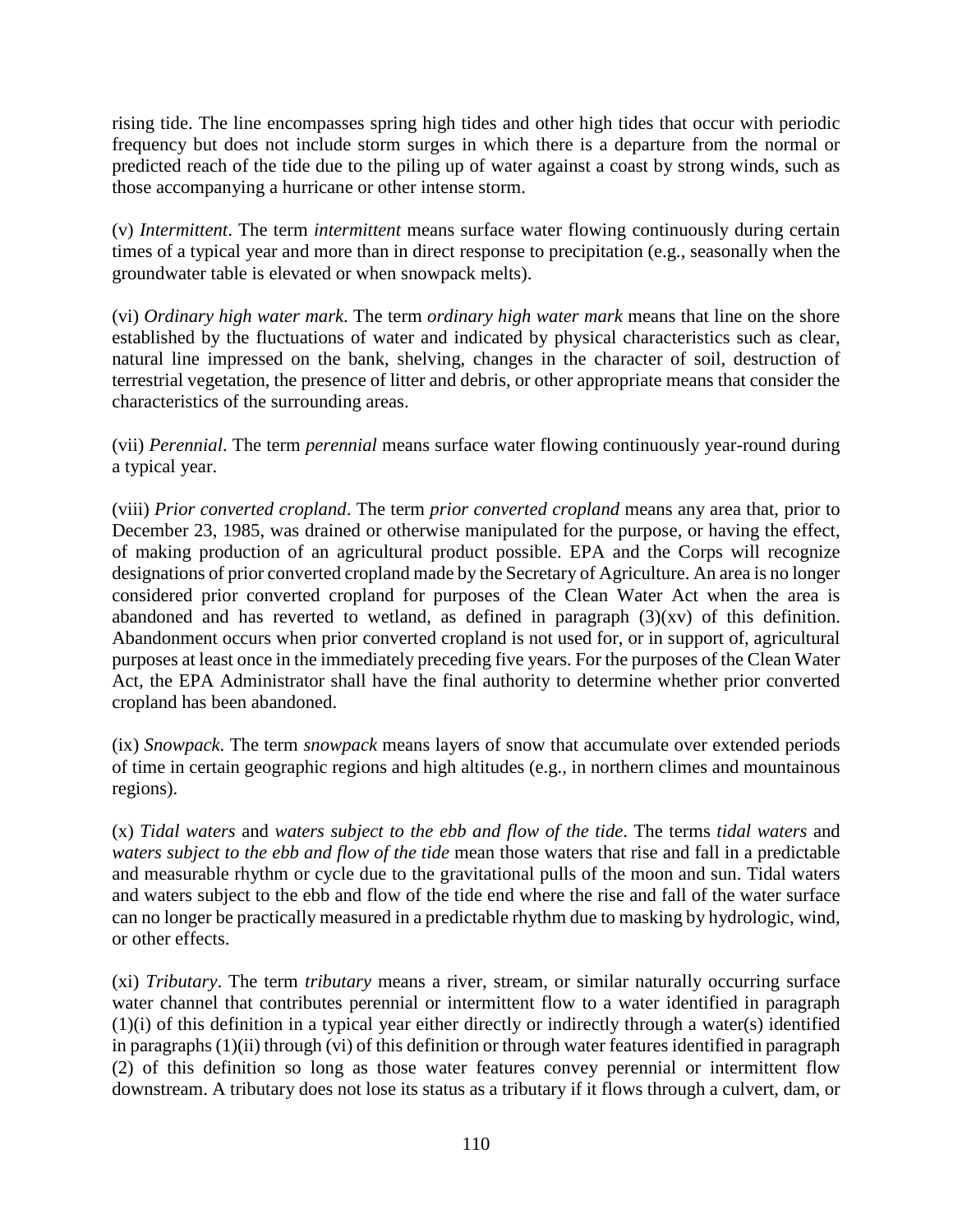other similar artificial break or through a debris pile, boulder field, or similar natural break so long as the artificial or natural break conveys perennial or intermittent flow to a tributary or other jurisdictional water at the downstream end of the break. The alteration or relocation of a tributary does not modify its status as a tributary as long as it continues to satisfy the elements of this definition.

(xii) *Typical year*. The term *typical year* means within the normal range of precipitation over a rolling thirty-year period for a particular geographic area.

(xiii) *Upland*. The term *upland* means any land area that under normal circumstances does not satisfy all three wetland delineation criteria (i.e., hydrology, hydrophytic vegetation, hydric soils) identified in paragraph (3)(xv) of this definition, and does not lie below the ordinary high water mark or the high tide line of a water identified in paragraph (1)(i) through (vi) of this definition. Waters identified in paragraphs (1)(i) through (vi) of this definition are not upland.

(xiv) *Waste treatment system*. The term *waste treatment system* includes all components, including lagoons and treatment ponds (such as settling or cooling ponds), designed to convey or retain, concentrate, settle, reduce, or remove pollutants, either actively or passively, from wastewater prior to discharge (or eliminating any such discharge).

(xv) *Wetlands*. The term *wetlands* means areas that are inundated or saturated by surface or ground water at a frequency and duration sufficient to support, and that under normal circumstances do support, a prevalence of vegetation typically adapted for life in saturated soil conditions. Wetlands generally include swamps, marshes, bogs, and similar areas.

\* \* \* \* \*

**19.** In appendix E to part 300, section 1.5 Definitions is amended by revising the definition of "Navigable waters" to read as follows:

# **Appendix E to Part 300—Oil Spill Response**

\* \* \* \* \* 1.5 Definitions. \* \* \*

*Navigable waters* means the waters of the United States, including the territorial seas.

(1) For purposes of the Clean Water Act, 33 U.S.C. 1251 et seq. and its implementing regulations, subject to the exclusions in paragraph (2) of this definition, the term "waters of the United States" means:

(i) Waters which are currently used, or were used in the past, or may be susceptible to use in interstate or foreign commerce, including the territorial seas and waters which are subject to the ebb and flow of the tide;

(ii) Tributaries of waters identified in paragraph  $(1)(i)$  of this definition;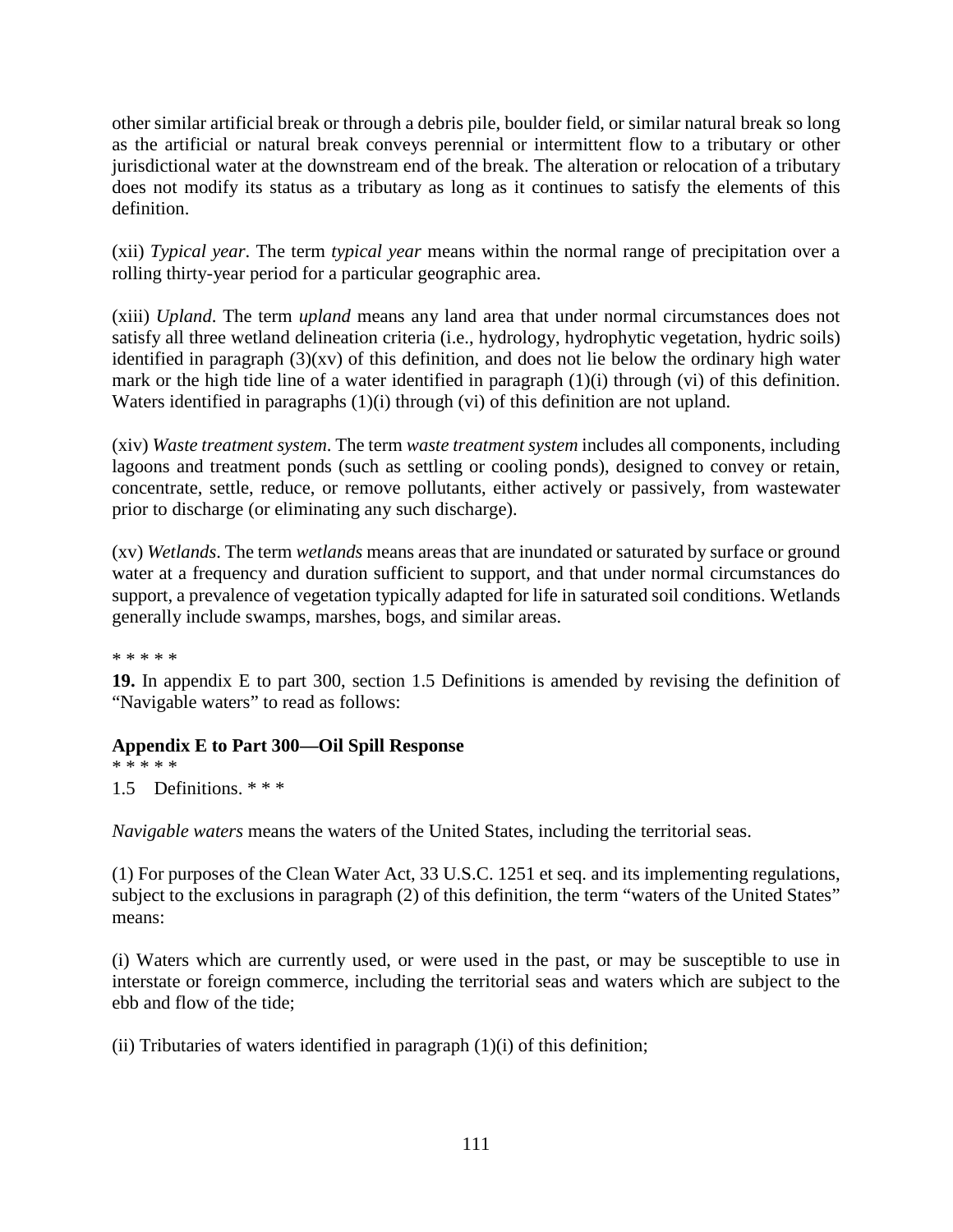(iii) Ditches that satisfy any of the conditions identified in paragraph  $(1)(i)$  of this definition, ditches constructed in a tributary or that relocate or alter a tributary as long as those ditches also satisfy the conditions of the tributary definition, and ditches constructed in an adjacent wetland as long as those ditches also satisfy the conditions of the tributary definition;

(iv) Lakes and ponds that satisfy any of the conditions identified in paragraph (1)(i) of this definition, lakes and ponds that contribute perennial or intermittent flow to a water identified in paragraph (1)(i) of this section in a typical year either directly or indirectly through a water(s) identified in paragraphs (1)(ii) through (vi) of this definition or through water features identified in paragraph (2) of this definition so long as those water features convey perennial or intermittent flow downstream, and lakes and ponds that are flooded by a water identified in paragraphs (1)(i) through (v) of this definition in a typical year;

(v) Impoundments of waters identified in paragraphs (1)(i) through (iv) and (vi) of this definition; and

(vi) Adjacent wetlands to waters identified in paragraphs  $(1)(i)$  through  $(v)$  of this section.

(2) The following are not "waters of the United States":

(i) Waters or water features that are not identified in paragraphs (1)(i) through (vi) of this definition;

(ii) Groundwater, including groundwater drained through subsurface drainage systems;

(iii) Ephemeral features and diffuse stormwater run-off, including directional sheet flow over upland;

(iv) Ditches that are not identified in paragraph (1)(iii) of this definition;

(v) Prior converted cropland;

(vi) Artificially irrigated areas, including fields flooded for rice or cranberry growing, that would revert to upland should application of irrigation water to that area cease;

(vii) Artificial lakes and ponds constructed in upland (including water storage reservoirs, farm and stock watering ponds, and log cleaning ponds) which are not identified in paragraph (1)(iv) or (v) of this definition;

(viii) Water-filled depressions created in upland incidental to mining or construction activity, and pits excavated in upland for the purpose of obtaining fill, sand, or gravel;

(xi) Stormwater control features excavated or constructed in upland to convey, treat, infiltrate or store stormwater run-off;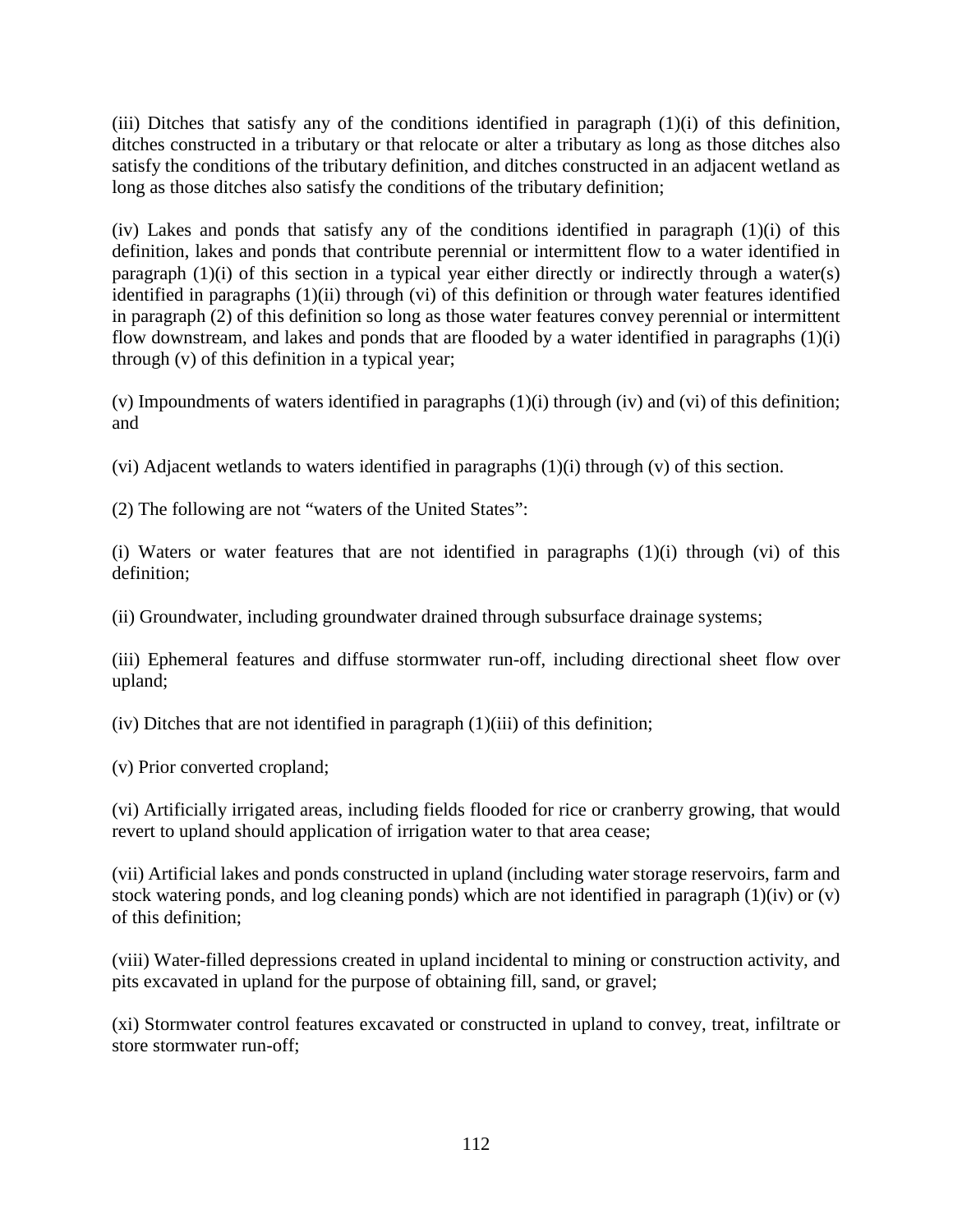(x) Wastewater recycling structures constructed in upland, such as detention, retention and infiltration basins and ponds, and groundwater recharge basins; and

(xi) Waste treatment systems.

(3) In this definition, the following terms apply:

(i) *Adjacent wetlands*. The term *adjacent wetlands* means wetlands that abut or have a direct hydrologic surface connection to a water identified in paragraphs (1)(i) through (v) of this definition in a typical year. Abut means to touch at least at one point or side of a water identified in paragraphs (1)(i) through (v) of this definition. A direct hydrologic surface connection occurs as a result of inundation from a paragraph  $(1)(i)$  through  $(v)$  water to a wetland or via perennial or intermittent flow between a wetland and a paragraph (1)(i) through (v) water. Wetlands physically separated from a paragraph (1)(i) through (v) water by upland or by dikes, barriers, or similar structures and also lacking a direct hydrologic surface connection to such waters are not adjacent.

(ii) *Ditch*. The term *ditch* means an artificial channel used to convey water.

(iii) *Ephemeral*. The term *ephemeral* means surface water flowing or pooling only in direct response to precipitation (e.g., rain or snow fall).

(iv) *High tide line*. The term *high tide line* means the line of intersection of the land with the water's surface at the maximum height reached by a rising tide. The high tide line may be determined, in the absence of actual data, by a line of oil or scum along shore objects, a more or less continuous deposit of fine shell or debris on the foreshore or berm, other physical markings or characteristics, vegetation lines, tidal gages, or other suitable means that delineate the general height reached by a rising tide. The line encompasses spring high tides and other high tides that occur with periodic frequency but does not include storm surges in which there is a departure from the normal or predicted reach of the tide due to the piling up of water against a coast by strong winds, such as those accompanying a hurricane or other intense storm.

(v) *Intermittent*. The term *intermittent* means surface water flowing continuously during certain times of a typical year and more than in direct response to precipitation (e.g., seasonally when the groundwater table is elevated or when snowpack melts).

(vi) *Ordinary high water mark*. The term *ordinary high water mark* means that line on the shore established by the fluctuations of water and indicated by physical characteristics such as clear, natural line impressed on the bank, shelving, changes in the character of soil, destruction of terrestrial vegetation, the presence of litter and debris, or other appropriate means that consider the characteristics of the surrounding areas.

(vii) *Perennial*. The term *perennial* means surface water flowing continuously year-round during a typical year.

(viii) *Prior converted cropland*. The term *prior converted cropland* means any area that, prior to December 23, 1985, was drained or otherwise manipulated for the purpose, or having the effect,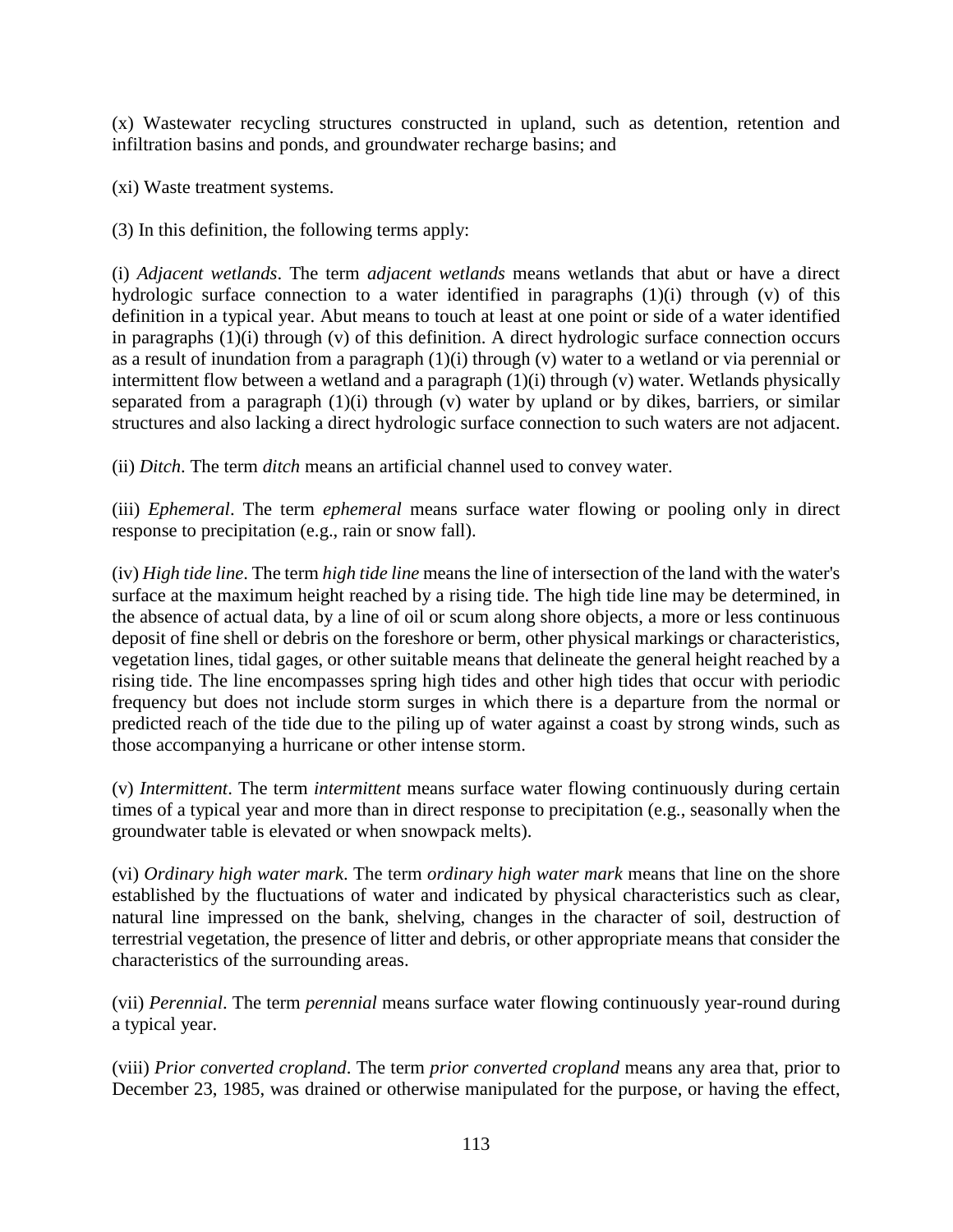of making production of an agricultural product possible. EPA and the Corps will recognize designations of prior converted cropland made by the Secretary of Agriculture. An area is no longer considered prior converted cropland for purposes of the Clean Water Act when the area is abandoned and has reverted to wetland, as defined in paragraph  $(3)(xv)$  of this definition. Abandonment occurs when prior converted cropland is not used for, or in support of, agricultural purposes at least once in the immediately preceding five years. For the purposes of the Clean Water Act, the EPA Administrator shall have the final authority to determine whether prior converted cropland has been abandoned.

(ix) *Snowpack*. The term *snowpack* means layers of snow that accumulate over extended periods of time in certain geographic regions and high altitudes (e.g., in northern climes and mountainous regions).

(x) *Tidal waters* and *waters subject to the ebb and flow of the tide*. The terms *tidal waters* and *waters subject to the ebb and flow of the tide* mean those waters that rise and fall in a predictable and measurable rhythm or cycle due to the gravitational pulls of the moon and sun. Tidal waters and waters subject to the ebb and flow of the tide end where the rise and fall of the water surface can no longer be practically measured in a predictable rhythm due to masking by hydrologic, wind, or other effects.

(xi) *Tributary*. The term *tributary* means a river, stream, or similar naturally occurring surface water channel that contributes perennial or intermittent flow to a water identified in paragraph (1)(i) of this definition in a typical year either directly or indirectly through a water(s) identified in paragraphs (1)(ii) through (vi) of this definition or through water features identified in paragraph (2) of this definition so long as those water features convey perennial or intermittent flow downstream. A tributary does not lose its status as a tributary if it flows through a culvert, dam, or other similar artificial break or through a debris pile, boulder field, or similar natural break so long as the artificial or natural break conveys perennial or intermittent flow to a tributary or other jurisdictional water at the downstream end of the break. The alteration or relocation of a tributary does not modify its status as a tributary as long as it continues to satisfy the elements of this definition.

(xii) *Typical year*. The term *typical year* means within the normal range of precipitation over a rolling thirty-year period for a particular geographic area.

(xiii) *Upland*. The term *upland* means any land area that under normal circumstances does not satisfy all three wetland delineation criteria (i.e., hydrology, hydrophytic vegetation, hydric soils) identified in paragraph (3)(xv) of this definition, and does not lie below the ordinary high water mark or the high tide line of a water identified in paragraph (1)(i) through (vi) of this definition. Waters identified in paragraphs (1)(i) through (vi) of this definition are not upland.

(xiv) *Waste treatment system*. The term *waste treatment system* includes all components, including lagoons and treatment ponds (such as settling or cooling ponds), designed to convey or retain, concentrate, settle, reduce, or remove pollutants, either actively or passively, from wastewater prior to discharge (or eliminating any such discharge).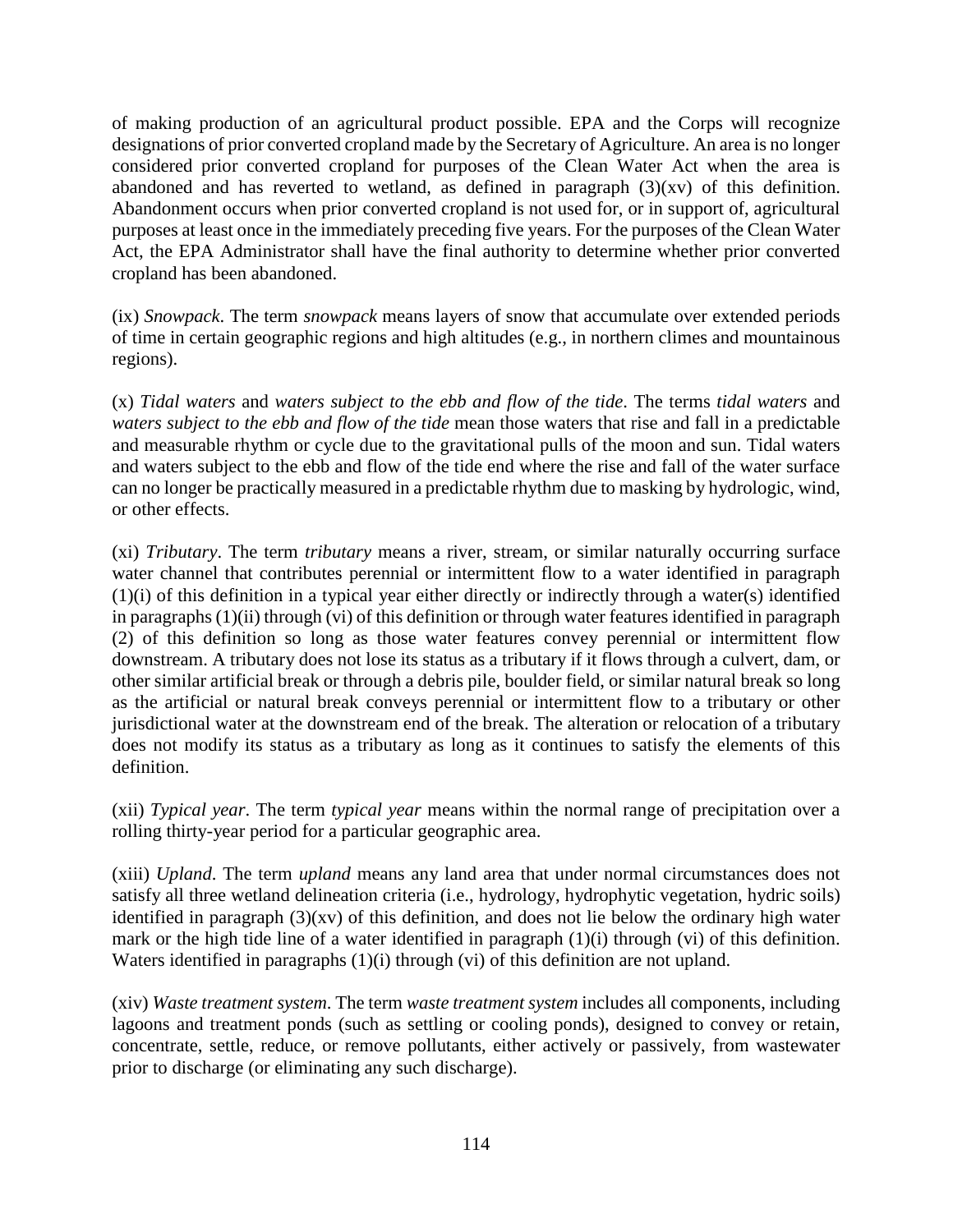(xv) *Wetlands*. The term *wetlands* means areas that are inundated or saturated by surface or ground water at a frequency and duration sufficient to support, and that under normal circumstances do support, a prevalence of vegetation typically adapted for life in saturated soil conditions. Wetlands generally include swamps, marshes, bogs, and similar areas.

\* \* \* \* \*

**PART 302—DESIGNATION, REPORTABLE QUANTITIES, AND NOTIFICATION 20.** The authority citation for part 302 continues to read as follows:

**Authority**: 33 U.S.C. 1251 et seq.

**21.** Section 302.3 is amended by revising the definition of "Navigable waters" to read as follows:

# § 302.3 **Definitions**.

\* \* \* \* \*

*Navigable waters* means the waters of the United States, including the territorial seas.

(1) For purposes of the Clean Water Act, 33 U.S.C. 1251 et seq. and its implementing regulations, subject to the exclusions in paragraph (2) of this definition, the term "waters of the United States" means:

(i) Waters which are currently used, or were used in the past, or may be susceptible to use in interstate or foreign commerce, including the territorial seas and waters which are subject to the ebb and flow of the tide;

(ii) Tributaries of waters identified in paragraph  $(1)(i)$  of this definition;

(iii) Ditches that satisfy any of the conditions identified in paragraph  $(1)(i)$  of this definition, ditches constructed in a tributary or that relocate or alter a tributary as long as those ditches also satisfy the conditions of the tributary definition, and ditches constructed in an adjacent wetland as long as those ditches also satisfy the conditions of the tributary definition;

(iv) Lakes and ponds that satisfy any of the conditions identified in paragraph  $(1)(i)$  of this definition, lakes and ponds that contribute perennial or intermittent flow to a water identified in paragraph (1)(i) of this definition in a typical year either directly or indirectly through a water(s) identified in paragraphs (1)(ii) through (vi) of this definition or through water features identified in paragraph (2) of this definition so long as those water features convey perennial or intermittent flow downstream, and lakes and ponds that are flooded by a water identified in paragraphs (1)(i) through (v) of this definition in a typical year;

(v) Impoundments of waters identified in paragraphs (1)(i) through (iv) and (vi) of this definition; and

(vi) Adjacent wetlands to waters identified in paragraphs  $(1)(i)$  through (v) of this definition.

(2) The following are not "waters of the United States":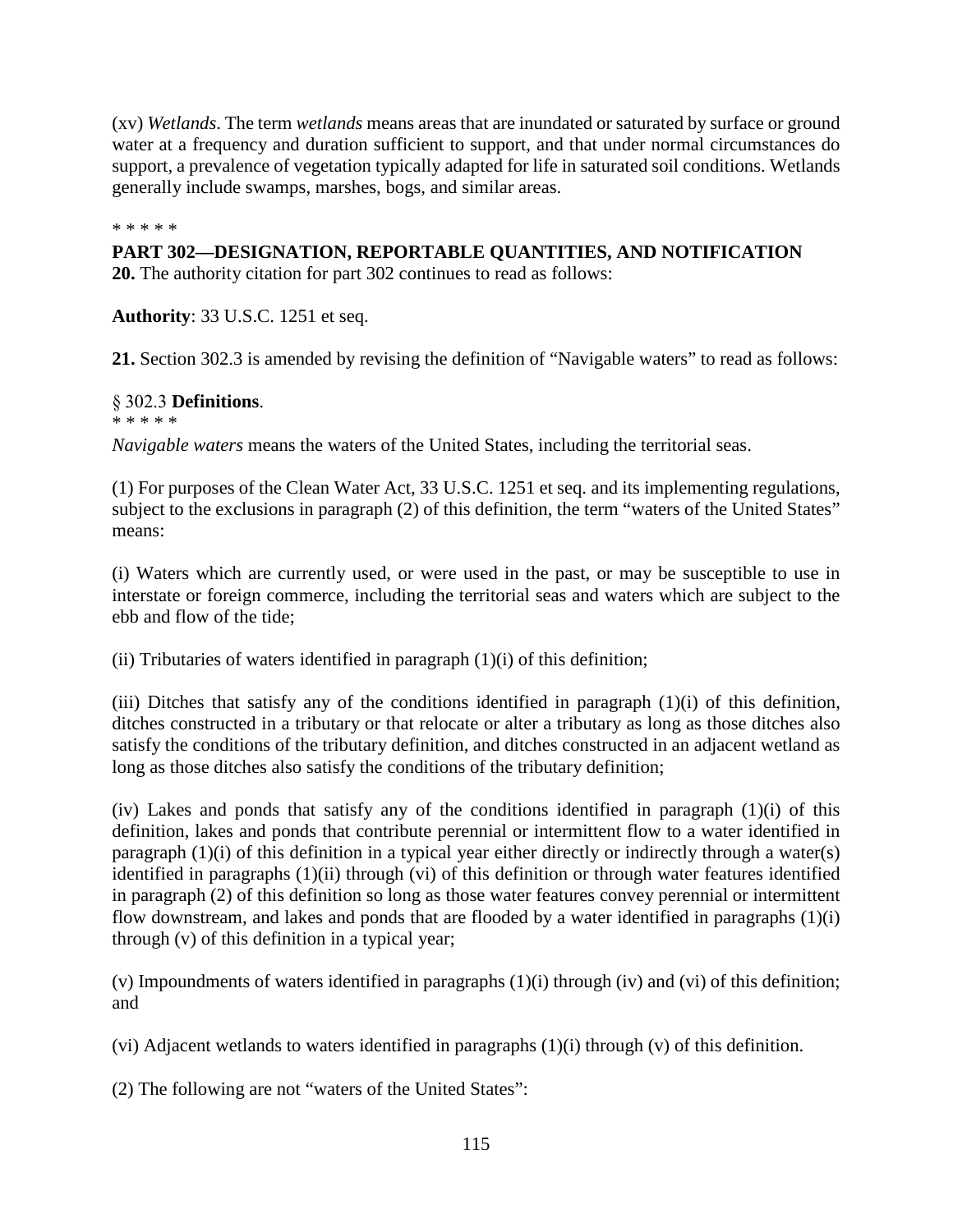(i) Waters or water features that are not identified in paragraphs (1)(i) through (vi) of this definition;

(ii) Groundwater, including groundwater drained through subsurface drainage systems;

(iii) Ephemeral features and diffuse stormwater run-off, including directional sheet flow over upland;

(iv) Ditches that are not identified in paragraph (1)(iii) of this definition;

(v) Prior converted cropland;

(vi) Artificially irrigated areas, including fields flooded for rice or cranberry growing, that would revert to upland should application of irrigation water to that area cease;

(vii) Artificial lakes and ponds constructed in upland (including water storage reservoirs, farm and stock watering ponds, and log cleaning ponds) which are not identified in paragraph (1)(iv) or (v) of this definition;

(viii) Water-filled depressions created in upland incidental to mining or construction activity, and pits excavated in upland for the purpose of obtaining fill, sand, or gravel;

(xi) Stormwater control features excavated or constructed in upland to convey, treat, infiltrate or store stormwater run-off;

(x) Wastewater recycling structures constructed in upland, such as detention, retention and infiltration basins and ponds, and groundwater recharge basins; and

(xi) Waste treatment systems.

(3) In this definition, the following terms apply:

(i) *Adjacent wetlands*. The term *adjacent wetlands* means wetlands that abut or have a direct hydrologic surface connection to a water identified in paragraphs (1)(i) through (v) of this definition in a typical year. Abut means to touch at least at one point or side of a water identified in paragraphs (1)(i) through (v) of this definition. A direct hydrologic surface connection occurs as a result of inundation from a paragraph  $(1)(i)$  through  $(v)$  water to a wetland or via perennial or intermittent flow between a wetland and a paragraph (1)(i) through (v) water. Wetlands physically separated from a paragraph  $(1)(i)$  through  $(v)$  water by upland or by dikes, barriers, or similar structures and also lacking a direct hydrologic surface connection to such waters are not adjacent.

(ii) *Ditch*. The term *ditch* means an artificial channel used to convey water.

(iii) *Ephemeral*. The term *ephemeral* means surface water flowing or pooling only in direct response to precipitation (e.g., rain or snow fall).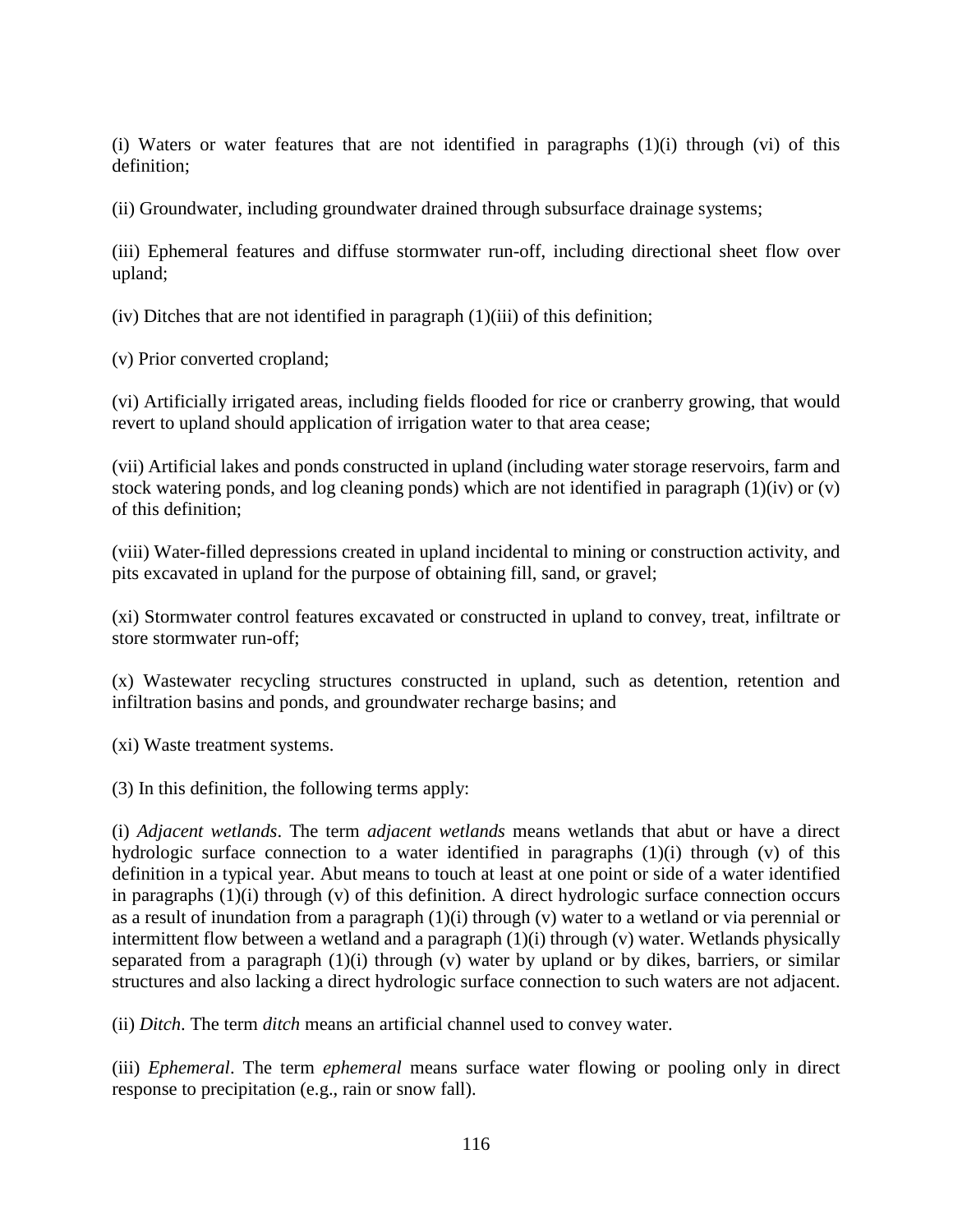(iv) *High tide line*. The term *high tide line* means the line of intersection of the land with the water's surface at the maximum height reached by a rising tide. The high tide line may be determined, in the absence of actual data, by a line of oil or scum along shore objects, a more or less continuous deposit of fine shell or debris on the foreshore or berm, other physical markings or characteristics, vegetation lines, tidal gages, or other suitable means that delineate the general height reached by a rising tide. The line encompasses spring high tides and other high tides that occur with periodic frequency but does not include storm surges in which there is a departure from the normal or predicted reach of the tide due to the piling up of water against a coast by strong winds, such as those accompanying a hurricane or other intense storm.

(v) *Intermittent*. The term *intermittent* means surface water flowing continuously during certain times of a typical year and more than in direct response to precipitation (e.g., seasonally when the groundwater table is elevated or when snowpack melts).

(vi) *Ordinary high water mark*. The term *ordinary high water mark* means that line on the shore established by the fluctuations of water and indicated by physical characteristics such as clear, natural line impressed on the bank, shelving, changes in the character of soil, destruction of terrestrial vegetation, the presence of litter and debris, or other appropriate means that consider the characteristics of the surrounding areas.

(vii) *Perennial*. The term *perennial* means surface water flowing continuously year-round during a typical year.

(viii) *Prior converted cropland*. The term *prior converted cropland* means any area that, prior to December 23, 1985, was drained or otherwise manipulated for the purpose, or having the effect, of making production of an agricultural product possible. EPA and the Corps will recognize designations of prior converted cropland made by the Secretary of Agriculture. An area is no longer considered prior converted cropland for purposes of the Clean Water Act when the area is abandoned and has reverted to wetland, as defined in paragraph  $(3)(xy)$  of this section. Abandonment occurs when prior converted cropland is not used for, or in support of, agricultural purposes at least once in the immediately preceding five years. For the purposes of the Clean Water Act, the EPA Administrator shall have the final authority to determine whether prior converted cropland has been abandoned.

(ix) *Snowpack*. The term *snowpack* means layers of snow that accumulate over extended periods of time in certain geographic regions and high altitudes (e.g., in northern climes and mountainous regions).

(x) *Tidal waters* and *waters subject to the ebb and flow of the tide*. The terms *tidal waters* and *waters subject to the ebb and flow of the tide* mean those waters that rise and fall in a predictable and measurable rhythm or cycle due to the gravitational pulls of the moon and sun. Tidal waters and waters subject to the ebb and flow of the tide end where the rise and fall of the water surface can no longer be practically measured in a predictable rhythm due to masking by hydrologic, wind, or other effects.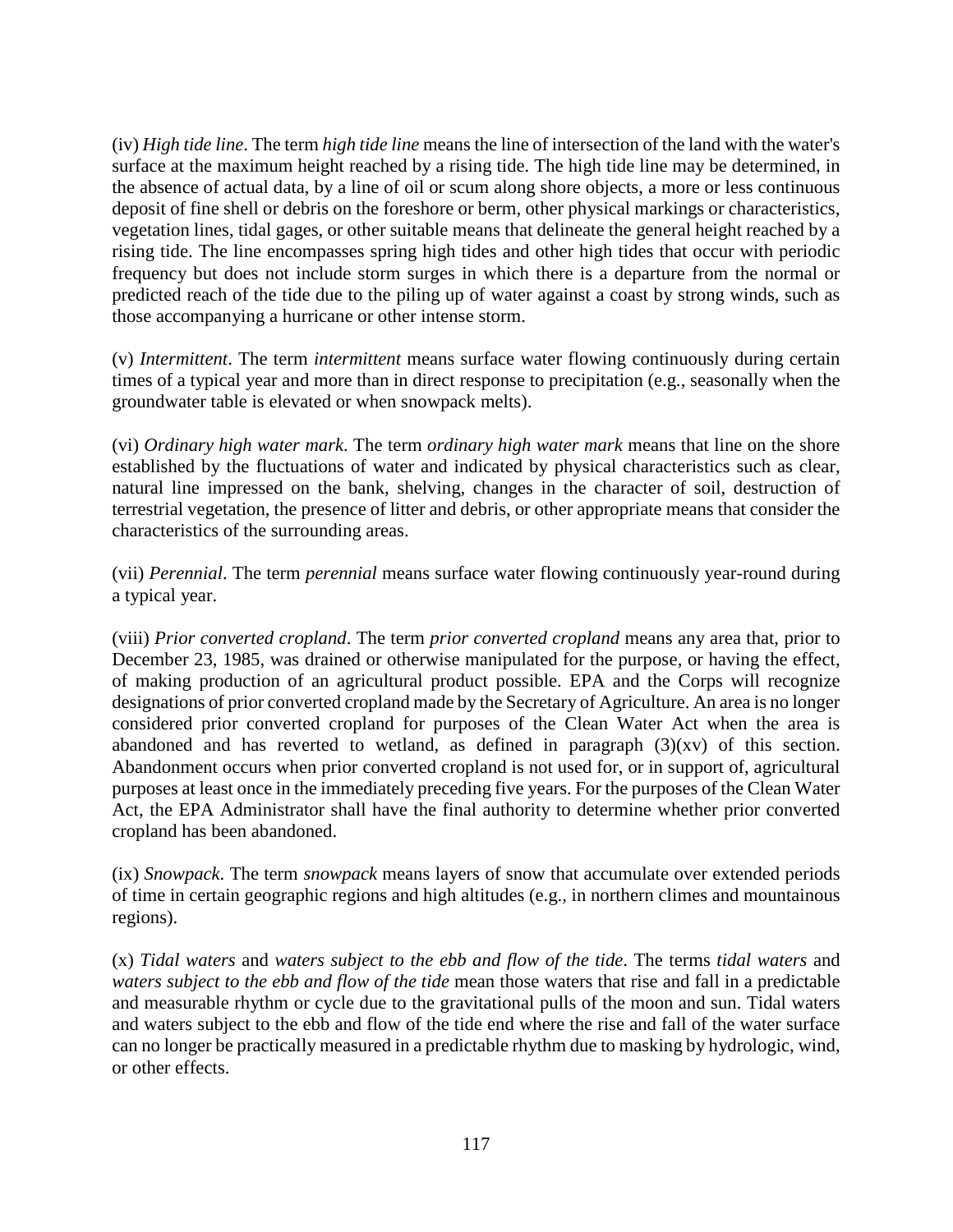(xi) *Tributary*. The term *tributary* means a river, stream, or similar naturally occurring surface water channel that contributes perennial or intermittent flow to a water identified in paragraph (1)(i) of this section in a typical year either directly or indirectly through a water(s) identified in paragraphs (1)(ii) through (vi) of this definition or through water features identified in paragraph (2) of this definition so long as those water features convey perennial or intermittent flow downstream. A tributary does not lose its status as a tributary if it flows through a culvert, dam, or other similar artificial break or through a debris pile, boulder field, or similar natural break so long as the artificial or natural break conveys perennial or intermittent flow to a tributary or other jurisdictional water at the downstream end of the break. The alteration or relocation of a tributary does not modify its status as a tributary as long as it continues to satisfy the elements of this definition.

(xii) *Typical year*. The term *typical year* means within the normal range of precipitation over a rolling thirty-year period for a particular geographic area.

(xiii) *Upland*. The term *upland* means any land area that under normal circumstances does not satisfy all three wetland delineation criteria (i.e., hydrology, hydrophytic vegetation, hydric soils) identified in paragraph (3)(xv) of this section, and does not lie below the ordinary high water mark or the high tide line of a water identified in paragraph (1)(i) through (vi) of this definition. Waters identified in paragraphs (1)(i) through (vi) of this definition are not upland.

(xiv) *Waste treatment system*. The term *waste treatment system* includes all components, including lagoons and treatment ponds (such as settling or cooling ponds), designed to convey or retain, concentrate, settle, reduce, or remove pollutants, either actively or passively, from wastewater prior to discharge (or eliminating any such discharge).

(xv) *Wetlands*. The term *wetlands* means areas that are inundated or saturated by surface or ground water at a frequency and duration sufficient to support, and that under normal circumstances do support, a prevalence of vegetation typically adapted for life in saturated soil conditions. Wetlands generally include swamps, marshes, bogs, and similar areas.

#### \* \* \* \* \*

### **PART 401—GENERAL PROVISIONS**

**22.** The authority citation for part 401 continues to read as follows:

**Authority**: 33 U.S.C. 1251 et seq.

**23.** Section 401.11 is amended by revising paragraph (l) to read as follows:

### § 401.11 **General definitions**.

\* \* \* \* \*

(l) *Navigable waters* means "waters of the United States, including the territorial seas."

(1) For purposes of the Clean Water Act, 33 U.S.C. 1251 et seq. and its implementing regulations, subject to the exclusions in paragraph (1)(2) of this section, the term "waters of the United States" means: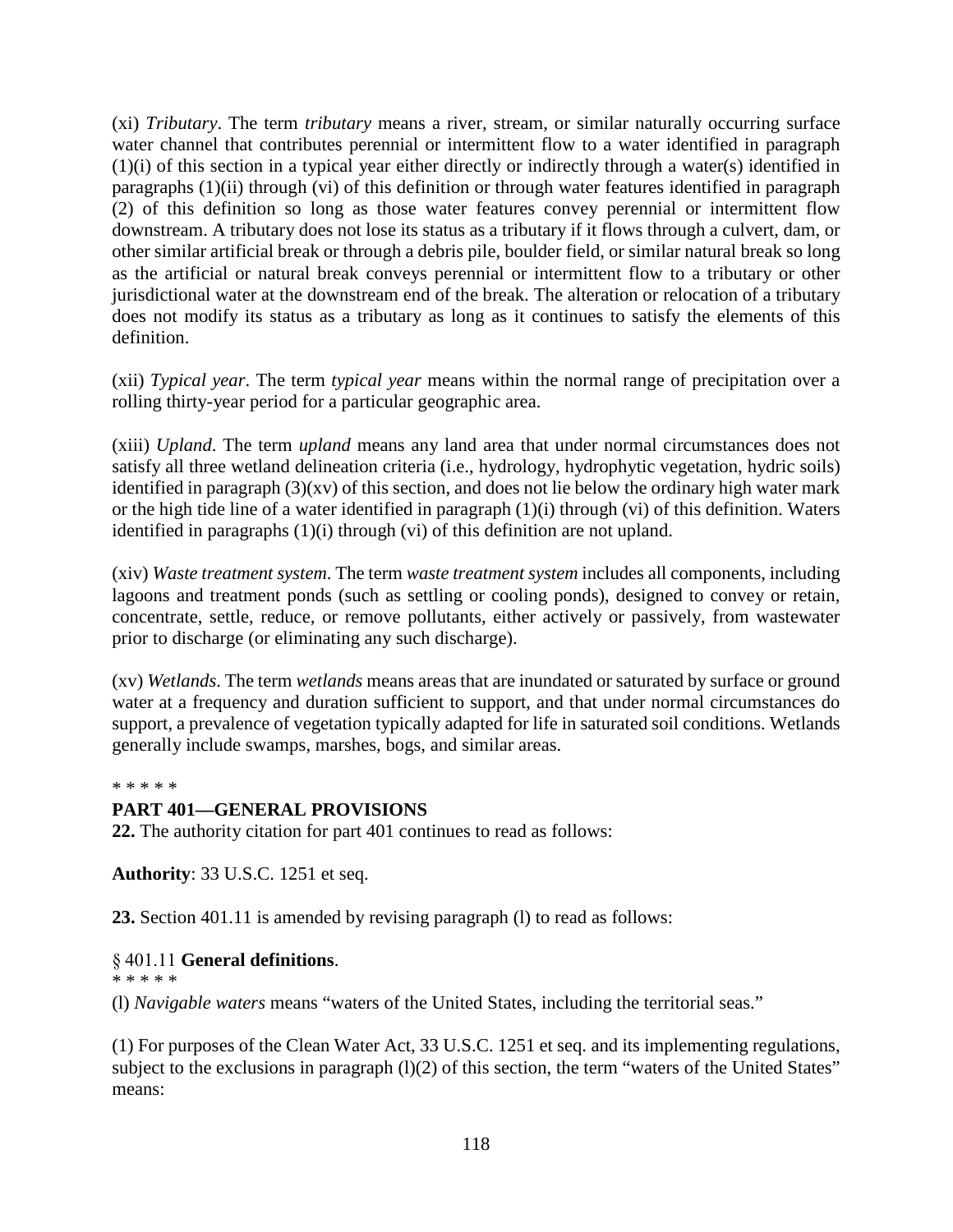(i) Waters which are currently used, or were used in the past, or may be susceptible to use in interstate or foreign commerce, including the territorial seas and waters which are subject to the ebb and flow of the tide;

(ii) Tributaries of waters identified in paragraph  $(l)(1)(i)$  of this section;

(iii) Ditches that satisfy any of the conditions identified in paragraph  $(1)(1)(i)$  of this section, ditches constructed in a tributary or that relocate or alter a tributary as long as those ditches also satisfy the conditions of the tributary definition, and ditches constructed in an adjacent wetland as long as those ditches also satisfy the conditions of the tributary definition;

(iv) Lakes and ponds that satisfy any of the conditions identified in paragraph  $(1)(1)(i)$  of this section, lakes and ponds that contribute perennial or intermittent flow to a water identified in paragraph  $(l)(1)(i)$  of this section in a typical year either directly or indirectly through a water(s) identified in paragraphs  $(l)(1)(ii)$  through (vi) of this section or through water features identified in paragraph (l)(2) of this section so long as those water features convey perennial or intermittent flow downstream, and lakes and ponds that are flooded by a water identified in paragraphs  $(l)(1)(i)$ through (v) of this section in a typical year;

(v) Impoundments of waters identified in paragraphs  $(l)(1)(i)$  through (iv) and (vi) of this section; and

(vi) Adjacent wetlands to waters identified in paragraphs  $(l)(1)(i)$  through (v) of this section.

(2) The following are not "waters of the United States":

(i) Waters or water features that are not identified in paragraphs  $(l)(1)(i)$  through (vi) of this section;

(ii) Groundwater, including groundwater drained through subsurface drainage systems;

(iii) Ephemeral features and diffuse stormwater run-off, including directional sheet flow over upland;

(iv) Ditches that are not identified in paragraph  $(l)(1)(iii)$  of this section;

(v) Prior converted cropland;

(vi) Artificially irrigated areas, including fields flooded for rice or cranberry growing, that would revert to upland should application of irrigation water to that area cease;

(vii) Artificial lakes and ponds constructed in upland (including water storage reservoirs, farm and stock watering ponds, and log cleaning ponds) which are not identified in paragraph  $(l)(1)(iv)$  or (v) of this section;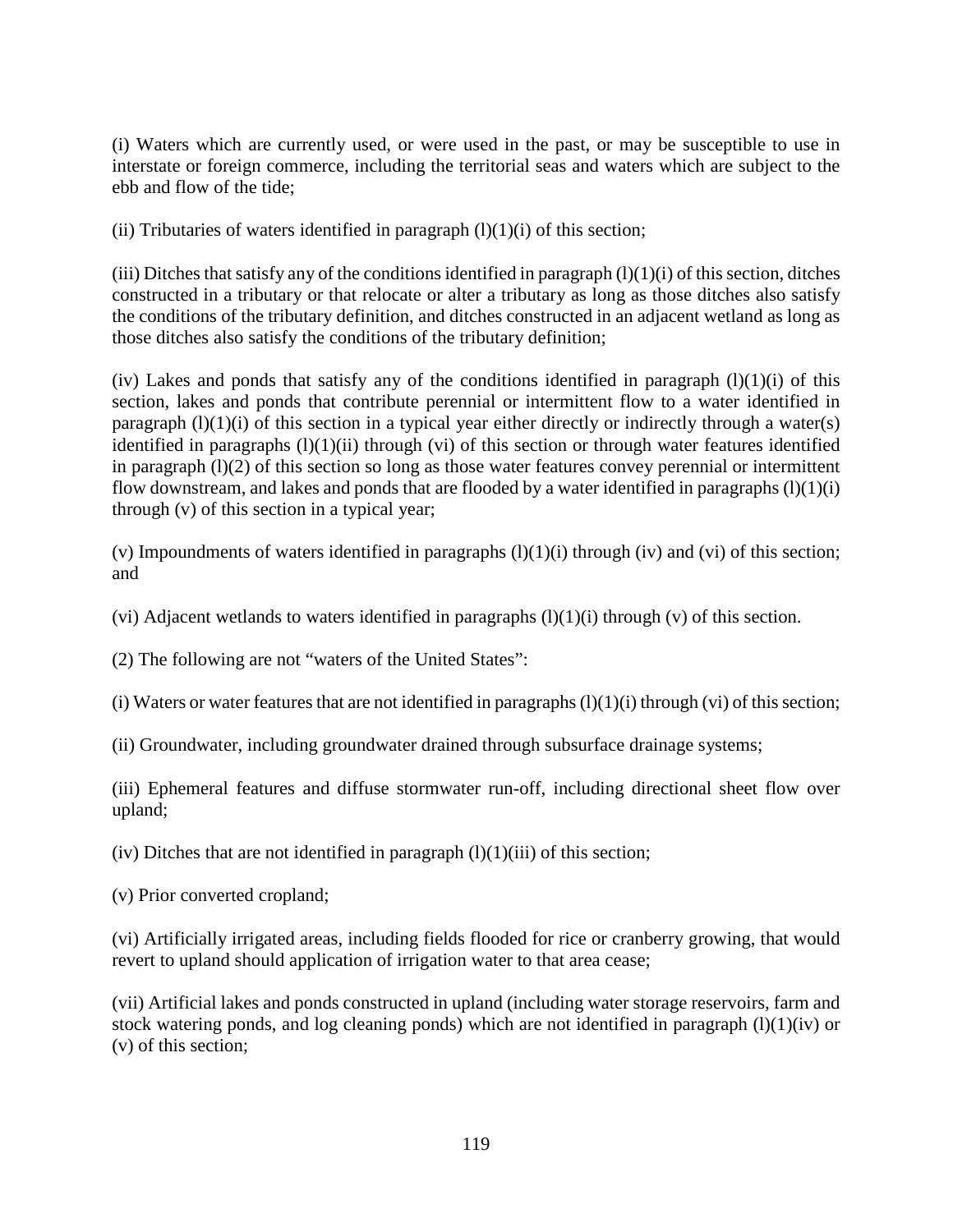(viii) Water-filled depressions created in upland incidental to mining or construction activity, and pits excavated in upland for the purpose of obtaining fill, sand, or gravel;

(ix) Stormwater control features excavated or constructed in upland to convey, treat, infiltrate or store stormwater run-off;

(x) Wastewater recycling structures constructed in upland, such as detention, retention and infiltration basins and ponds, and groundwater recharge basins; and

(xi) Waste treatment systems.

(3) In this paragraph (l), the following definitions apply:

(i) *Adjacent wetlands*. The term *adjacent wetlands* means wetlands that abut or have a direct hydrologic surface connection to a water identified in paragraphs  $(l)(1)(i)$  through  $(v)$  of this section in a typical year. Abut means to touch at least at one point or side of a water identified in paragraphs  $(l)(1)(i)$  through  $(v)$  of this section. A direct hydrologic surface connection occurs as a result of inundation from a paragraph  $(l)(1)(i)$  through (v) water to a wetland or via perennial or intermittent flow between a wetland and a paragraph  $(l)(1)(i)$  through  $(v)$  water. Wetlands physically separated from a paragraph  $(l)(1)(i)$  through (v) water by upland or by dikes, barriers, or similar structures and also lacking a direct hydrologic surface connection to such waters are not adjacent.

(ii) *Ditch*. The term *ditch* means an artificial channel used to convey water.

(iii) *Ephemeral*. The term *ephemeral* means surface water flowing or pooling only in direct response to precipitation (e.g., rain or snow fall).

(iv) *High tide line*. The term *high tide line* means the line of intersection of the land with the water's surface at the maximum height reached by a rising tide. The high tide line may be determined, in the absence of actual data, by a line of oil or scum along shore objects, a more or less continuous deposit of fine shell or debris on the foreshore or berm, other physical markings or characteristics, vegetation lines, tidal gages, or other suitable means that delineate the general height reached by a rising tide. The line encompasses spring high tides and other high tides that occur with periodic frequency but does not include storm surges in which there is a departure from the normal or predicted reach of the tide due to the piling up of water against a coast by strong winds, such as those accompanying a hurricane or other intense storm.

(v) *Intermittent*. The term *intermittent* means surface water flowing continuously during certain times of a typical year and more than in direct response to precipitation (e.g., seasonally when the groundwater table is elevated or when snowpack melts).

(vi) *Ordinary high water mark*. The term *ordinary high water mark* means that line on the shore established by the fluctuations of water and indicated by physical characteristics such as clear, natural line impressed on the bank, shelving, changes in the character of soil, destruction of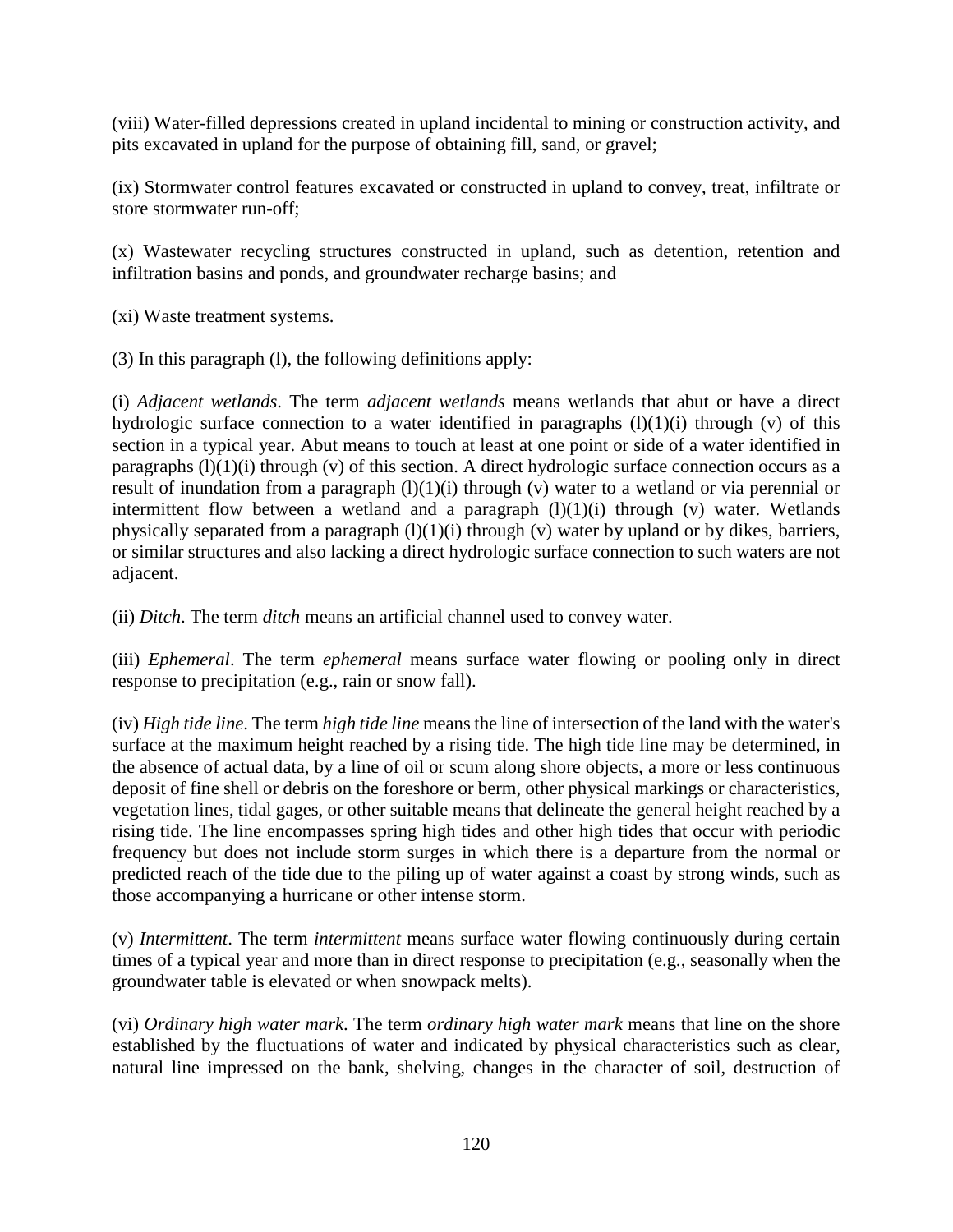terrestrial vegetation, the presence of litter and debris, or other appropriate means that consider the characteristics of the surrounding areas.

(vii) *Perennial*. The term *perennial* means surface water flowing continuously year-round during a typical year.

(viii) *Prior converted cropland*. The term *prior converted cropland* means any area that, prior to December 23, 1985, was drained or otherwise manipulated for the purpose, or having the effect, of making production of an agricultural product possible. EPA and the Corps will recognize designations of prior converted cropland made by the Secretary of Agriculture. An area is no longer considered prior converted cropland for purposes of the Clean Water Act when the area is abandoned and has reverted to wetland, as defined in paragraph  $(l)(3)(xv)$  of this section. Abandonment occurs when prior converted cropland is not used for, or in support of, agricultural purposes at least once in the immediately preceding five years. For the purposes of the Clean Water Act, the EPA Administrator shall have the final authority to determine whether prior converted cropland has been abandoned.

(ix) *Snowpack*. The term *snowpack* means layers of snow that accumulate over extended periods of time in certain geographic regions and high altitudes (e.g., in northern climes and mountainous regions).

(x) *Tidal waters* and *waters subject to the ebb and flow of the tide*. The terms *tidal waters* and *waters subject to the ebb and flow of the tide* mean those waters that rise and fall in a predictable and measurable rhythm or cycle due to the gravitational pulls of the moon and sun. Tidal waters and waters subject to the ebb and flow of the tide end where the rise and fall of the water surface can no longer be practically measured in a predictable rhythm due to masking by hydrologic, wind, or other effects.

(xi) *Tributary*. The term *tributary* means a river, stream, or similar naturally occurring surface water channel that contributes perennial or intermittent flow to a water identified in paragraph  $(l)(1)(i)$  of this section in a typical year either directly or indirectly through a water(s) identified in paragraphs  $(l)(1)(ii)$  through (vi) of this section or through water features identified in paragraph (l)(2) of this section so long as those water features convey perennial or intermittent flow downstream. A tributary does not lose its status as a tributary if it flows through a culvert, dam, or other similar artificial break or through a debris pile, boulder field, or similar natural break so long as the artificial or natural break conveys perennial or intermittent flow to a tributary or other jurisdictional water at the downstream end of the break. The alteration or relocation of a tributary does not modify its status as a tributary as long as it continues to satisfy the elements of this definition.

(xii) *Typical year*. The term *typical year* means within the normal range of precipitation over a rolling thirty-year period for a particular geographic area.

(xiii) *Upland*. The term *upland* means any land area that under normal circumstances does not satisfy all three wetland delineation criteria (i.e., hydrology, hydrophytic vegetation, hydric soils) identified in paragraph  $(l)(3)(xv)$  of this section, and does not lie below the ordinary high water